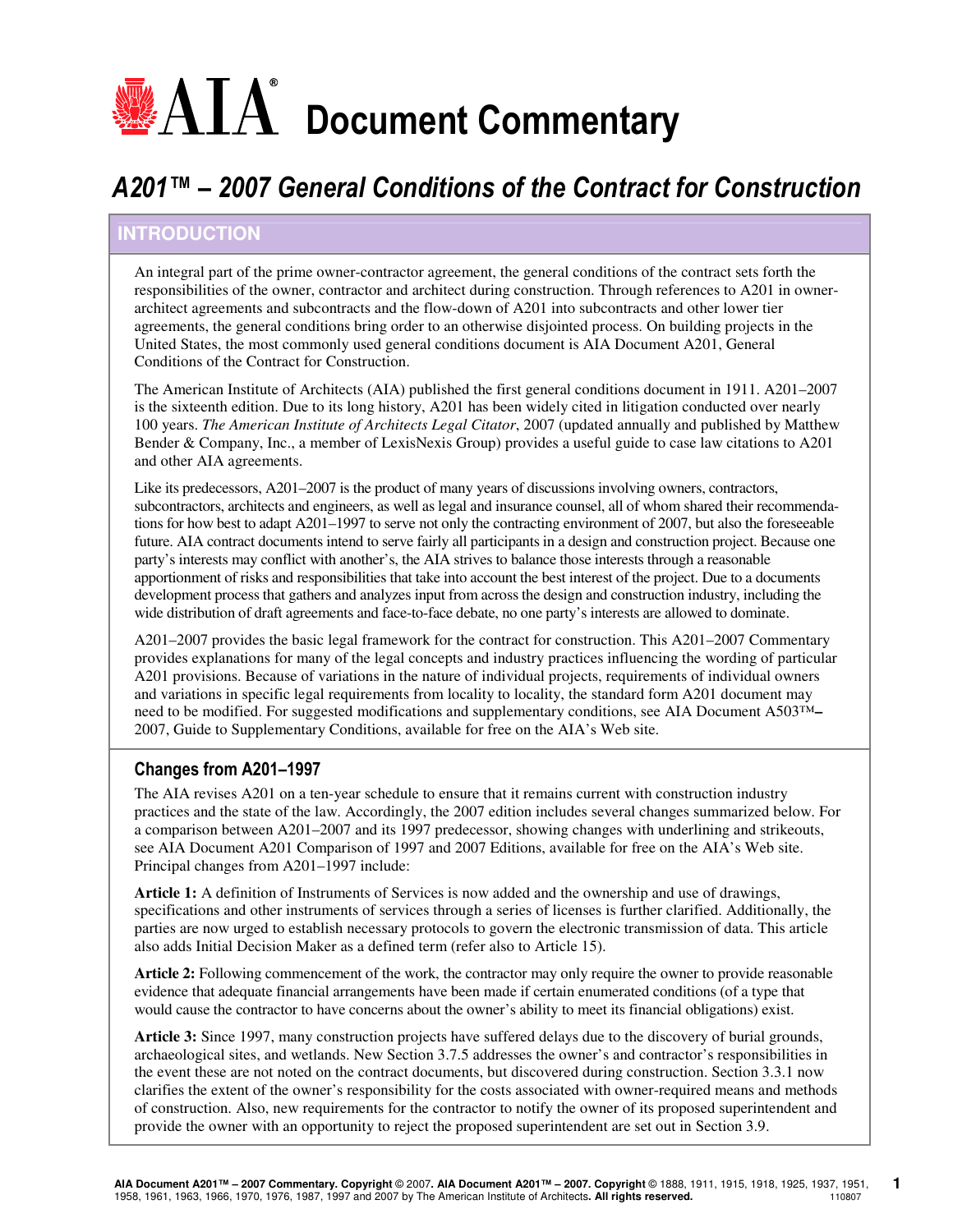**Article 4:** This article is revised to coordinate with changes to the 2007 AIA owner-architect agreements that incorporate A201–2007 and is now re-titled "Architect." The process for making, deciding and resolving claims is substantially revised and is relocated from Article 4 to a new Article 15.

**Article 7:** Section 7.3.9 is now revised to provide a more efficient process for making payments to the contractor for changes to the work completed under construction change directives.

**Article 9:** New Section 9.5.3 allows the owner to issue joint checks, if the architect withholds certification for payment as a result of the contractor's failure to make payments properly to the subcontractors or to lower tier subcontractors and suppliers. Section 9.5.3 now grants the owner authority to request written evidence from the contractor that the contractor has properly paid the subcontractors, etc.

**Article 10:** New Section 10.3.5 now adds a reciprocal indemnity provision whereby the contractor indemnifies the owner for costs and expenses related to hazardous materials the contractor brings to the site and negligently handles, except where such costs and expenses are due to the owner's fault or negligence.

**Article 11:** This article deletes the optional Project Management Protective Liability insurance added in 1997 to cover vicarious liability for construction operations. To diminish the costs to the project team of third-party claims, a new Section 11.1.4 requires the contractor to add the owner, architect and architect's consultants as additional insureds on its commercial liability coverage for claims caused by the contractor's negligence during the contractor's operations. The contractor is also required to add the owner as an additional insured on its commercial liability coverage for claims caused by the contractor's negligence during the contractor's completed operations.

**Article 13:** Section 13.5.1 now makes the owner responsible for the costs of tests when applicable codes, such as the International Building Code, prohibit the owner from delegating the costs. Section 13.7, establishing the time period in which the owner and contractor must institute binding dispute resolution proceedings, is amended to more closely follow state statutes of limitations or repose and to require compliance with state law.

**Article 15:** New Article 15 consists of revised Claims and Disputes language from Article 4 of A201™–1997. Article 15 introduces the concept of an Initial Decision Maker (IDM). Unlike the 1997 edition, A201–2007 allows for claims to be decided initially by someone other than the architect. The owner and the contractor have an opportunity to identify an IDM other than the architect in the owner-contractor agreement. If the owner and contractor do not select a third party IDM, however, the architect will serve as the IDM, thus maintaining its traditional role as the initial decider of claims. For most claims, a decision by the IDM remains a condition precedent to proceeding to mediation. As in A201–1997, mediation is a condition precedent to the method of binding dispute resolution selected in the owner-contractor agreement. While arbitration is no longer mandatory in the 2007 A201 Family of Documents, Article 15 sets forth the requirements for arbitration if it is the selected method of binding dispute resolution. Unlike in the 1997 edition, however, A201–2007 allows for consolidation of arbitrations and joinder of necessary third parties.

#### The A201 Family of Documents

A document family typically refers to documents written for a particular project delivery method, such as Design-Bid-Build, Construction Management or Design-Build. Documents within a particular family are crafted with common phrasing, uniform definitions and a consistent, logical allocation of responsibilities through the tiers of relationships. A201 and its associated agreements are written for construction projects in the Design-Bid-Build delivery method, also called "Design-Award-Build," "conventional" or "traditional." This delivery method follows a sequential process whereby the owner first retains the architect to design the project and to prepare the construction drawings and specifications. The owner then makes the construction drawings and specifications available to construction contractors and selects the contractor either by bidding or negotiation. The principal agreements in the 2007 A201 Family are listed below:

A101™–2007, Standard Form of Agreement Between Owner and Contractor (Stipulated Sum)

A102™–2007, Standard Form of Agreement Between Owner and Contractor (Cost Plus Fee, with GMP)

A103™–2007, Standard Form of Agreement Between Owner and Contractor (Cost Plus Fee, without GMP)

A401™–2007, Standard Form of Agreement Between Contractor and Subcontractor

B101™–2007, Standard Form of Agreement Between Owner and Architect

B103™–2007, Standard Form of Agreement Between Owner and Architect for a Large or Complex Project

C401™–2007, Standard Form of Agreement Between Architect and Consultant (for use in any family)

The A201 Family is augmented by a number of standard contract administration documents (G-series) used generally for processing payments to the contractor and for formalizing changes in the work.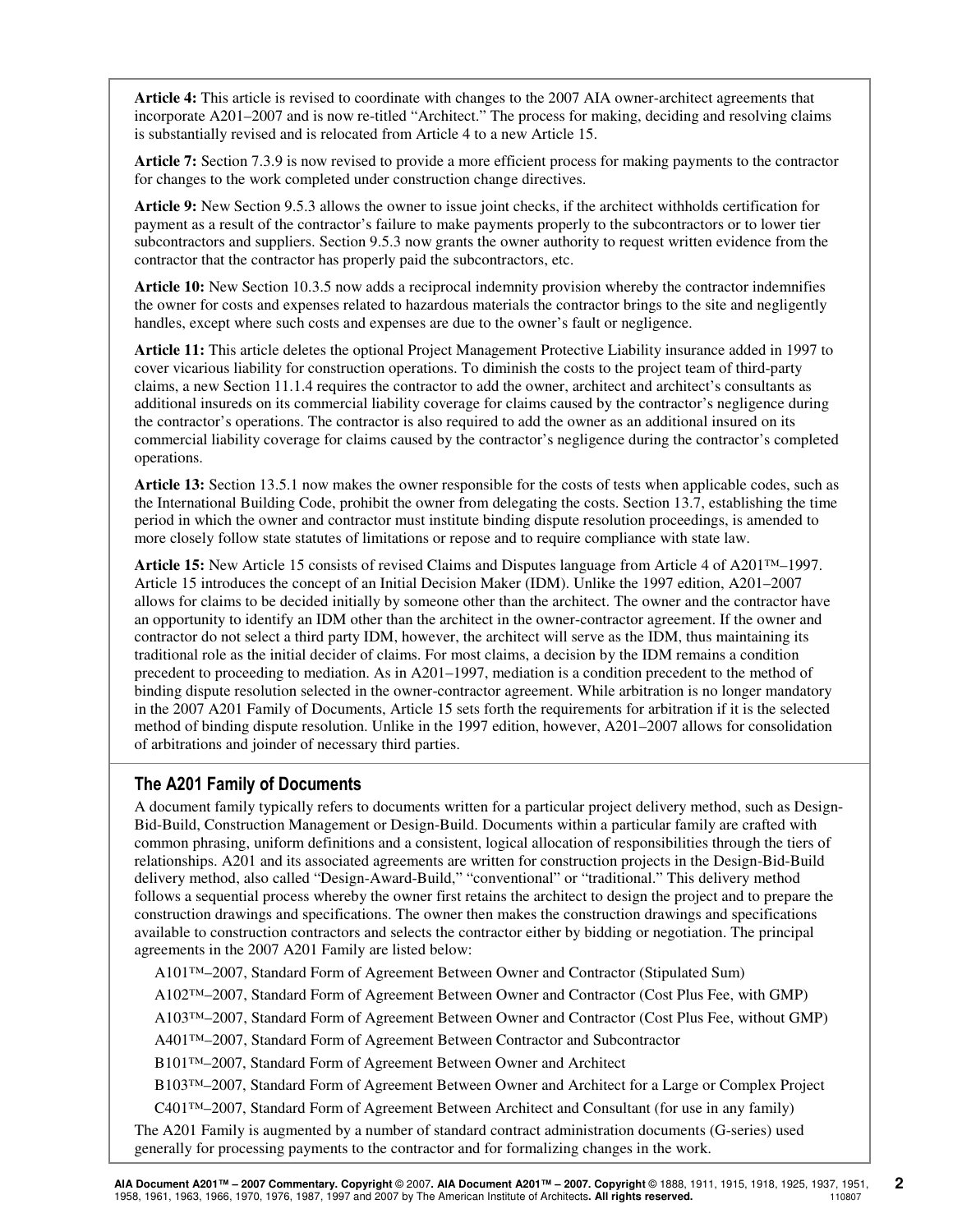#### Notices

This A201–2007 Commentary was prepared by the American Institute of Architects with the assistance of Charles R. Heuer, Esq., FAIA, for original material, and Howard G. Goldberg, Esq., Hon. AIA.

This publication does not constitute and does not offer legal or other professional service. If legal advice or other expert assistance is required, the services of a competent professional should be sought.

The American Institute of Architects, 1735 New York Ave., N.W., Washington, D.C. 20006.

| <b>COMMENTARY</b>        | A201-2007 TEXT                                                                                                                                                                                                                                                                                                                                                                                                                                                                                                                                                                                                |  |
|--------------------------|---------------------------------------------------------------------------------------------------------------------------------------------------------------------------------------------------------------------------------------------------------------------------------------------------------------------------------------------------------------------------------------------------------------------------------------------------------------------------------------------------------------------------------------------------------------------------------------------------------------|--|
| <b>TITLE</b>             |                                                                                                                                                                                                                                                                                                                                                                                                                                                                                                                                                                                                               |  |
|                          | <b>General Conditions of the Contract for Construction</b>                                                                                                                                                                                                                                                                                                                                                                                                                                                                                                                                                    |  |
| <b>COVER PAGE</b>        |                                                                                                                                                                                                                                                                                                                                                                                                                                                                                                                                                                                                               |  |
|                          | for the following PROJECT:<br>(Name and location or address)                                                                                                                                                                                                                                                                                                                                                                                                                                                                                                                                                  |  |
|                          | THE OWNER:<br>(Name and address)                                                                                                                                                                                                                                                                                                                                                                                                                                                                                                                                                                              |  |
|                          | THE ARCHITECT:<br>(Name and address)                                                                                                                                                                                                                                                                                                                                                                                                                                                                                                                                                                          |  |
| <b>TABLE OF ARTICLES</b> |                                                                                                                                                                                                                                                                                                                                                                                                                                                                                                                                                                                                               |  |
|                          | 1<br><b>GENERAL PROVISIONS</b><br><b>OWNER</b><br>$\mathbf{2}$<br>$\mathbf{3}$<br><b>CONTRACTOR</b><br><b>ARCHITECT</b><br>4<br><b>SUBCONTRACTORS</b><br>5<br>6<br><b>CONSTRUCTION BY OWNER OR BY SEPARATE</b><br><b>CONTRACTORS</b><br>$\overline{7}$<br><b>CHANGES IN THE WORK</b><br><b>TIME</b><br>8<br>9<br>PAYMENTS AND COMPLETION<br>PROTECTION OF PERSONS AND PROPERTY<br>10<br>11<br><b>INSURANCE AND BONDS</b><br>UNCOVERING AND CORRECTION OF WORK<br>12<br>13<br><b>MISCELLANEOUS PROVISIONS</b><br>TERMINATION OR SUSPENSION OF THE<br>14<br><b>CONTRACT</b><br><b>CLAIMS AND DISPUTES</b><br>15 |  |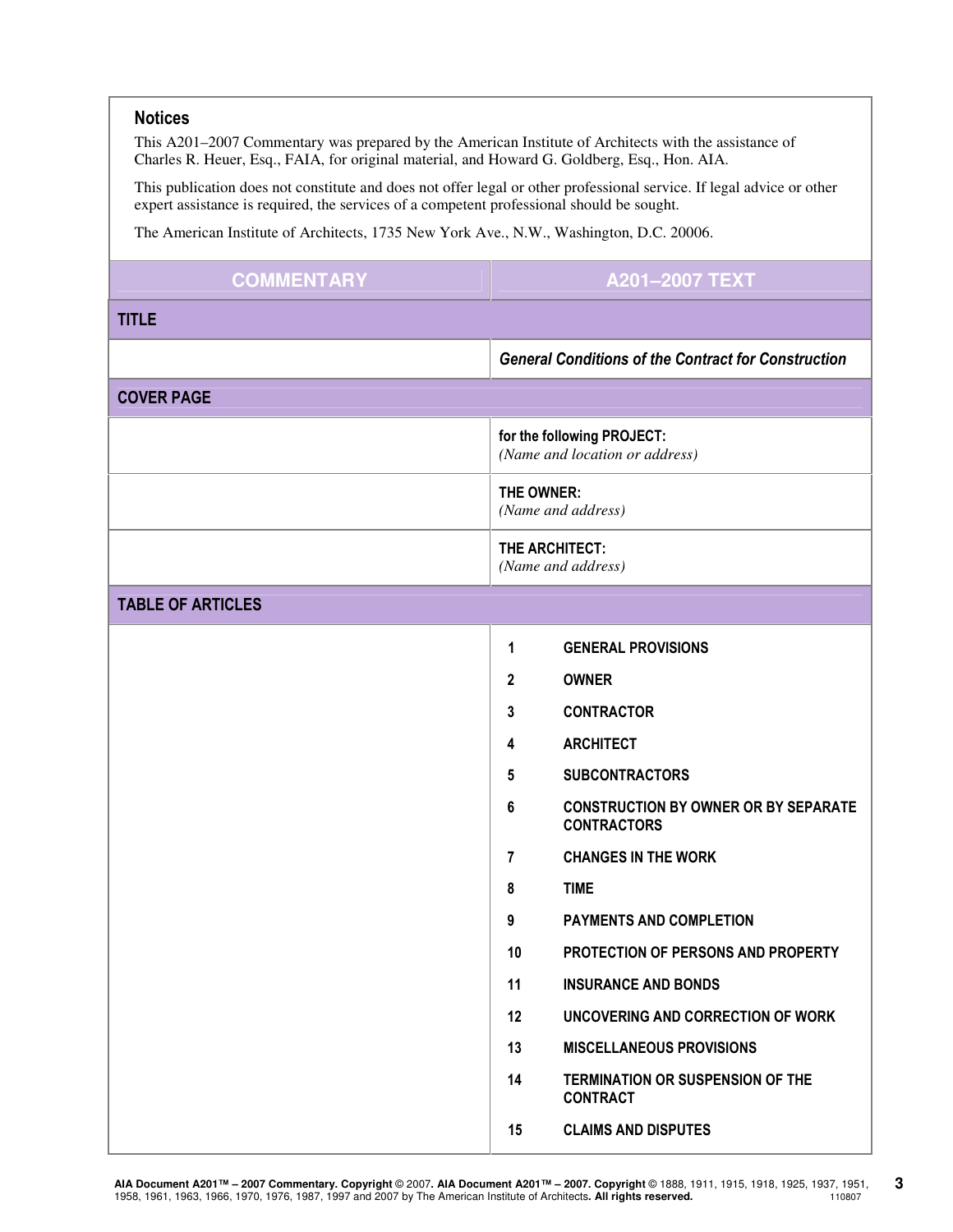# **COMMENTARY A201–2007 TEXT**

#### ARTICLE 1 GENERAL PROVISIONS

|                                                                                                                                                                                                                                                                                                                                                                                                                                                                                                                                                                                                                                                                                                                                                                                                                                                                                                                                                                                                                                                                                                                                                                                                                                                                                                                                                                                                                                                                                                                                                                                                                                                                       | § 1.1 BASIC DEFINITIONS                                                                                                                                                                                                                                                                                                                                                                                                                                                                                                                                                                                                                                                                                                                                                                                                                                                                                                                                                                                                                                                                   |
|-----------------------------------------------------------------------------------------------------------------------------------------------------------------------------------------------------------------------------------------------------------------------------------------------------------------------------------------------------------------------------------------------------------------------------------------------------------------------------------------------------------------------------------------------------------------------------------------------------------------------------------------------------------------------------------------------------------------------------------------------------------------------------------------------------------------------------------------------------------------------------------------------------------------------------------------------------------------------------------------------------------------------------------------------------------------------------------------------------------------------------------------------------------------------------------------------------------------------------------------------------------------------------------------------------------------------------------------------------------------------------------------------------------------------------------------------------------------------------------------------------------------------------------------------------------------------------------------------------------------------------------------------------------------------|-------------------------------------------------------------------------------------------------------------------------------------------------------------------------------------------------------------------------------------------------------------------------------------------------------------------------------------------------------------------------------------------------------------------------------------------------------------------------------------------------------------------------------------------------------------------------------------------------------------------------------------------------------------------------------------------------------------------------------------------------------------------------------------------------------------------------------------------------------------------------------------------------------------------------------------------------------------------------------------------------------------------------------------------------------------------------------------------|
|                                                                                                                                                                                                                                                                                                                                                                                                                                                                                                                                                                                                                                                                                                                                                                                                                                                                                                                                                                                                                                                                                                                                                                                                                                                                                                                                                                                                                                                                                                                                                                                                                                                                       |                                                                                                                                                                                                                                                                                                                                                                                                                                                                                                                                                                                                                                                                                                                                                                                                                                                                                                                                                                                                                                                                                           |
| The Contract Documents include the listed elements, as<br>appropriate for the project. A201 provides the General<br>Conditions. It may be amended with Supplementary<br>Conditions. Other Conditions refers to federal, state, local<br>or private contract conditions; these are usually prescribed<br>by the owner. For example, see AIA Document A201/SC,<br>Federal Supplementary Conditions of the Contract for<br>Construction.<br>The definitions used in AIA Document A201-2007 are<br>capitalized under the conventions described in Section<br>1.3. They are incorporated into many of the other related<br>AIA documents by reference to AIA Document A201-<br>2007. These documents include owner-contractor, owner<br>architect, contractor-subcontractor and architect-<br>consultant agreements.<br>The Contract Documents defined here generally apply to<br>the owner-contractor contract. In addition, specific parts of<br>the contract documents, mainly the General Conditions<br>(i.e., A201) are adopted (usually by reference) into other<br>contracts. This serves to coordinate the legal relationships<br>on the project. Some public owners require that the bidding<br>requirements be included in the definition of the contract<br>documents. This may create conflicts or ambiguities with<br>the other documents that comprise the contract. This<br>problem can be avoided if the bidding requirements are<br>superseded when the contract for construction is awarded.<br>If statutorily required contract language is contained in the<br>bidding requirements, such language can be included in the<br>supplementary conditions. | § 1.1.1 THE CONTRACT DOCUMENTS<br>The <b>Contract Documents</b> are enumerated in the<br>Agreement between the Owner and Contractor<br>(hereinafter the Agreement) and consist of the Agreement,<br>Conditions of the Contract (General, Supplementary<br>and other Conditions), Drawings, Specifications,<br>Addenda issued prior to execution of the Contract, other<br>documents listed in the Agreement and Modifications<br>issued after execution of the Contract. A Modification is<br>(1) a written amendment to the Contract signed by both<br>parties, (2) a Change Order, (3) a Construction Change<br>Directive or (4) a written order for a minor change in the<br>Work issued by the Architect. Unless specifically<br>enumerated in the Agreement, the Contract Documents do<br>not include the advertisement or invitation to bid,<br>Instructions to Bidders, sample forms, other information<br>furnished by the Owner in anticipation of receiving bids<br>or proposals, the Contractor's bid or proposal, or portions<br>of Addenda relating to bidding requirements. |
| One effect of the words entire and integrated agreement is<br>that everything discussed as part of contract negotiations<br>that conflicts with, is inconsistent with, or is omitted from,<br>the written agreement is not part of the contract.<br>AIA Document A201-2007 and its related family of AIA<br>documents is based on the premise that legal relationships<br>on a construction project are comprised of two-party<br>contractual arrangements. Thus, there are the owner-<br>contractor contract, owner-architect contract, contractor-<br>subcontractor contracts and architect-consulting<br>engineering contract(s). Each party to those respective<br>contracts is deemed to be in privity only with the other<br>party to the contract.<br>There is no direct contractual relationship between the<br>architect and the contractor. The architect is in some<br>instances entitled to enforce certain obligations of the<br>contractor (such as indemnifying the architect for certain<br>risks, performing warranty obligations, providing certain<br>types of insurance and affording the architect access to<br>the work). The architect has the right to enforce these<br>obligations directly against the contractor regardless of<br>whether the owner does so on its own behalf.                                                                                                                                                                                                                                                                                                                                                             | § 1.1.2 THE CONTRACT<br>The Contract Documents form the Contract for<br>Construction. The Contract represents the entire and<br>integrated agreement between the parties hereto and<br>supersedes prior negotiations, representations or<br>agreements, either written or oral. The Contract may be<br>amended or modified only by a Modification. The<br>Contract Documents shall not be construed to create a<br>contractual relationship of any kind (1) between the<br>Contractor and the Architect or the Architect's<br>consultants, (2) between the Owner and a<br>Subcontractor or a Sub-subcontractor, (3) between the<br>Owner and the Architect or the Architect's<br>consultants or (4) between any persons or entities<br>other than the Owner and the Contractor. The<br>Architect shall, however, be entitled to performance<br>and enforcement of obligations under the Contract<br>intended to facilitate performance of the Architect's<br>duties.                                                                                                                      |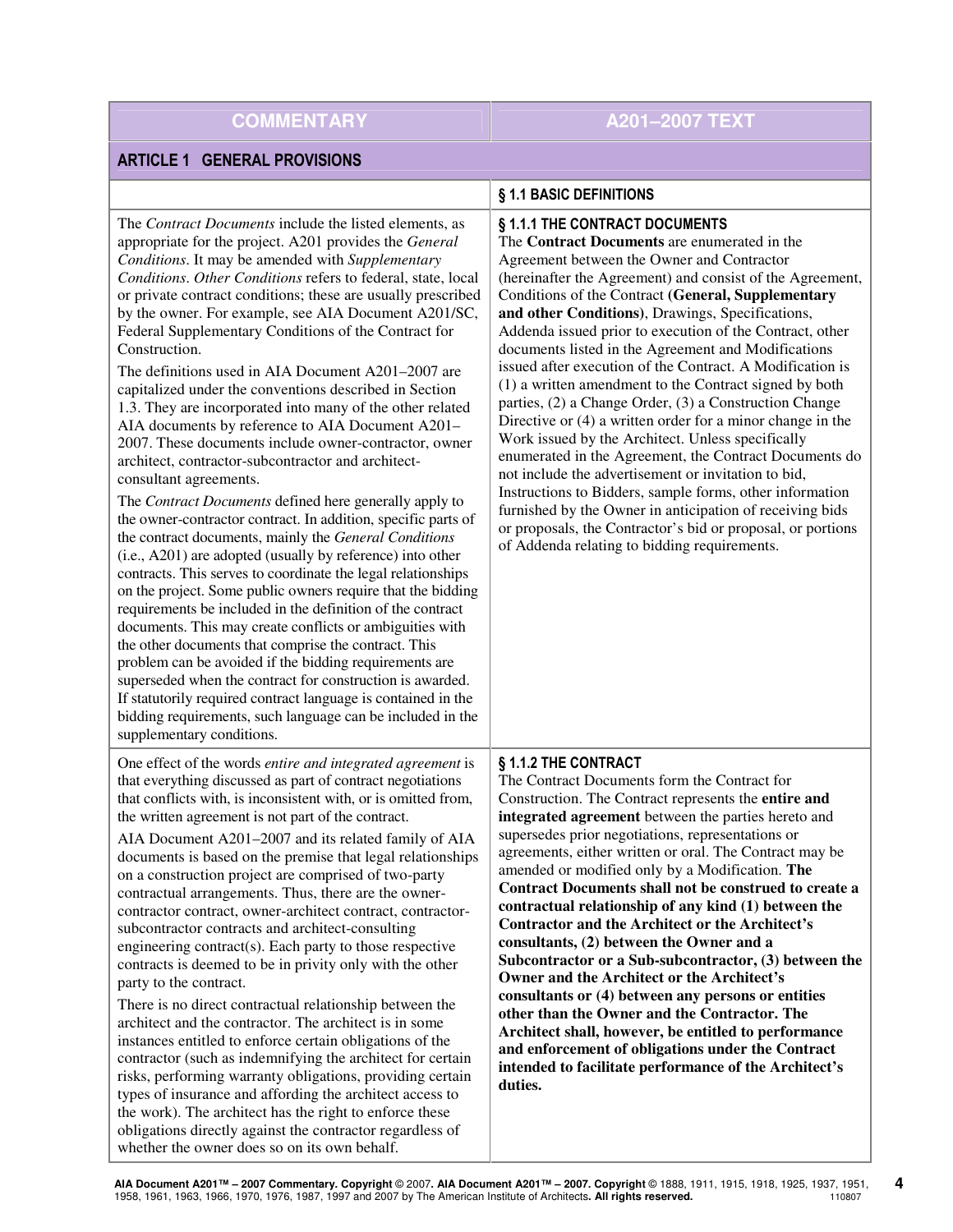| <b>COMMENTARY</b>                                                                                                                                                                                                                                                                                                                                                                                                                                                                                                                                                                                                                                                                                          | A201-2007 TEXT                                                                                                                                                                                                                                                                                                                                                                                                                                                                   |
|------------------------------------------------------------------------------------------------------------------------------------------------------------------------------------------------------------------------------------------------------------------------------------------------------------------------------------------------------------------------------------------------------------------------------------------------------------------------------------------------------------------------------------------------------------------------------------------------------------------------------------------------------------------------------------------------------------|----------------------------------------------------------------------------------------------------------------------------------------------------------------------------------------------------------------------------------------------------------------------------------------------------------------------------------------------------------------------------------------------------------------------------------------------------------------------------------|
| The term Work appears throughout the A201-2007 family<br>of documents. As a defined term and capitalized term,<br>work is especially important (1) for describing the<br>contractor's obligations to provide improvements to the<br>project, (2) for defining the scope of the property<br>insurance required under Section 11.3, and (3) for<br>distinguishing between the contractor's efforts and the<br>efforts of the owner's other contractor(s) who may also be<br>on the project. As a capitalized term, the word Work<br>refers only to work performed by the contractor, not to<br>any work performed by the owner's own forces or by a<br>separate contractor pursuant to Section 6.1.          | § 1.1.3 THE WORK<br>The term "Work" means the construction and services<br>required by the Contract Documents, whether completed<br>or partially completed, and includes all other labor,<br>materials, equipment and services provided or to be<br>provided by the Contractor to fulfill the Contractor's<br>obligations. The Work may constitute the whole or a part<br>of the Project.                                                                                        |
| The term <i>Project</i> is broader than the term <i>Work</i> , and may<br>involve separate contractors or the owner's own forces.<br>Each separate contract includes a scope of work that is<br>unique to that contract.                                                                                                                                                                                                                                                                                                                                                                                                                                                                                   | §1.1.4 THE PROJECT<br>The Project is the total construction of which the Work<br>performed under the Contract Documents may be the<br>whole or a part and which may include construction by<br>the Owner and by separate contractors.                                                                                                                                                                                                                                            |
| The term Drawings does not imply representations<br>presented only in paper format. In addition to the<br>drawings the architect issues for bidding and/or<br>negotiation, drawings are also found in addenda, change<br>orders, construction change directives, minor changes in<br>the work, other modifications in the work, or in responses<br>to the contractor's requests for information.                                                                                                                                                                                                                                                                                                           | § 1.1.5 THE DRAWINGS<br>The Drawings are the graphic and pictorial portions of<br>the Contract Documents showing the design, location and<br>dimensions of the Work, generally including plans,<br>elevations, sections, details, schedules and diagrams.                                                                                                                                                                                                                        |
| The Specifications are written descriptions that<br>qualitatively define the work. It is now common<br>construction industry practice to organize the<br>Specifications according to the divisions of<br>MASTERFORMAT, a publication of the Construction<br>Specifications Institute. Each division is further organized<br>into a collection of custom sections which describe the<br>general scope, products to be used and execution of the<br>particular item of work, such as cast-in-place concrete. A<br>library of master specification sections, known as<br>$MASTERSPEC®$ , a product of the AIA, is currently<br>published and available on an annual subscription basis<br>from www.arcom.net. | § 1.1.6 THE SPECIFICATIONS<br>The Specifications are that portion of the Contract<br>Documents consisting of the written requirements for<br>materials, equipment, systems, standards and<br>workmanship for the Work, and performance of related<br>services.                                                                                                                                                                                                                   |
| The term <i>Instruments of Service</i> refers to more than just<br>drawings, specifications, models and other documents the<br>architect creates in performing design services. Rather,<br>instruments of service represent every embodiment of the<br>professional services that the architect provides, regardless<br>of form. This term underscores the fact that these<br>documents, whether in printed or electronic form, cannot<br>be separated from the services the architect provides<br>through them and through other activities on the project.                                                                                                                                               | § 1.1.7 INSTRUMENTS OF SERVICE<br>Instruments of Service are representations, in any<br>medium of expression now known or later developed, of<br>the tangible and intangible creative work performed by<br>the Architect and the Architect's consultants under their<br>respective professional services agreements. Instruments<br>of Service may include, without limitation, studies,<br>surveys, models, sketches, drawings, specifications, and<br>other similar materials. |
| The term <i>Initial Decision Maker</i> refers to an individual or<br>entity that will be responsible for providing initial<br>decisions on claims between the owner and the contractor<br>during the course of the project and certifying termination<br>of the agreement. The architect has traditionally<br>performed this service. In A201-2007, however, it is<br>possible for another individual or entity to hold that<br>position. In the AIA's 2007 owner-contractor agreements<br>that incorporate A201-2007, the owner and the contractor                                                                                                                                                        | § 1.1.8 INITIAL DECISION MAKER<br>The Initial Decision Maker is the person identified in the<br>Agreement to render initial decisions on Claims in<br>accordance with Section 15.2 and certify termination of<br>the Agreement under Section 14.2.2.                                                                                                                                                                                                                             |

**5**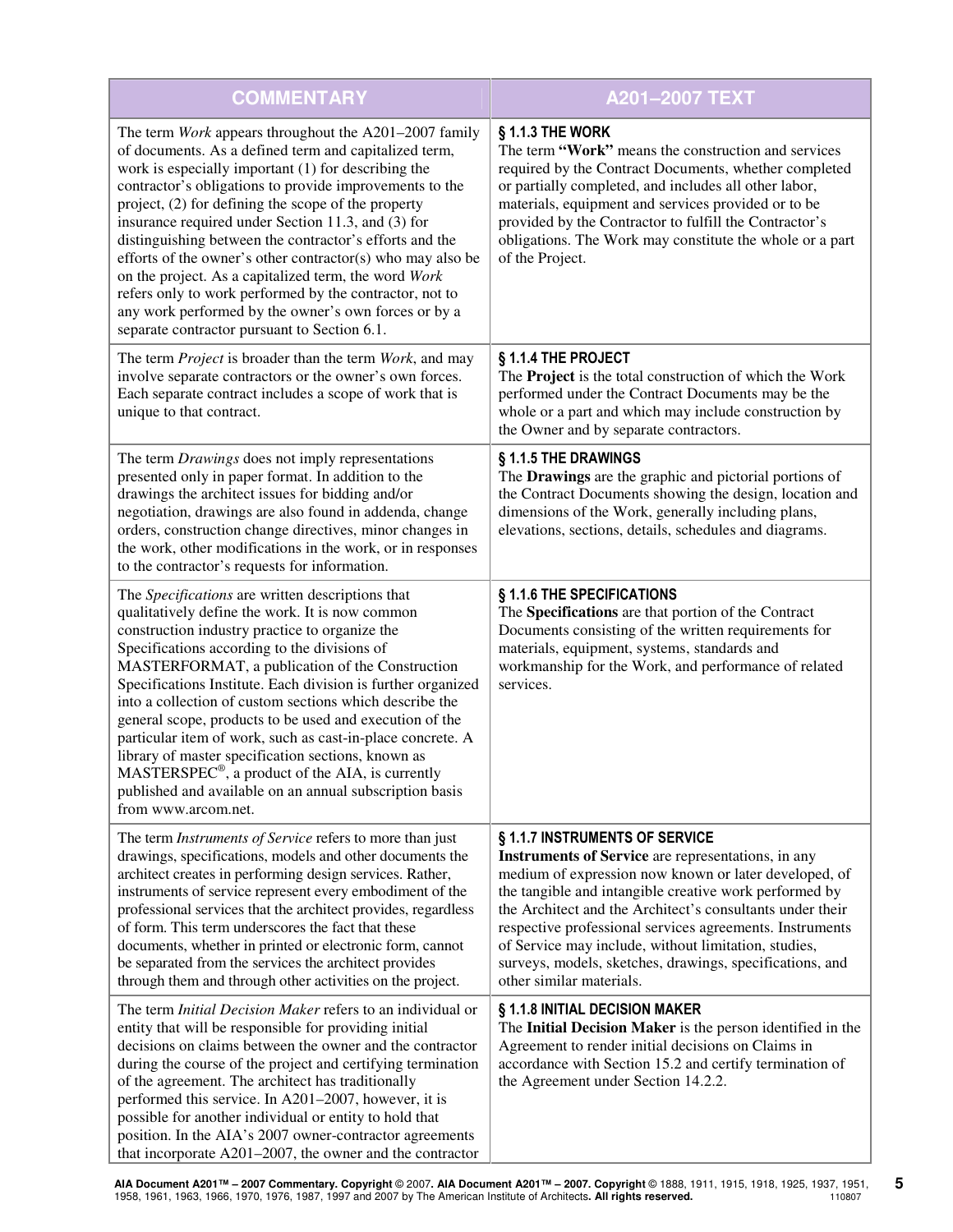| <b>COMMENTARY</b>                                                                                                                                                                                                                                                                                                                                                                                                                                                                                                                                                                                                                                                                                                                                                                                                                                                                                                                                                                                                                                                                                                                                                                                                                                                                             | A201-2007 TEXT                                                                                                                                                                                                                                                                                                                                                                                                                                                                                   |
|-----------------------------------------------------------------------------------------------------------------------------------------------------------------------------------------------------------------------------------------------------------------------------------------------------------------------------------------------------------------------------------------------------------------------------------------------------------------------------------------------------------------------------------------------------------------------------------------------------------------------------------------------------------------------------------------------------------------------------------------------------------------------------------------------------------------------------------------------------------------------------------------------------------------------------------------------------------------------------------------------------------------------------------------------------------------------------------------------------------------------------------------------------------------------------------------------------------------------------------------------------------------------------------------------|--------------------------------------------------------------------------------------------------------------------------------------------------------------------------------------------------------------------------------------------------------------------------------------------------------------------------------------------------------------------------------------------------------------------------------------------------------------------------------------------------|
| have the option to name a third party initial decision<br>maker. If the owner and the contractor do not identify a<br>third party as the initial decision maker, the architect will<br>serve in that role, as it has traditionally.                                                                                                                                                                                                                                                                                                                                                                                                                                                                                                                                                                                                                                                                                                                                                                                                                                                                                                                                                                                                                                                           |                                                                                                                                                                                                                                                                                                                                                                                                                                                                                                  |
|                                                                                                                                                                                                                                                                                                                                                                                                                                                                                                                                                                                                                                                                                                                                                                                                                                                                                                                                                                                                                                                                                                                                                                                                                                                                                               | § 1.2 CORRELATION AND INTENT OF THE CONTRACT<br><b>DOCUMENTS</b>                                                                                                                                                                                                                                                                                                                                                                                                                                 |
| Because the contract documents are a collaborative effort<br>sometimes involving the owner, architect and numerous<br>consultants, there is no inherent order of precedence<br>among those documents. For instance, a plan may show a<br>door, a door schedule will designate the type of door and<br>hardware, one specification section may specify the<br>quality of door and another specification section will<br>specify the quality of hardware. Collectively, those<br>contract documents are used to describe that particular<br>work item. Moreover, a pre-selected order of precedence<br>assumes that one item is more important than another. For<br>instance, assuming that the plans are chosen to prevail<br>over the specifications, if the plans did not show the<br>hinges on the door even though the specifications required<br>them, the owner might get a hingeless door. Under these<br>circumstances, a pre-selected order of precedence may<br>cause an absurd result.<br>The contractor is expected to make reasonable inferences<br>from the contract documents. When the documents show<br>wall partitions covered by drywall, for example, it may be<br>inferred that some reasonable method will be used to<br>attach the drywall to the underlying framework. | § 1.2.1 The intent of the Contract Documents is to include<br>all items necessary for the proper execution and<br>completion of the Work by the Contractor. The Contract<br>Documents are complementary, and what is required by<br>one shall be as binding as if required by all; performance<br>by the Contractor shall be required only to the extent<br>consistent with the Contract Documents and<br>reasonably inferable from them as being necessary to<br>produce the indicated results. |
| The contractor is responsible for allocating portions of the<br>work to the subcontractors and others, within the limits<br>required by the contract documents, irrespective of the<br>organization of the specifications.                                                                                                                                                                                                                                                                                                                                                                                                                                                                                                                                                                                                                                                                                                                                                                                                                                                                                                                                                                                                                                                                    | §1.2.2 Organization of the Specifications into divisions,<br>sections and articles, and arrangement of Drawings shall<br>not control the Contractor in dividing the Work<br>among Subcontractors or in establishing the extent of<br>Work to be performed by any trade.                                                                                                                                                                                                                          |
|                                                                                                                                                                                                                                                                                                                                                                                                                                                                                                                                                                                                                                                                                                                                                                                                                                                                                                                                                                                                                                                                                                                                                                                                                                                                                               | §1.2.3 Unless otherwise stated in the Contract<br>Documents, words that have well-known technical or<br>construction industry meanings are used in the Contract<br>Documents in accordance with such recognized<br>meanings.                                                                                                                                                                                                                                                                     |
|                                                                                                                                                                                                                                                                                                                                                                                                                                                                                                                                                                                                                                                                                                                                                                                                                                                                                                                                                                                                                                                                                                                                                                                                                                                                                               | § 1.3 CAPITALIZATION<br>Terms capitalized in these General Conditions include<br>those that are $(1)$ specifically defined, $(2)$ the titles of<br>numbered articles or (3) the titles of other documents<br>published by the American Institute of Architects.                                                                                                                                                                                                                                  |
|                                                                                                                                                                                                                                                                                                                                                                                                                                                                                                                                                                                                                                                                                                                                                                                                                                                                                                                                                                                                                                                                                                                                                                                                                                                                                               | § 1.4 INTERPRETATION<br>In the interest of brevity the Contract Documents<br>frequently omit modifying words such as "all" and "any"<br>and articles such as "the" and "an," but the fact that a<br>modifier or an article is absent from one statement and<br>appears in another is not intended to affect the<br>interpretation of either statement.                                                                                                                                           |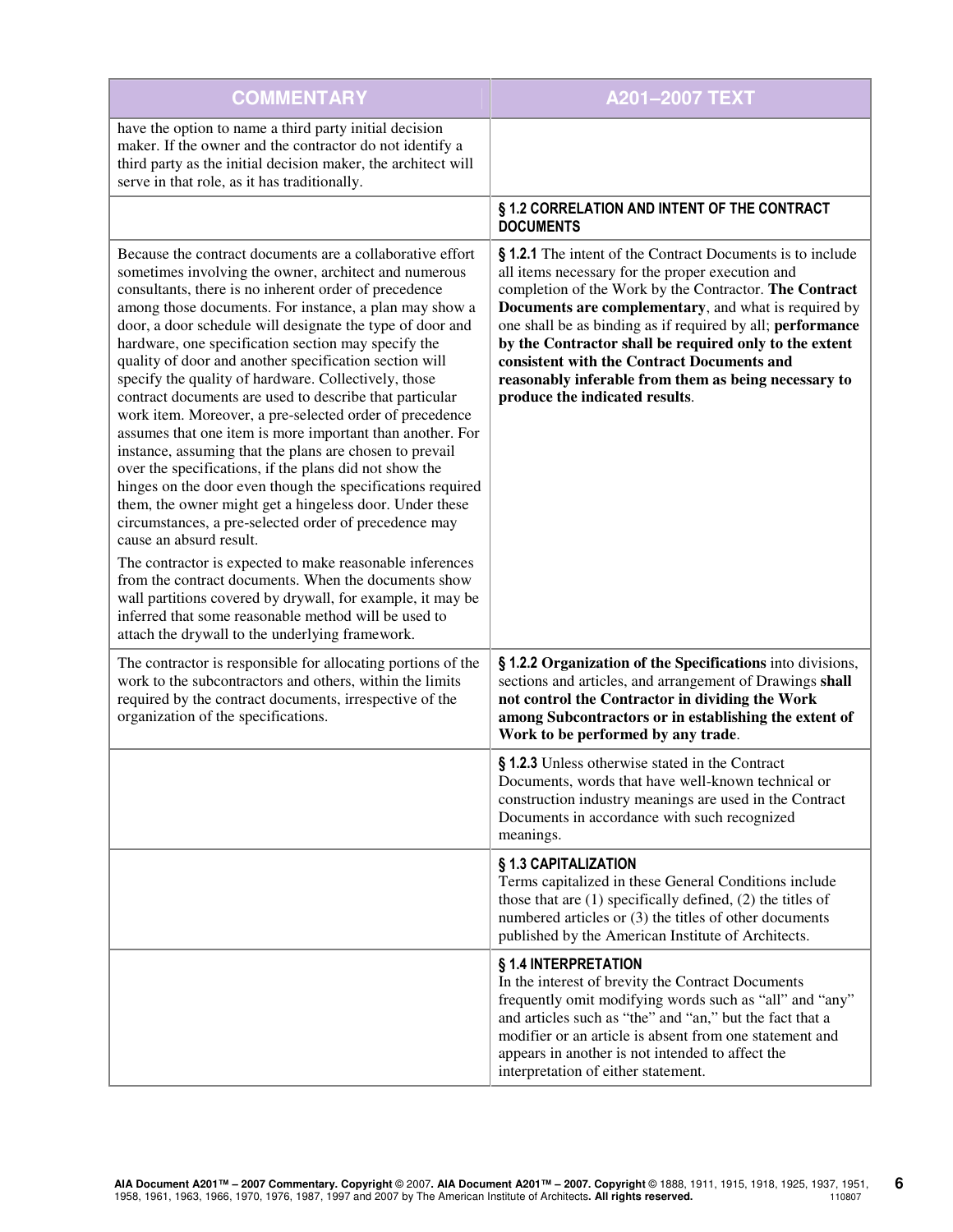| <b>COMMENTARY</b>                                                                                                                                                                                                                                                                                                                                                                                                                                                                                                                                                                                                                                                                                                                                                                                                                                                                                                                                                                                                                                                                | A201-2007 TEXT                                                                                                                                                                                                                                                                                                                                                                                                                                                                                                                                                                                                                                                                                                            |
|----------------------------------------------------------------------------------------------------------------------------------------------------------------------------------------------------------------------------------------------------------------------------------------------------------------------------------------------------------------------------------------------------------------------------------------------------------------------------------------------------------------------------------------------------------------------------------------------------------------------------------------------------------------------------------------------------------------------------------------------------------------------------------------------------------------------------------------------------------------------------------------------------------------------------------------------------------------------------------------------------------------------------------------------------------------------------------|---------------------------------------------------------------------------------------------------------------------------------------------------------------------------------------------------------------------------------------------------------------------------------------------------------------------------------------------------------------------------------------------------------------------------------------------------------------------------------------------------------------------------------------------------------------------------------------------------------------------------------------------------------------------------------------------------------------------------|
|                                                                                                                                                                                                                                                                                                                                                                                                                                                                                                                                                                                                                                                                                                                                                                                                                                                                                                                                                                                                                                                                                  | § 1.5 OWNERSHIP AND USE OF DRAWINGS,<br>SPECIFICATIONS AND OTHER INSTRUMENTS OF SERVICE                                                                                                                                                                                                                                                                                                                                                                                                                                                                                                                                                                                                                                   |
| Technological advances, such as computer-aided design,<br>have and will continue to have an impact on the<br>architect's services and the manner in which they are<br>provided. The architect's services are reflected in<br>instruments of service, such as drawings, specifications,<br>electronic data or interpretive sketches which help the<br>owner to reach the final result, a building project. Because<br>the use or misuse of the architect's instruments of service<br>affects specific rights and obligations affecting the owner,<br>the construction team and the public, the architect as a<br>licensed professional retains ownership of, control over,<br>and responsibility for these documents.                                                                                                                                                                                                                                                                                                                                                             | § 1.5.1 The Architect and the Architect's consultants<br>shall be deemed the authors and owners of their<br>respective Instruments of Service, including the<br>Drawings and Specifications, and will retain all<br>common law, statutory and other reserved rights,<br>including copyrights. The Contractor, Subcontractors,<br>Sub-subcontractors, and material or equipment suppliers<br>shall not own or claim a copyright in the Instruments of<br>Service. Submittal or distribution to meet official<br>regulatory requirements or for other purposes in<br>connection with this Project is not to be construed as<br>publication in derogation of the Architect's or Architect's<br>consultants' reserved rights. |
| Through its agreement with the owner, the architect<br>grants the owner a limited license to use the architect's<br>instruments of service solely for use on the project. That<br>license allows the owner, through A201, to authorize the<br>contractor and the various subcontractors, sub-<br>subcontractors and suppliers to use the instruments of<br>service solely to construct the project.<br>Restrictions on use of the instruments of service protect<br>the interests of the owner, architect and architect's<br>consultants, and also serve to protect the public from<br>harm that may result from their misapplication.                                                                                                                                                                                                                                                                                                                                                                                                                                           | §1.5.2 The Contractor, Subcontractors, Sub-<br>subcontractors and material or equipment suppliers<br>are authorized to use and reproduce the Instruments<br>of Service provided to them solely and exclusively for<br>execution of the Work. All copies made under this<br>authorization shall bear the copyright notice, if any,<br>shown on the Instruments of Service. The Contractor,<br>Subcontractors, Sub-subcontractors, and material or<br>equipment suppliers may not use the Instruments of<br>Service on other projects or for additions to this<br>Project outside the scope of the Work without the<br>specific written consent of the Owner, Architect and the<br>Architect's consultants.                 |
| It is common in the construction industry today for the<br>owner, architect and contractor to utilize various forms of<br>technology in communicating and providing services for<br>the project. This may be as simple as using e-mail to<br>communicate or as complex as employing building<br>information modeling software. Regardless of the digital<br>technology utilized, project participants should establish<br>protocols that will govern the use of such technology. By<br>establishing protocols, the project participants can<br>determine, among other things, how digital information<br>will be transmitted, what software programs are to be<br>utilized to transmit and read the information, and what the<br>transmitted information can be used for.<br>AIA Document E201™-2007, Digital Data Protocol<br>Exhibit, allows contracting parties to define the necessary<br>protocols regarding transmission and use of digital data,<br>and to flow those protocols down to lower tier agreements,<br>thus providing consistent protocols across the project. | § 1.6 TRANSMISSION OF DATA IN DIGITAL FORM<br>If the parties intend to transmit Instruments of Service or<br>any other information or documentation in digital form,<br>they shall endeavor to establish necessary protocols<br>governing such transmissions, unless otherwise already<br>provided in the Agreement or the Contract Documents.                                                                                                                                                                                                                                                                                                                                                                            |
| <b>ARTICLE 2 OWNER</b>                                                                                                                                                                                                                                                                                                                                                                                                                                                                                                                                                                                                                                                                                                                                                                                                                                                                                                                                                                                                                                                           |                                                                                                                                                                                                                                                                                                                                                                                                                                                                                                                                                                                                                                                                                                                           |
|                                                                                                                                                                                                                                                                                                                                                                                                                                                                                                                                                                                                                                                                                                                                                                                                                                                                                                                                                                                                                                                                                  | § 2.1 GENERAL                                                                                                                                                                                                                                                                                                                                                                                                                                                                                                                                                                                                                                                                                                             |
| The term Owner is used to designate the party contracting<br>with the construction contractor. That person or entity<br>may or may not actually own the land or building where                                                                                                                                                                                                                                                                                                                                                                                                                                                                                                                                                                                                                                                                                                                                                                                                                                                                                                   | § 2.1.1 The Owner is the person or entity identified as<br>such in the Agreement and is referred to throughout the<br>Contract Documents as if singular in number. The Owner                                                                                                                                                                                                                                                                                                                                                                                                                                                                                                                                              |

**shall designate in writing a representative** who shall

the project is sited. For example, the owner may be a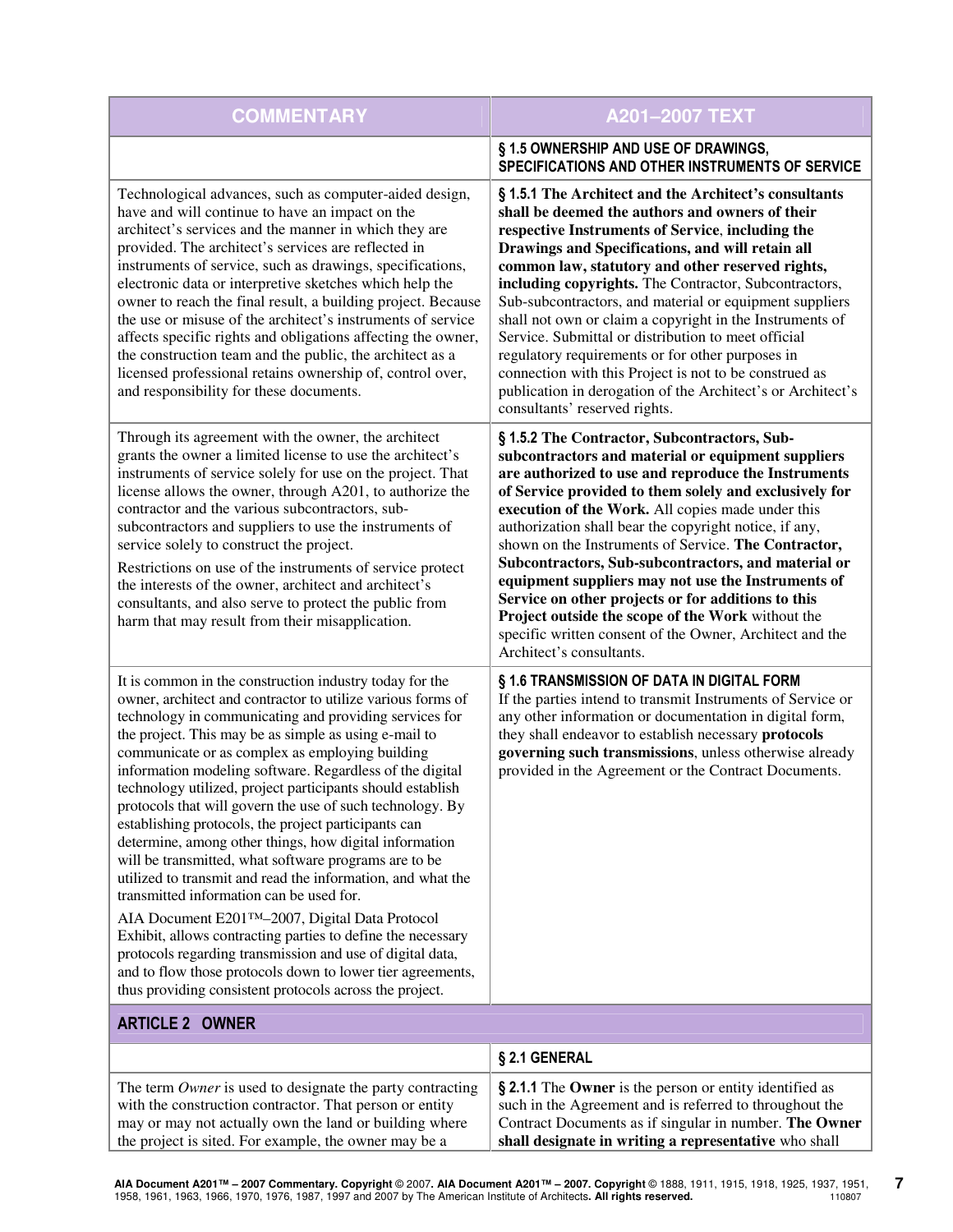| <b>COMMENTARY</b>                                                                                                                                                                                                                                                                                                                                                                                                                                                                                                                                                                                                                                                                                                                                                                                                                                                                                                                                                                                                                                                                                                      | A201-2007 TEXT                                                                                                                                                                                                                                                                                                                                                                                                                                                                                                                                                                                                                                                                                                                                                                                                                                                                                                                                              |
|------------------------------------------------------------------------------------------------------------------------------------------------------------------------------------------------------------------------------------------------------------------------------------------------------------------------------------------------------------------------------------------------------------------------------------------------------------------------------------------------------------------------------------------------------------------------------------------------------------------------------------------------------------------------------------------------------------------------------------------------------------------------------------------------------------------------------------------------------------------------------------------------------------------------------------------------------------------------------------------------------------------------------------------------------------------------------------------------------------------------|-------------------------------------------------------------------------------------------------------------------------------------------------------------------------------------------------------------------------------------------------------------------------------------------------------------------------------------------------------------------------------------------------------------------------------------------------------------------------------------------------------------------------------------------------------------------------------------------------------------------------------------------------------------------------------------------------------------------------------------------------------------------------------------------------------------------------------------------------------------------------------------------------------------------------------------------------------------|
| tenant. If that is the case, the land or building owner may<br>be designated as the landlord.<br>Because the owner may not personally take an active,<br>ongoing role in the project, the owner is required to<br>designate a representative with authority to make<br>decisions that bind the owner. Having such a<br>representative can ensure timely decision making and<br>keep the project moving. This representative is named in<br>AIA owner-contractor agreements.<br>For certain purposes set forth in Article 4, the architect also<br>serves as the owner's representative. The architect is not the<br>owner's designated representative referred to in<br>Section 2.1.1.<br>If the owner designates more than one representative, the<br>separate roles and functions of each individual should be<br>clearly defined to avoid conflicts, gaps and confusion as<br>to each individual's proper authority to act on behalf of<br>the owner.                                                                                                                                                               | have express authority to bind the Owner with respect to<br>all matters requiring the Owner's approval or<br>authorization. Except as otherwise provided in Section<br>4.2.1, the Architect does not have such authority. The<br>term "Owner" means the Owner or the Owner's<br>authorized representative.                                                                                                                                                                                                                                                                                                                                                                                                                                                                                                                                                                                                                                                  |
| State mechanic's lien statutes require that the party<br>seeking to assert a lien file documents stating the correct<br>legal description of the property against which the lien<br>claim is being asserted. If the statute is not strictly<br>complied with, the filing may not be adequate to enforce<br>the lien. Thus, the lien rights of the contractor,<br>subcontractors and sub-subcontractors may depend on the<br>information required of the owner under this section.                                                                                                                                                                                                                                                                                                                                                                                                                                                                                                                                                                                                                                      | § 2.1.2 The Owner shall furnish to the Contractor within<br>fifteen days after receipt of a written request, information<br>necessary and relevant for the Contractor to evaluate,<br>give notice of or enforce mechanic's lien rights. Such<br>information shall include a correct statement of the record<br>legal title to the property on which the Project is located,<br>usually referred to as the site, and the Owner's interest<br>therein.                                                                                                                                                                                                                                                                                                                                                                                                                                                                                                        |
|                                                                                                                                                                                                                                                                                                                                                                                                                                                                                                                                                                                                                                                                                                                                                                                                                                                                                                                                                                                                                                                                                                                        | § 2.2 INFORMATION AND SERVICES REQUIRED OF THE OWNER                                                                                                                                                                                                                                                                                                                                                                                                                                                                                                                                                                                                                                                                                                                                                                                                                                                                                                        |
| The contractor may request that the owner provide<br>reasonable evidence that the owner has made financial<br>arrangements to fulfill its payment obligations. The<br>contractor's right to request this information is unfettered<br>prior to commencement of the work. Since the owner is<br>not permitted to vary its stated financial arrangements, the<br>contractor may only request such evidence after work<br>commences under the conditions listed in Section 2.2.1. If<br>those conditions are met, the contactor may have reason<br>to believe that the owner may no longer have the ability to<br>make payment.<br>The contractor should not be put in a situation where it<br>has to finance the project. Therefore, the contractor has<br>the right to stop the work (see Section 14.1.1.4) if the<br>owner fails to provide reasonable evidence of its ability to<br>make payment.<br>Reasonable evidence of the owner's ability to finance the<br>project may be a loan commitment letter from an<br>institutional lender, a governmental appropriation or other<br>equally convincing documentation. | § 2.2.1 Prior to commencement of the Work, the<br>Contractor may request in writing that the Owner provide<br>reasonable evidence that the Owner has made<br>financial arrangements to fulfill the Owner's<br>obligations under the Contract. Thereafter, the<br>Contractor may only request such evidence if (1) the<br>Owner fails to make payments to the Contractor as the<br>Contract Documents require; (2) a change in the<br>Work materially changes the Contract Sum; or (3) the<br>Contractor identifies in writing a reasonable concern<br>regarding the Owner's ability to make payment when<br><b>due.</b> The Owner shall furnish such evidence as a<br>condition precedent to commencement or continuation<br>of the Work or the portion of the Work affected by a<br>material change. After the Owner furnishes the evidence,<br>the Owner shall not materially vary such financial<br>arrangements without prior notice to the Contractor. |
|                                                                                                                                                                                                                                                                                                                                                                                                                                                                                                                                                                                                                                                                                                                                                                                                                                                                                                                                                                                                                                                                                                                        | § 2.2.2 Except for permits and fees that are the<br>responsibility of the Contractor under the Contract<br>Documents, including those required under Section 3.7.1,<br>the Owner shall secure and pay for necessary approvals,<br>easements, assessments and charges required for<br>construction, use or occupancy of permanent structures or<br>for permanent changes in existing facilities.                                                                                                                                                                                                                                                                                                                                                                                                                                                                                                                                                             |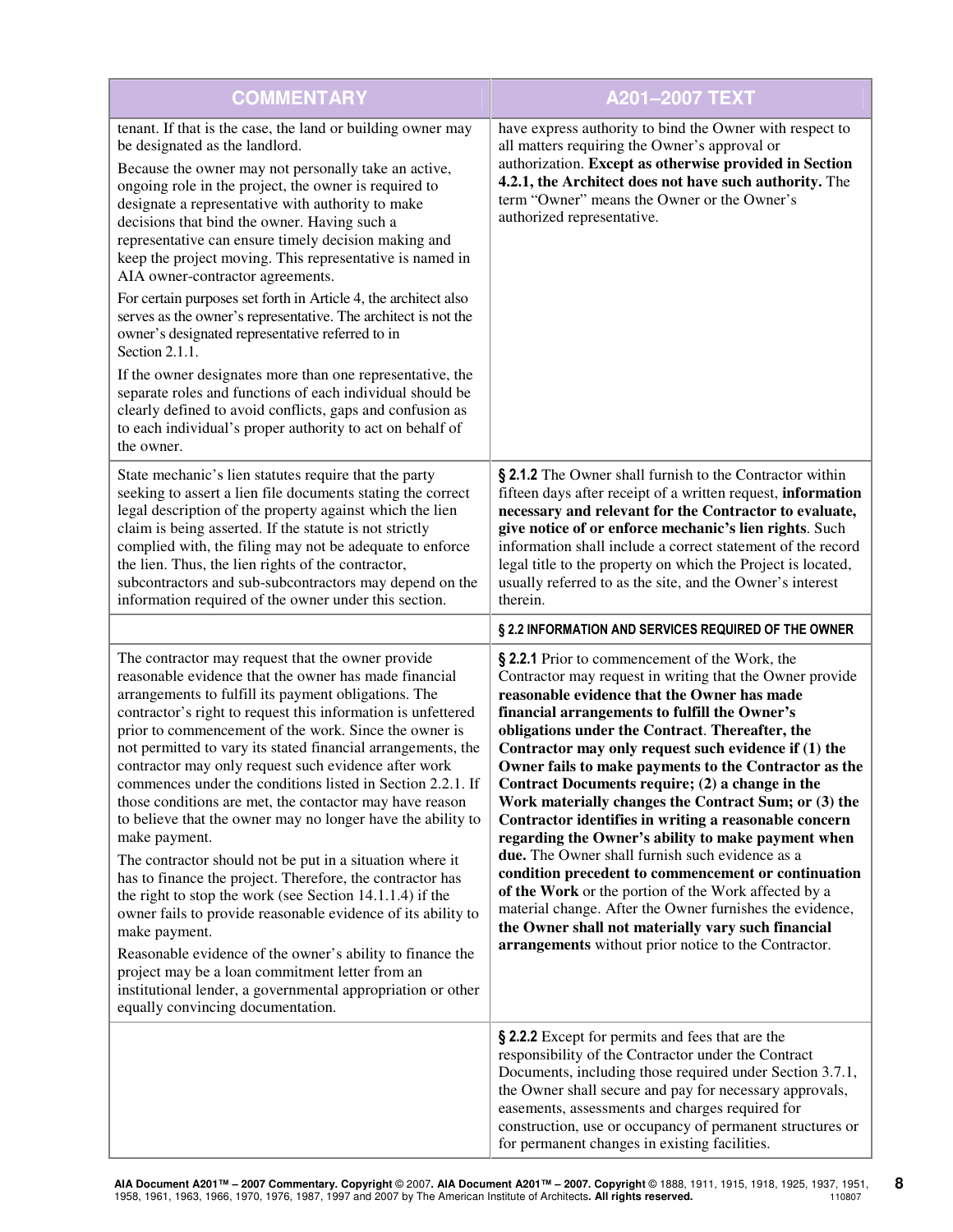| <b>COMMENTARY</b>                                                                                                                                                                                                                                                                                                                                                                                                                                                                                                                                                                                                                                                                                                                                                                                                                                                                                                                                                                                                                                                                                                                                                                                                                            | A201-2007 TEXT                                                                                                                                                                                                                                                                                                                                                                                                                                                                                                                                                                                                                                                                                                                                                                                                                                                                                                                                                                                                                                                                       |
|----------------------------------------------------------------------------------------------------------------------------------------------------------------------------------------------------------------------------------------------------------------------------------------------------------------------------------------------------------------------------------------------------------------------------------------------------------------------------------------------------------------------------------------------------------------------------------------------------------------------------------------------------------------------------------------------------------------------------------------------------------------------------------------------------------------------------------------------------------------------------------------------------------------------------------------------------------------------------------------------------------------------------------------------------------------------------------------------------------------------------------------------------------------------------------------------------------------------------------------------|--------------------------------------------------------------------------------------------------------------------------------------------------------------------------------------------------------------------------------------------------------------------------------------------------------------------------------------------------------------------------------------------------------------------------------------------------------------------------------------------------------------------------------------------------------------------------------------------------------------------------------------------------------------------------------------------------------------------------------------------------------------------------------------------------------------------------------------------------------------------------------------------------------------------------------------------------------------------------------------------------------------------------------------------------------------------------------------|
| It is appropriate for the owner to furnish surveys of the site<br>because, as the owner of the land, the owner has the most<br>knowledge of it and control over it. If the owner is a tenant,<br>it may need to obtain the survey from the building or land<br>owner. The contractor should be able to rely upon the<br>surveys and not have to duplicate this effort and expense.                                                                                                                                                                                                                                                                                                                                                                                                                                                                                                                                                                                                                                                                                                                                                                                                                                                           | § 2.2.3 The Owner shall furnish surveys describing<br>physical characteristics, legal limitations and utility<br>locations for the site of the Project, and a legal<br>description of the site. The Contractor shall be entitled<br>to rely on the accuracy of information furnished by<br>the Owner but shall exercise proper precautions relating<br>to the safe performance of the Work.                                                                                                                                                                                                                                                                                                                                                                                                                                                                                                                                                                                                                                                                                          |
| This provision makes explicit, with respect to the owner,<br>that the parties will cooperate with each other and will not<br>hinder the other's work or progress.                                                                                                                                                                                                                                                                                                                                                                                                                                                                                                                                                                                                                                                                                                                                                                                                                                                                                                                                                                                                                                                                            | § 2.2.4 The Owner shall furnish information or services<br>required of the Owner by the Contract Documents with<br>reasonable promptness. The Owner shall also furnish any<br>other information or services under the Owner's control<br>and relevant to the Contractor's performance of the Work<br>with reasonable promptness after receiving the Contractor's<br>written request for such information or services.                                                                                                                                                                                                                                                                                                                                                                                                                                                                                                                                                                                                                                                                |
| The contractor's use of copies of the contract documents,<br>which include the instruments of service, is governed by<br>the use restrictions set forth in Section 1.5.2.                                                                                                                                                                                                                                                                                                                                                                                                                                                                                                                                                                                                                                                                                                                                                                                                                                                                                                                                                                                                                                                                    | § 2.2.5 Unless otherwise provided in the Contract<br>Documents, the Owner shall furnish to the Contractor one<br>copy of the Contract Documents for purposes of making<br>reproductions pursuant to Section 1.5.2.                                                                                                                                                                                                                                                                                                                                                                                                                                                                                                                                                                                                                                                                                                                                                                                                                                                                   |
| Under the proper circumstances, the owner may stop the<br>work. In this provision, the owner's right to stop work<br>relates specifically to the contractor's failure to comply<br>with the contract documents. This right may be exercised<br>by the owner or the owner's designated representative<br>under Section 2.1.1.                                                                                                                                                                                                                                                                                                                                                                                                                                                                                                                                                                                                                                                                                                                                                                                                                                                                                                                 | § 2.3 OWNER'S RIGHT TO STOP THE WORK<br>If the Contractor fails to correct Work that is not in<br>accordance with the requirements of the Contract<br><b>Documents</b> as required by Section 12.2 or repeatedly<br>fails to carry out Work in accordance with the Contract<br>Documents, the Owner may issue a written order to the<br>Contractor to stop the Work, or any portion thereof, until<br>the cause for such order has been eliminated; however,<br>the right of the Owner to stop the Work shall not give rise<br>to a duty on the part of the Owner to exercise this right for<br>the benefit of the Contractor or any other person or entity,<br>except to the extent required by Section 6.1.3.                                                                                                                                                                                                                                                                                                                                                                      |
| The owner must follow a specific procedure before<br>undertaking and/or correcting some or all of the work<br>under the contract. The owner must give the contractor<br>written notice demanding correction of the problem. Upon<br>receipt of this notice, the contractor has ten days to begin<br>and to continue correction. If remedial action has not been<br>undertaken by the end of this ten-day period, the owner<br>may correct the deficiencies with the owner's own forces.<br>Based on a literal interpretation of this section, the owner<br>is not required to provide additional notice to the<br>contractor beyond the ten-day period. The owner,<br>however, may decide to notify the contractor immediately<br>before commencing work in order to avoid jurisdictional<br>disputes at the job site.<br>Correcting the work is not intended to preclude the owner<br>from pursuing other remedies such as arbitration or legal<br>action for breach of contract or breach of a warranty. The<br>owner and architect may also execute a change order or<br>construction change directive deducting from the contract<br>sum the cost of corrections, including compensation for<br>the architect's services in this regard. | § 2.4 OWNER'S RIGHT TO CARRY OUT THE WORK<br>If the Contractor defaults or neglects to carry out the<br>Work in accordance with the Contract Documents<br>and fails within a ten-day period after receipt of<br>written notice from the Owner to commence and<br>continue correction of such default or neglect with<br>diligence and promptness, the Owner may, without<br>prejudice to other remedies the Owner may have,<br>correct such deficiencies. In such case an appropriate<br>Change Order shall be issued deducting from payments<br>then or thereafter due the Contractor the reasonable<br>cost of correcting such deficiencies, including Owner's<br>expenses and compensation for the Architect's<br>additional services made necessary by such default,<br>neglect or failure. Such action by the Owner and amounts<br>charged to the Contractor are both subject to prior<br>approval of the Architect. If payments then or thereafter<br>due the Contractor are not sufficient to cover such<br>amounts, the Contractor shall pay the difference to the<br>Owner. |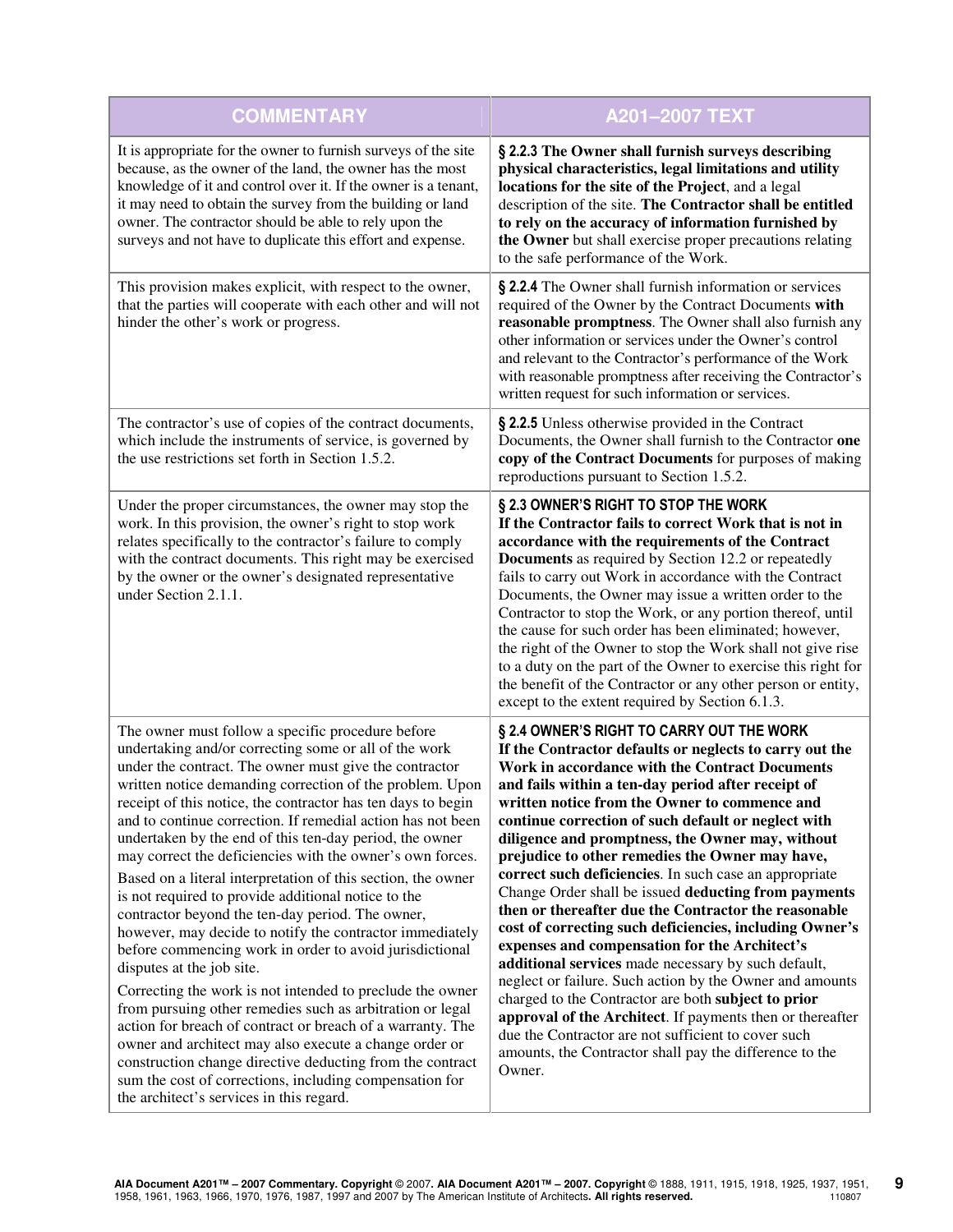# **COMMENTARY A201–2007 TEXT**

#### ARTICLE 3 CONTRACTOR

|                                                                                                                                                                                                                                                                                                                                                                                                                                                                                                                                                                                                                                                                                                                                                                                                                                                   | § 3.1 GENERAL                                                                                                                                                                                                                                                                                                                                                                                                                                                                                                                                                                                                                                                                                                                                                                                                                                                                                                                                                                                                                                                 |
|---------------------------------------------------------------------------------------------------------------------------------------------------------------------------------------------------------------------------------------------------------------------------------------------------------------------------------------------------------------------------------------------------------------------------------------------------------------------------------------------------------------------------------------------------------------------------------------------------------------------------------------------------------------------------------------------------------------------------------------------------------------------------------------------------------------------------------------------------|---------------------------------------------------------------------------------------------------------------------------------------------------------------------------------------------------------------------------------------------------------------------------------------------------------------------------------------------------------------------------------------------------------------------------------------------------------------------------------------------------------------------------------------------------------------------------------------------------------------------------------------------------------------------------------------------------------------------------------------------------------------------------------------------------------------------------------------------------------------------------------------------------------------------------------------------------------------------------------------------------------------------------------------------------------------|
| In jurisdictions where contractors are required to be<br>licensed, unlicensed contractors may not be permitted to<br>file mechanic's liens or to institute legal proceedings<br>involving the project.<br>The contractor's duty to designate a representative<br>mirrors the owner's under Section 2.1.1. This<br>representative is named in AIA owner-contractor<br>agreements. Other persons or entities authorized to<br>represent the contractor (such as the construction<br>superintendent or project manager) should be identified to<br>the owner and architect. If the contractor designates more<br>than one representative, the separate roles and functions<br>of each individual should be clearly defined to avoid<br>conflicts, gaps and confusion as to each individual's<br>proper authority to act on behalf of the contractor. | § 3.1.1 The Contractor is the person or entity identified<br>as such in the Agreement and is referred to throughout the<br>Contract Documents as if singular in number. The<br>Contractor shall be lawfully licensed, if required in<br>the jurisdiction where the Project is located. The<br>Contractor shall designate in writing a representative<br>who shall have express authority to bind the Contractor<br>with respect to all matters under this Contract. The term<br>"Contractor" means the Contractor or the Contractor's<br>authorized representative.                                                                                                                                                                                                                                                                                                                                                                                                                                                                                           |
| The contractor's scope of work is set forth in the contract<br>documents. The contractor is responsible for performing<br>all work shown and specified, unless it is specifically<br>stated to be the work of others.                                                                                                                                                                                                                                                                                                                                                                                                                                                                                                                                                                                                                             | § 3.1.2 The Contractor shall perform the Work in<br>accordance with the Contract Documents.                                                                                                                                                                                                                                                                                                                                                                                                                                                                                                                                                                                                                                                                                                                                                                                                                                                                                                                                                                   |
| The contractor cannot claim that it has been released from<br>its obligation to perform the work in conformance with<br>the contract documents or to correct nonconforming work<br>because the architect has not specifically rejected that<br>portion of the work or because the architect has approved<br>payment for it.                                                                                                                                                                                                                                                                                                                                                                                                                                                                                                                       | § 3.1.3 The Contractor shall not be relieved of obligations<br>to perform the Work in accordance with the Contract<br>Documents either by activities or duties of the Architect<br>in the Architect's administration of the Contract, or by<br>tests, inspections or approvals required or performed by<br>persons or entities other than the Contractor.                                                                                                                                                                                                                                                                                                                                                                                                                                                                                                                                                                                                                                                                                                     |
|                                                                                                                                                                                                                                                                                                                                                                                                                                                                                                                                                                                                                                                                                                                                                                                                                                                   | § 3.2 REVIEW OF CONTRACT DOCUMENTS AND FIELD<br><b>CONDITIONS BY CONTRACTOR</b>                                                                                                                                                                                                                                                                                                                                                                                                                                                                                                                                                                                                                                                                                                                                                                                                                                                                                                                                                                               |
|                                                                                                                                                                                                                                                                                                                                                                                                                                                                                                                                                                                                                                                                                                                                                                                                                                                   | § 3.2.1 Execution of the Contract by the Contractor is a<br>representation that the Contractor has visited the site,<br>become generally familiar with local conditions under<br>which the Work is to be performed and correlated personal<br>observations with requirements of the Contract Documents.                                                                                                                                                                                                                                                                                                                                                                                                                                                                                                                                                                                                                                                                                                                                                       |
| The contractor is required to report errors and omissions<br>promptly in order to minimize the costs of correction. The<br>contractor's failure promptly to report errors and<br>omissions may result in liability to the contractor,<br>pursuant to Section 3.2.4, for remediation costs that<br>would have been avoided by prompt notice.<br>The contractor is not expected to engage in a professional<br>review of the architect's design. If professional design<br>services are required of the contractor pursuant to<br>Section 3.12.10, review of the architect's design by the<br>contractor's design professional is required to the extent<br>necessary for the contractor's design professional to<br>design those elements that the contractor is obligated by<br>the contract documents to both design and build.                  | § 3.2.2 Because the Contract Documents are<br>complementary, the Contractor shall, before starting each<br>portion of the Work, carefully study and compare the<br>various Contract Documents relative to that portion of the<br>Work, as well as the information furnished by the Owner<br>pursuant to Section 2.2.3, shall take field measurements<br>of any existing conditions related to that portion of the<br>Work, and shall observe any conditions at the site<br>affecting it. These obligations are for the purpose of<br>facilitating coordination and construction by the<br>Contractor and are not for the purpose of discovering<br>errors, omissions, or inconsistencies in the Contract<br>Documents; however, the Contractor shall promptly<br>report to the Architect any errors, inconsistencies or<br>omissions discovered by or made known to the<br><b>Contractor</b> as a request for information in such form as<br>the Architect may require. It is recognized that the<br>Contractor's review is made in the Contractor's capacity |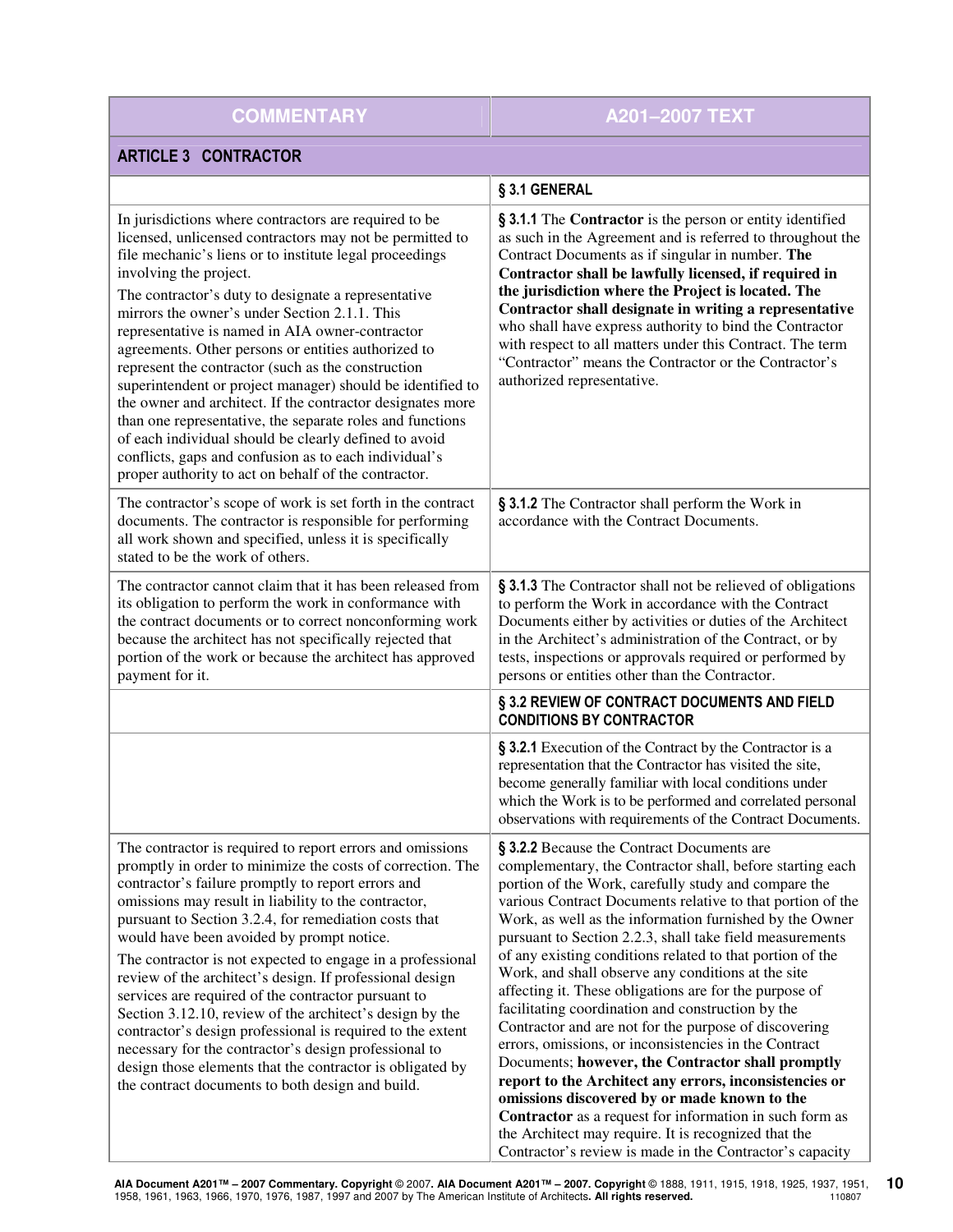| <b>COMMENTARY</b>                                                                                                                                                                                                                                                                                                                                                                                                                                                                                                                                                                                    | A201-2007 TEXT                                                                                                                                                                                                                                                                                                                                                                                                                                                                                                                                                                                                                                                                                                                                                                                                                                                                                                                                                                                                                                                                                                                                                                                                                                                                                                                      |
|------------------------------------------------------------------------------------------------------------------------------------------------------------------------------------------------------------------------------------------------------------------------------------------------------------------------------------------------------------------------------------------------------------------------------------------------------------------------------------------------------------------------------------------------------------------------------------------------------|-------------------------------------------------------------------------------------------------------------------------------------------------------------------------------------------------------------------------------------------------------------------------------------------------------------------------------------------------------------------------------------------------------------------------------------------------------------------------------------------------------------------------------------------------------------------------------------------------------------------------------------------------------------------------------------------------------------------------------------------------------------------------------------------------------------------------------------------------------------------------------------------------------------------------------------------------------------------------------------------------------------------------------------------------------------------------------------------------------------------------------------------------------------------------------------------------------------------------------------------------------------------------------------------------------------------------------------|
|                                                                                                                                                                                                                                                                                                                                                                                                                                                                                                                                                                                                      | as a contractor and not as a licensed design professional,<br>unless otherwise specifically provided in the Contract<br>Documents.                                                                                                                                                                                                                                                                                                                                                                                                                                                                                                                                                                                                                                                                                                                                                                                                                                                                                                                                                                                                                                                                                                                                                                                                  |
| As with the discovery of errors and omissions in Section<br>3.2.2, prompt notice is required in order to minimize the<br>costs of correction. This obligation does not require the<br>contractor to review the contract documents for the<br>purpose of seeking out nonconformities, but only to report<br>those nonconformities that the contractor discovers. The<br>contractor's failure to report promptly nonconformities<br>that it discovers may result in liability to the contractor,<br>pursuant to Section 3.2.4, for remediation costs that<br>would have been avoided by prompt notice. | § 3.2.3 The Contractor is not required to ascertain that the<br>Contract Documents are in accordance with applicable laws,<br>statutes, ordinances, codes, rules and regulations, or lawful<br>orders of public authorities, but the Contractor shall<br>promptly report to the Architect any nonconformity<br>discovered by or made known to the Contractor as a<br>request for information in such form as the Architect may<br>require.                                                                                                                                                                                                                                                                                                                                                                                                                                                                                                                                                                                                                                                                                                                                                                                                                                                                                          |
| Pursuant to Sections 3.2.2 and 3.2.3, the contractor's duty<br>to report arises when design errors or omissions, or<br>nonconformities are discovered or made known to the<br>contractor. The failure to make prompt notification, or the<br>contractor's failure to perform other obligations set forth<br>in Sections 3.2.2 or 3.2.3, may result in liability to the<br>contractor for the remediation costs that would have been<br>avoided by prompt notice.                                                                                                                                     | § 3.2.4 If the Contractor believes that additional cost or<br>time is involved because of clarifications or instructions<br>the Architect issues in response to the Contractor's<br>notices or requests for information pursuant to Sections<br>3.2.2 or 3.2.3, the Contractor shall make Claims as<br>provided in Article 15. If the Contractor fails to<br>perform the obligations of Sections 3.2.2 or 3.2.3, the<br>Contractor shall pay such costs and damages to the<br>Owner as would have been avoided if the Contractor<br>had performed such obligations. If the Contractor<br>performs those obligations, the Contractor shall not be<br>liable to the Owner or Architect for damages resulting<br>from errors, inconsistencies or omissions in the Contract<br>Documents, for differences between field measurements<br>or conditions and the Contract Documents, or for<br>nonconformities of the Contract Documents to applicable<br>laws, statutes, ordinances, codes, rules and regulations,<br>and lawful orders of public authorities.                                                                                                                                                                                                                                                                            |
|                                                                                                                                                                                                                                                                                                                                                                                                                                                                                                                                                                                                      | § 3.3 SUPERVISION AND CONSTRUCTION PROCEDURES                                                                                                                                                                                                                                                                                                                                                                                                                                                                                                                                                                                                                                                                                                                                                                                                                                                                                                                                                                                                                                                                                                                                                                                                                                                                                       |
| This section recognizes the expertise of the contractor,<br>who determines the contract price based upon the<br>particular construction process and sequence<br>contemplated.<br>In the event the contract documents give specific<br>instructions regarding the construction process,<br>responsibility for jobsite safety remains with the<br>contractor unless the contractor gives timely written<br>notice of a particular safety concern and is instructed to<br>proceed as specified.                                                                                                         | § 3.3.1 The Contractor shall supervise and direct the<br>Work, using the Contractor's best skill and attention.<br>The Contractor shall be solely responsible for, and<br>have control over, construction means, methods,<br>techniques, sequences and procedures and for<br>coordinating all portions of the Work under the<br>Contract, unless the Contract Documents give other<br>specific instructions concerning these matters. If the<br><b>Contract Documents give specific instructions</b><br>concerning construction means, methods, techniques,<br>sequences or procedures, the Contractor shall<br>evaluate the jobsite safety thereof and, except as stated<br>below, shall be fully and solely responsible for the jobsite<br>safety of such means, methods, techniques, sequences or<br>procedures. If the Contractor determines that such<br>means, methods, techniques, sequences or procedures<br>may not be safe, the Contractor shall give timely<br>written notice to the Owner and Architect and shall not<br>proceed with that portion of the Work without further<br>written instructions from the Architect. If the Contractor<br>is then instructed to proceed with the required means,<br>methods, techniques, sequences or procedures without<br>acceptance of changes proposed by the Contractor, the |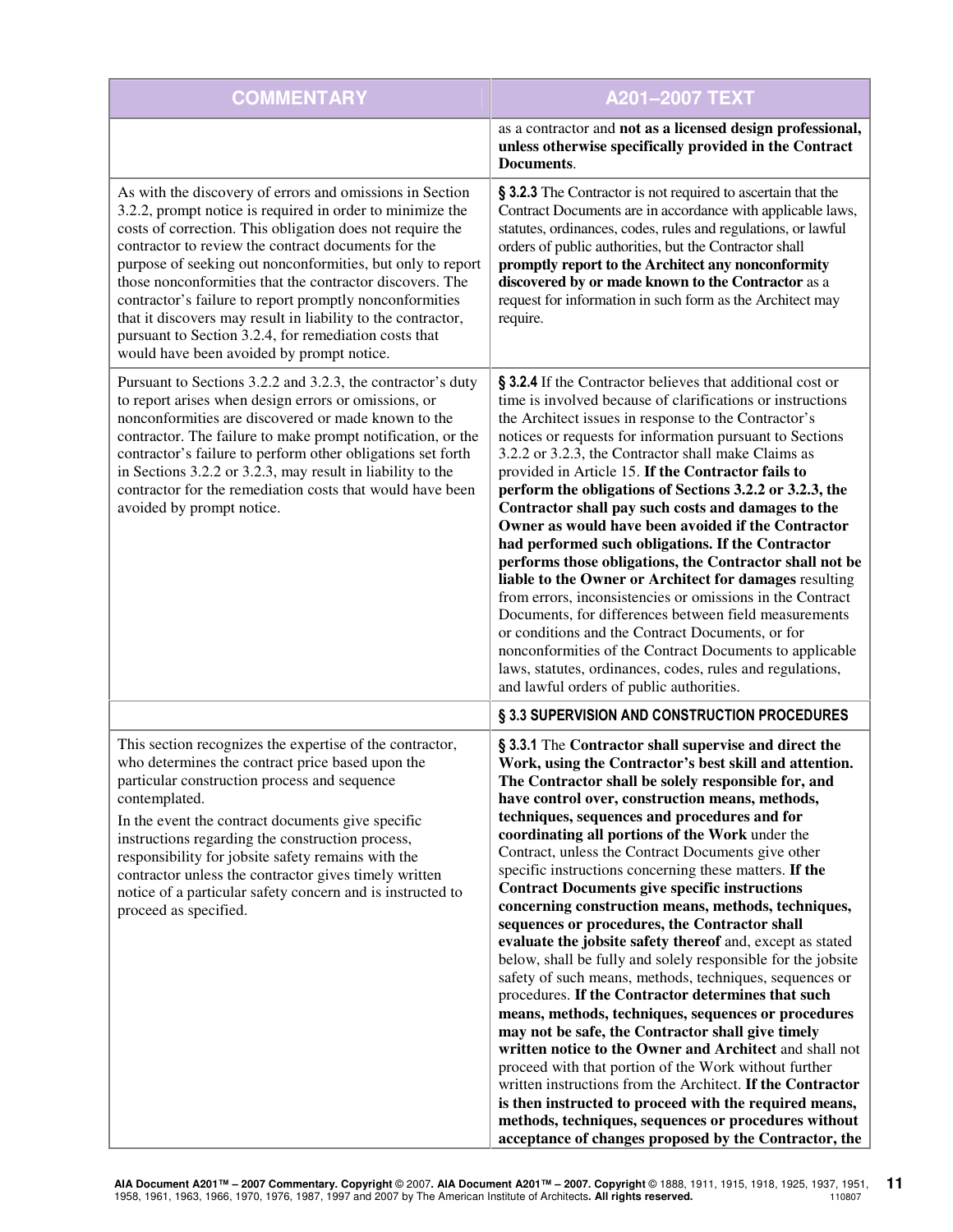| <b>COMMENTARY</b>                                                                                                                                                                                                                                                                                                                                                                                                                                                                                                                                                                                                                                                                                                                                                                                                                                                                                                       | A201-2007 TEXT                                                                                                                                                                                                                                                                                                                                                                                                                                                                                                                                                                                                                                                                                                                                                                                                                                                                                                                                                                                       |
|-------------------------------------------------------------------------------------------------------------------------------------------------------------------------------------------------------------------------------------------------------------------------------------------------------------------------------------------------------------------------------------------------------------------------------------------------------------------------------------------------------------------------------------------------------------------------------------------------------------------------------------------------------------------------------------------------------------------------------------------------------------------------------------------------------------------------------------------------------------------------------------------------------------------------|------------------------------------------------------------------------------------------------------------------------------------------------------------------------------------------------------------------------------------------------------------------------------------------------------------------------------------------------------------------------------------------------------------------------------------------------------------------------------------------------------------------------------------------------------------------------------------------------------------------------------------------------------------------------------------------------------------------------------------------------------------------------------------------------------------------------------------------------------------------------------------------------------------------------------------------------------------------------------------------------------|
|                                                                                                                                                                                                                                                                                                                                                                                                                                                                                                                                                                                                                                                                                                                                                                                                                                                                                                                         | Owner shall be solely responsible for any loss or<br>damage arising solely from those Owner-required<br>means, methods, techniques, sequences or procedures.                                                                                                                                                                                                                                                                                                                                                                                                                                                                                                                                                                                                                                                                                                                                                                                                                                         |
|                                                                                                                                                                                                                                                                                                                                                                                                                                                                                                                                                                                                                                                                                                                                                                                                                                                                                                                         | § 3.3.2 The Contractor shall be responsible to the Owner<br>for acts and omissions of the Contractor's employees,<br>Subcontractors and their agents and employees, and other<br>persons or entities performing portions of the Work for,<br>or on behalf of, the Contractor or any of its<br>Subcontractors.                                                                                                                                                                                                                                                                                                                                                                                                                                                                                                                                                                                                                                                                                        |
|                                                                                                                                                                                                                                                                                                                                                                                                                                                                                                                                                                                                                                                                                                                                                                                                                                                                                                                         | § 3.3.3 The Contractor shall be responsible for inspection<br>of portions of Work already performed to determine that<br>such portions are in proper condition to receive<br>subsequent Work.                                                                                                                                                                                                                                                                                                                                                                                                                                                                                                                                                                                                                                                                                                                                                                                                        |
|                                                                                                                                                                                                                                                                                                                                                                                                                                                                                                                                                                                                                                                                                                                                                                                                                                                                                                                         | § 3.4 LABOR AND MATERIALS                                                                                                                                                                                                                                                                                                                                                                                                                                                                                                                                                                                                                                                                                                                                                                                                                                                                                                                                                                            |
|                                                                                                                                                                                                                                                                                                                                                                                                                                                                                                                                                                                                                                                                                                                                                                                                                                                                                                                         | § 3.4.1 Unless otherwise provided in the Contract<br>Documents, the Contractor shall provide and pay for<br>labor, materials, equipment, tools, construction equipment<br>and machinery, water, heat, utilities, transportation, and<br>other facilities and services necessary for proper<br>execution and completion of the Work, whether<br>temporary or permanent and whether or not incorporated<br>or to be incorporated in the Work.                                                                                                                                                                                                                                                                                                                                                                                                                                                                                                                                                          |
| Changes in the work may be accomplished as minor<br>changes in the work, change orders and construction<br>change directives as set forth in Section 7.1.1. Substitutions<br>made after execution of the agreement are changes in the<br>work and must be made in accordance with Article 7.                                                                                                                                                                                                                                                                                                                                                                                                                                                                                                                                                                                                                            | § 3.4.2 Except in the case of minor changes in the<br>Work authorized by the Architect in accordance with<br>Sections 3.12.8 or 7.4, the Contractor may make<br>substitutions only with the consent of the Owner, after<br>evaluation by the Architect and in accordance with a<br><b>Change Order or Construction Change Directive.</b>                                                                                                                                                                                                                                                                                                                                                                                                                                                                                                                                                                                                                                                             |
|                                                                                                                                                                                                                                                                                                                                                                                                                                                                                                                                                                                                                                                                                                                                                                                                                                                                                                                         | § 3.4.3 The Contractor shall enforce strict discipline and<br>good order among the Contractor's employees and other<br>persons carrying out the Work. The Contractor shall not<br>permit employment of unfit persons or persons not<br>properly skilled in tasks assigned to them.                                                                                                                                                                                                                                                                                                                                                                                                                                                                                                                                                                                                                                                                                                                   |
| This warranty is a general representation by the contractor<br>that materials, equipment and workmanship will conform<br>to good quality standards and the requirements of the<br>contract documents. This general warranty is in addition<br>to, and not in lieu of, any additional obligations (see<br>Section 12.2 on Correction of Work) and other warranties,<br>such as those received from product manufacturers and<br>fabricators and forwarded to the owner by the contractor.<br>The warranty under Section 3.5 will typically commence<br>at the date of substantial completion (see Section 9.8.4)<br>and continue through the period of the applicable statute<br>of limitations or repose, whichever is shorter. The one-<br>year correction period of Section 12.2 is a separate and<br>distinct obligation of the contractor, and should not be<br>confused with the contractor's warranty obligation. | § 3.5 WARRANTY<br>The Contractor warrants to the Owner and Architect<br>that materials and equipment furnished under the<br>Contract will be of good quality and new unless the<br>Contract Documents require or permit otherwise. The<br>Contractor further warrants that the Work will conform<br>to the requirements of the Contract Documents and<br>will be free from defects, except for those inherent in<br>the quality of the Work the Contract Documents require<br>or permit. Work, materials, or equipment not conforming<br>to these requirements may be considered defective. The<br>Contractor's warranty excludes remedy for damage or<br>defect caused by abuse, alterations to the Work not<br>executed by the Contractor, improper or insufficient<br>maintenance, improper operation, or normal wear and tear<br>and normal usage. If required by the Architect, the<br>Contractor shall furnish satisfactory evidence as to the<br>kind and quality of materials and equipment. |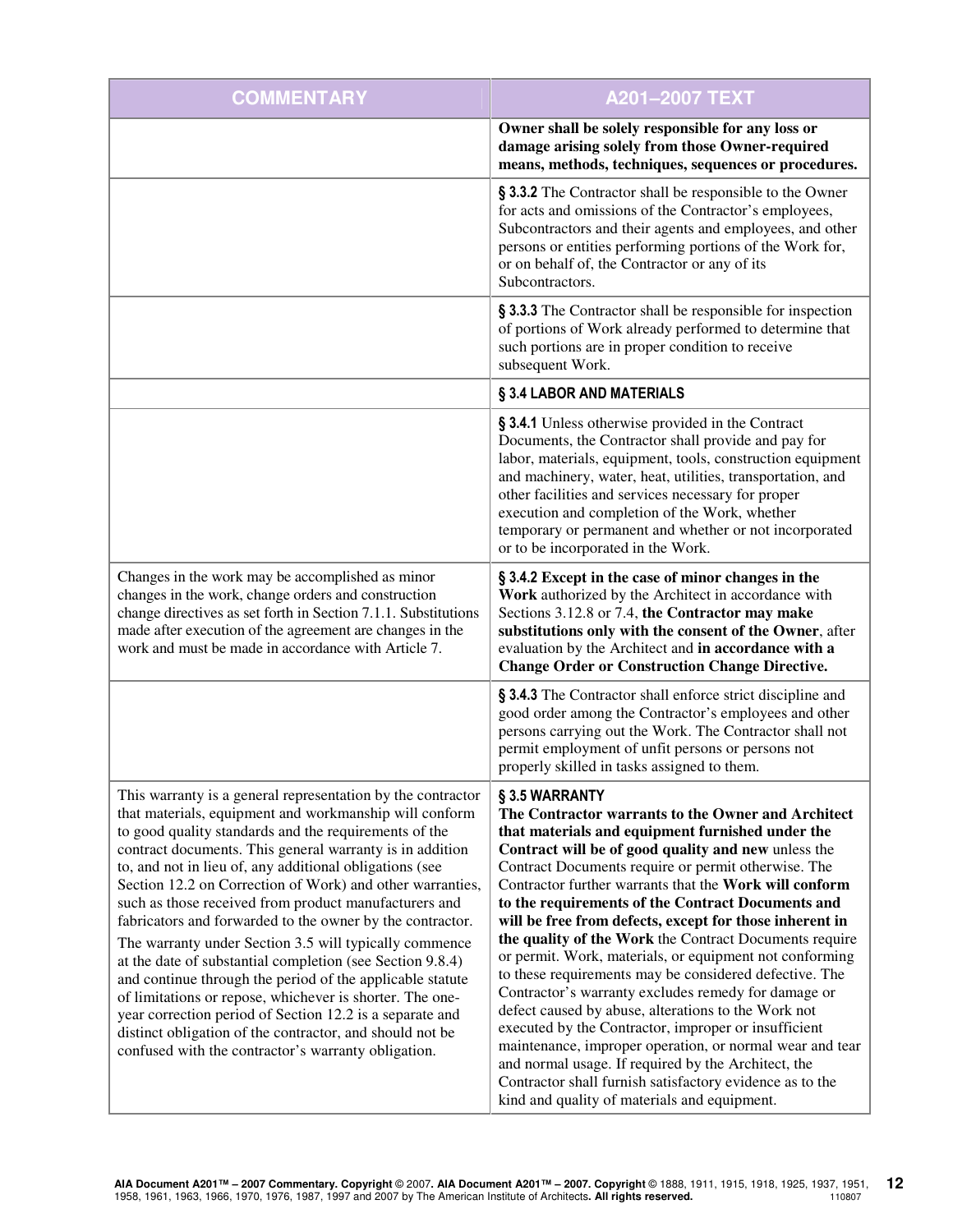| <b>COMMENTARY</b>                                                                                                                                                                                                                                                                                                                                                                                                                                                                                                                                                                                                                                                                                                                                                                                                                                                                                                                                                                                                                         | A201-2007 TEXT                                                                                                                                                                                                                                                                                                                                                                                                                                                                                                                                                                                                                                                                                                                                                                                                                                                                                                                                                                                                                                                                                                                                                                                                                                                                                                                                                                                                                                                                                                           |
|-------------------------------------------------------------------------------------------------------------------------------------------------------------------------------------------------------------------------------------------------------------------------------------------------------------------------------------------------------------------------------------------------------------------------------------------------------------------------------------------------------------------------------------------------------------------------------------------------------------------------------------------------------------------------------------------------------------------------------------------------------------------------------------------------------------------------------------------------------------------------------------------------------------------------------------------------------------------------------------------------------------------------------------------|--------------------------------------------------------------------------------------------------------------------------------------------------------------------------------------------------------------------------------------------------------------------------------------------------------------------------------------------------------------------------------------------------------------------------------------------------------------------------------------------------------------------------------------------------------------------------------------------------------------------------------------------------------------------------------------------------------------------------------------------------------------------------------------------------------------------------------------------------------------------------------------------------------------------------------------------------------------------------------------------------------------------------------------------------------------------------------------------------------------------------------------------------------------------------------------------------------------------------------------------------------------------------------------------------------------------------------------------------------------------------------------------------------------------------------------------------------------------------------------------------------------------------|
| If the owner is a tax-exempt organization and intends to<br>have its tax exemption apply to the contractor's work, this<br>section will need to be modified.                                                                                                                                                                                                                                                                                                                                                                                                                                                                                                                                                                                                                                                                                                                                                                                                                                                                              | § 3.6 TAXES<br>The Contractor shall pay sales, consumer, use and<br>similar taxes for the Work provided by the Contractor<br>that are legally enacted when bids are received or<br>negotiations concluded, whether or not yet effective or<br>merely scheduled to go into effect.                                                                                                                                                                                                                                                                                                                                                                                                                                                                                                                                                                                                                                                                                                                                                                                                                                                                                                                                                                                                                                                                                                                                                                                                                                        |
|                                                                                                                                                                                                                                                                                                                                                                                                                                                                                                                                                                                                                                                                                                                                                                                                                                                                                                                                                                                                                                           | § 3.7 PERMITS, FEES, NOTICES, AND COMPLIANCE WITH<br><b>LAWS</b>                                                                                                                                                                                                                                                                                                                                                                                                                                                                                                                                                                                                                                                                                                                                                                                                                                                                                                                                                                                                                                                                                                                                                                                                                                                                                                                                                                                                                                                         |
| Under Section 2.2.2, the owner pays costs associated with<br>approvals and permits obtained before execution of the<br>contract that relate to project feasibility (e.g., zoning,<br>environmental impact, and the like).                                                                                                                                                                                                                                                                                                                                                                                                                                                                                                                                                                                                                                                                                                                                                                                                                 | § 3.7.1 Unless otherwise provided in the Contract<br>Documents, the Contractor shall secure and pay for the<br>building permit as well as for other permits, fees,<br>licenses, and inspections by government agencies<br>necessary for proper execution and completion of the<br>Work that are customarily secured after execution of<br>the Contract and legally required at the time bids are<br>received or negotiations concluded.                                                                                                                                                                                                                                                                                                                                                                                                                                                                                                                                                                                                                                                                                                                                                                                                                                                                                                                                                                                                                                                                                  |
| It is the architect's obligation to design the project so as to<br>comply with applicable laws, codes, etc. However, many<br>such laws and codes require the contractor to give notice<br>to authorities having jurisdiction over the project for<br>purposes of scheduling inspections by code officials.                                                                                                                                                                                                                                                                                                                                                                                                                                                                                                                                                                                                                                                                                                                                | § 3.7.2 The Contractor shall comply with and give notices<br>required by applicable laws, statutes, ordinances, codes,<br>rules and regulations, and lawful orders of public<br>authorities applicable to performance of the Work.                                                                                                                                                                                                                                                                                                                                                                                                                                                                                                                                                                                                                                                                                                                                                                                                                                                                                                                                                                                                                                                                                                                                                                                                                                                                                       |
| Ordinarily, the contractor does not participate in the<br>creation of the contract documents. For this reason, the<br>contractor is not responsible for the failure to comply with<br>applicable law (including building codes) unless the<br>contractor learns of such failure and proceeds with the<br>work irrespective of that knowledge, and/or fails promptly<br>to report it (see Section 3.2.4).                                                                                                                                                                                                                                                                                                                                                                                                                                                                                                                                                                                                                                  | § 3.7.3 If the Contractor performs Work knowing it to be<br>contrary to applicable laws, statutes, ordinances, codes,<br>rules and regulations, or lawful orders of public<br>authorities, the Contractor shall assume appropriate<br>responsibility for such Work and shall bear the costs<br>attributable to correction.                                                                                                                                                                                                                                                                                                                                                                                                                                                                                                                                                                                                                                                                                                                                                                                                                                                                                                                                                                                                                                                                                                                                                                                               |
| This section covers physical conditions not specifically<br>addressed in the contract documents (type 1), and/or that<br>differ materially from conditions that might reasonably be<br>assumed to exist at the site (type 2). For example, bedrock<br>may be discovered when none was expected (type 1) or<br>the expected bedrock encountered may fracture much<br>more readily than is typical and expected for that type of<br>rock (type 2). If the difference between what the<br>contractor could reasonably have expected and what it<br>actually found were material to the required work, a claim<br>would be appropriate.<br>The contractor must give notice to the owner and architect<br>before disturbing the differing conditions and within 21<br>days of first observing them in order to give the architect<br>the opportunity to investigate the conditions.<br>Conditions that materially differ from reasonable<br>expectations may result in either an increase or decrease<br>in the contract sum or contract time. | § 3.7.4 Concealed or Unknown Conditions. If the<br>Contractor encounters conditions at the site that are<br>(1) subsurface or otherwise concealed physical conditions<br>that differ materially from those indicated in the<br>Contract Documents or (2) unknown physical conditions<br>of an unusual nature that differ materially from those<br>ordinarily found to exist and generally recognized as<br>inherent in construction activities of the character<br>provided for in the Contract Documents, the Contractor<br>shall promptly provide notice to the Owner and the<br>Architect before conditions are disturbed and in no event<br>later than 21 days after first observance of the conditions.<br>The Architect will promptly investigate such conditions<br>and, if the Architect determines that they differ materially<br>and cause an increase or decrease in the Contractor's cost of,<br>or time required for, performance of any part of the Work,<br>will recommend an equitable adjustment in the Contract<br>Sum or Contract Time, or both. If the Architect<br>determines that the conditions at the site are not materially<br>different from those indicated in the Contract Documents<br>and that no change in the terms of the Contract is justified,<br>the Architect shall promptly notify the Owner and Contractor<br>in writing, stating the reasons. If either party disputes the<br>Architect's determination or recommendation, that party<br>may proceed as provided in Article 15. |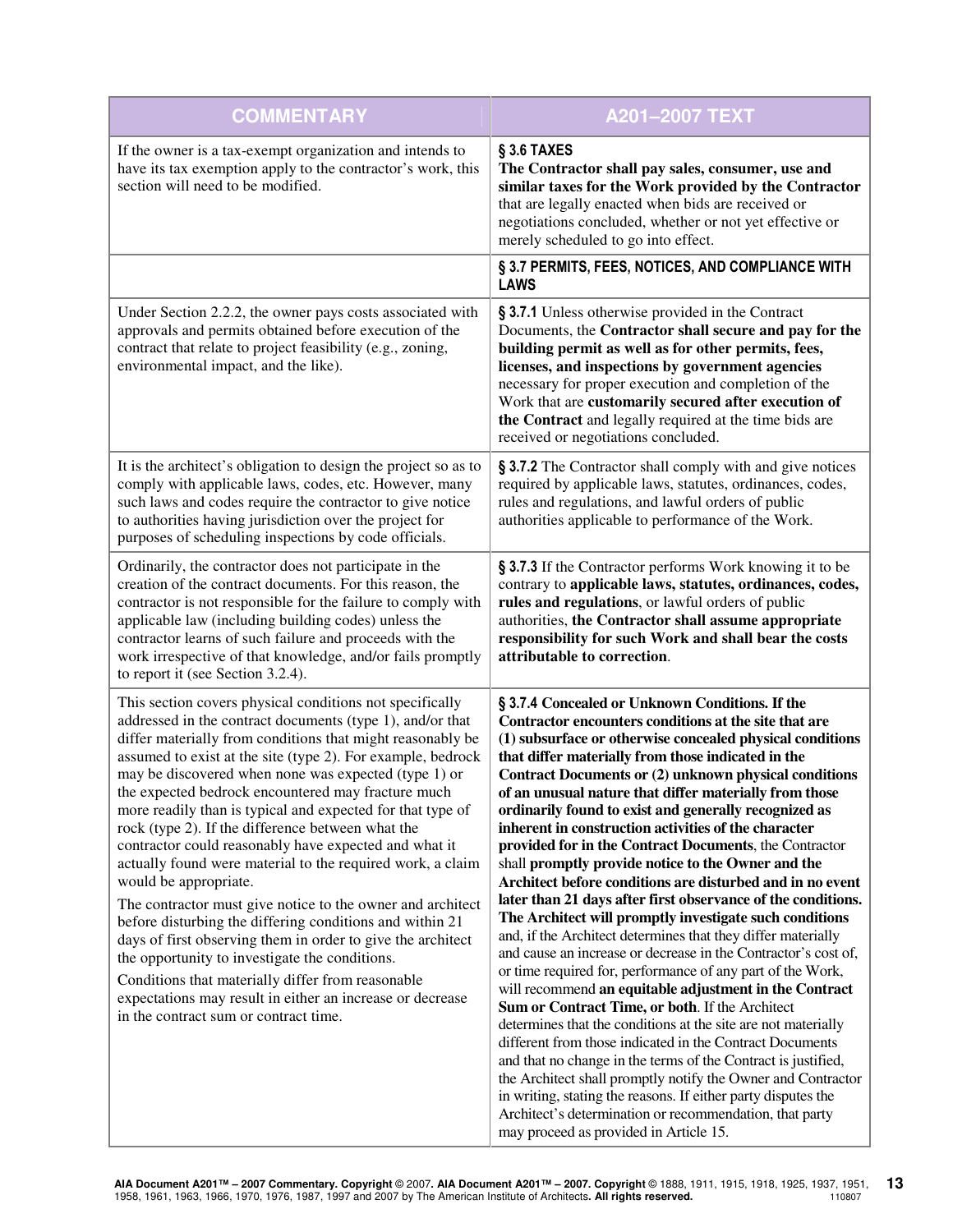| <b>COMMENTARY</b>                                                                                                                                                                                                                                                                                                                                                                                                                                                                                                                                                                                                                                                                                              | A201-2007 TEXT                                                                                                                                                                                                                                                                                                                                                                                                                                                                                                                                                                                                                                                                                                                                                                                                                                                                                                                |
|----------------------------------------------------------------------------------------------------------------------------------------------------------------------------------------------------------------------------------------------------------------------------------------------------------------------------------------------------------------------------------------------------------------------------------------------------------------------------------------------------------------------------------------------------------------------------------------------------------------------------------------------------------------------------------------------------------------|-------------------------------------------------------------------------------------------------------------------------------------------------------------------------------------------------------------------------------------------------------------------------------------------------------------------------------------------------------------------------------------------------------------------------------------------------------------------------------------------------------------------------------------------------------------------------------------------------------------------------------------------------------------------------------------------------------------------------------------------------------------------------------------------------------------------------------------------------------------------------------------------------------------------------------|
| Since 1997, many construction projects have suffered<br>delays due to the discovery of burial grounds,<br>archaeological sites, and wetlands. Section 3.7.5<br>addresses the owner's and contractor's responsibilities in<br>the event these are not noted on the contract documents,<br>but are discovered during construction. The conditions<br>discussed in Section 3.7.5 are treated differently from the<br>site conditions in Section 3.7.4 due to the necessary<br>involvement of governmental authorities, and the duty<br>placed on the owner to take action. The discovery of these<br>conditions has the potential to increase costs and cause<br>significant delay.                               | § 3.7.5 If, in the course of the Work, the Contractor<br>encounters human remains or recognizes the existence of<br>burial markers, archaeological sites or wetlands not<br>indicated in the Contract Documents, the Contractor shall<br>immediately suspend any operations that would affect<br>them and shall notify the Owner and Architect. Upon<br>receipt of such notice, the Owner shall promptly take<br>any action necessary to obtain governmental<br>authorization required to resume the operations. The<br>Contractor shall continue to suspend such operations until<br>otherwise instructed by the Owner but shall continue with<br>all other operations that do not affect those remains or<br>features. Requests for adjustments in the Contract Sum<br>and Contract Time arising from the existence of such<br>remains or features may be made as provided in<br>Article 15.                                |
|                                                                                                                                                                                                                                                                                                                                                                                                                                                                                                                                                                                                                                                                                                                | § 3.8 ALLOWANCES                                                                                                                                                                                                                                                                                                                                                                                                                                                                                                                                                                                                                                                                                                                                                                                                                                                                                                              |
| Allowances are customarily used as an accounting device<br>with regard to materials and equipment whose selection and<br>cost cannot be determined precisely at the time the original<br>bid or proposal is submitted. This could occur because the<br>finish or level of quality has not been finally selected or<br>because of variations expected to occur after bidding.<br>The owner has the right to decide who shall supply items<br>covered by allowances. The contractor, however, is not<br>required to employ persons or entities to whom it<br>reasonably objects. Once employed, subcontractors under<br>this provision have an identical status to those selected<br>directly by the contractor. | § 3.8.1 The Contractor shall include in the Contract Sum<br>all allowances stated in the Contract Documents. Items<br>covered by allowances shall be supplied for such amounts<br>and by such persons or entities as the Owner may<br>direct, but the Contractor shall not be required to employ<br>persons or entities to whom the Contractor has reasonable<br>objection.                                                                                                                                                                                                                                                                                                                                                                                                                                                                                                                                                   |
| The contractor's overhead costs—those not specifically<br>attributable to the items covered by the allowance-are<br>excluded from the allowance, but are to be included in the<br>contract sum. For example, if it is known that 1,000<br>square yards of carpet must be installed, costs for<br>unloading and handling, installation and other expenses<br>can be calculated. Given the allowance amount, overhead<br>and profit can also be calculated. All of those elements<br>are already included in the contract sum. The only<br>unknown is the cost of the carpet itself, and that is the<br>allowance figure.                                                                                        | § 3.8.2 Unless otherwise provided in the Contract<br>Documents,<br>.1<br>allowances shall cover the cost to the Contractor<br>of materials and equipment delivered at the site<br>and all required taxes, less applicable trade<br>discounts;<br>.2<br>Contractor's costs for unloading and handling<br>at the site, labor, installation costs, overhead,<br>profit and other expenses contemplated for<br>stated allowance amounts shall be included in<br>the Contract Sum but not in the allowances;<br>and<br>$\cdot$ 3<br>whenever costs are more than or less than<br>allowances, the Contract Sum shall be adjusted<br>accordingly by Change Order. The amount of the<br>Change Order shall reflect (1) the difference<br>between actual costs and the allowances under<br>Section 3.8.2.1 and (2) changes in Contractor's<br>costs under Section 3.8.2.2.<br>§ 3.8.3 Materials and equipment under an allowance shall |
|                                                                                                                                                                                                                                                                                                                                                                                                                                                                                                                                                                                                                                                                                                                | be selected by the Owner with reasonable promptness.                                                                                                                                                                                                                                                                                                                                                                                                                                                                                                                                                                                                                                                                                                                                                                                                                                                                          |
| A superintendent cannot build a project alone, but an                                                                                                                                                                                                                                                                                                                                                                                                                                                                                                                                                                                                                                                          | § 3.9 SUPERINTENDENT<br>§ 3.9.1 The Contractor shall employ a competent                                                                                                                                                                                                                                                                                                                                                                                                                                                                                                                                                                                                                                                                                                                                                                                                                                                       |
| incompetent superintendent can single-handedly ruin one.<br>For that reason, the owner and architect must insist that                                                                                                                                                                                                                                                                                                                                                                                                                                                                                                                                                                                          | superintendent and necessary assistants who shall be in<br>attendance at the Project site during performance of the                                                                                                                                                                                                                                                                                                                                                                                                                                                                                                                                                                                                                                                                                                                                                                                                           |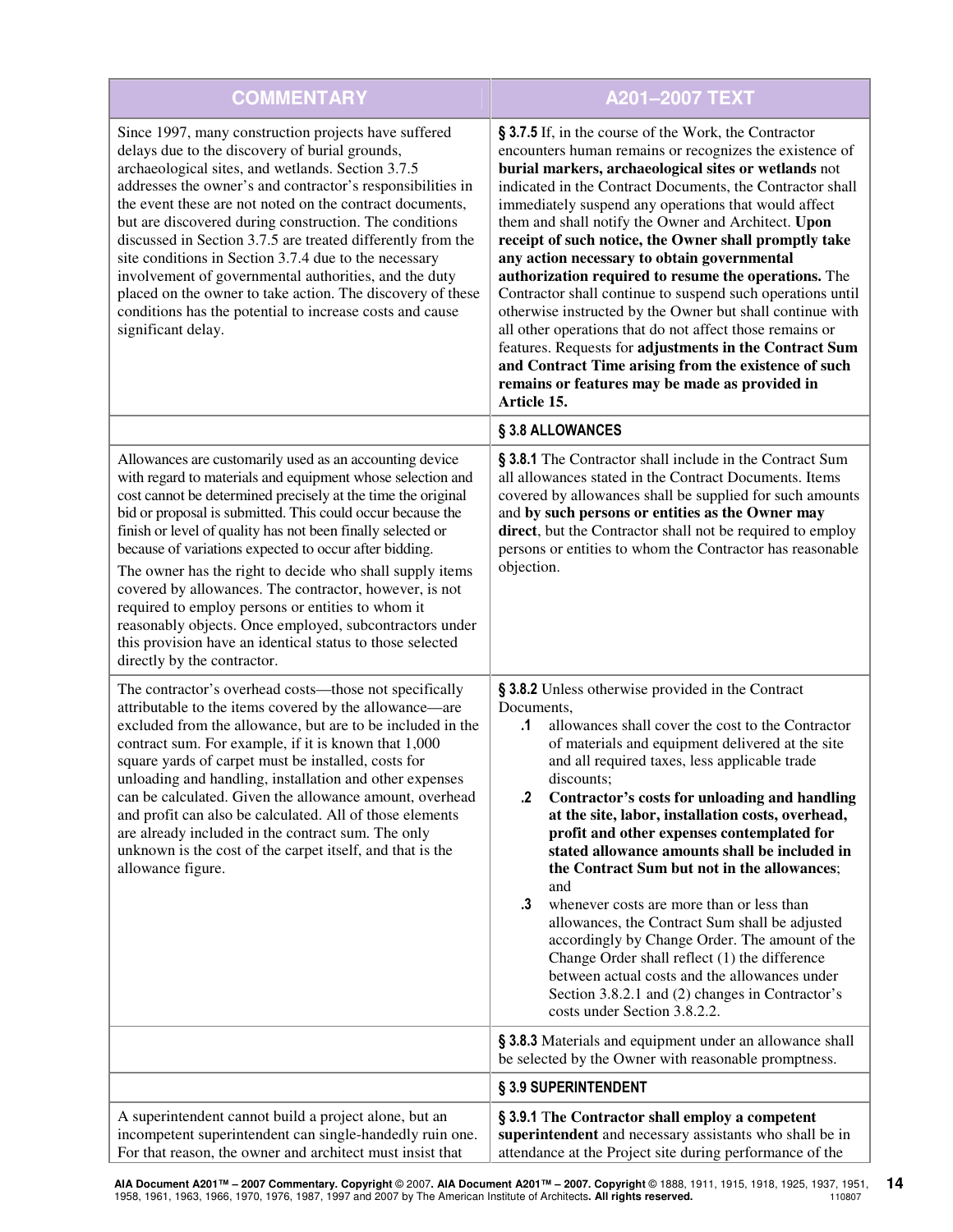| <b>COMMENTARY</b>                                                                                                                                                                                                                                                                                                                                                                                                                                                                                                                                                                                                                                                                                                                                                                                                                                                                                                | A201-2007 TEXT                                                                                                                                                                                                                                                                                                                                                                                                                                                                                                                                                                                                                                                                                                                        |
|------------------------------------------------------------------------------------------------------------------------------------------------------------------------------------------------------------------------------------------------------------------------------------------------------------------------------------------------------------------------------------------------------------------------------------------------------------------------------------------------------------------------------------------------------------------------------------------------------------------------------------------------------------------------------------------------------------------------------------------------------------------------------------------------------------------------------------------------------------------------------------------------------------------|---------------------------------------------------------------------------------------------------------------------------------------------------------------------------------------------------------------------------------------------------------------------------------------------------------------------------------------------------------------------------------------------------------------------------------------------------------------------------------------------------------------------------------------------------------------------------------------------------------------------------------------------------------------------------------------------------------------------------------------|
| the contractor designate a competent and experienced<br>superintendent. As obvious as this might seem, contrac-<br>tors, construction managers and program managers who<br>broker projects and use skeletal staffing are often the most<br>likely to ignore the importance of the superintendent's<br>function, leaving a project's details to their subcontractors<br>or to the architect.                                                                                                                                                                                                                                                                                                                                                                                                                                                                                                                      | Work. The superintendent shall represent the Contractor,<br>and communications given to the superintendent shall be<br>as binding as if given to the Contractor.                                                                                                                                                                                                                                                                                                                                                                                                                                                                                                                                                                      |
| New in A201-2007, Sections 3.9.2 and 3.9.3 further<br>recognize the importance to the project of a qualified<br>superintendent. The contractor is required to provide the<br>owner and architect with a proposed superintendent's<br>qualifications. The architect then has an opportunity to<br>object to the proposed superintendent (on behalf of the<br>owner or on its own behalf) within 14 days, or request<br>additional time to review. Failure to respond in either<br>form, however, is deemed as notice of no reasonable<br>objection.                                                                                                                                                                                                                                                                                                                                                               | § 3.9.2 The Contractor, as soon as practicable after<br>award of the Contract, shall furnish in writing to the<br>Owner through the Architect the name and<br>qualifications of a proposed superintendent. The<br>Architect may reply within 14 days to the Contractor in<br>writing stating (1) whether the Owner or the Architect has<br>reasonable objection to the proposed superintendent or (2)<br>that the Architect requires additional time to review.<br>Failure of the Architect to reply within the 14 day<br>period shall constitute notice of no reasonable<br>objection.                                                                                                                                               |
| Once a superintendent is in place, the owner has an<br>interest in seeing that superintendent remain to complete<br>the project. However, the contractor may choose to<br>relocate the superintendent to serve the interest of the<br>contractor's business, not the project. Requiring the<br>owner's consent to a change in superintendent, may<br>discourage that practice.                                                                                                                                                                                                                                                                                                                                                                                                                                                                                                                                   | § 3.9.3 The Contractor shall not employ a proposed<br>superintendent to whom the Owner or Architect has made<br>reasonable and timely objection. The Contractor shall<br>not change the superintendent without the Owner's<br>consent, which shall not unreasonably be withheld or<br>delayed.                                                                                                                                                                                                                                                                                                                                                                                                                                        |
|                                                                                                                                                                                                                                                                                                                                                                                                                                                                                                                                                                                                                                                                                                                                                                                                                                                                                                                  | § 3.10 CONTRACTOR'S CONSTRUCTION SCHEDULES                                                                                                                                                                                                                                                                                                                                                                                                                                                                                                                                                                                                                                                                                            |
| The contractor is required to provide the owner and<br>architect with the contractor's construction schedule merely<br>for their information rather than for their approval. This is<br>consistent with the concept that the contractor is solely<br>responsible for the sequence and progress of the Work.<br>Division 1 of the specifications may specify the number<br>of days allowed to prepare the schedule, its format or<br>specific data required to demonstrate a realistic,<br>expeditious plan for completing the work within the<br>parameters of the contract documents.                                                                                                                                                                                                                                                                                                                           | § 3.10.1 The Contractor, promptly after being awarded<br>the Contract, shall prepare and submit for the<br>Owner's and Architect's information a Contractor's<br>construction schedule for the Work. The schedule shall<br>not exceed time limits current under the Contract<br>Documents, shall be revised at appropriate intervals as<br>required by the conditions of the Work and Project, shall<br>be related to the entire Project to the extent required by<br>the Contract Documents, and shall provide for<br>expeditious and practicable execution of the Work.                                                                                                                                                             |
| The contractor is required to prepare and submit a<br>submittal schedule to the architect for the architect's<br>approval. This gives the architect and contractor the<br>opportunity to agree on and coordinate their respective<br>roles with respect to submittals and to allow time for<br>adequate review. The contractor is required to provide<br>submittals in accordance with the approved schedule<br>under Section 3.12.5. The architect is required in<br>Section 4.2.7 to complete its reviews in accordance with<br>the approved schedule.<br>Though the requirement that the contractor submit a<br>submittal schedule is not new, the requirement was<br>seldom, if ever, adhered to. Added in 2007 is the<br>contractor's loss of entitlement to obtain additional cost or<br>time based on the time required for submittal review, if<br>the contractor does not provide a submittal schedule. | § 3.10.2 The Contractor shall prepare a submittal<br>schedule, promptly after being awarded the Contract and<br>thereafter as necessary to maintain a current submittal<br>schedule, and shall submit the schedule(s) for the<br>Architect's approval. The Architect's approval shall not<br>unreasonably be delayed or withheld. The submittal<br>schedule shall (1) be coordinated with the Contractor's<br>construction schedule, and (2) allow the Architect<br>reasonable time to review submittals. If the Contractor<br>fails to submit a submittal schedule, the Contractor<br>shall not be entitled to any increase in Contract Sum<br>or extension of Contract Time based on the time<br>required for review of submittals. |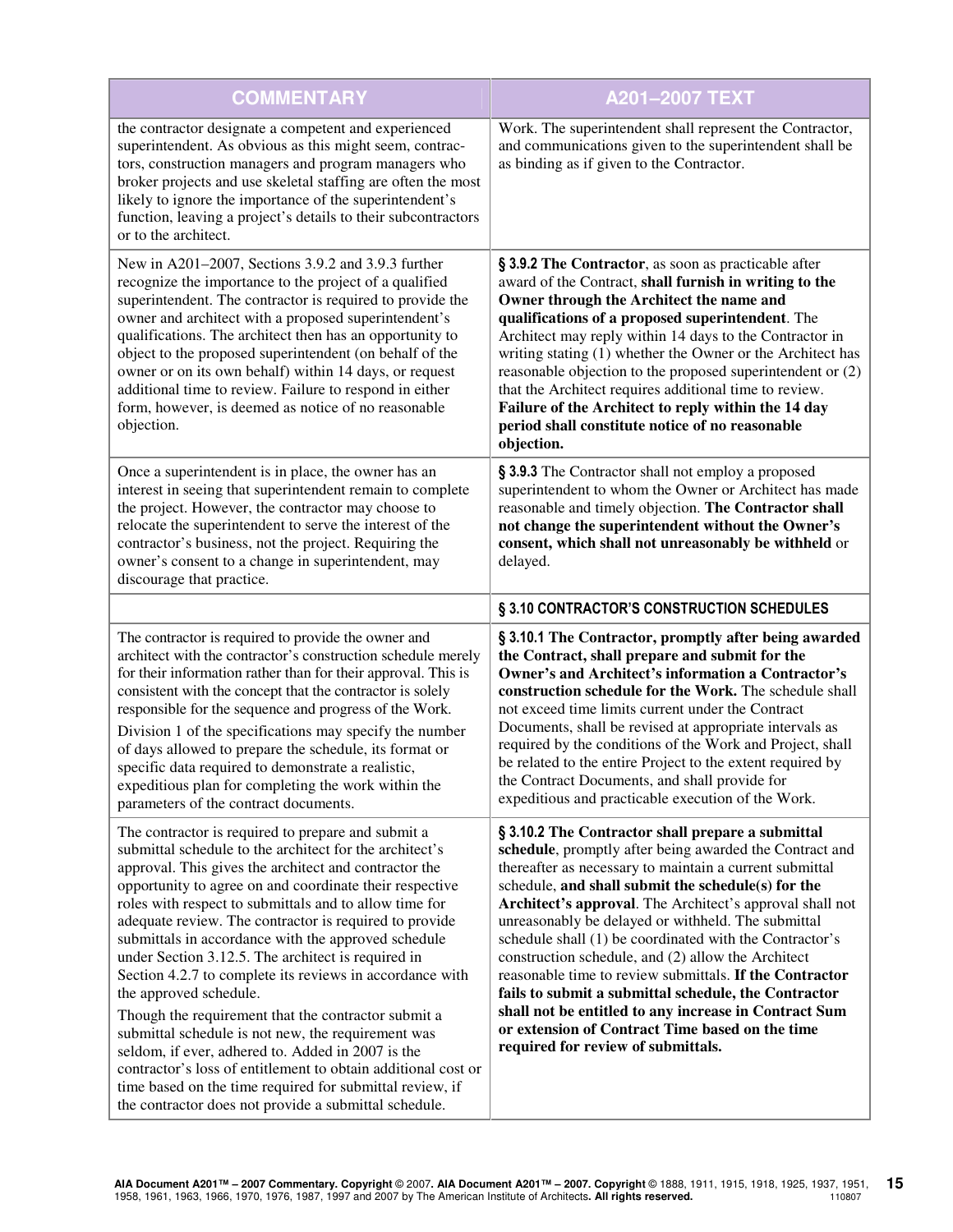| <b>COMMENTARY</b>                                                                                                                                                                                                                                                                                                                                                                                                                                                                                                                                                                                                                                                                                                           | A201-2007 TEXT                                                                                                                                                                                                                                                                                                                                                                                                                                                                                                                                                                                                                                                                                                                   |
|-----------------------------------------------------------------------------------------------------------------------------------------------------------------------------------------------------------------------------------------------------------------------------------------------------------------------------------------------------------------------------------------------------------------------------------------------------------------------------------------------------------------------------------------------------------------------------------------------------------------------------------------------------------------------------------------------------------------------------|----------------------------------------------------------------------------------------------------------------------------------------------------------------------------------------------------------------------------------------------------------------------------------------------------------------------------------------------------------------------------------------------------------------------------------------------------------------------------------------------------------------------------------------------------------------------------------------------------------------------------------------------------------------------------------------------------------------------------------|
|                                                                                                                                                                                                                                                                                                                                                                                                                                                                                                                                                                                                                                                                                                                             | § 3.10.3 The Contractor shall perform the Work in general<br>accordance with the most recent schedules submitted to<br>the Owner and Architect.                                                                                                                                                                                                                                                                                                                                                                                                                                                                                                                                                                                  |
| The contractor, as the party responsible for the actual<br>construction, is in the best position to prepare a permanent<br>record of the Work as constructed for ultimate submittal<br>through the architect to the owner. The detailed<br>requirements for this permanent record should be<br>included in the technical sections of division 1 of the<br>specifications.                                                                                                                                                                                                                                                                                                                                                   | § 3.11 DOCUMENTS AND SAMPLES AT THE SITE<br>The Contractor shall maintain at the site for the Owner<br>one copy of the Drawings, Specifications, Addenda,<br>Change Orders and other Modifications, in good order<br>and marked currently to indicate field changes and<br>selections made during construction, and one copy of<br>approved Shop Drawings, Product Data, Samples and<br>similar required submittals. These shall be available to the<br>Architect and shall be delivered to the Architect for<br>submittal to the Owner upon completion of the Work as a<br>record of the Work as constructed.                                                                                                                   |
|                                                                                                                                                                                                                                                                                                                                                                                                                                                                                                                                                                                                                                                                                                                             | § 3.12 SHOP DRAWINGS, PRODUCT DATA AND SAMPLES                                                                                                                                                                                                                                                                                                                                                                                                                                                                                                                                                                                                                                                                                   |
| Shop Drawings are not generic and should not simply be<br>preprinted manufacturers' diagrams.                                                                                                                                                                                                                                                                                                                                                                                                                                                                                                                                                                                                                               | § 3.12.1 Shop Drawings are drawings, diagrams,<br>schedules and other data specially prepared for the<br>Work by the Contractor or a Subcontractor, Sub-<br>subcontractor, manufacturer, supplier or distributor to<br>illustrate some portion of the Work.                                                                                                                                                                                                                                                                                                                                                                                                                                                                      |
| Product Data are usually taken from catalogs and other<br>materials supplied by manufacturers for their standard<br>products. Generally, they are not specially prepared for<br>the project, but are often marked to highlight the specific<br>model or style of product that will be used on the project.<br>Administrative procedures for handling these submittals<br>should be included in division 1 of the specifications.                                                                                                                                                                                                                                                                                            | § 3.12.2 Product Data are illustrations, standard<br>schedules, performance charts, instructions,<br>brochures, diagrams and other information furnished<br>by the Contractor to illustrate materials or equipment for<br>some portion of the Work.                                                                                                                                                                                                                                                                                                                                                                                                                                                                              |
|                                                                                                                                                                                                                                                                                                                                                                                                                                                                                                                                                                                                                                                                                                                             | § 3.12.3 Samples are physical examples that illustrate<br>materials, equipment or workmanship and establish<br>standards by which the Work will be judged.                                                                                                                                                                                                                                                                                                                                                                                                                                                                                                                                                                       |
| The purpose of these submittals is to illustrate how the<br>contractor intends to implement the architect's design.<br>Because the owner may not have the opportunity to agree<br>with changes incorporated into shop drawings, product<br>data or samples, the submittals from the contractor to the<br>architect cannot represent the mutual agreement of the<br>parties to the same degree as the contract documents.<br>Occasionally, shop drawings, product data, samples or<br>other submittals will be sent to the architect as a matter of<br>routine even though the contract documents do not require<br>them. In that event, the architect is not obliged to review<br>or take other action with regard to them. | § 3.12.4 Shop Drawings, Product Data, Samples and<br>similar submittals are not Contract Documents. Their<br>purpose is to demonstrate the way by which the<br>Contractor proposes to conform to the information given<br>and the design concept expressed in the Contract<br>Documents for those portions of the Work for which the<br>Contract Documents require submittals. Review by the<br>Architect is subject to the limitations of Section 4.2.7.<br>Informational submittals upon which the Architect is not<br>expected to take responsive action may be so identified in<br>the Contract Documents. Submittals that are not<br>required by the Contract Documents may be returned<br>by the Architect without action. |
| The contractor is to assemble shop drawings and other<br>required submittals from subcontractors and others,<br>coordinate and review the submittals and, if they are<br>found to be proper, approve them before submitting them<br>to the architect. Subcontractors, sub-subcontractors and<br>others should not send submittals directly to the architect.<br>The contractor's submittals are to be made in accordance<br>with the approved submittal schedule (refer to<br>Section 3.10.2).                                                                                                                                                                                                                              | § 3.12.5 The Contractor shall review for compliance<br>with the Contract Documents, approve and submit to<br>the Architect Shop Drawings, Product Data, Samples<br>and similar submittals required by the Contract<br>Documents in accordance with the submittal schedule<br>approved by the Architect or, in the absence of an<br>approved submittal schedule, with reasonable promptness<br>and in such sequence as to cause no delay in the Work or<br>in the activities of the Owner or of separate contractors.                                                                                                                                                                                                             |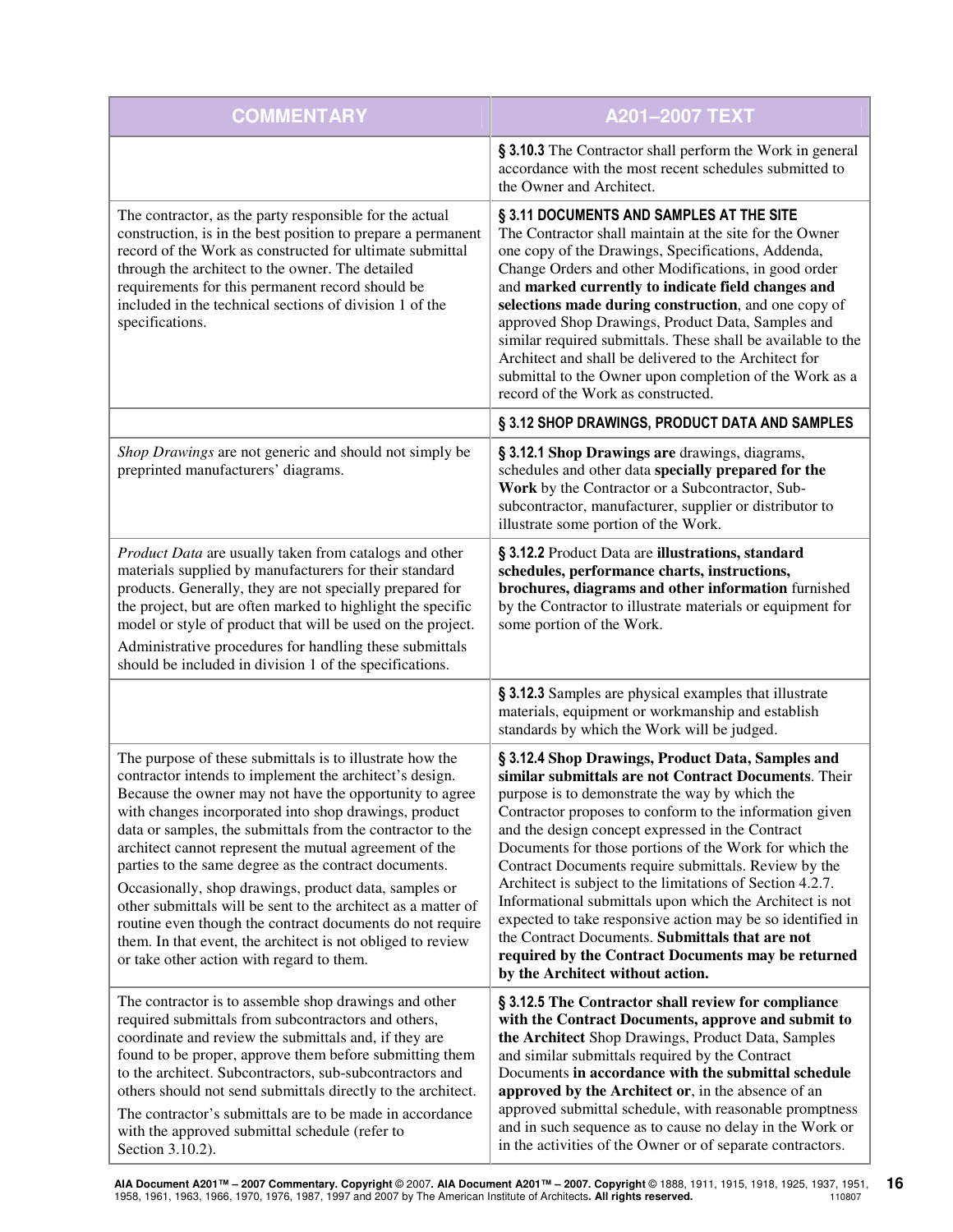| <b>COMMENTARY</b>                                                                                                                                                                                                                                                                                                                                                                                                                                                                                                                                                                                                                                                                                                                                                                                                                                                                                                                                                                                                                                                                                                                      | A201-2007 TEXT                                                                                                                                                                                                                                                                                                                                                                                                                                                                                                                                                                                                                                                                                                                                                                                                                                                                                                                                                                                                                                                                            |
|----------------------------------------------------------------------------------------------------------------------------------------------------------------------------------------------------------------------------------------------------------------------------------------------------------------------------------------------------------------------------------------------------------------------------------------------------------------------------------------------------------------------------------------------------------------------------------------------------------------------------------------------------------------------------------------------------------------------------------------------------------------------------------------------------------------------------------------------------------------------------------------------------------------------------------------------------------------------------------------------------------------------------------------------------------------------------------------------------------------------------------------|-------------------------------------------------------------------------------------------------------------------------------------------------------------------------------------------------------------------------------------------------------------------------------------------------------------------------------------------------------------------------------------------------------------------------------------------------------------------------------------------------------------------------------------------------------------------------------------------------------------------------------------------------------------------------------------------------------------------------------------------------------------------------------------------------------------------------------------------------------------------------------------------------------------------------------------------------------------------------------------------------------------------------------------------------------------------------------------------|
| The mere act of submitting shop drawings, product data,<br>samples or similar submittals is a representation to the<br>owner and architect that, among other listed things, the<br>contractor has approved them.                                                                                                                                                                                                                                                                                                                                                                                                                                                                                                                                                                                                                                                                                                                                                                                                                                                                                                                       | § 3.12.6 By submitting Shop Drawings, Product Data,<br>Samples and similar submittals, the Contractor<br>represents to the Owner and Architect that the<br>Contractor has (1) reviewed and approved them, (2)<br>determined and verified materials, field measurements<br>and field construction criteria related thereto, or will do<br>so and (3) checked and coordinated the information<br>contained within such submittals with the requirements of<br>the Work and of the Contract Documents.                                                                                                                                                                                                                                                                                                                                                                                                                                                                                                                                                                                       |
|                                                                                                                                                                                                                                                                                                                                                                                                                                                                                                                                                                                                                                                                                                                                                                                                                                                                                                                                                                                                                                                                                                                                        | § 3.12.7 The Contractor shall perform no portion of the<br>Work for which the Contract Documents require<br>submittal and review of Shop Drawings, Product Data,<br>Samples or similar submittals until the respective<br>submittal has been approved by the Architect.                                                                                                                                                                                                                                                                                                                                                                                                                                                                                                                                                                                                                                                                                                                                                                                                                   |
| The owner's agreement with the contractor is based upon<br>mutual agreement as memorialized in the contract<br>documents. The architect's act of approving shop<br>drawings, product data, samples and other submittals does<br>not modify that agreement so as to relieve the contractor<br>from its obligation to complete the work in conformance<br>with the contract documents.<br>To avoid confusion, the contractor and architect are<br>required to document as a change in the work any<br>intended change in the contract documents that results<br>from the shop drawing process.                                                                                                                                                                                                                                                                                                                                                                                                                                                                                                                                           | § 3.12.8 The Work shall be in accordance with approved<br>submittals except that the Contractor shall not be<br>relieved of responsibility for deviations from<br>requirements of the Contract Documents by the<br>Architect's approval of Shop Drawings, Product Data,<br>Samples or similar submittals unless the Contractor has<br>specifically informed the Architect in writing of such<br>deviation at the time of submittal and $(1)$ the Architect<br>has given written approval to the specific deviation as<br>a minor change in the Work, or (2) a Change Order or<br><b>Construction Change Directive has been issued</b><br>authorizing the deviation. The Contractor shall not be<br>relieved of responsibility for errors or omissions in Shop<br>Drawings, Product Data, Samples or similar submittals by<br>the Architect's approval thereof.                                                                                                                                                                                                                            |
| If a submittal has been returned to the contractor for<br>correction and resubmission, it is likely that the architect<br>will check only previously noted items to see if they have<br>been corrected. Therefore, this provision requires the<br>contractor to call specific attention to other changes, if<br>any, from the previous submission. The architect can then<br>quickly review such new information.                                                                                                                                                                                                                                                                                                                                                                                                                                                                                                                                                                                                                                                                                                                      | § 3.12.9 The Contractor shall direct specific attention,<br>in writing or on resubmitted Shop Drawings, Product<br>Data, Samples or similar submittals, to revisions other<br>than those requested by the Architect on previous<br>submittals. In the absence of such written notice, the<br>Architect's approval of a resubmission shall not apply to<br>such revisions.                                                                                                                                                                                                                                                                                                                                                                                                                                                                                                                                                                                                                                                                                                                 |
| Since the 1980's it has become more common for project<br>specifications to include not only prescriptive<br>specifications, but also performance specifications that<br>provide design and performance criteria of certain<br>building systems for the contractor to design and build.<br>For example, the routing of sprinkler systems is usually<br>handled by the contractor, who is then free to select the<br>most economical method to install the system and to<br>integrate it into other building components.<br>Design services may only be required of the contractor if<br>such requirements are contained in the contract<br>documents, either specifically (in the form of performance<br>specifications, for example) or as part of the contractor's<br>responsibility for construction means and methods.<br>Such requirements are often incorrectly referred to as<br>"design delegation," but the architect has no contractual<br>relationship with the contractor and cannot delegate to the<br>contractor. What takes place is, in fact, a form of design<br>allocation by the owner, who can realize substantial | § 3.12.10 The Contractor shall not be required to provide<br>professional services that constitute the practice of<br>architecture or engineering unless such services are<br>specifically required by the Contract Documents for a<br>portion of the Work or unless the Contractor needs to<br>provide such services in order to carry out the<br>Contractor's responsibilities for construction means,<br>methods, techniques, sequences and procedures. The<br>Contractor shall not be required to provide professional<br>services in violation of applicable law. If professional<br>design services or certifications by a design<br>professional related to systems, materials or<br>equipment are specifically required of the Contractor<br>by the Contract Documents, the Owner and the<br>Architect will specify all performance and design<br>criteria that such services must satisfy. The Contractor<br>shall cause such services or certifications to be provided<br>by a properly licensed design professional, whose<br>signature and seal shall appear on all drawings, |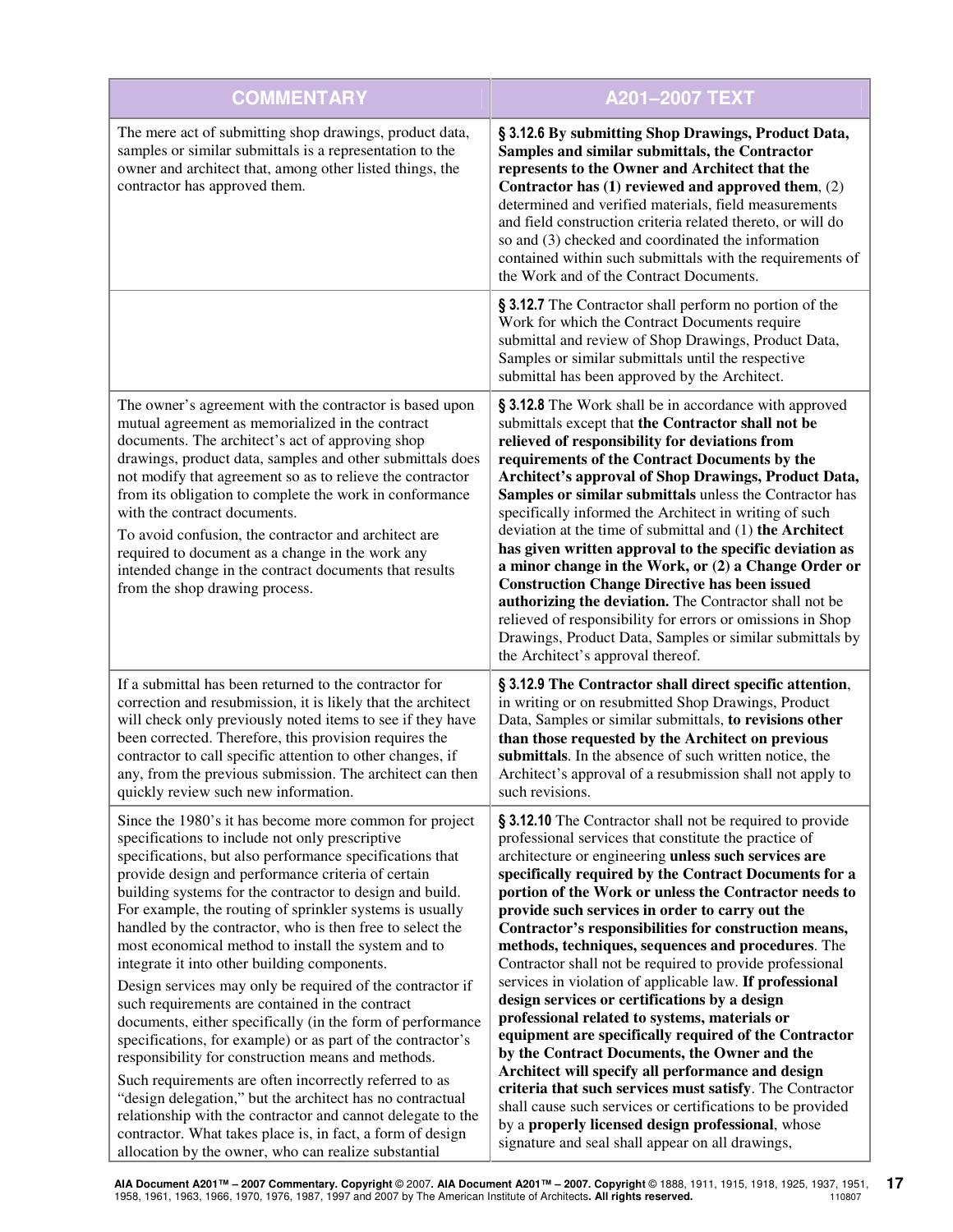| <b>COMMENTARY</b>                                                                                                                                                                                                                                                                                                                                                                                                                                                                                                                                                                                                                                                                      | A201-2007 TEXT                                                                                                                                                                                                                                                                                                                                                                                                                                                                                                                                                                                                                                                                                                                                                                                                                                                                                                                                                                                                                                                                                                                    |
|----------------------------------------------------------------------------------------------------------------------------------------------------------------------------------------------------------------------------------------------------------------------------------------------------------------------------------------------------------------------------------------------------------------------------------------------------------------------------------------------------------------------------------------------------------------------------------------------------------------------------------------------------------------------------------------|-----------------------------------------------------------------------------------------------------------------------------------------------------------------------------------------------------------------------------------------------------------------------------------------------------------------------------------------------------------------------------------------------------------------------------------------------------------------------------------------------------------------------------------------------------------------------------------------------------------------------------------------------------------------------------------------------------------------------------------------------------------------------------------------------------------------------------------------------------------------------------------------------------------------------------------------------------------------------------------------------------------------------------------------------------------------------------------------------------------------------------------|
| savings through the adaptation by the contractor of<br>standard sub-assemblies.<br>While performance and design criteria will commonly be<br>developed by the architect or architect's consultants, the<br>owner or outside consultants of the owner may also be<br>involved.<br>The person providing design services on behalf of the<br>contractor must be licensed in the jurisdiction in which<br>the project is located.<br>Submittals relating to work designed or certified by an<br>architect or engineer retained on behalf of the contractor<br>must be approved by that professional, just as the<br>architect approves submittals relating to the architect's<br>own work. | calculations, specifications, certifications, Shop Drawings<br>and other submittals prepared by such professional. Shop<br>Drawings and other submittals related to the Work<br>designed or certified by such professional, if prepared by<br>others, shall bear such professional's written approval<br>when submitted to the Architect. The Owner and the<br>Architect shall be entitled to rely upon the adequacy,<br>accuracy and completeness of the services, certifications<br>and approvals performed or provided by such design<br>professionals, provided the Owner and Architect have<br>specified to the Contractor all performance and design<br>criteria that such services must satisfy. Pursuant to this<br>Section 3.12.10, the Architect will review, approve or<br>take other appropriate action on submittals only for the<br>limited purpose of checking for conformance with<br>information given and the design concept expressed in the<br>Contract Documents. The Contractor shall not be<br>responsible for the adequacy of the performance and<br>design criteria specified in the Contract Documents. |
|                                                                                                                                                                                                                                                                                                                                                                                                                                                                                                                                                                                                                                                                                        | § 3.13 USE OF SITE<br>The Contractor shall confine operations at the site to areas<br>permitted by applicable laws, statutes, ordinances, codes,<br>rules and regulations, and lawful orders of public<br>authorities and the Contract Documents and shall not<br>unreasonably encumber the site with materials or<br>equipment.                                                                                                                                                                                                                                                                                                                                                                                                                                                                                                                                                                                                                                                                                                                                                                                                  |
|                                                                                                                                                                                                                                                                                                                                                                                                                                                                                                                                                                                                                                                                                        | § 3.14 CUTTING AND PATCHING                                                                                                                                                                                                                                                                                                                                                                                                                                                                                                                                                                                                                                                                                                                                                                                                                                                                                                                                                                                                                                                                                                       |
|                                                                                                                                                                                                                                                                                                                                                                                                                                                                                                                                                                                                                                                                                        | § 3.14.1 The Contractor shall be responsible for cutting,<br>fitting or patching required to complete the Work or to<br>make its parts fit together properly. All areas requiring<br>cutting, fitting and patching shall be restored to the<br>condition existing prior to the cutting, fitting and<br>patching, unless otherwise required by the Contract<br>Documents.                                                                                                                                                                                                                                                                                                                                                                                                                                                                                                                                                                                                                                                                                                                                                          |
|                                                                                                                                                                                                                                                                                                                                                                                                                                                                                                                                                                                                                                                                                        | § 3.14.2 The Contractor shall not damage or endanger a<br>portion of the Work or fully or partially completed<br>construction of the Owner or separate contractors by<br>cutting, patching or otherwise altering such construction,<br>or by excavation. The Contractor shall not cut or<br>otherwise alter such construction by the Owner or a<br>separate contractor except with written consent of the<br>Owner and of such separate contractor; such consent shall<br>not be unreasonably withheld. The Contractor shall not<br>unreasonably withhold from the Owner or a separate<br>contractor the Contractor's consent to cutting or<br>otherwise altering the Work.                                                                                                                                                                                                                                                                                                                                                                                                                                                       |
|                                                                                                                                                                                                                                                                                                                                                                                                                                                                                                                                                                                                                                                                                        | § 3.15 CLEANING UP                                                                                                                                                                                                                                                                                                                                                                                                                                                                                                                                                                                                                                                                                                                                                                                                                                                                                                                                                                                                                                                                                                                |
|                                                                                                                                                                                                                                                                                                                                                                                                                                                                                                                                                                                                                                                                                        | § 3.15.1 The Contractor shall keep the premises and<br>surrounding area free from accumulation of waste<br>materials or rubbish caused by operations under the<br>Contract. At completion of the Work, the Contractor shall<br>remove waste materials, rubbish, the Contractor's tools,<br>construction equipment, machinery and surplus materials<br>from and about the Project.                                                                                                                                                                                                                                                                                                                                                                                                                                                                                                                                                                                                                                                                                                                                                 |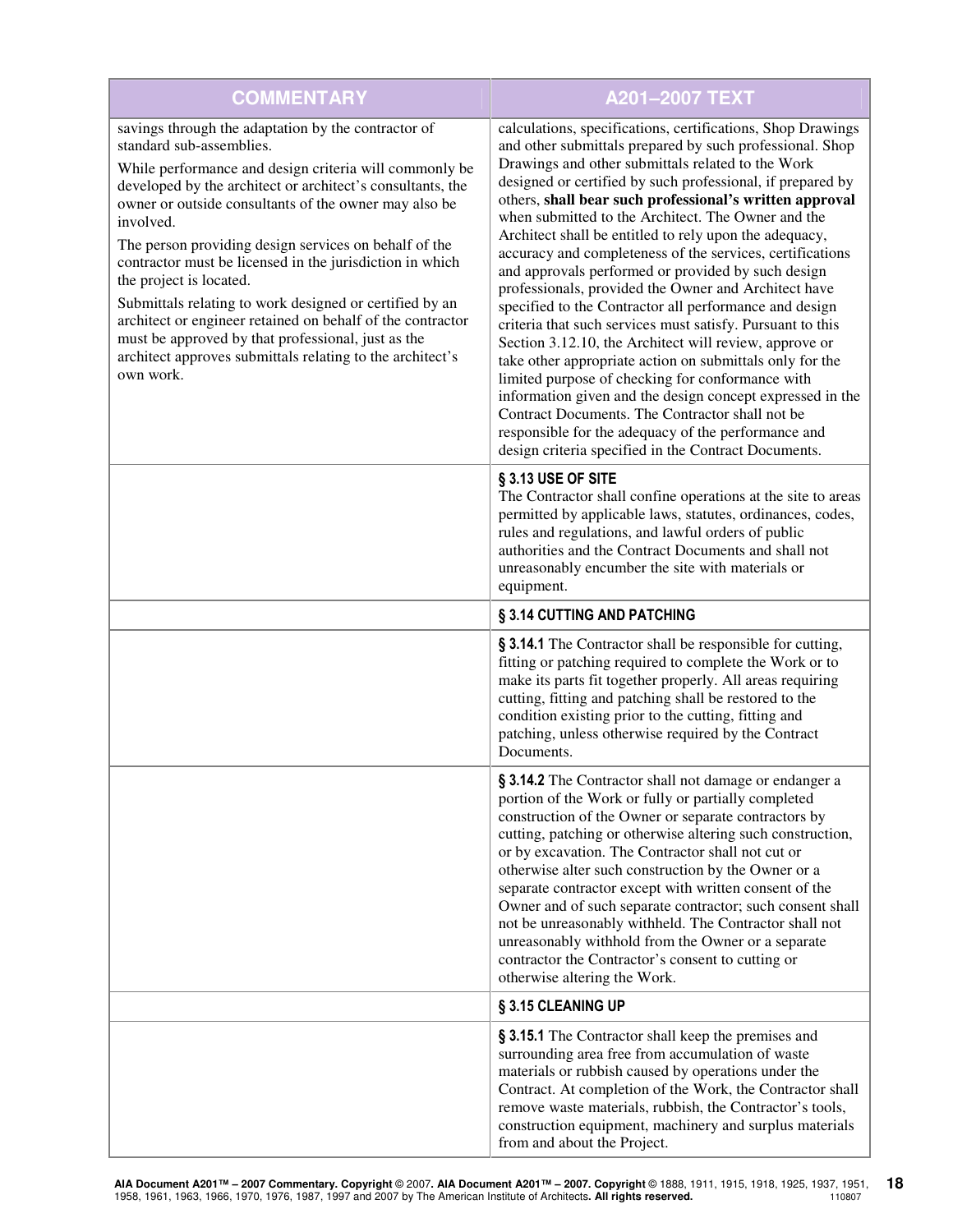| <b>COMMENTARY</b>                                                                                                                                                                                                                                                                                                                                                                                                                                                                                                                                                                                                                                                                                                                                                                                                                                                                                                                                                                                                                                                                                                                                                                                                                                                                                                                                                                                                                                                                                                                                                               | A201-2007 TEXT                                                                                                                                                                                                                                                                                                                                                                                                                                                                                                                                                                                                                                                                                                                                                                                                                                                                                                                                                                                                                                                                                                                        |
|---------------------------------------------------------------------------------------------------------------------------------------------------------------------------------------------------------------------------------------------------------------------------------------------------------------------------------------------------------------------------------------------------------------------------------------------------------------------------------------------------------------------------------------------------------------------------------------------------------------------------------------------------------------------------------------------------------------------------------------------------------------------------------------------------------------------------------------------------------------------------------------------------------------------------------------------------------------------------------------------------------------------------------------------------------------------------------------------------------------------------------------------------------------------------------------------------------------------------------------------------------------------------------------------------------------------------------------------------------------------------------------------------------------------------------------------------------------------------------------------------------------------------------------------------------------------------------|---------------------------------------------------------------------------------------------------------------------------------------------------------------------------------------------------------------------------------------------------------------------------------------------------------------------------------------------------------------------------------------------------------------------------------------------------------------------------------------------------------------------------------------------------------------------------------------------------------------------------------------------------------------------------------------------------------------------------------------------------------------------------------------------------------------------------------------------------------------------------------------------------------------------------------------------------------------------------------------------------------------------------------------------------------------------------------------------------------------------------------------|
|                                                                                                                                                                                                                                                                                                                                                                                                                                                                                                                                                                                                                                                                                                                                                                                                                                                                                                                                                                                                                                                                                                                                                                                                                                                                                                                                                                                                                                                                                                                                                                                 | § 3.15.2 If the Contractor fails to clean up as provided in<br>the Contract Documents, the Owner may do so and<br>Owner shall be entitled to reimbursement from the<br>Contractor.                                                                                                                                                                                                                                                                                                                                                                                                                                                                                                                                                                                                                                                                                                                                                                                                                                                                                                                                                    |
| This includes work in progress at locations other than the<br>project site.                                                                                                                                                                                                                                                                                                                                                                                                                                                                                                                                                                                                                                                                                                                                                                                                                                                                                                                                                                                                                                                                                                                                                                                                                                                                                                                                                                                                                                                                                                     | § 3.16 ACCESS TO WORK<br>The Contractor shall provide the Owner and Architect<br>access to the Work in preparation and progress wherever<br>located.                                                                                                                                                                                                                                                                                                                                                                                                                                                                                                                                                                                                                                                                                                                                                                                                                                                                                                                                                                                  |
| Royalties and license fees are part of the cost of construction<br>and are thus properly included in the contract sum.                                                                                                                                                                                                                                                                                                                                                                                                                                                                                                                                                                                                                                                                                                                                                                                                                                                                                                                                                                                                                                                                                                                                                                                                                                                                                                                                                                                                                                                          | § 3.17 ROYALTIES, PATENTS AND COPYRIGHTS<br>The Contractor shall pay all royalties and license fees.<br>The Contractor shall defend suits or claims for<br>infringement of copyrights and patent rights and shall<br>hold the Owner and Architect harmless from loss on<br>account thereof, but shall not be responsible for such<br>defense or loss when a particular design, process or<br>product of a particular manufacturer or manufacturers is<br>required by the Contract Documents, or where the<br>copyright violations are contained in Drawings,<br>Specifications or other documents prepared by the Owner<br>or Architect. However, if the Contractor has reason to<br>believe that the required design, process or product is an<br>infringement of a copyright or a patent, the Contractor<br>shall be responsible for such loss unless such information<br>is promptly furnished to the Architect.                                                                                                                                                                                                                   |
|                                                                                                                                                                                                                                                                                                                                                                                                                                                                                                                                                                                                                                                                                                                                                                                                                                                                                                                                                                                                                                                                                                                                                                                                                                                                                                                                                                                                                                                                                                                                                                                 | § 3.18 INDEMNIFICATION                                                                                                                                                                                                                                                                                                                                                                                                                                                                                                                                                                                                                                                                                                                                                                                                                                                                                                                                                                                                                                                                                                                |
| In many jurisdictions, anti-indemnification statutes limit the<br>validity and enforceability of indemnification provisions in<br>contracts. Most prohibit only broad-form indemnification<br>(requiring indemnification for the indemnitee's sole<br>negligence). This section contains a narrow-form of<br>indemnification, under which the indemnitor's obligation<br>only covers the indemnitee's losses to the extent caused by<br>the indemnitor or one for whose acts the indemnitor is<br>responsible. The statutes and the courts' interpretations of<br>surety provisions vary, and for this reason Section 3.18.1<br>should be reviewed by legal counsel.<br>This provision does not cover injury or damage to the<br>work itself nor does it cover a claim by the owner that the<br>contractor has failed to construct the building according to<br>the contract documents.<br>The contractor's obligation to indemnify is triggered by an<br>act or omission of the contractor or one of the contractor's<br>agents or employees, and covers the indemnitee's loss only<br>to the extent that it was caused by such act or omission.<br>This is comparative fault language: for example, if the<br>indemnitee and all other third parties are found to be<br>20 percent responsible, the contractor's obligation to<br>indemnify would extend to 80 percent of the loss.<br>In some jurisdictions, indemnification may also be available<br>under applicable law. The last sentence section makes it clear<br>that Section 3.18 is not meant to limit such relief. | § 3.18.1 To the fullest extent permitted by law the<br>Contractor shall indemnify and hold harmless the Owner,<br>Architect, Architect's consultants, and agents and<br>employees of any of them from and against claims,<br>damages, losses and expenses, including but not limited<br>to attorneys' fees, arising out of or resulting from<br>performance of the Work, provided that such claim,<br>damage, loss or expense is attributable to bodily injury,<br>sickness, disease or death, or to injury to or destruction of<br>tangible property (other than the Work itself), but only<br>to the extent caused by the negligent acts or omissions<br>of the Contractor, a Subcontractor, anyone directly or<br>indirectly employed by them or anyone for whose acts<br>they may be liable, regardless of whether or not such<br>claim, damage, loss or expense is caused in part by a<br>party indemnified hereunder. Such obligation shall not<br>be construed to negate, abridge, or reduce other rights<br>or obligations of indemnity that would otherwise exist<br>as to a party or person described in this Section 3.18. |
| It is not unusual for an injured worker to seek redress<br>from the owner or architect, since statutory compensation<br>awards are typically rather low. This section makes it                                                                                                                                                                                                                                                                                                                                                                                                                                                                                                                                                                                                                                                                                                                                                                                                                                                                                                                                                                                                                                                                                                                                                                                                                                                                                                                                                                                                  | § 3.18.2 In claims against any person or entity indemnified<br>under this Section 3.18 by an employee of the Contractor,<br>a Subcontractor, anyone directly or indirectly employed                                                                                                                                                                                                                                                                                                                                                                                                                                                                                                                                                                                                                                                                                                                                                                                                                                                                                                                                                   |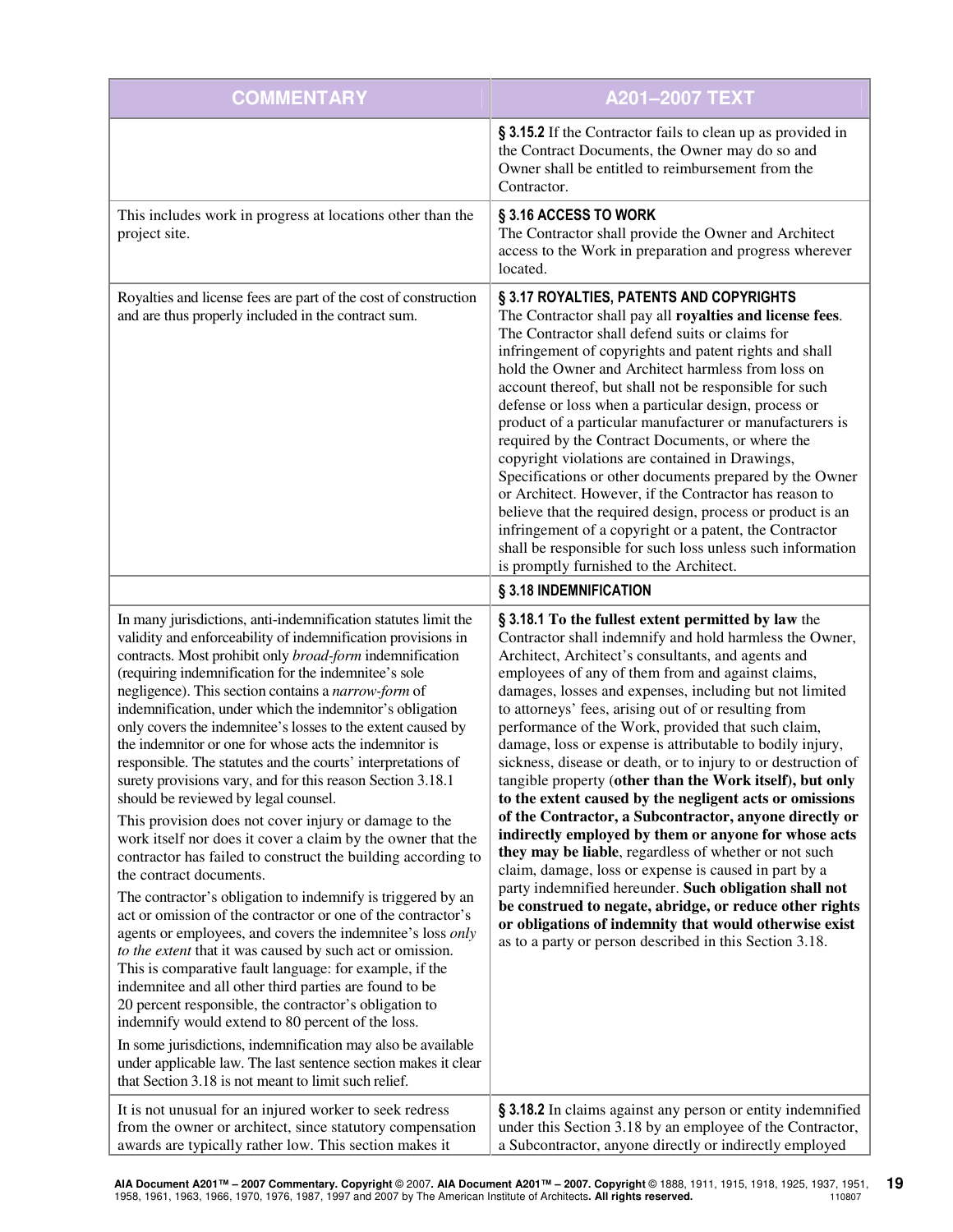| <b>COMMENTARY</b>                                                                                                                                                                                                                                                                                                                                                                                                                                                                                                                                                                                                                                                                                                                                                                                                                | A201-2007 TEXT                                                                                                                                                                                                                                                                                                                                                                    |
|----------------------------------------------------------------------------------------------------------------------------------------------------------------------------------------------------------------------------------------------------------------------------------------------------------------------------------------------------------------------------------------------------------------------------------------------------------------------------------------------------------------------------------------------------------------------------------------------------------------------------------------------------------------------------------------------------------------------------------------------------------------------------------------------------------------------------------|-----------------------------------------------------------------------------------------------------------------------------------------------------------------------------------------------------------------------------------------------------------------------------------------------------------------------------------------------------------------------------------|
| clear that such compensation awards should not be<br>construed to limit the contractor's indemnity obligation to<br>the payment of statutory workers' compensation benefits<br>in the event the owner or architect is found liable for<br>accidents due to the contractor's negligence.                                                                                                                                                                                                                                                                                                                                                                                                                                                                                                                                          | by them or anyone for whose acts they may be liable, the<br>indemnification obligation under Section 3.18.1 shall<br>not be limited by a limitation on amount or type of<br>damages, compensation or benefits payable by or for<br>the Contractor or a Subcontractor under workers'<br>compensation acts, disability benefit acts or other<br>employee benefit acts.              |
| <b>ARTICLE 4 ARCHITECT</b>                                                                                                                                                                                                                                                                                                                                                                                                                                                                                                                                                                                                                                                                                                                                                                                                       |                                                                                                                                                                                                                                                                                                                                                                                   |
|                                                                                                                                                                                                                                                                                                                                                                                                                                                                                                                                                                                                                                                                                                                                                                                                                                  | § 4.1 GENERAL                                                                                                                                                                                                                                                                                                                                                                     |
| In most states, the title <i>Architect</i> may only be used by<br>persons lawfully licensed to practice architecture in that<br>state, and by entities controlled by such persons. The form<br>of such entities (for example, corporations) may be<br>restricted as well.                                                                                                                                                                                                                                                                                                                                                                                                                                                                                                                                                        | §4.1.1 The Owner shall retain an architect lawfully<br>licensed to practice architecture or an entity lawfully<br>practicing architecture in the jurisdiction where the<br>Project is located. That person or entity is identified as the<br>Architect in the Agreement and is referred to throughout<br>the Contract Documents as if singular in number.                         |
| Consent of all three participants is required due to the<br>direct effect on them. Ordinarily, the related owner-<br>architect agreement requires the architect to provide<br>administration of the construction contract as set forth in<br>AIA Document A201-2007. A change in contract<br>administration services would thus require modification<br>of the owner-architect agreement as well. This section<br>highlights the importance of making sure that all aspects<br>of the owner-architect and owner-contractor agreements<br>are coordinated.                                                                                                                                                                                                                                                                        | §4.1.2 Duties, responsibilities and limitations of<br>authority of the Architect as set forth in the Contract<br>Documents shall not be restricted, modified or<br>extended without written consent of the Owner,<br>Contractor and Architect. Consent shall not be<br>unreasonably withheld.                                                                                     |
| Since the architect's activities are an integral part of the<br>construction process and since the contractor may have<br>entered into the contract based upon the identity of the<br>architect, the contractor has a right to object if the owner<br>proposes to replace the architect designated in the agreement.                                                                                                                                                                                                                                                                                                                                                                                                                                                                                                             | §4.1.3 If the employment of the Architect is terminated,<br>the Owner shall employ a successor architect as to whom<br>the Contractor has no reasonable objection and whose<br>status under the Contract Documents shall be that of the<br>Architect.                                                                                                                             |
|                                                                                                                                                                                                                                                                                                                                                                                                                                                                                                                                                                                                                                                                                                                                                                                                                                  | § 4.2 ADMINISTRATION OF THE CONTRACT                                                                                                                                                                                                                                                                                                                                              |
| The word <i>administration</i> is not intended to imply that the<br>architect either supervises or directs the construction effort.<br>If, under the owner-architect agreement, the architect will<br>not be providing full construction contract administration<br>as described in this article and elsewhere in AIA Document<br>A201-2007, the relevant provisions must be modified<br>accordingly. This section highlights the importance of<br>making sure that all aspects of the owner-architect and<br>owner-contractor agreements are coordinated.<br>The architect's duty to provide administration of the<br>construction contract terminates when the architect issues<br>the final certificate for payment, unless the owner chooses<br>to retain the architect's services during the one-year<br>correction period. | §4.2.1 The Architect will provide administration of the<br>Contract as described in the Contract Documents and<br>will be an Owner's representative during construction<br>until the date the Architect issues the final Certificate<br>For Payment. The Architect will have authority to act<br>on behalf of the Owner only to the extent provided in<br>the Contract Documents. |
| The architect is <b>not</b> the general agent of the owner. The<br>architect's powers are those enumerated in the contract<br>documents, and the contractor should not rely on actions of<br>the architect beyond the scope of those powers. (See Section<br>2.1.1 regarding the owner's designated representative.)                                                                                                                                                                                                                                                                                                                                                                                                                                                                                                             |                                                                                                                                                                                                                                                                                                                                                                                   |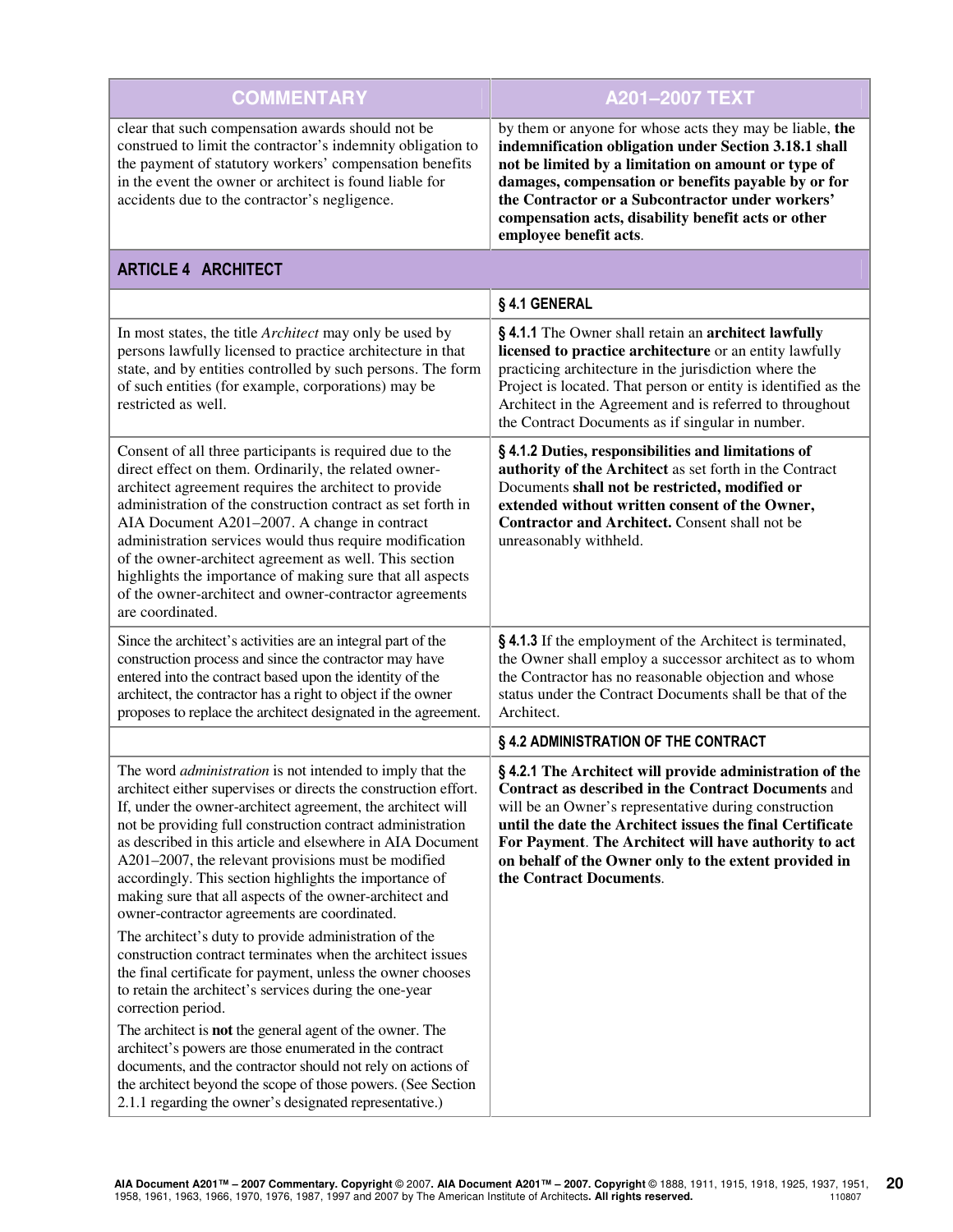| <b>COMMENTARY</b>                                                                                                                                                                                                                                                                                                                                                                                                                                                                                                                                                                                                                                                                                                                                                                                                                                                                                                                                                                                                                                                                                                                                                                                                                                                                                             | A201-2007 TEXT                                                                                                                                                                                                                                                                                                                                                                                                                                                                                                                                                                                                                                                                                                                                                                                                                                                                                                                                                                                |
|---------------------------------------------------------------------------------------------------------------------------------------------------------------------------------------------------------------------------------------------------------------------------------------------------------------------------------------------------------------------------------------------------------------------------------------------------------------------------------------------------------------------------------------------------------------------------------------------------------------------------------------------------------------------------------------------------------------------------------------------------------------------------------------------------------------------------------------------------------------------------------------------------------------------------------------------------------------------------------------------------------------------------------------------------------------------------------------------------------------------------------------------------------------------------------------------------------------------------------------------------------------------------------------------------------------|-----------------------------------------------------------------------------------------------------------------------------------------------------------------------------------------------------------------------------------------------------------------------------------------------------------------------------------------------------------------------------------------------------------------------------------------------------------------------------------------------------------------------------------------------------------------------------------------------------------------------------------------------------------------------------------------------------------------------------------------------------------------------------------------------------------------------------------------------------------------------------------------------------------------------------------------------------------------------------------------------|
| This requirement does not imply any definite time interval<br>between site visits. Instead, intervals are related to project<br>requirements, as determined by the architect in the<br>architect's professional judgment. The architect's<br>professional judgment is also the gauge of the number of<br>visits required, unless a specific number is stated in the<br>owner-architect agreement.<br>The architect is not required to be at the site full-time or to<br>make detailed inspections, and in any case is not empowered<br>to direct the contractor's workers or subcontractors. Site<br>visits are intended to permit review of the contractor's work<br>and to give the architect a basis for reporting to the owner.<br>The last sentence underscores the statement of the<br>contractor's responsibilities in Section 3.3.1 and<br>reinforces the dividing line between the contractor's<br>responsibilities and those of the architect. A clear<br>allocation of responsibility is in the interests of all<br>participants in the construction project. Note, however,<br>that the architect must take care not to alter this division<br>of responsibility through conduct-for example, by<br>giving instructions to the contractor's employees at the<br>site regarding safety procedures. | §4.2.2 The Architect will visit the site at intervals<br>appropriate to the stage of construction, or as<br>otherwise agreed with the Owner, to become generally<br>familiar with the progress and quality of the portion<br>of the Work completed, and to determine in general if<br>the Work observed is being performed in a manner<br>indicating that the Work, when fully completed, will<br>be in accordance with the Contract Documents.<br>However, the Architect will not be required to make<br>exhaustive or continuous on-site inspections to check the<br>quality or quantity of the Work. The Architect will not<br>have control over, charge of, or responsibility for, the<br>construction means, methods, techniques, sequences<br>or procedures, or for the safety precautions and<br>programs in connection with the Work, since these are<br>solely the Contractor's rights and responsibilities under<br>the Contract Documents, except as provided in<br>Section 3.3.1. |
| Even when present, the architect cannot possibly see all<br>facets of the work at the same time, so may not detect<br>every deviation from the contract documents regardless of<br>the frequency of the architect's site visits. However, the<br>architect is required to report to the owner known<br>deviations from the contract documents and observed<br>defects and deficiencies.                                                                                                                                                                                                                                                                                                                                                                                                                                                                                                                                                                                                                                                                                                                                                                                                                                                                                                                       | §4.2.3 On the basis of the site visits, the Architect will<br>keep the Owner reasonably informed about the progress<br>and quality of the portion of the Work completed, and<br>report to the Owner (1) known deviations from the<br><b>Contract Documents and from the most recent</b><br>construction schedule submitted by the Contractor,<br>and (2) defects and deficiencies observed in the Work.<br>The Architect will not be responsible for the Contractor's<br>failure to perform the Work in accordance with the<br>requirements of the Contract Documents. The Architect<br>will not have control over or charge of and will not be<br>responsible for acts or omissions of the Contractor,<br>Subcontractors, or their agents or employees, or any other<br>persons or entities performing portions of the Work.                                                                                                                                                                 |
| This section highlights the need for maintaining channels<br>for project communication. Adhering to these lines of<br>communication helps to insure that the all project<br>participants are adequately informed as the project<br>proceeds.                                                                                                                                                                                                                                                                                                                                                                                                                                                                                                                                                                                                                                                                                                                                                                                                                                                                                                                                                                                                                                                                  | § 4.2.4 COMMUNICATIONS FACILITATING CONTRACT<br><b>ADMINISTRATION</b><br>Except as otherwise provided in the Contract Documents<br>or when direct communications have been specially<br>authorized, the Owner and Contractor shall endeavor<br>to communicate with each other through the Architect<br>about matters arising out of or relating to the<br>Contract. Communications by and with the<br>Architect's consultants shall be through the Architect.<br><b>Communications by and with Subcontractors and</b><br>material suppliers shall be through the Contractor.<br>Communications by and with separate contractors<br>shall be through the Owner.                                                                                                                                                                                                                                                                                                                                |
| Only work that conforms to the requirements of the<br>contract documents and the representations on the<br>application will be certified for payment. Refer to<br>Section 9.4 for further provisions relating to the<br>architect's certification of payments.                                                                                                                                                                                                                                                                                                                                                                                                                                                                                                                                                                                                                                                                                                                                                                                                                                                                                                                                                                                                                                                | §4.2.5 Based on the Architect's evaluations of the<br>Contractor's Applications for Payment, the Architect<br>will review and certify the amounts due the<br>Contractor and will issue Certificates for Payment in<br>such amounts.                                                                                                                                                                                                                                                                                                                                                                                                                                                                                                                                                                                                                                                                                                                                                           |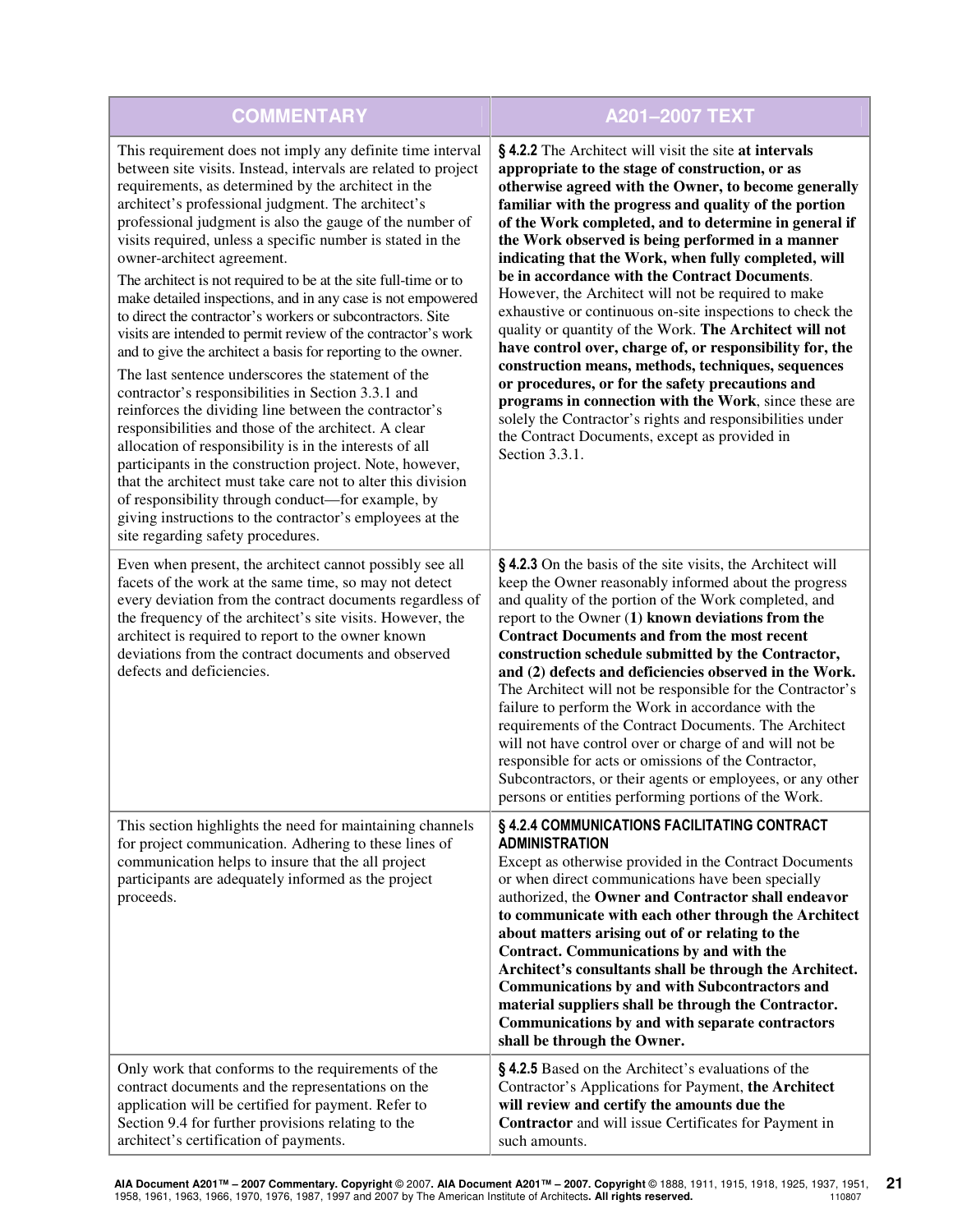| <b>COMMENTARY</b>                                                                                                                                                                                                                                                                                                                                                                                                                                                                                                                                                                                                                                                                                                    | A201-2007 TEXT                                                                                                                                                                                                                                                                                                                                                                                                                                                                                                                                                                                                                                                                                                                                                                                                                                                                                                                                                                                                                                                                                                                                                                                                                                                                                                                                                                                                                                                                                                                           |
|----------------------------------------------------------------------------------------------------------------------------------------------------------------------------------------------------------------------------------------------------------------------------------------------------------------------------------------------------------------------------------------------------------------------------------------------------------------------------------------------------------------------------------------------------------------------------------------------------------------------------------------------------------------------------------------------------------------------|------------------------------------------------------------------------------------------------------------------------------------------------------------------------------------------------------------------------------------------------------------------------------------------------------------------------------------------------------------------------------------------------------------------------------------------------------------------------------------------------------------------------------------------------------------------------------------------------------------------------------------------------------------------------------------------------------------------------------------------------------------------------------------------------------------------------------------------------------------------------------------------------------------------------------------------------------------------------------------------------------------------------------------------------------------------------------------------------------------------------------------------------------------------------------------------------------------------------------------------------------------------------------------------------------------------------------------------------------------------------------------------------------------------------------------------------------------------------------------------------------------------------------------------|
| The authority, but not the duty, to reject work is one of<br>the principal means at the architect's disposal for<br>discovering and requiring correction of defects and<br>deficiencies in the contractor's work. Other means are the<br>authority to require special testing and inspections under<br>Section 13.5, and the authority to withhold or nullify<br>certification for payment under Section 9.5.1. Note that<br>while the architect has authority to reject work, only the<br>owner may order the contractor to stop work under<br>Section 2.3.1.                                                                                                                                                       | §4.2.6 The Architect has authority to reject Work that<br>does not conform to the Contract Documents. Whenever<br>the Architect considers it necessary or advisable, the<br>Architect will have authority to require inspection or<br>testing of the Work in accordance with Sections 13.5.2<br>and 13.5.3, whether or not such Work is fabricated,<br>installed or completed. However, neither this authority of<br>the Architect nor a decision made in good faith either to<br>exercise or not to exercise such authority shall give rise to<br>a duty or responsibility of the Architect to the Contractor,<br>Subcontractors, material and equipment suppliers, their<br>agents or employees, or other persons or entities<br>performing portions of the Work.                                                                                                                                                                                                                                                                                                                                                                                                                                                                                                                                                                                                                                                                                                                                                                      |
| Appropriate action may include instructions to correct a<br>submittal and resubmit it. Shop drawings, product data and<br>samples are not contract documents. They represent the<br>contractor's intentions for implementing the requirements<br>of the contract documents. Architects, therefore, review<br>them only for the limited purposes stated.<br>The architect is required to take action on submittals in<br>accordance with the approved submittal schedule required<br>under Section 3.10.2. In the absence of an approved<br>submittal schedule, the architect must act on submittals<br>with reasonable promptness. Prompt review by the<br>architect helps avoid claims for delay under Section 8.3. | §4.2.7 The Architect will review and approve, or take<br>other appropriate action upon, the Contractor's<br>submittals such as Shop Drawings, Product Data and<br>Samples, but only for the limited purpose of checking for<br>conformance with information given and the design<br>concept expressed in the Contract Documents. The<br>Architect's action will be taken in accordance with the<br>submittal schedule approved by the Architect or, in the<br>absence of an approved submittal schedule, with<br>reasonable promptness while allowing sufficient time<br>in the Architect's professional judgment to permit<br>adequate review. Review of such submittals is not<br>conducted for the purpose of determining the accuracy<br>and completeness of other details such as dimensions and<br>quantities, or for substantiating instructions for<br>installation or performance of equipment or systems, all<br>of which remain the responsibility of the Contractor as<br>required by the Contract Documents. The Architect's<br>review of the Contractor's submittals shall not relieve the<br>Contractor of the obligations under Sections 3.3, 3.5 and<br>3.12. The Architect's review shall not constitute approval<br>of safety precautions or, unless otherwise specifically<br>stated by the Architect, of any construction means,<br>methods, techniques, sequences or procedures. The<br>Architect's approval of a specific item shall not indicate<br>approval of an assembly of which the item is a<br>component. |
| The architect is responsible for preparing the documents<br>to implement change orders, construction change<br>directives and minor changes in the work. This duty is not<br>altered, even if there is a third party initial decision maker<br>(see Section 15.1.3).                                                                                                                                                                                                                                                                                                                                                                                                                                                 | §4.2.8 The Architect will prepare Change Orders and<br><b>Construction Change Directives, and may authorize</b><br>minor changes in the Work as provided in Section 7.4.<br>The Architect will investigate and make determinations<br>and recommendations regarding concealed and unknown<br>conditions as provided in Section 3.7.4.                                                                                                                                                                                                                                                                                                                                                                                                                                                                                                                                                                                                                                                                                                                                                                                                                                                                                                                                                                                                                                                                                                                                                                                                    |
| Inspections are distinct from normal site visits. The<br>inspections described here are the only ones the architect<br>performs unless others are specifically required elsewhere in<br>the contract documents, required pursuant to Section 13.5.1,<br>or otherwise agreed to by the owner and architect.<br>Final completion and final payment are covered in<br>Section 9.10.                                                                                                                                                                                                                                                                                                                                     | §4.2.9 The Architect will conduct inspections to<br>determine the date or dates of Substantial Completion<br>and the date of final completion; issue Certificates of<br>Substantial Completion pursuant to Section 9.8; receive<br>and forward to the Owner, for the Owner's review and<br>records, written warranties and related documents<br>required by the Contract and assembled by the Contractor<br>pursuant to Section 9.10; and issue a final Certificate for<br>Payment pursuant to Section 9.10.                                                                                                                                                                                                                                                                                                                                                                                                                                                                                                                                                                                                                                                                                                                                                                                                                                                                                                                                                                                                                             |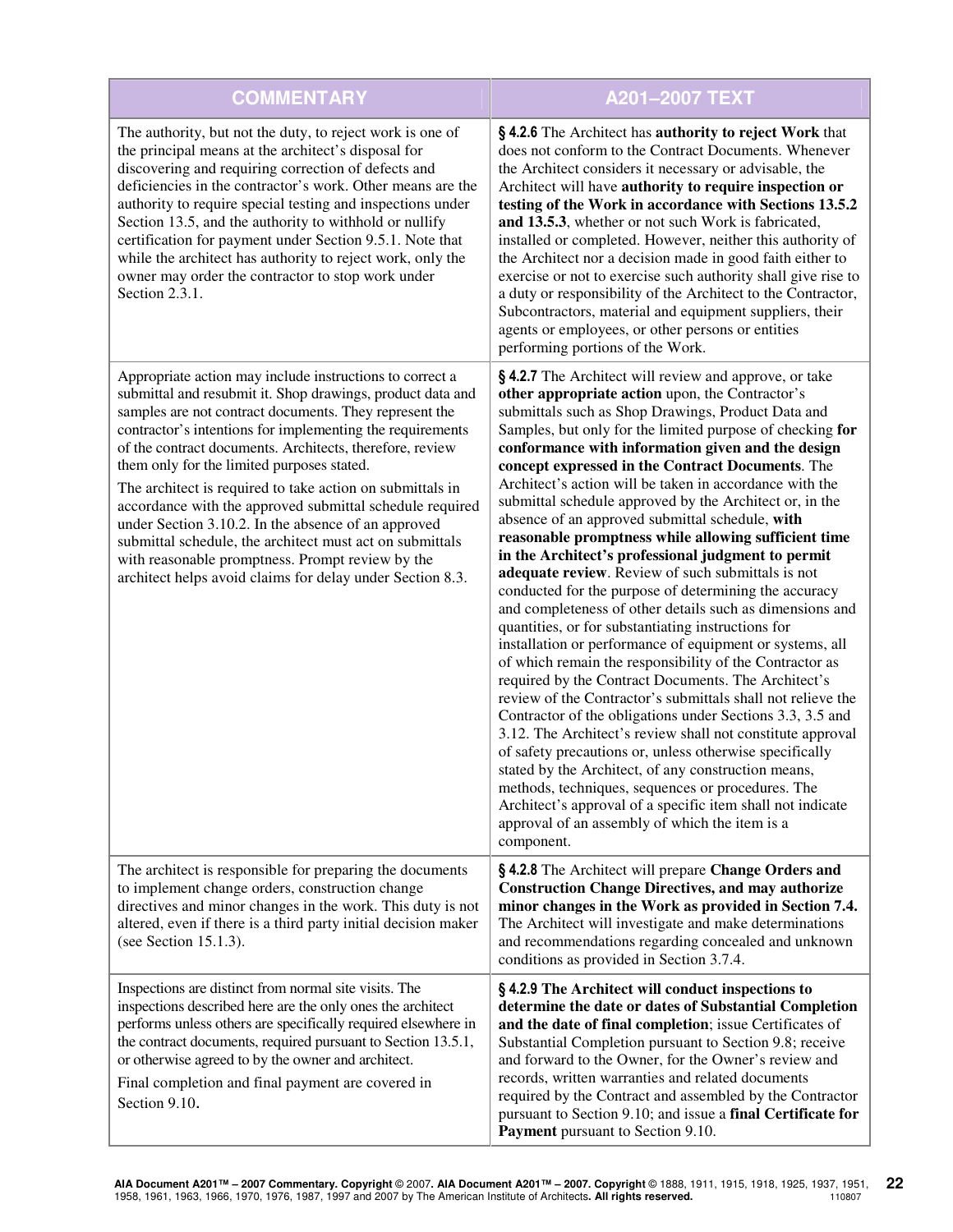| <b>COMMENTARY</b>                                                                                                                                                                                                                                                                                                                                                                                                                                                                                                                                                                                                                                                                                                                                                                                  | A201-2007 TEXT                                                                                                                                                                                                                                                                                                                                                                                                                                                                                        |
|----------------------------------------------------------------------------------------------------------------------------------------------------------------------------------------------------------------------------------------------------------------------------------------------------------------------------------------------------------------------------------------------------------------------------------------------------------------------------------------------------------------------------------------------------------------------------------------------------------------------------------------------------------------------------------------------------------------------------------------------------------------------------------------------------|-------------------------------------------------------------------------------------------------------------------------------------------------------------------------------------------------------------------------------------------------------------------------------------------------------------------------------------------------------------------------------------------------------------------------------------------------------------------------------------------------------|
| The exhibit should not expand the architect's<br>responsibilities unless the owner-architect agreement is<br>appropriately modified. AIA Document B352™-2000,<br>Duties, Responsibilities, and Limitations of Authority of<br>the Architect's Project Representative, may be used for<br>this purpose.                                                                                                                                                                                                                                                                                                                                                                                                                                                                                             | §4.2.10 If the Owner and Architect agree, the Architect<br>will provide one or more project representatives to assist<br>in carrying out the Architect's responsibilities at the site.<br>The duties, responsibilities and limitations of authority of<br>such project representatives shall be as set forth in an<br>exhibit to be incorporated in the Contract Documents.                                                                                                                           |
| Because the architect has prepared the drawings and<br>specifications, has participated in preparation of the other<br>contract documents, and is actively engaged in administering<br>the construction contract, the architect is uniquely qualified<br>to interpret the requirements of the contract.                                                                                                                                                                                                                                                                                                                                                                                                                                                                                            | §4.2.11 The Architect will interpret and decide<br>matters concerning performance under, and<br>requirements of, the Contract Documents on written<br>request of either the Owner or Contractor. The Architect's<br>response to such requests will be made in writing within<br>any time limits agreed upon or otherwise with reasonable<br>promptness.                                                                                                                                               |
| It is not enough for an interpretation or decision to<br>comply with the architect's design intent in developing<br>the contract documents. The interpretation or decision<br>must also be reasonably inferable from the documents<br>themselves. Intentions of the architect that are not<br>reflected in the contract documents do not bind the<br>contractor, and may give rise to a change order if the<br>contractor is required to perform work not reasonably<br>contemplated at the time the agreement with the owner<br>was executed.<br>Because the architect owes an obligation to provide<br>services to the owner and must exercise judgment in the<br>performance of that duty, the law in most jurisdictions<br>provides for such immunity even in the absence of this<br>language. | §4.2.12 Interpretations and decisions of the Architect will<br>be consistent with the intent of, and reasonably inferable<br>from, the Contract Documents and will be in writing or in<br>the form of drawings. When making such<br>interpretations and decisions, the Architect will<br>endeavor to secure faithful performance by both Owner<br>and Contractor, will not show partiality to either and will<br>not be liable for results of interpretations or decisions<br>rendered in good faith. |
|                                                                                                                                                                                                                                                                                                                                                                                                                                                                                                                                                                                                                                                                                                                                                                                                    | §4.2.13 The Architect's decisions on matters relating to<br>aesthetic effect will be final if consistent with the intent<br>expressed in the Contract Documents.                                                                                                                                                                                                                                                                                                                                      |
| Though Sections 3.2.2 and 3.2.3 require the contractor to<br>submit requests for information, A201 did not require the<br>architect to respond to them until the addition of this<br>provision in 2007.                                                                                                                                                                                                                                                                                                                                                                                                                                                                                                                                                                                            | §4.2.14 The Architect will review and respond to<br>requests for information about the Contract<br>Documents. The Architect's response to such requests<br>will be made in writing within any time limits agreed<br>upon or otherwise with reasonable promptness. If<br>appropriate, the Architect will prepare and issue<br>supplemental Drawings and Specifications in response to<br>the requests for information.                                                                                 |
| <b>ARTICLE 5 SUBCONTRACTORS</b>                                                                                                                                                                                                                                                                                                                                                                                                                                                                                                                                                                                                                                                                                                                                                                    |                                                                                                                                                                                                                                                                                                                                                                                                                                                                                                       |
|                                                                                                                                                                                                                                                                                                                                                                                                                                                                                                                                                                                                                                                                                                                                                                                                    | § 5.1 DEFINITIONS                                                                                                                                                                                                                                                                                                                                                                                                                                                                                     |
| The term <i>subcontractor</i> does not include suppliers who do<br>not perform work at the site but only provide materials<br>and equipment to the contractor and subcontractors.                                                                                                                                                                                                                                                                                                                                                                                                                                                                                                                                                                                                                  | § 5.1.1 A Subcontractor is a person or entity who has a<br>direct contract with the Contractor to perform a portion of<br>the Work at the site. The term "Subcontractor" is referred<br>to throughout the Contract Documents as if singular in<br>number and means a Subcontractor or an authorized<br>representative of the Subcontractor. The term<br>"Subcontractor" does not include a separate contractor or<br>subcontractors of a separate contractor.                                         |
| The term <i>indirect contract</i> refers to a contractual<br>relationship involving lower tiers of contractors in the<br>chain leading up to the subcontractor.                                                                                                                                                                                                                                                                                                                                                                                                                                                                                                                                                                                                                                    | § 5.1.2 A Sub-subcontractor is a person or entity who has<br>a direct or <b>indirect contract</b> with a Subcontractor to<br>perform a portion of the Work at the site. The term "Sub-                                                                                                                                                                                                                                                                                                                |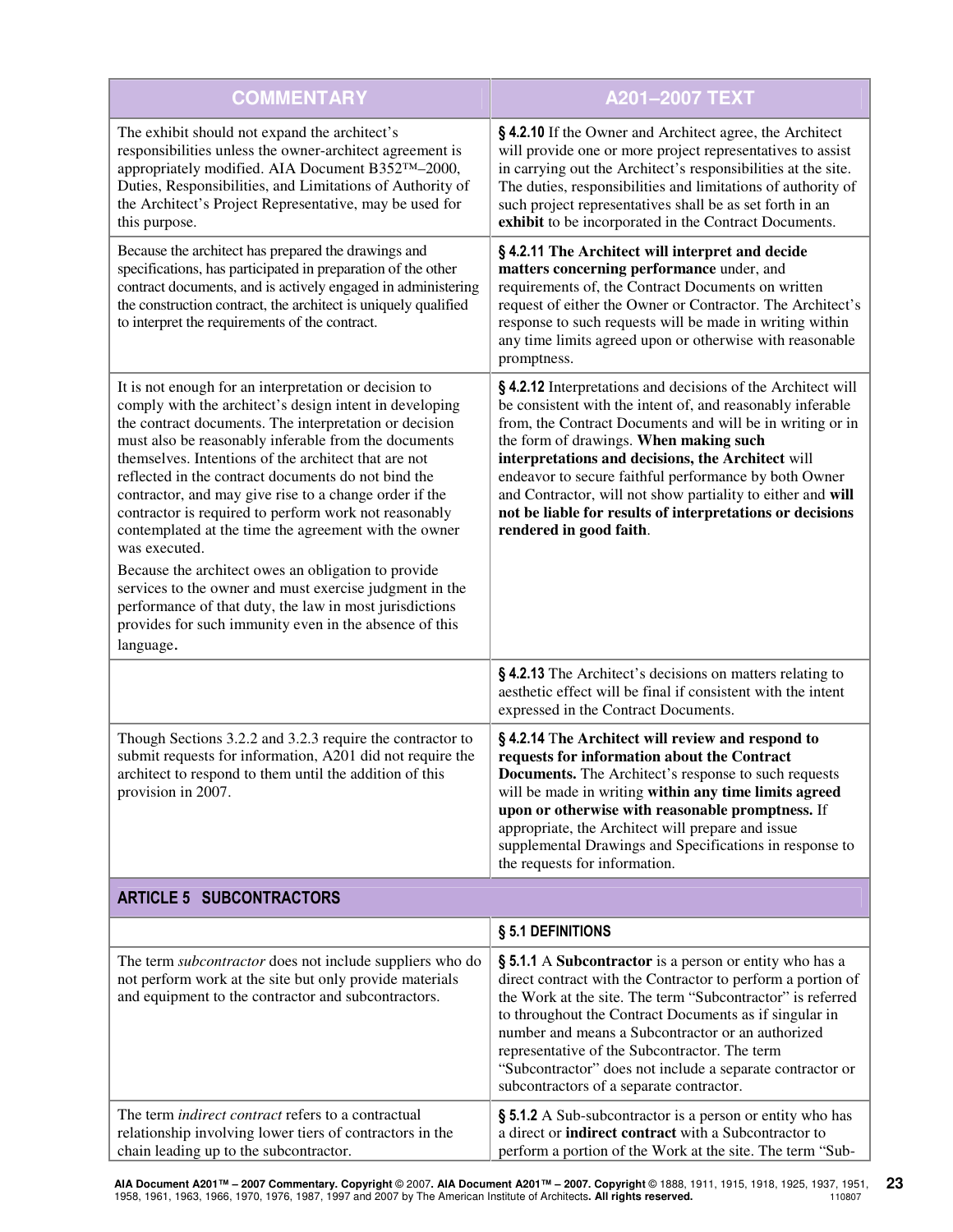| <b>COMMENTARY</b>                                                                                                                                                                                                                                                                                                                                                                                                                                                                                                                                                                                                                                                                                                    | A201-2007 TEXT                                                                                                                                                                                                                                                                                                                                                                                                                                                                                                                                                                                                                                                                                                                                                                                                      |
|----------------------------------------------------------------------------------------------------------------------------------------------------------------------------------------------------------------------------------------------------------------------------------------------------------------------------------------------------------------------------------------------------------------------------------------------------------------------------------------------------------------------------------------------------------------------------------------------------------------------------------------------------------------------------------------------------------------------|---------------------------------------------------------------------------------------------------------------------------------------------------------------------------------------------------------------------------------------------------------------------------------------------------------------------------------------------------------------------------------------------------------------------------------------------------------------------------------------------------------------------------------------------------------------------------------------------------------------------------------------------------------------------------------------------------------------------------------------------------------------------------------------------------------------------|
|                                                                                                                                                                                                                                                                                                                                                                                                                                                                                                                                                                                                                                                                                                                      | subcontractor" is referred to throughout the Contract<br>Documents as if singular in number and means a Sub-<br>subcontractor or an authorized representative of the Sub-<br>subcontractor.                                                                                                                                                                                                                                                                                                                                                                                                                                                                                                                                                                                                                         |
|                                                                                                                                                                                                                                                                                                                                                                                                                                                                                                                                                                                                                                                                                                                      | § 5.2 AWARD OF SUBCONTRACTS AND OTHER<br><b>CONTRACTS FOR PORTIONS OF THE WORK</b>                                                                                                                                                                                                                                                                                                                                                                                                                                                                                                                                                                                                                                                                                                                                  |
| If the owner and architect require a specific time limit for<br>submitting proposed names, this limit should be stated in<br>the supplementary conditions.                                                                                                                                                                                                                                                                                                                                                                                                                                                                                                                                                           | § 5.2.1 Unless otherwise stated in the Contract Documents<br>or the bidding requirements, the Contractor, as soon as<br>practicable after award of the Contract, shall furnish in<br>writing to the Owner through the Architect the names of<br>persons or entities (including those who are to furnish<br>materials or equipment fabricated to a special design)<br>proposed for each principal portion of the Work. The<br>Architect may reply within 14 days to the Contractor in<br>writing stating (1) whether the Owner or the Architect has<br>reasonable objection to any such proposed person or<br>entity or (2) that the Architect requires additional time for<br>review. Failure of the Owner or Architect to reply within<br>the 14-day period shall constitute notice of no reasonable<br>objection. |
|                                                                                                                                                                                                                                                                                                                                                                                                                                                                                                                                                                                                                                                                                                                      | § 5.2.2 The Contractor shall not contract with a proposed<br>person or entity to whom the Owner or Architect has<br>made reasonable and timely objection. The Contractor<br>shall not be required to contract with anyone to whom the<br>Contractor has made reasonable objection.                                                                                                                                                                                                                                                                                                                                                                                                                                                                                                                                  |
| The owner is permitted to reject proposed subcontractors<br>who are not reasonably capable of performing the work<br>without incurring additional cost or time.<br>If the parties disagree as to whether a particular proposed<br>subcontractor is reasonably capable, the contractor may<br>submit the disagreement as a claim pursuant to Article 15.<br>Any adjustment in the contract sum or contract time is a<br>one-time change and the change order is issued before the<br>substitute subcontractor begins performing work. If the<br>substituted subcontractor later fails to perform in a proper<br>or timely manner, the contractor bears the same<br>responsibility as if no substitution had occurred. | § 5.2.3 If the Owner or Architect has reasonable<br>objection to a person or entity proposed by the<br>Contractor, the Contractor shall propose another to<br>whom the Owner or Architect has no reasonable<br>objection. If the proposed but rejected Subcontractor was<br>reasonably capable of performing the Work, the<br><b>Contract Sum and Contract Time shall be increased</b><br>or decreased by the difference, if any, occasioned by<br>such change, and an appropriate Change Order shall be<br>issued before commencement of the substitute<br>Subcontractor's Work. However, no increase in the<br>Contract Sum or Contract Time shall be allowed for such<br>change unless the Contractor has acted promptly and<br>responsively in submitting names as required.                                    |
|                                                                                                                                                                                                                                                                                                                                                                                                                                                                                                                                                                                                                                                                                                                      | § 5.2.4 The Contractor shall not substitute a Subcontractor,<br>person or entity previously selected if the Owner or<br>Architect makes reasonable objection to such substitution.                                                                                                                                                                                                                                                                                                                                                                                                                                                                                                                                                                                                                                  |
| A basic requirement of the contract is that subcontractors<br>be bound by the terms of the contract documents. AIA<br>Document A401, Standard Form of Agreement Between<br>Contractor and Subcontractor, so provides. If other<br>subcontract forms are utilized, care must be taken to<br>coordinate them with Section 5.3.<br>The contractor may include terms and conditions in<br>subcontracts that vary from those in the contract as long<br>as such terms and conditions do not prejudice the rights of<br>the owner and architect.<br>The pass-through of terms and conditions of the contract<br>documents serves to coordinate all parties performing                                                      | § 5.3 SUBCONTRACTUAL RELATIONS<br>By appropriate agreement, written where legally required<br>for validity, the Contractor shall require each<br>Subcontractor, to the extent of the Work to be<br>performed by the Subcontractor, to be bound to the<br>Contractor by terms of the Contract Documents, and<br>to assume toward the Contractor all the obligations and<br>responsibilities, including the responsibility for safety of<br>the Subcontractor's Work, which the Contractor, by these<br>Documents, assumes toward the Owner and Architect.<br>Each subcontract agreement shall preserve and<br>protect the rights of the Owner and Architect under                                                                                                                                                    |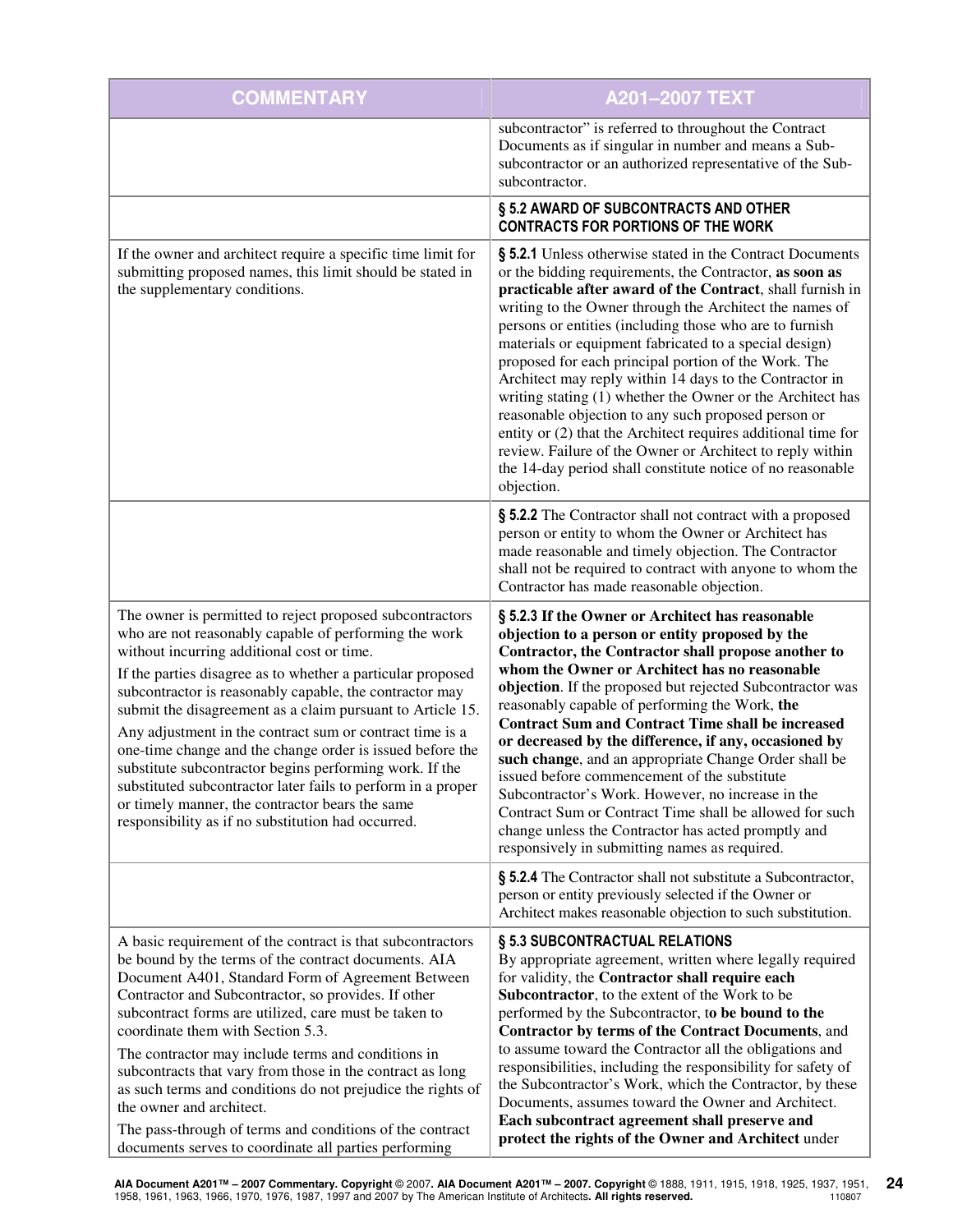| <b>COMMENTARY</b>                                                                                                                                                                                                                                                                                                                                                                                                                                                                                                                                                                                                                                                                                                                                                                                                                | A201-2007 TEXT                                                                                                                                                                                                                                                                                                                                                                                                                                                                                                                                                                                                                                                                                                                                                                                                                                                                                                                                                                                                                                                                                                                                                                                    |
|----------------------------------------------------------------------------------------------------------------------------------------------------------------------------------------------------------------------------------------------------------------------------------------------------------------------------------------------------------------------------------------------------------------------------------------------------------------------------------------------------------------------------------------------------------------------------------------------------------------------------------------------------------------------------------------------------------------------------------------------------------------------------------------------------------------------------------|---------------------------------------------------------------------------------------------------------------------------------------------------------------------------------------------------------------------------------------------------------------------------------------------------------------------------------------------------------------------------------------------------------------------------------------------------------------------------------------------------------------------------------------------------------------------------------------------------------------------------------------------------------------------------------------------------------------------------------------------------------------------------------------------------------------------------------------------------------------------------------------------------------------------------------------------------------------------------------------------------------------------------------------------------------------------------------------------------------------------------------------------------------------------------------------------------|
| work on the site. AIA Document A401 contains language<br>permitting the contractor to make this requirement of<br>subcontractors.                                                                                                                                                                                                                                                                                                                                                                                                                                                                                                                                                                                                                                                                                                | the Contract Documents with respect to the Work to be<br>performed by the Subcontractor so that subcontracting<br>thereof will not prejudice such rights, and shall allow<br>to the Subcontractor, unless specifically provided<br>otherwise in the subcontract agreement, the benefit of all<br>rights, remedies and redress against the Contractor that<br>the Contractor, by the Contract Documents, has against<br>the Owner. Where appropriate, the Contractor shall<br>require each Subcontractor to enter into similar<br>agreements with Sub-subcontractors. The Contractor<br>shall make available to each proposed Subcontractor,<br>prior to the execution of the subcontract agreement,<br>copies of the Contract Documents to which the<br>Subcontractor will be bound, and, upon written request of<br>the Subcontractor, identify to the Subcontractor terms and<br>conditions of the proposed subcontract agreement that<br>may be at variance with the Contract Documents.<br>Subcontractors will similarly make copies of applicable<br>portions of such documents available to their respective<br>proposed Sub-subcontractors.<br>§ 5.4 CONTINGENT ASSIGNMENT OF SUBCONTRACTS |
| In the event of contractor default, the owner needs to be<br>able to continue the work with minimal disruption and<br>expense. The owner receives the benefit of the original<br>subcontract price, which is subject to adjustment only<br>pursuant to Section 5.4.2. Where a performance bond or<br>payment bond is involved, consultation with the<br>contractor's surety is essential before exercising these<br>rights. Assignment of subcontracts can involve a number<br>of complicated legal issues.<br>The last sentence, added in 2007, clarifies that the owner<br>accepts the rights and responsibilities of the contractor<br>when accepting assignment of subcontracts. This obligation<br>includes paying the assigned subcontractor all amounts that<br>are past due at the time of the contractor's termination. | § 5.4.1 Each subcontract agreement for a portion of the<br>Work is assigned by the Contractor to the Owner,<br>provided that<br>assignment is effective only after termination of<br>$\cdot$ 1<br>the Contract by the Owner for cause pursuant to<br>Section 14.2 and only for those subcontract<br>agreements that the Owner accepts by notifying<br>the Subcontractor and Contractor in writing; and<br>$\mathbf{.2}$<br>assignment is subject to the prior rights of the<br>surety, if any, obligated under bond relating to the<br>Contract.<br>When the Owner accepts the assignment of a subcontract<br>agreement, the Owner assumes the Contractor's rights<br>and obligations under the subcontract.                                                                                                                                                                                                                                                                                                                                                                                                                                                                                      |
|                                                                                                                                                                                                                                                                                                                                                                                                                                                                                                                                                                                                                                                                                                                                                                                                                                  | § 5.4.2 Upon such assignment, if the Work has been<br>suspended for more than 30 days, the Subcontractor's<br>compensation shall be equitably adjusted for increases in<br>cost resulting from the suspension.                                                                                                                                                                                                                                                                                                                                                                                                                                                                                                                                                                                                                                                                                                                                                                                                                                                                                                                                                                                    |
| Added in 2007, this provision acknowledges that owners<br>do not necessarily want to serve as contractors, and so<br>will further assign subcontracts accepted under<br>Section 5.4.1 to a follow-on contractor. The owner,<br>however, retains payment obligations to the<br>subcontractors.                                                                                                                                                                                                                                                                                                                                                                                                                                                                                                                                    | § 5.4.3 Upon such assignment to the Owner under this<br>Section 5.4, the Owner may further assign the subcontract<br>to a successor contractor or other entity. If the Owner<br>assigns the subcontract to a successor contractor or other<br>entity, the Owner shall nevertheless remain legally<br>responsible for all of the successor contractor's<br>obligations under the subcontract.                                                                                                                                                                                                                                                                                                                                                                                                                                                                                                                                                                                                                                                                                                                                                                                                      |
| ARTICLE 6 CONSTRUCTION BY OWNER OR BY SEPARATE CONTRACTORS                                                                                                                                                                                                                                                                                                                                                                                                                                                                                                                                                                                                                                                                                                                                                                       |                                                                                                                                                                                                                                                                                                                                                                                                                                                                                                                                                                                                                                                                                                                                                                                                                                                                                                                                                                                                                                                                                                                                                                                                   |

On some projects, the owner may retain multiple contractors, each of whom will perform a separate scope of work. The owner is then responsible for coordinating the work of the separate contractors in much the same way as the contractor is responsible for coordinating the work of the separate subcontractors. The owner may perform this responsibility by use of its own employees or consultants or

#### § 6.1 OWNER'S RIGHT TO PERFORM CONSTRUCTION AND TO AWARD SEPARATE CONTRACTS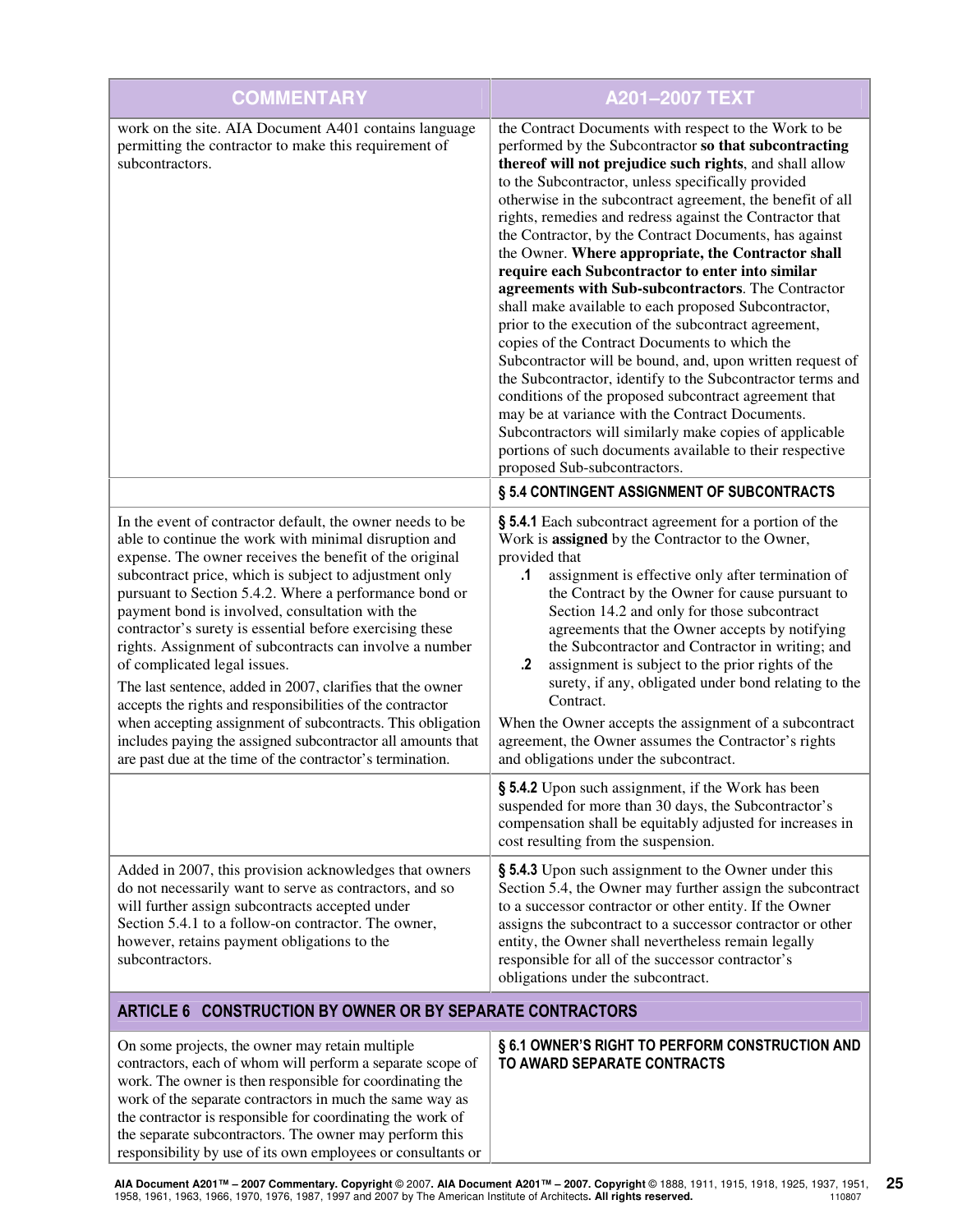| <b>COMMENTARY</b>                                                                                                                                                                                                                                                                                                                                                                                                                                                                                                                                                                                                                                                 | A201-2007 TEXT                                                                                                                                                                                                                                                                                                                                                                                                                                                                                                                                                                                                                                    |
|-------------------------------------------------------------------------------------------------------------------------------------------------------------------------------------------------------------------------------------------------------------------------------------------------------------------------------------------------------------------------------------------------------------------------------------------------------------------------------------------------------------------------------------------------------------------------------------------------------------------------------------------------------------------|---------------------------------------------------------------------------------------------------------------------------------------------------------------------------------------------------------------------------------------------------------------------------------------------------------------------------------------------------------------------------------------------------------------------------------------------------------------------------------------------------------------------------------------------------------------------------------------------------------------------------------------------------|
| by including this coordination responsibility within the<br>scope of one of the separate contractor's agreement.<br>Separate contracts may require additional responsibility and<br>services by the architect. These should be addressed in the<br>owner-architect agreement.                                                                                                                                                                                                                                                                                                                                                                                     |                                                                                                                                                                                                                                                                                                                                                                                                                                                                                                                                                                                                                                                   |
| The provisions of this section are consistent with the<br>concept that the project may be more comprehensive than<br>the work of the contractor under the contract documents.<br>There may also be other construction or operations on the<br>site that are not part of the project.                                                                                                                                                                                                                                                                                                                                                                              | § 6.1.1 The Owner reserves the right to perform<br>construction or operations related to the Project with<br>the Owner's own forces, and to award separate<br>contracts in connection with other portions of the Project<br>or other construction or operations on the site under<br>Conditions of the Contract identical or substantially<br>similar to these including those portions related to<br>insurance and waiver of subrogation. If the Contractor<br>claims that delay or additional cost is involved because of<br>such action by the Owner, the Contractor shall make such<br>Claim as provided in Article 15.                       |
|                                                                                                                                                                                                                                                                                                                                                                                                                                                                                                                                                                                                                                                                   | § 6.1.2 When separate contracts are awarded for different<br>portions of the Project or other construction or operations<br>on the site, the term "Contractor" in the Contract<br>Documents in each case shall mean the Contractor who<br>executes each separate Owner-Contractor Agreement.                                                                                                                                                                                                                                                                                                                                                      |
| The owner is responsible for coordinating the activities of the<br>owner's forces and of all separate contractors with those of<br>the contractor. This coordination may be achieved either<br>directly by the owner's staff or through a separate contractual<br>agreement, with coordination undertaken by the architect, the<br>contractor, one of the separate contractors, a construction<br>manager or another designated person or entity.<br>The contractor is required to cooperate with the owner<br>and separate contractors in coordinating construction<br>schedules, making such revisions as are necessary and<br>following the revised schedules. | § 6.1.3 The Owner shall provide for coordination of the<br>activities of the Owner's own forces and of each<br>separate contractor with the Work of the Contractor,<br>who shall cooperate with them. The Contractor shall<br>participate with other separate contractors and the<br>Owner in reviewing their construction schedules. The<br>Contractor shall make any revisions to the construction<br>schedule deemed necessary after a joint review and mutual<br>agreement. The construction schedules shall then constitute<br>the schedules to be used by the Contractor, separate<br>contractors and the Owner until subsequently revised. |
|                                                                                                                                                                                                                                                                                                                                                                                                                                                                                                                                                                                                                                                                   | § 6.1.4 Unless otherwise provided in the Contract<br>Documents, when the Owner performs construction or<br>operations related to the Project with the Owner's own<br>forces, the Owner shall be deemed to be subject to the<br>same obligations and to have the same rights that apply to<br>the Contractor under the Conditions of the Contract,<br>including, without excluding others, those stated in<br>Article 3, this Article 6 and Articles 10, 11 and 12.                                                                                                                                                                                |
|                                                                                                                                                                                                                                                                                                                                                                                                                                                                                                                                                                                                                                                                   | § 6.2 MUTUAL RESPONSIBILITY                                                                                                                                                                                                                                                                                                                                                                                                                                                                                                                                                                                                                       |
|                                                                                                                                                                                                                                                                                                                                                                                                                                                                                                                                                                                                                                                                   | § 6.2.1 The Contractor shall afford the Owner and<br>separate contractors reasonable opportunity for<br>introduction and storage of their materials and equipment<br>and performance of their activities, and shall connect and<br>coordinate the Contractor's construction and operations<br>with theirs as required by the Contract Documents.                                                                                                                                                                                                                                                                                                  |
| When the contractor's work depends upon construction<br>performed by the owner or by other separate contractors,<br>the contractor must promptly notify the architect of<br>apparent discrepancies or defects in the work of others<br>that would prevent the contractor from properly<br>performing its work. Otherwise, the assumption is that                                                                                                                                                                                                                                                                                                                  | § 6.2.2 If part of the Contractor's Work depends for proper<br>execution or results upon construction or operations by the<br>Owner or a separate contractor, the Contractor shall, prior to<br>proceeding with that portion of the Work, promptly report<br>to the Architect apparent discrepancies or defects in such<br>other construction that would render it unsuitable for                                                                                                                                                                                                                                                                 |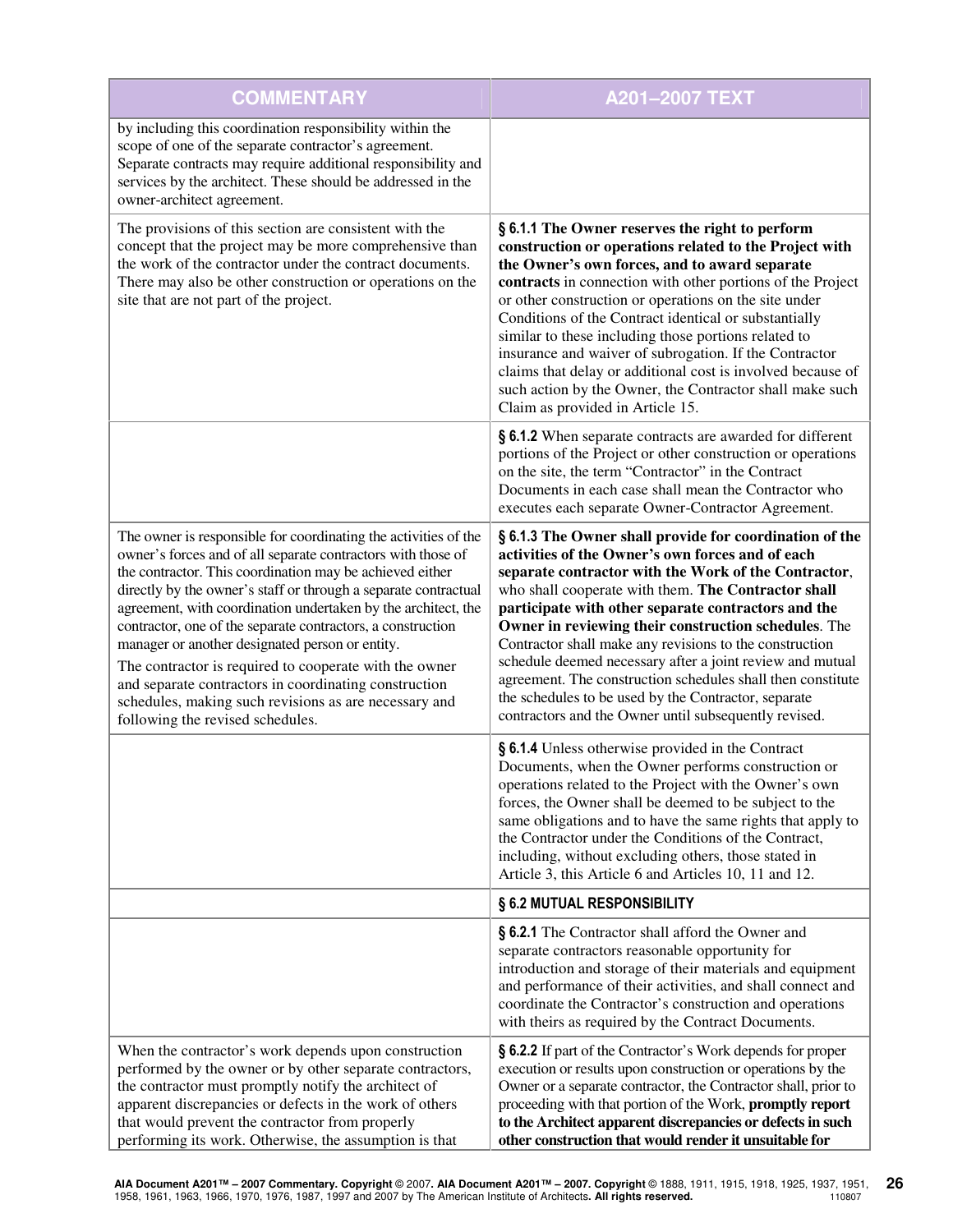| <b>COMMENTARY</b>                                                                                                                                                                                                                                                                                                                                                                                                                                                            | A201-2007 TEXT                                                                                                                                                                                                                                                                                                                                                                                                                               |
|------------------------------------------------------------------------------------------------------------------------------------------------------------------------------------------------------------------------------------------------------------------------------------------------------------------------------------------------------------------------------------------------------------------------------------------------------------------------------|----------------------------------------------------------------------------------------------------------------------------------------------------------------------------------------------------------------------------------------------------------------------------------------------------------------------------------------------------------------------------------------------------------------------------------------------|
| such partial or completed construction is (except for<br>defects not then reasonably discoverable) in accordance<br>with the contract documents.                                                                                                                                                                                                                                                                                                                             | such proper execution and results. Failure of the Contractor<br>so to report shall constitute an acknowledgment that the<br>Owner's or separate contractor's completed or partially<br>completed construction is fit and proper to receive the<br>Contractor's Work, except as to defects not then reasonably<br>discoverable.                                                                                                               |
| If the owner's separate contractor is damaged by the<br>contractor, the owner's separate contractor must look to<br>the owner for redress, since there is no direct contractual<br>relationship between the various contractors. The owner<br>in turn may seek reimbursement from the contractor who<br>is at fault.                                                                                                                                                         | § 6.2.3 The Contractor shall reimburse the Owner for<br>costs the Owner incurs that are payable to a separate<br>contractor because of the Contractor's delays,<br>improperly timed activities or defective construction.<br>The Owner shall be responsible to the Contractor for<br>costs the Contractor incurs because of a separate<br>contractor's delays, improperly timed activities, damage<br>to the Work or defective construction. |
|                                                                                                                                                                                                                                                                                                                                                                                                                                                                              | § 6.2.4 The Contractor shall promptly remedy damage the<br>Contractor wrongfully causes to completed or partially<br>completed construction or to property of the Owner or<br>separate contractors as provided in Section 10.2.5.                                                                                                                                                                                                            |
|                                                                                                                                                                                                                                                                                                                                                                                                                                                                              | § 6.2.5 The Owner and each separate contractor shall have<br>the same responsibilities for cutting and patching as are<br>described for the Contractor in Section 3.14.                                                                                                                                                                                                                                                                      |
|                                                                                                                                                                                                                                                                                                                                                                                                                                                                              | § 6.3 OWNER'S RIGHT TO CLEAN UP<br>If a dispute arises among the Contractor, separate<br>contractors and the Owner as to the responsibility under<br>their respective contracts for maintaining the premises<br>and surrounding area free from waste materials and<br>rubbish, the Owner may clean up and the Architect will<br>allocate the cost among those responsible.                                                                   |
| <b>ARTICLE 7 CHANGES IN THE WORK</b>                                                                                                                                                                                                                                                                                                                                                                                                                                         |                                                                                                                                                                                                                                                                                                                                                                                                                                              |
|                                                                                                                                                                                                                                                                                                                                                                                                                                                                              | §7.1 GENERAL                                                                                                                                                                                                                                                                                                                                                                                                                                 |
|                                                                                                                                                                                                                                                                                                                                                                                                                                                                              | §7.1.1 Changes in the Work may be accomplished after<br>execution of the Contract, and without invalidating the<br>Contract, by Change Order, Construction Change<br>Directive or order for a minor change in the Work,<br>subject to the limitations stated in this Article 7 and<br>elsewhere in the Contract Documents.                                                                                                                   |
| If the owner and contractor can agree on both the change<br>in contract sum and contract time, a change order is<br>issued. If no agreement can be reached, the owner can still<br>require the work to be performed by issuance of a<br>construction change directive. In either event, and also in<br>the case of an order for a minor change in the work issued<br>by the architect, the contractor must perform changes that<br>are within the general scope of the work. | §7.1.2 A Change Order shall be based upon agreement<br>among the Owner, Contractor and Architect; a<br><b>Construction Change Directive requires agreement by</b><br>the Owner and Architect and may or may not be agreed to<br>by the Contractor; an order for a minor change in the<br>Work may be issued by the Architect alone.                                                                                                          |
|                                                                                                                                                                                                                                                                                                                                                                                                                                                                              | §7.1.3 Changes in the Work shall be performed under<br>applicable provisions of the Contract Documents, and the                                                                                                                                                                                                                                                                                                                              |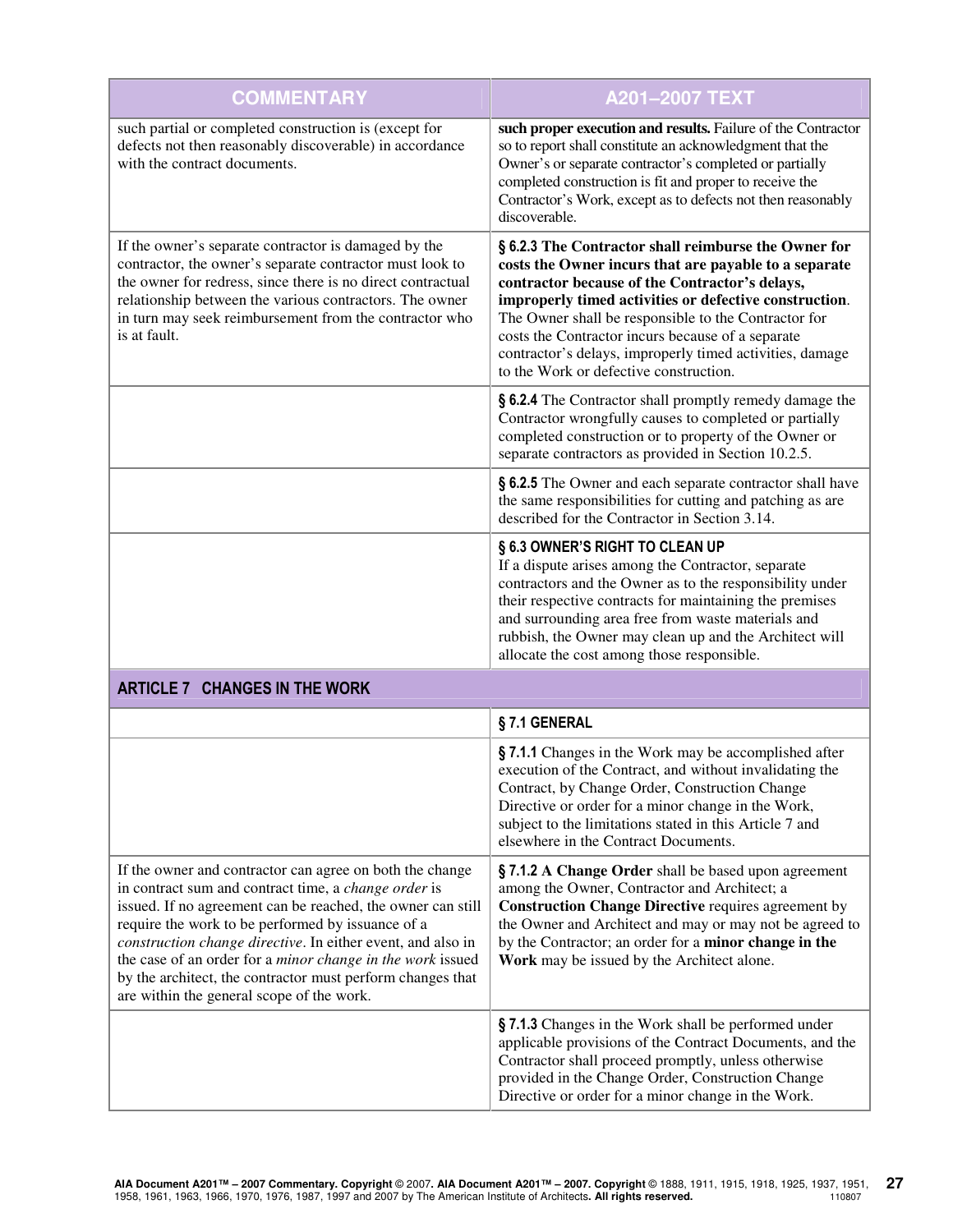| <b>COMMENTARY</b>                                                                                                                                                                                                                                                                                                                                                                                                                                                                                                                                                                                                                     | A201-2007 TEXT                                                                                                                                                                                                                                                                                                                                                                                                                                                                                                                                                                     |
|---------------------------------------------------------------------------------------------------------------------------------------------------------------------------------------------------------------------------------------------------------------------------------------------------------------------------------------------------------------------------------------------------------------------------------------------------------------------------------------------------------------------------------------------------------------------------------------------------------------------------------------|------------------------------------------------------------------------------------------------------------------------------------------------------------------------------------------------------------------------------------------------------------------------------------------------------------------------------------------------------------------------------------------------------------------------------------------------------------------------------------------------------------------------------------------------------------------------------------|
|                                                                                                                                                                                                                                                                                                                                                                                                                                                                                                                                                                                                                                       | §7.2 CHANGE ORDERS                                                                                                                                                                                                                                                                                                                                                                                                                                                                                                                                                                 |
| Change Orders are prepared in writing by the architect,<br>and all of the listed items must be stated and agreed upon.<br>If those items are not agreed upon, the owner may issue<br>either a construction change directive or abandon the<br>proposed change.<br>Even if the contract sum or contract time are to remain<br>unchanged, that fact should be recorded by marking "no<br>net change" on the change order. This helps to avoid<br>disputes as to whether an increase in the contract sum or<br>extension of the contract time was intended, particularly if<br>such changes were suggested in the contractor's proposal. | §7.2.1 A Change Order is a written instrument prepared<br>by the Architect and signed by the Owner, Contractor and<br>Architect stating their agreement upon all of the<br>following:<br>$\cdot$ 1<br>The change in the Work;<br>The amount of the adjustment, if any, in the<br>.2<br>Contract Sum; and<br>.3<br>The extent of the adjustment, if any, in the<br>Contract Time.                                                                                                                                                                                                   |
|                                                                                                                                                                                                                                                                                                                                                                                                                                                                                                                                                                                                                                       | §7.3 CONSTRUCTION CHANGE DIRECTIVES                                                                                                                                                                                                                                                                                                                                                                                                                                                                                                                                                |
| Absent a separate modification signed by the owner and<br>contractor, changes in the work that are beyond the<br>general scope of the contract need not be performed by<br>the contractor. Modifications that materially alter the<br>scope of the contract should be submitted for approval of<br>the surety to ensure that the surety will not be released<br>from its obligations by such changes.                                                                                                                                                                                                                                 | §7.3.1 A Construction Change Directive is a written order<br>prepared by the Architect and signed by the Owner and<br>Architect, directing a change in the Work prior to<br>agreement on adjustment, if any, in the Contract Sum or<br>Contract Time, or both. The Owner may by<br><b>Construction Change Directive, without invalidating</b><br>the Contract, order changes in the Work within the<br>general scope of the Contract consisting of additions,<br>deletions or other revisions, the Contract Sum and<br>Contract Time being adjusted accordingly.                   |
| The construction change directive is the mechanism by<br>which the owner exercises a unilateral right to order<br>changes in the work without invalidating the contract. It is<br>used when a change order cannot be obtained due to<br>limited time or disagreement between the parties with<br>regard to associated changes in the contract sum or<br>contract time. AIA Document G714, Construction Change<br>Directive, can be used to document the change. Upon<br>receipt of a construction change directive, the contractor<br>must perform the work specified and the owner becomes<br>obligated to pay for that work.        | §7.3.2 A Construction Change Directive shall be used in<br>the absence of total agreement on the terms of a Change<br>Order.                                                                                                                                                                                                                                                                                                                                                                                                                                                       |
| The list of methods set out in Section 7.3.3 is mandatory<br>with respect to construction change directives. Those<br>methods are optional with respect to change orders.                                                                                                                                                                                                                                                                                                                                                                                                                                                             | §7.3.3 If the Construction Change Directive provides for<br>an adjustment to the Contract Sum, the adjustment shall<br>be based on one of the following methods:<br>Mutual acceptance of a lump sum properly<br>.1<br>itemized and supported by sufficient<br>substantiating data to permit evaluation;<br>Unit prices stated in the Contract Documents or<br>$\cdot$<br>subsequently agreed upon;<br>Cost to be determined in a manner agreed upon<br>$\cdot$ 3<br>by the parties and a mutually acceptable fixed or<br>percentage fee; or<br>.4<br>As provided in Section 7.3.7. |
| Unit prices are normally quoted in relation to anticipated<br>quantities.                                                                                                                                                                                                                                                                                                                                                                                                                                                                                                                                                             | §7.3.4 If unit prices are stated in the Contract Documents<br>or subsequently agreed upon, and if quantities originally<br>contemplated are materially changed in a proposed Change<br>Order or Construction Change Directive so that application<br>of such unit prices to quantities of Work proposed will<br>cause substantial inequity to the Owner or Contractor, the<br>applicable unit prices shall be equitably adjusted.                                                                                                                                                  |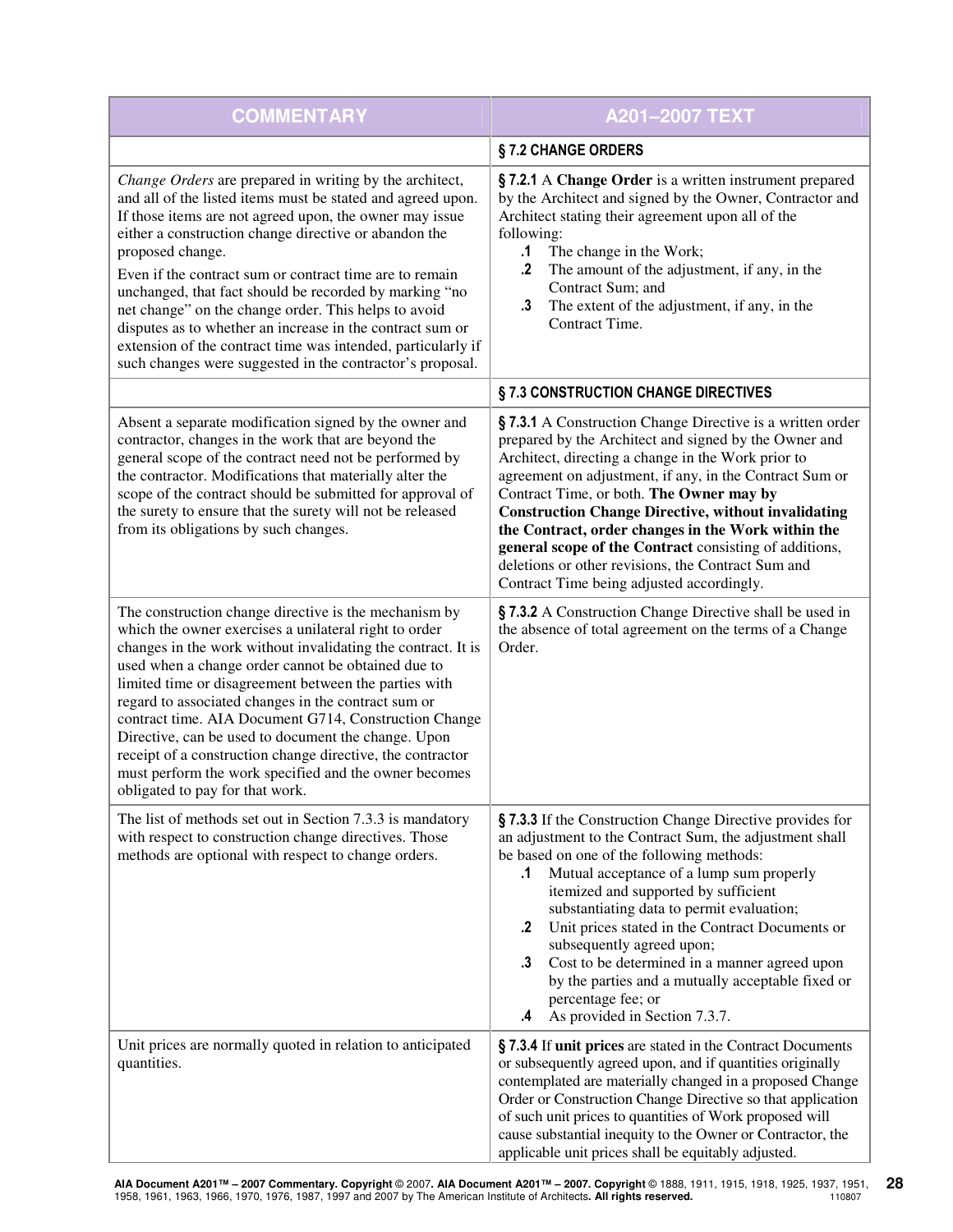| <b>COMMENTARY</b>                                                                                                                                                                                                                                                                                                                                                                                                                                                                                                                                                                                                                                                         | A201-2007 TEXT                                                                                                                                                                                                                                                                                                                                                                                                                                                                                                                                                                                                                                                                                                                                                                                                                                                                                                                                                                                                                                                                                                                                                                                                                                                                                                                                                                                                                                                                                                                                                                             |
|---------------------------------------------------------------------------------------------------------------------------------------------------------------------------------------------------------------------------------------------------------------------------------------------------------------------------------------------------------------------------------------------------------------------------------------------------------------------------------------------------------------------------------------------------------------------------------------------------------------------------------------------------------------------------|--------------------------------------------------------------------------------------------------------------------------------------------------------------------------------------------------------------------------------------------------------------------------------------------------------------------------------------------------------------------------------------------------------------------------------------------------------------------------------------------------------------------------------------------------------------------------------------------------------------------------------------------------------------------------------------------------------------------------------------------------------------------------------------------------------------------------------------------------------------------------------------------------------------------------------------------------------------------------------------------------------------------------------------------------------------------------------------------------------------------------------------------------------------------------------------------------------------------------------------------------------------------------------------------------------------------------------------------------------------------------------------------------------------------------------------------------------------------------------------------------------------------------------------------------------------------------------------------|
|                                                                                                                                                                                                                                                                                                                                                                                                                                                                                                                                                                                                                                                                           | §7.3.5 Upon receipt of a Construction Change Directive, the<br>Contractor shall promptly proceed with the change in the<br>Work involved and advise the Architect of the Contractor's<br>agreement or disagreement with the method, if any, provided<br>in the Construction Change Directive for determining the<br>proposed adjustment in the Contract Sum or Contract Time.                                                                                                                                                                                                                                                                                                                                                                                                                                                                                                                                                                                                                                                                                                                                                                                                                                                                                                                                                                                                                                                                                                                                                                                                              |
| The contractor need not sign the construction change<br>directive in order for it to become effective immediately<br>upon receipt.                                                                                                                                                                                                                                                                                                                                                                                                                                                                                                                                        | §7.3.6 A Construction Change Directive signed by the<br>Contractor indicates the Contractor's agreement<br>therewith, including adjustment in Contract Sum and<br>Contract Time or the method for determining them. Such<br>agreement shall be effective immediately and shall be<br>recorded as a Change Order.                                                                                                                                                                                                                                                                                                                                                                                                                                                                                                                                                                                                                                                                                                                                                                                                                                                                                                                                                                                                                                                                                                                                                                                                                                                                           |
| Appropriate supporting data might include invoices with<br>similar breakdowns from subcontractors, slips from<br>material suppliers and similar data. The architect may<br>request the assistance of the owner's auditor in reviewing<br>the adequacy of such financial data.<br>It is appropriate to identify in the contract documents the<br>basis for determining the rental values (e.g., the<br>contractor's normal rates, the Associated General<br>Contractors' published rates or others) applicable to<br>contractor-owned equipment. Retail rental rates may<br>include elements of overhead and profit. Duplication of<br>these cost items should be avoided. | §7.3.7 If the Contractor does not respond promptly or<br>disagrees with the method for adjustment in the Contract<br>Sum, the Architect shall determine the method and the<br>adjustment on the basis of reasonable expenditures and<br>savings of those performing the Work attributable to the<br>change, including, in case of an increase in the Contract<br>Sum, an amount for overhead and profit as set forth in the<br>Agreement, or if no such amount is set forth in the<br>Agreement, a reasonable amount. In such case, and also<br>under Section 7.3.3.3, the Contractor shall keep and<br>present, in such form as the Architect may prescribe,<br>an itemized accounting together with appropriate<br>supporting data. Unless otherwise provided in the<br>Contract Documents, costs for the purposes of this<br>Section 7.3.7 shall be limited to the following:<br>Costs of labor, including social security, old age<br>.1<br>and unemployment insurance, fringe benefits<br>required by agreement or custom, and workers'<br>compensation insurance;<br>Costs of materials, supplies and equipment,<br>$\cdot$<br>including cost of transportation, whether<br>incorporated or consumed;<br>Rental costs of machinery and equipment,<br>.3<br>exclusive of hand tools, whether rented from the<br>Contractor or others;<br>Costs of premiums for all bonds and insurance,<br>.4<br>permit fees, and sales, use or similar taxes related<br>to the Work; and<br>.5<br>Additional costs of supervision and field office<br>personnel directly attributable to the change. |
| Where the change results in a credit, the amount of the<br>credit is determined by the cost that would have been<br>incurred in executing the change by the contractor without<br>decreasing the contractor's overhead and profit.                                                                                                                                                                                                                                                                                                                                                                                                                                        | §7.3.8 The amount of credit to be allowed by the<br>Contractor to the Owner for a deletion or change that<br>results in a net decrease in the Contract Sum shall be<br>actual net cost as confirmed by the Architect. When both<br>additions and credits covering related Work or<br>substitutions are involved in a change, the allowance for<br>overhead and profit shall be figured on the basis of net<br>increase, if any, with respect to that change.                                                                                                                                                                                                                                                                                                                                                                                                                                                                                                                                                                                                                                                                                                                                                                                                                                                                                                                                                                                                                                                                                                                               |
| When work required by a construction change directive<br>spans several payment periods, the contractor is paid on<br>the basis of work performed during each such period. The<br>architect makes an interim determination and certifies that<br>amount for payment.                                                                                                                                                                                                                                                                                                                                                                                                       | §7.3.9 Pending final determination of the total cost of a<br>Construction Change Directive to the Owner, the<br>Contractor may request payment for Work completed<br>under the Construction Change Directive in Applications<br>for Payment. The Architect will make an interim                                                                                                                                                                                                                                                                                                                                                                                                                                                                                                                                                                                                                                                                                                                                                                                                                                                                                                                                                                                                                                                                                                                                                                                                                                                                                                            |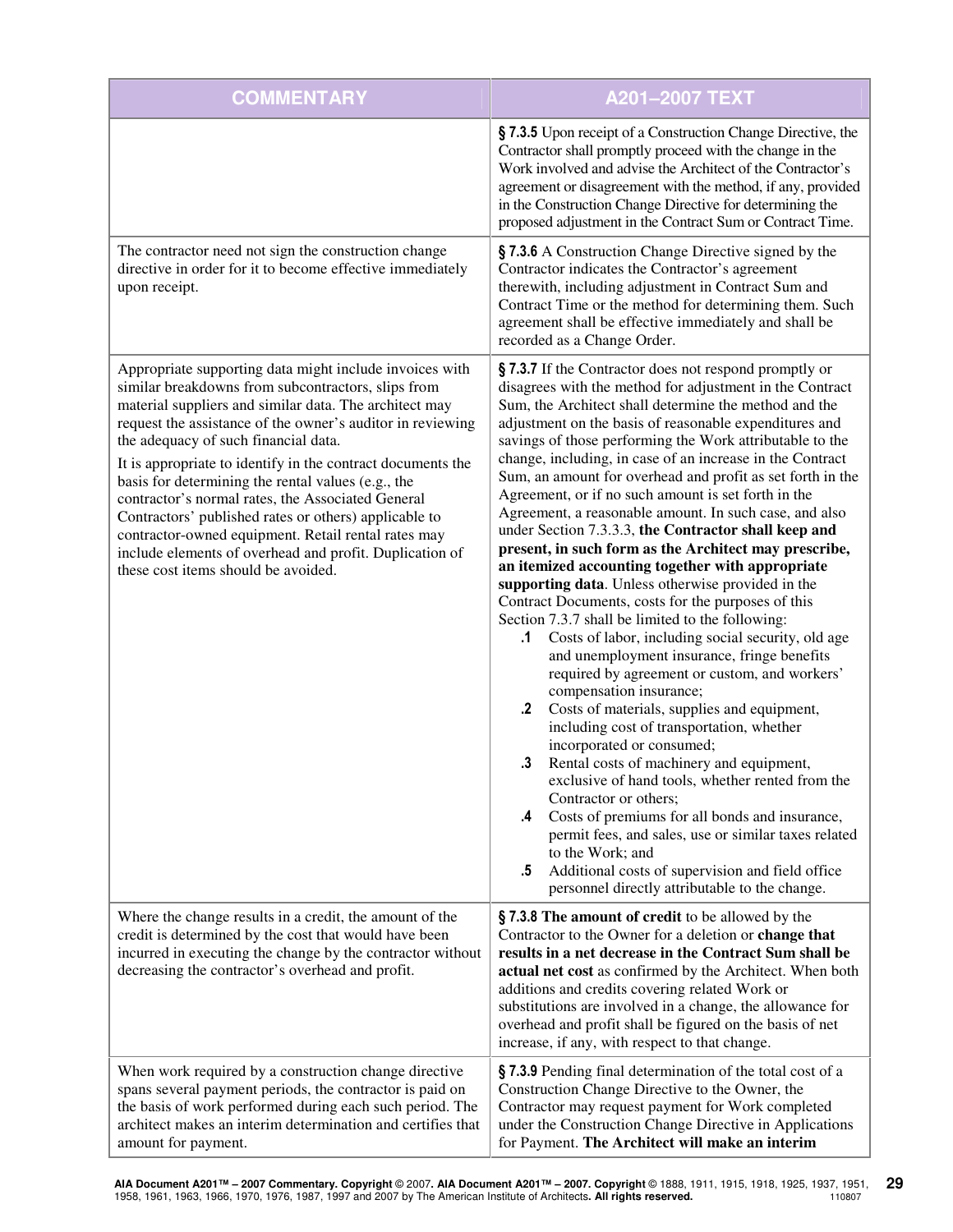| <b>COMMENTARY</b>                                                                                                                                                                                                                                                                                                                                                                                                                                                                                                                                                                                                                                               | A201-2007 TEXT                                                                                                                                                                                                                                                                                                                                                                                                                                                   |
|-----------------------------------------------------------------------------------------------------------------------------------------------------------------------------------------------------------------------------------------------------------------------------------------------------------------------------------------------------------------------------------------------------------------------------------------------------------------------------------------------------------------------------------------------------------------------------------------------------------------------------------------------------------------|------------------------------------------------------------------------------------------------------------------------------------------------------------------------------------------------------------------------------------------------------------------------------------------------------------------------------------------------------------------------------------------------------------------------------------------------------------------|
| If either party disagrees with that determination, that party<br>may assert a claim.<br>The architects' interim determination adjusts the contract<br>sum on a temporary basis, until the construction change<br>directive is settled under Section 7.3.10. The temporary<br>adjustment in the contract sum may be necessary in order<br>for a lender to approve payment.                                                                                                                                                                                                                                                                                       | determination for purposes of monthly certification<br>for payment for those costs and certify for payment the<br>amount that the Architect determines, in the Architect's<br>professional judgment, to be reasonably justified. The<br>Architect's interim determination of cost shall adjust<br>the Contract Sum on the same basis as a Change<br>Order, subject to the right of either party to disagree<br>and assert a Claim in accordance with Article 15. |
| When the final amount of a construction change directive<br>is agreed upon, it must be recorded as a change order.<br>Nothing precludes issuing change orders for partial<br>amounts prior to agreement on the final amount.                                                                                                                                                                                                                                                                                                                                                                                                                                    | §7.3.10 When the Owner and Contractor agree with a<br>determination made by the Architect concerning the adjust-<br>ments in the Contract Sum and Contract Time, or<br>otherwise reach agreement upon the adjustments, such<br>agreement shall be effective immediately and the<br>Architect will prepare a Change Order. Change Orders<br>may be issued for all or any part of a Construction<br><b>Change Directive.</b>                                       |
| AIA Document G710, Architect's Supplemental<br>Instructions, may be used to document minor changes. A<br>change that is inconsistent with the intent of the contract<br>documents must be documented as a change order or<br>construction change directive rather than as a minor<br>change in the work, even if the contract sum and contract<br>time are unaffected.<br>Problems often arise when the parties disagree as to what<br>constitutes a minor change. Therefore, before a minor<br>change order is issued, the contractor's agreement that the<br>proposed minor change will not affect the contract sum or<br>contract time should be documented. | § 7.4 MINOR CHANGES IN THE WORK<br>The Architect has authority to order minor changes in<br>the Work not involving adjustment in the Contract<br>Sum or extension of the Contract Time and not<br>inconsistent with the intent of the Contract<br>Documents. Such changes will be effected by written<br>order signed by the Architect and shall be binding on the<br>Owner and Contractor.                                                                      |

## ARTICLE 8 TIME

|                                                                                                                                                                                                                                                                                                                                                                                          | § 8.1 DEFINITIONS                                                                                                                                                                                                                  |
|------------------------------------------------------------------------------------------------------------------------------------------------------------------------------------------------------------------------------------------------------------------------------------------------------------------------------------------------------------------------------------------|------------------------------------------------------------------------------------------------------------------------------------------------------------------------------------------------------------------------------------|
| The work must be <i>substantially</i> complete within the contract<br>time (as adjusted). Final completion will occur after this<br>period. This distinction may be important if there are<br>provisions for liquidated damages in the event the date for<br>substantial completion is not met. Liquidated damages are<br>only assessed until the date of actual substantial completion. | § 8.1.1 Unless otherwise provided, Contract Time is the<br>period of time, including authorized adjustments, allotted<br>in the Contract Documents for Substantial Completion<br>of the Work.                                      |
| The contract time starts to run as of the date specified in<br>the owner-contractor agreement, whether or not the<br>contractor begins work on that date.                                                                                                                                                                                                                                | § 8.1.2 The date of commencement of the Work is the<br>date established in the Agreement.                                                                                                                                          |
|                                                                                                                                                                                                                                                                                                                                                                                          | § 8.1.3 The date of Substantial Completion is the date<br>certified by the Architect in accordance with Section 9.8.                                                                                                               |
|                                                                                                                                                                                                                                                                                                                                                                                          | § 8.1.4 The term "day" as used in the Contract Documents<br>shall mean calendar day unless otherwise specifically defined.                                                                                                         |
|                                                                                                                                                                                                                                                                                                                                                                                          | § 8.2 PROGRESS AND COMPLETION                                                                                                                                                                                                      |
| Time is of the essence means that timely performance is<br>an express condition of the contract, and any delay in the<br>owner's or contractor's performance will constitute a<br>breach of contract.<br>By executing the agreement, the contractor is precluded<br>from contending that the contract documents were                                                                     | § 8.2.1 Time limits stated in the Contract Documents are<br>of the essence of the Contract. By executing the<br><b>Agreement the Contractor confirms that the Contract</b><br>Time is a reasonable period for performing the Work. |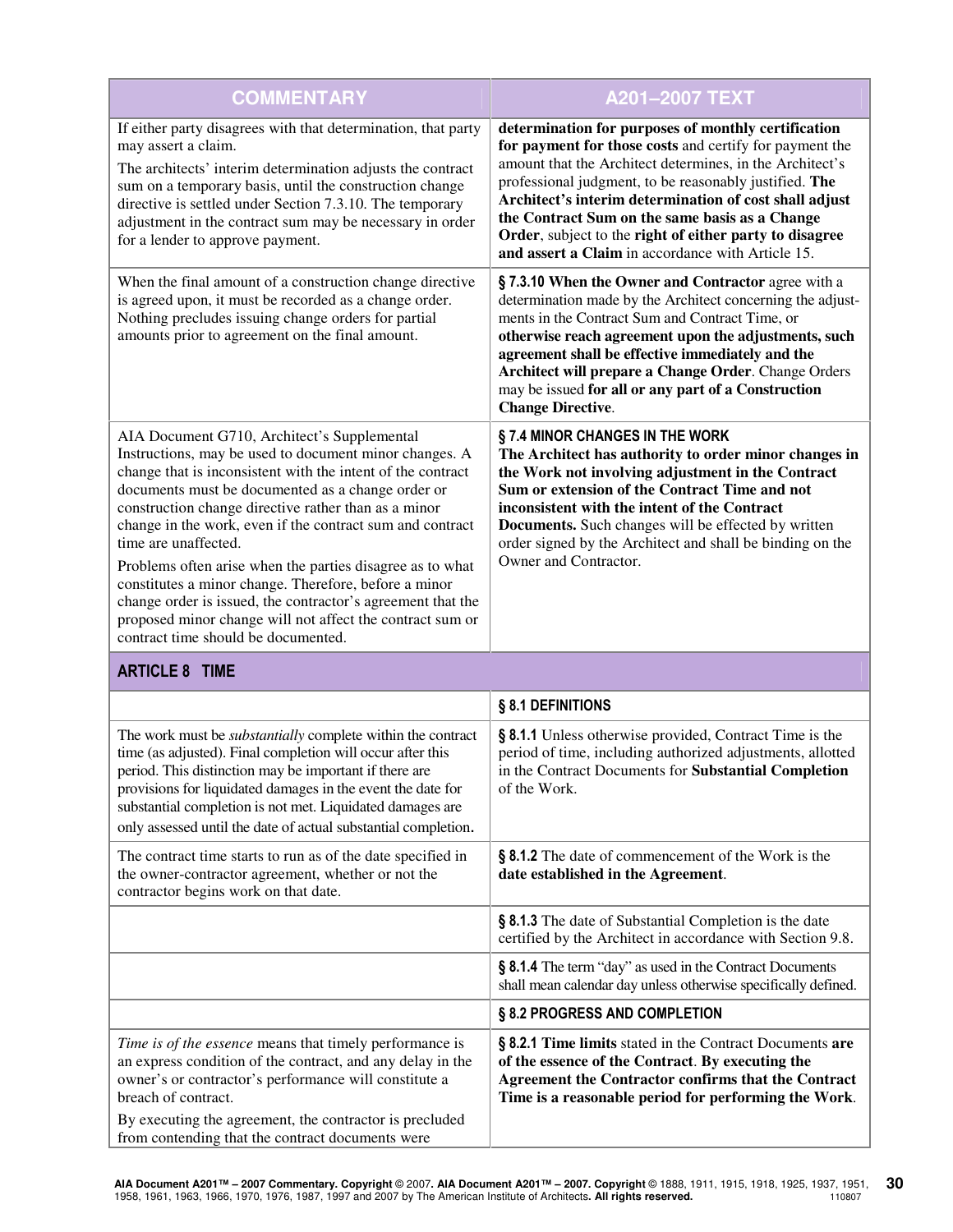| <b>COMMENTARY</b>                                                                                                                                                                                                                                                                                                                                                                                                                                                                                                                      | A201-2007 TEXT                                                                                                                                                                                                                                                                                                                                                                                                                                                                                                                                                                                                                                                                                    |
|----------------------------------------------------------------------------------------------------------------------------------------------------------------------------------------------------------------------------------------------------------------------------------------------------------------------------------------------------------------------------------------------------------------------------------------------------------------------------------------------------------------------------------------|---------------------------------------------------------------------------------------------------------------------------------------------------------------------------------------------------------------------------------------------------------------------------------------------------------------------------------------------------------------------------------------------------------------------------------------------------------------------------------------------------------------------------------------------------------------------------------------------------------------------------------------------------------------------------------------------------|
| defective because the time allowed for construction was<br>not sufficient to perform the work.                                                                                                                                                                                                                                                                                                                                                                                                                                         |                                                                                                                                                                                                                                                                                                                                                                                                                                                                                                                                                                                                                                                                                                   |
|                                                                                                                                                                                                                                                                                                                                                                                                                                                                                                                                        | § 8.2.2 The Contractor shall not knowingly, except by<br>agreement or instruction of the Owner in writing,<br>prematurely commence operations on the site or<br>elsewhere prior to the effective date of insurance required<br>by Article 11 to be furnished by the Contractor and<br>Owner. The date of commencement of the Work shall not<br>be changed by the effective date of such insurance.                                                                                                                                                                                                                                                                                                |
|                                                                                                                                                                                                                                                                                                                                                                                                                                                                                                                                        | § 8.2.3 The Contractor shall proceed expeditiously with<br>adequate forces and shall achieve Substantial Completion<br>within the Contract Time.                                                                                                                                                                                                                                                                                                                                                                                                                                                                                                                                                  |
|                                                                                                                                                                                                                                                                                                                                                                                                                                                                                                                                        | § 8.3 DELAYS AND EXTENSIONS OF TIME                                                                                                                                                                                                                                                                                                                                                                                                                                                                                                                                                                                                                                                               |
| Circumstances beyond the contractor's control can result<br>in an excusable delay, justifying an extension of the<br>contract time. If an extension is justified, the architect<br>determines its extent and prepares a change order to<br>reflect the extension. Each of the items listed constitutes<br>an excusable basis for an increase in the contract time.<br>Whether such a basis represents a basis for an increase in<br>the contract sum is left to state law.                                                             | § 8.3.1 If the Contractor is delayed at any time in the<br>commencement or progress of the Work by an act or<br>neglect of the Owner or Architect, or of an employee<br>of either, or of a separate contractor employed by the<br>Owner; or by changes ordered in the Work; or by<br>labor disputes, fire, unusual delay in deliveries,<br>unavoidable casualties or other causes beyond the<br>Contractor's control; or by delay authorized by the<br>Owner pending mediation and arbitration; or by<br>other causes that the Architect determines may justify<br>delay, then the Contract Time shall be extended by<br>Change Order for such reasonable time as the Architect<br>may determine. |
|                                                                                                                                                                                                                                                                                                                                                                                                                                                                                                                                        | § 8.3.2 Claims relating to time shall be made in<br>accordance with applicable provisions of Article 15.                                                                                                                                                                                                                                                                                                                                                                                                                                                                                                                                                                                          |
| So-called no damages for delay clauses are sometimes<br>suggested or required by the owner. The owner should<br>seek its attorney's advice before such a clause is included.<br>Such a clause may now be less necessary in view of the<br>contractor's waiver of consequential damages in<br>Section 15.1.6.                                                                                                                                                                                                                           | § 8.3.3 This Section 8.3 does not preclude recovery of<br>damages for delay by either party under other provisions<br>of the Contract Documents.                                                                                                                                                                                                                                                                                                                                                                                                                                                                                                                                                  |
| <b>ARTICLE 9 PAYMENTS AND COMPLETION</b>                                                                                                                                                                                                                                                                                                                                                                                                                                                                                               |                                                                                                                                                                                                                                                                                                                                                                                                                                                                                                                                                                                                                                                                                                   |
|                                                                                                                                                                                                                                                                                                                                                                                                                                                                                                                                        | § 9.1 CONTRACT SUM<br>The Contract Sum is stated in the Agreement and,<br>including authorized adjustments, is the total amount<br>payable by the Owner to the Contractor for performance<br>of the Work under the Contract Documents.                                                                                                                                                                                                                                                                                                                                                                                                                                                            |
| The schedule of values is the basis for review of the<br>contractor's applications for payment<br>The architect can request changes in the proposed<br>schedule, but the accounting accuracy of the schedule is<br>the contractor's responsibility.<br>The form of the schedule and the type and level of detail<br>of required supporting data may be described in division 1<br>of the specifications. One reason that the architect may<br>want to see supporting data is to verify that the schedule<br>is not being front loaded. | § 9.2 SCHEDULE OF VALUES<br>Where the Contract is based on a stipulated sum or<br>Guaranteed Maximum Price, the Contractor shall<br>submit to the Architect, before the first Application for<br>Payment, a schedule of values allocating the entire<br>Contract Sum to the various portions of the Work and<br>prepared in such form and supported by such data to<br>substantiate its accuracy as the Architect may require.<br>This schedule, unless objected to by the Architect, shall<br>be used as a basis for reviewing the Contractor's<br>Applications for Payment.                                                                                                                     |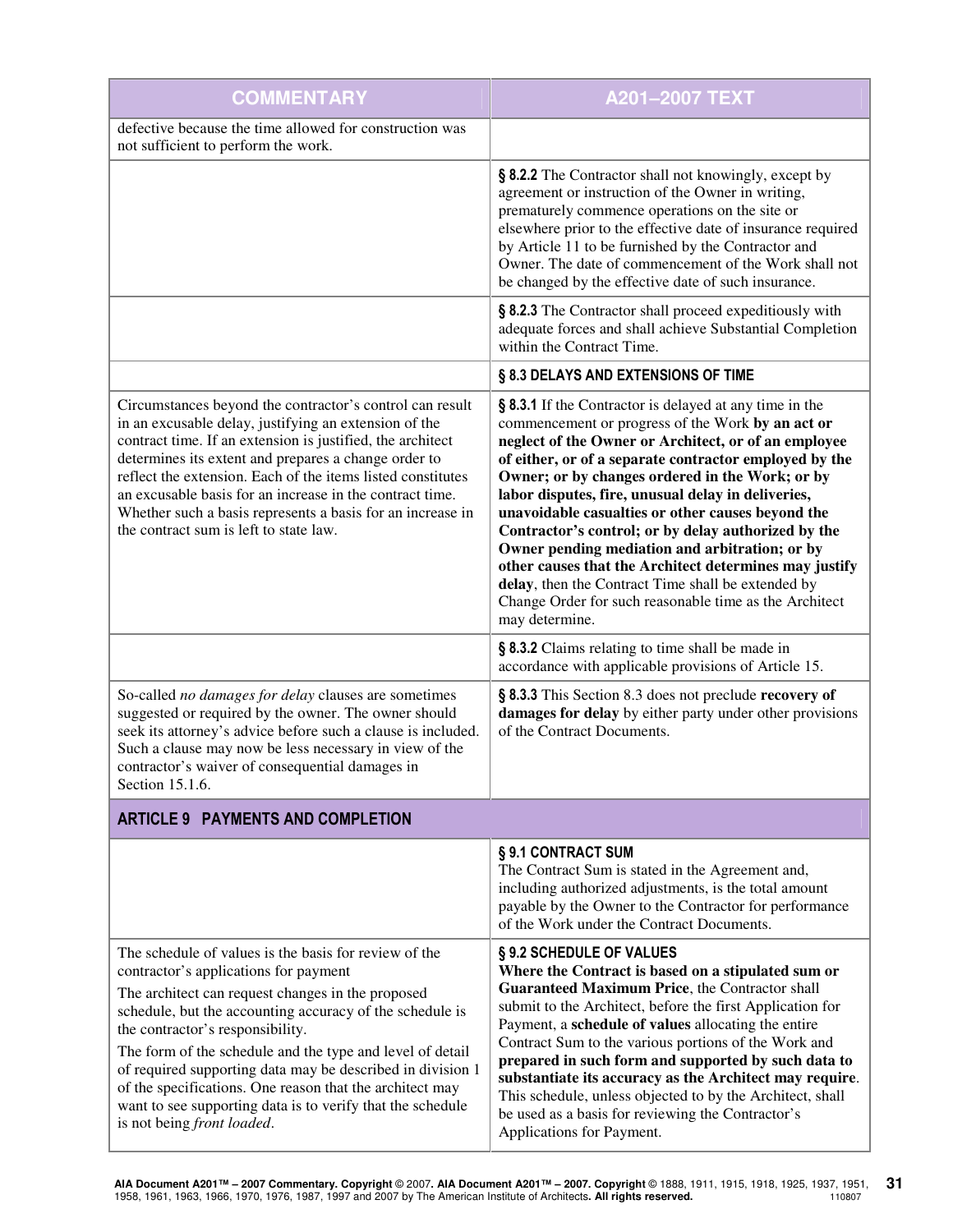| <b>COMMENTARY</b>                                                                                                                                                                                                                                                                                                                                                                                                                                                                                                                                                                                                                       | A201-2007 TEXT                                                                                                                                                                                                                                                                                                                                                                                                                                                                                                                                                                                                                                                                                                                                                                                                                                       |
|-----------------------------------------------------------------------------------------------------------------------------------------------------------------------------------------------------------------------------------------------------------------------------------------------------------------------------------------------------------------------------------------------------------------------------------------------------------------------------------------------------------------------------------------------------------------------------------------------------------------------------------------|------------------------------------------------------------------------------------------------------------------------------------------------------------------------------------------------------------------------------------------------------------------------------------------------------------------------------------------------------------------------------------------------------------------------------------------------------------------------------------------------------------------------------------------------------------------------------------------------------------------------------------------------------------------------------------------------------------------------------------------------------------------------------------------------------------------------------------------------------|
| Verification normally is required only when the contractor<br>assigns obviously inflated values to work that will be done<br>early in the construction process. Front loading accelerates<br>cash flow to the contractor, resulting in overpayments early<br>in the project that can be particularly troublesome in the<br>event of a contractor default.                                                                                                                                                                                                                                                                               |                                                                                                                                                                                                                                                                                                                                                                                                                                                                                                                                                                                                                                                                                                                                                                                                                                                      |
| AIA Document G703TM-1992, Continuation Sheet, is<br>often used to record the submitted schedule of values.                                                                                                                                                                                                                                                                                                                                                                                                                                                                                                                              |                                                                                                                                                                                                                                                                                                                                                                                                                                                                                                                                                                                                                                                                                                                                                                                                                                                      |
|                                                                                                                                                                                                                                                                                                                                                                                                                                                                                                                                                                                                                                         | § 9.3 APPLICATIONS FOR PAYMENT                                                                                                                                                                                                                                                                                                                                                                                                                                                                                                                                                                                                                                                                                                                                                                                                                       |
| Procedures for applications, including format, data<br>required to support accuracy and completeness, and<br>specific voucher or lien requirements may be described in<br>detail in division 1 of the Specifications. If applicable,<br>provisions for retainage may be specified in the owner-<br>contractor agreement and in the supplementary<br>conditions, if any. The date on which payment is due is<br>specified in the owner-contractor agreement. AIA<br>Documents G702-1992, Application and Certificate for<br>Payment, and G703-1992, Continuation Sheet, are often<br>used for the contractor's applications for payment. | § 9.3.1 At least ten days before the date established for<br>each progress payment, the Contractor shall submit to<br>the Architect an itemized Application for Payment<br>prepared in accordance with the schedule of values, if<br>required under Section 9.2., for completed portions of the<br>Work. Such application shall be notarized, if required,<br>and supported by such data substantiating the<br>Contractor's right to payment as the Owner or<br>Architect may require, such as copies of requisitions<br>from Subcontractors and material suppliers, and shall<br>reflect retainage if provided for in the Contract<br>Documents.                                                                                                                                                                                                    |
| Payment of such amounts, if applied for under this clause,<br>is subject to the procedure set forth in Section 7.3.9.                                                                                                                                                                                                                                                                                                                                                                                                                                                                                                                   | § 9.3.1.1 As provided in Section 7.3.9, such applications<br>may include requests for payment on account of changes<br>in the Work that have been properly authorized by<br>Construction Change Directives, or by interim<br>determinations of the Architect, but not yet included in<br>Change Orders.                                                                                                                                                                                                                                                                                                                                                                                                                                                                                                                                              |
| Applications for payment may only include amounts for<br>the work for which the contractor intends to make<br>payment. The owner retains any amount that will not be<br>paid to the subcontractor. Payment for work by a<br>replacement subcontractor or supplier or the contractor's<br>own forces may be requested.                                                                                                                                                                                                                                                                                                                   | § 9.3.1.2 Applications for Payment shall not include<br>requests for payment for portions of the Work for which<br>the Contractor does not intend to pay a Subcontractor or<br>material supplier, unless such Work has been performed<br>by others whom the Contractor intends to pay.                                                                                                                                                                                                                                                                                                                                                                                                                                                                                                                                                               |
| Before payment is made for stored materials and<br>equipment, the contractor must provide evidence<br>establishing the owner's title to stored materials and<br>equipment or otherwise safeguarding the owner's interest<br>in them. For example, bills of sale or other documentation<br>may establish that the owner has clear title to such<br>materials and equipment. If other than the usual retainage<br>is required, that should also be specified.<br>Section 11.3.1 has provisions covering property<br>insurance. Section 11.3.1.4, in particular, addresses<br>materials and equipment stored off site.                     | § 9.3.2 Unless otherwise provided in the Contract<br>Documents, payments shall be made on account of<br>materials and equipment delivered and suitably stored at<br>the site for subsequent incorporation in the Work. If<br>approved in advance by the Owner, payment may<br>similarly be made for materials and equipment<br>suitably stored off the site at a location agreed upon in<br>writing. Payment for materials and equipment stored on<br>or off the site shall be conditioned upon compliance by<br>the Contractor with procedures satisfactory to the Owner<br>to establish the Owner's title to such materials and<br>equipment or otherwise protect the Owner's interest,<br>and shall include the costs of applicable insurance,<br>storage and transportation to the site for such materials<br>and equipment stored off the site. |
| Questions regarding clear title involve legal issues and<br>should be referred to the owner's legal counsel.                                                                                                                                                                                                                                                                                                                                                                                                                                                                                                                            | §9.3.3 The Contractor warrants that title to all Work<br>covered by an Application for Payment will pass to the<br>Owner no later than the time of payment. The<br>Contractor further warrants that upon submittal of an<br>Application for Payment all Work for which Certificates<br>for Payment have been previously issued and payments                                                                                                                                                                                                                                                                                                                                                                                                                                                                                                          |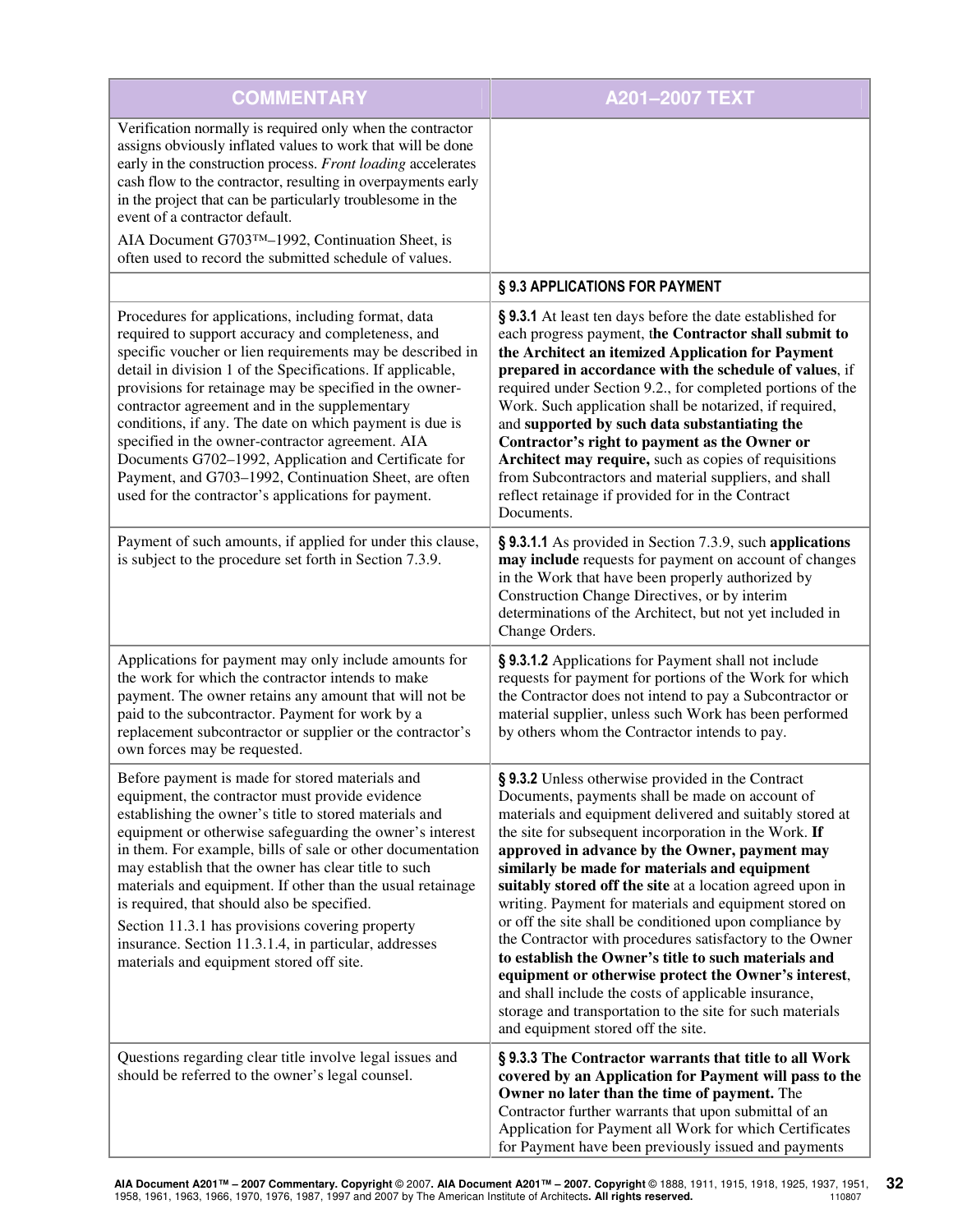| <b>COMMENTARY</b>                                                                                                                                                                                                                                                                                                                                                                                                                                                                                                                                                       | A201-2007 TEXT                                                                                                                                                                                                                                                                                                                                                                                                                                                                                                                                                                                                                                                                                                                                                                                                                                                                                                                                                                                                                                                                                                                                                                                                                                                                                                                                                                                                                                                                                                                                                                                                                                |
|-------------------------------------------------------------------------------------------------------------------------------------------------------------------------------------------------------------------------------------------------------------------------------------------------------------------------------------------------------------------------------------------------------------------------------------------------------------------------------------------------------------------------------------------------------------------------|-----------------------------------------------------------------------------------------------------------------------------------------------------------------------------------------------------------------------------------------------------------------------------------------------------------------------------------------------------------------------------------------------------------------------------------------------------------------------------------------------------------------------------------------------------------------------------------------------------------------------------------------------------------------------------------------------------------------------------------------------------------------------------------------------------------------------------------------------------------------------------------------------------------------------------------------------------------------------------------------------------------------------------------------------------------------------------------------------------------------------------------------------------------------------------------------------------------------------------------------------------------------------------------------------------------------------------------------------------------------------------------------------------------------------------------------------------------------------------------------------------------------------------------------------------------------------------------------------------------------------------------------------|
|                                                                                                                                                                                                                                                                                                                                                                                                                                                                                                                                                                         | received from the Owner shall, to the best of the<br>Contractor's knowledge, information and belief, be free<br>and clear of liens, claims, security interests or<br>encumbrances in favor of the Contractor, Subcontractors,<br>material suppliers, or other persons or entities making a<br>claim by reason of having provided labor, materials and<br>equipment relating to the Work.                                                                                                                                                                                                                                                                                                                                                                                                                                                                                                                                                                                                                                                                                                                                                                                                                                                                                                                                                                                                                                                                                                                                                                                                                                                      |
|                                                                                                                                                                                                                                                                                                                                                                                                                                                                                                                                                                         | § 9.4 CERTIFICATES FOR PAYMENT                                                                                                                                                                                                                                                                                                                                                                                                                                                                                                                                                                                                                                                                                                                                                                                                                                                                                                                                                                                                                                                                                                                                                                                                                                                                                                                                                                                                                                                                                                                                                                                                                |
| Upon receipt of an application for payment, the architect<br>has three options: (1) certify the amount the contractor<br>has applied for and forward the certificate to the owner,<br>(2) certify a lesser amount and forward the certificate to<br>the owner, or $(3)$ reject the contractor's application.<br>Actions described in $(2)$ and $(3)$ may be taken for any of<br>the reasons described in Section 9.5.1.                                                                                                                                                 | § 9.4.1 The Architect will, within seven days after receipt<br>of the Contractor's Application for Payment, either issue<br>to the Owner a Certificate for Payment, with a copy to<br>the Contractor, for such amount as the Architect<br>determines is properly due, or notify the Contractor<br>and Owner in writing of the Architect's reasons for<br>withholding certification in whole or in part as<br>provided in Section 9.5.1.                                                                                                                                                                                                                                                                                                                                                                                                                                                                                                                                                                                                                                                                                                                                                                                                                                                                                                                                                                                                                                                                                                                                                                                                       |
| Section 9.4.2 is extremely important. It spells out what the<br>architect's certificate represents, what it does not<br>represent and the basis of the architect's actions.<br>Certification for payment of amounts not yet due can cost<br>the owner unnecessary interest on construction funds, and<br>can result in further loss by the owner if the contractor<br>later defaults. Overpayment may also cause slow or<br>misdirected payment to subcontractors.<br>Certificates for payment do not constitute acceptance of<br>Work for which payment is to be made. | §9.4.2 The issuance of a Certificate for Payment will<br>constitute a representation by the Architect to the<br>Owner, based on the Architect's evaluation of the Work<br>and the data comprising the Application for Payment,<br>that, to the best of the Architect's knowledge, information<br>and belief, the Work has progressed to the point<br>indicated and that the quality of the Work is in<br>accordance with the Contract Documents. The foregoing<br>representations are subject to an evaluation of the<br>Work for conformance with the Contract Documents<br>upon Substantial Completion, to results of subsequent<br>tests and inspections, to correction of minor deviations<br>from the Contract Documents prior to completion and<br>to specific qualifications expressed by the Architect.<br>The issuance of a Certificate for Payment will further<br>constitute a representation that the Contractor is entitled<br>to payment in the amount certified. However, the<br>issuance of a Certificate for Payment will not be a<br><b>representation</b> that the Architect has (1) made<br>exhaustive or continuous on-site inspections to check the<br>quality or quantity of the Work, (2) reviewed construction<br>means, methods, techniques, sequences or procedures, (3)<br>reviewed copies of requisitions received from<br>Subcontractors and material suppliers and other data<br>requested by the Owner to substantiate the Contractor's<br>right to payment, or (4) made examination to ascertain<br>how or for what purpose the Contractor has used money<br>previously paid on account of the Contract Sum. |
|                                                                                                                                                                                                                                                                                                                                                                                                                                                                                                                                                                         | § 9.5 DECISIONS TO WITHHOLD CERTIFICATION                                                                                                                                                                                                                                                                                                                                                                                                                                                                                                                                                                                                                                                                                                                                                                                                                                                                                                                                                                                                                                                                                                                                                                                                                                                                                                                                                                                                                                                                                                                                                                                                     |
| Decisions to certify applications for payment, other than<br>for final payment, may be reconsidered and reversed in<br>the architect's subsequent evaluations of the work.<br>If a subcontractor or supplier notifies the owner of an<br>intent to place a lien on the project, the contractor may<br>choose to post a bond or provide other security to protect<br>the owner against loss, rather than have its payments<br>interrupted. When a payment bond has already been<br>provided, the owner may request confirmation from the                                 | §9.5.1 The Architect may withhold a Certificate for<br>Payment in whole or in part, to the extent reasonably<br>necessary to protect the Owner, if in the Architect's<br>opinion the representations to the Owner required by<br>Section 9.4.2 cannot be made. If the Architect is unable to<br>certify payment in the amount of the Application, the<br>Architect will notify the Contractor and Owner as<br>provided in Section 9.4.1. If the Contractor and Architect<br>cannot agree on a revised amount, the Architect will<br>promptly issue a Certificate for Payment for the amount                                                                                                                                                                                                                                                                                                                                                                                                                                                                                                                                                                                                                                                                                                                                                                                                                                                                                                                                                                                                                                                   |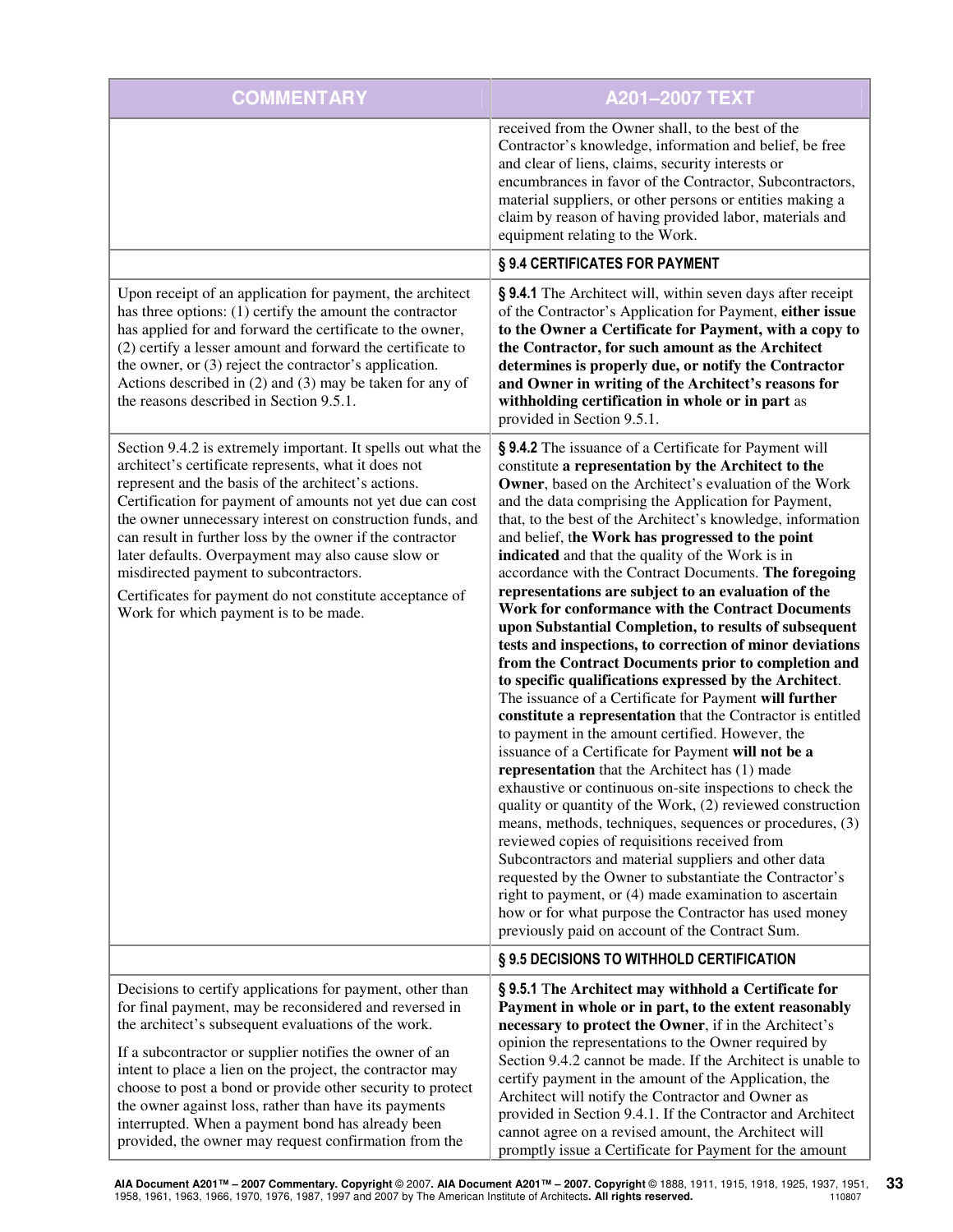| <b>COMMENTARY</b>                                                                                                                                                                                                                                                                                                                                                                                                                                                                                                                                                                                                                                                                                                                         | A201-2007 TEXT                                                                                                                                                                                                                                                                                                                                                                                                                                                                                                                                                                                                                                                                                                                                                                                                                                                                                                                                                                                                                                                                                                                                                                                                                                                                                                                                                                                |
|-------------------------------------------------------------------------------------------------------------------------------------------------------------------------------------------------------------------------------------------------------------------------------------------------------------------------------------------------------------------------------------------------------------------------------------------------------------------------------------------------------------------------------------------------------------------------------------------------------------------------------------------------------------------------------------------------------------------------------------------|-----------------------------------------------------------------------------------------------------------------------------------------------------------------------------------------------------------------------------------------------------------------------------------------------------------------------------------------------------------------------------------------------------------------------------------------------------------------------------------------------------------------------------------------------------------------------------------------------------------------------------------------------------------------------------------------------------------------------------------------------------------------------------------------------------------------------------------------------------------------------------------------------------------------------------------------------------------------------------------------------------------------------------------------------------------------------------------------------------------------------------------------------------------------------------------------------------------------------------------------------------------------------------------------------------------------------------------------------------------------------------------------------|
| surety that the bond applies to the claim, or may request<br>some additional bond or security commitment.                                                                                                                                                                                                                                                                                                                                                                                                                                                                                                                                                                                                                                 | for which the Architect is able to make such<br>representations to the Owner. The Architect may also<br>withhold a Certificate for Payment or, because of<br>subsequently discovered evidence, may nullify the<br>whole or a part of a Certificate for Payment<br>previously issued, to such extent as may be necessary in<br>the Architect's opinion to protect the Owner from loss for<br>which the Contractor is responsible, including loss<br>resulting from acts and omissions described in<br>Section 3.3.2, because of<br>defective Work not remedied;<br>.1<br>third party claims filed or reasonable evidence<br>$\cdot$<br>indicating probable filing of such claims unless<br>security acceptable to the Owner is provided by<br>the Contractor;<br>.3<br>failure of the Contractor to make payments<br>properly to Subcontractors or for labor, materials<br>or equipment;<br>reasonable evidence that the Work cannot be com-<br>.4<br>pleted for the unpaid balance of the Contract Sum;<br>damage to the Owner or a separate contractor;<br>$.5\,$<br>reasonable evidence that the Work will not be<br>.6<br>completed within the Contract Time, and that the<br>unpaid balance would not be adequate to cover<br>actual or liquidated damages for the anticipated<br>delay; or<br>repeated failure to carry out the Work in<br>.7<br>accordance with the Contract Documents. |
|                                                                                                                                                                                                                                                                                                                                                                                                                                                                                                                                                                                                                                                                                                                                           | §9.5.2 When the above reasons for withholding<br>certification are removed, certification will be made for<br>amounts previously withheld.                                                                                                                                                                                                                                                                                                                                                                                                                                                                                                                                                                                                                                                                                                                                                                                                                                                                                                                                                                                                                                                                                                                                                                                                                                                    |
| A joint check is a check made payable to both the<br>contractor and the subcontractor or supplier who may not<br>have received payment for labor or materials furnished for<br>the project. Neither payee can cash or deposit the check in<br>the absence of consent and endorsement by the other. In<br>this way, satisfaction of a claim by a subcontractor or<br>material supplier can be assured. Otherwise, when the<br>contractor fails to make proper payment to subcontractors,<br>the unpaid subcontractors have reasons to consider filing<br>mechanic's liens on the project. This provision, new in<br>2007, allows the owner to protect the project from the<br>filing of liens by paying the subcontractors by joint check. | § 9.5.3 If the Architect withholds certification for payment<br>under Section 9.5.1.3, the Owner may, at its sole option,<br>issue joint checks to the Contractor and to any<br>Subcontractor or material or equipment suppliers to<br>whom the Contractor failed to make payment for<br>Work properly performed or material or equipment<br>suitably delivered. If the Owner makes payments by<br>joint check, the Owner shall notify the Architect and the<br>Architect will reflect such payment on the next Certificate<br>for Payment.                                                                                                                                                                                                                                                                                                                                                                                                                                                                                                                                                                                                                                                                                                                                                                                                                                                   |
|                                                                                                                                                                                                                                                                                                                                                                                                                                                                                                                                                                                                                                                                                                                                           | § 9.6 PROGRESS PAYMENTS                                                                                                                                                                                                                                                                                                                                                                                                                                                                                                                                                                                                                                                                                                                                                                                                                                                                                                                                                                                                                                                                                                                                                                                                                                                                                                                                                                       |
| The contractor can wait until ten days before the date<br>when payment is due before submitting the application for<br>payment. The architect then has up to seven days to<br>review the application and take action. Thus, the owner<br>may have as little as three days within which to make<br>payment. If the owner needs more time to make payment,<br>this should be covered in the supplementary conditions, if<br>any, and in the owner-contractor agreement.<br>Section 13.6 establishes the requirements for interest on<br>late payments; interest begins to accrue on the date<br>payment is due.                                                                                                                             | §9.6.1 After the Architect has issued a Certificate for<br>Payment, the Owner shall make payment in the manner<br>and within the time provided in the Contract<br>Documents, and shall so notify the Architect.                                                                                                                                                                                                                                                                                                                                                                                                                                                                                                                                                                                                                                                                                                                                                                                                                                                                                                                                                                                                                                                                                                                                                                               |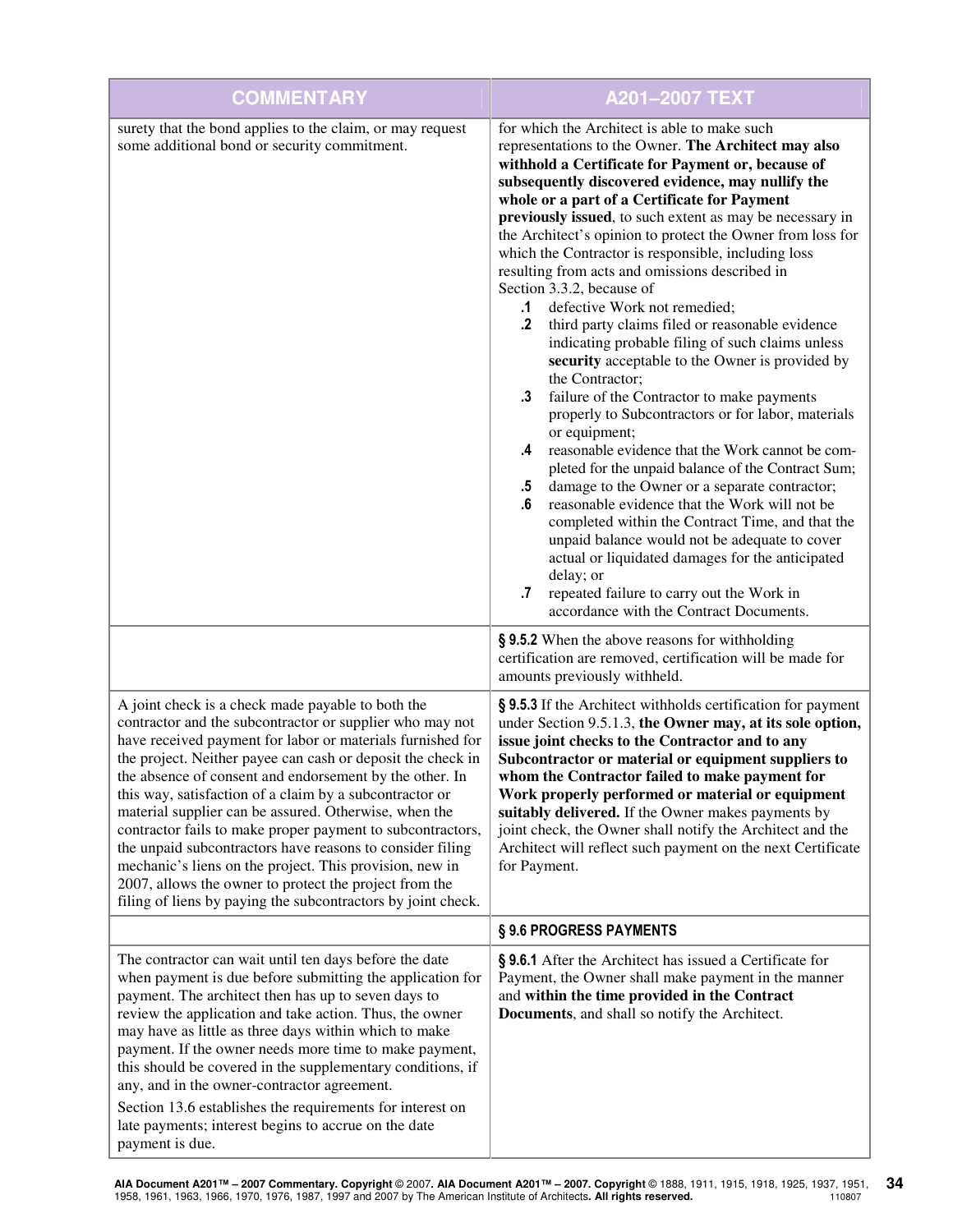| <b>COMMENTARY</b>                                                                                                                                                                                                                                                                                                                                                                                                                                                                                                                                                                                                                                                                                                                                                                                                                                                                                                                                                                           | A201-2007 TEXT                                                                                                                                                                                                                                                                                                                                                                                                                                                                                                                                                                                                                                                                                                                  |
|---------------------------------------------------------------------------------------------------------------------------------------------------------------------------------------------------------------------------------------------------------------------------------------------------------------------------------------------------------------------------------------------------------------------------------------------------------------------------------------------------------------------------------------------------------------------------------------------------------------------------------------------------------------------------------------------------------------------------------------------------------------------------------------------------------------------------------------------------------------------------------------------------------------------------------------------------------------------------------------------|---------------------------------------------------------------------------------------------------------------------------------------------------------------------------------------------------------------------------------------------------------------------------------------------------------------------------------------------------------------------------------------------------------------------------------------------------------------------------------------------------------------------------------------------------------------------------------------------------------------------------------------------------------------------------------------------------------------------------------|
| This precludes the contractor from using money received<br>for subcontractors' work for other purposes. It does not,<br>however, imply that a subcontractor's right to be paid for<br>completed work is contingent upon the contractor's receipt<br>of payment from the owner. This is not a Pay If Paid clause.<br>If the contractor has a legitimate question about the<br>quality of a subcontractor's work, the proper action would<br>be for the contractor to adjust the application for payment<br>submitted to the owner with regard to that subcontractor<br>for that period. Funds already paid by the owner to the<br>contractor for such subcontractors should either be paid to<br>the subcontractor or returned to the owner.<br>Unless otherwise provided in the subcontract agreement,<br>the contractor may not retain from payments due to<br>subcontractors more than the owner retains from<br>payments due to the contractor relative to that<br>subcontractor's work. | § 9.6.2 The Contractor shall pay each Subcontractor no<br>later than seven days after receipt of payment from<br>the Owner the amount to which the Subcontractor is<br>entitled, reflecting percentages actually retained from<br>payments to the Contractor on account of the<br>Subcontractor's portion of the Work. The Contractor<br>shall, by appropriate agreement with each Subcontractor,<br>require each Subcontractor to make payments to Sub-<br>subcontractors in a similar manner.                                                                                                                                                                                                                                 |
| This is one of very few direct contacts between the<br>architect and subcontractors in A201-2007.                                                                                                                                                                                                                                                                                                                                                                                                                                                                                                                                                                                                                                                                                                                                                                                                                                                                                           | §9.6.3 The Architect will, on request, furnish to a<br>Subcontractor, if practicable, information regarding<br>percentages of completion or amounts applied for by the<br>Contractor and action taken thereon by the Architect and<br>Owner on account of portions of the Work done by such<br>Subcontractor.                                                                                                                                                                                                                                                                                                                                                                                                                   |
| If the owner suspects that the contractor has failed to pay<br>subcontractors after having received payment for the<br>subcontractor's work, the owner may demand evidence of<br>payment to the subcontractors. If evidence of payment is<br>not timely provided, the owner may contact<br>subcontractors directly to ascertain the status of payments.<br>This provision was added in 2007.<br>Lien laws and other state or local law may impose<br>additional obligations on the owner or architect outside of<br>the contract documents                                                                                                                                                                                                                                                                                                                                                                                                                                                  | § 9.6.4 The Owner has the right to request written<br>evidence from the Contractor that the Contractor has<br>properly paid Subcontractors and material and equipment<br>suppliers amounts paid by the Owner to the Contractor<br>for subcontracted Work. If the Contractor fails to furnish<br>such evidence within seven days, the Owner shall have<br>the right to contact Subcontractors to ascertain<br>whether they have been properly paid. Neither the<br>Owner nor Architect shall have an obligation to pay or to<br>see to the payment of money to a Subcontractor, except<br>as may otherwise be required by law.                                                                                                   |
|                                                                                                                                                                                                                                                                                                                                                                                                                                                                                                                                                                                                                                                                                                                                                                                                                                                                                                                                                                                             | § 9.6.5 Contractor payments to material and equipment<br>suppliers shall be treated in a manner similar to that<br>provided in Sections 9.6.2, 9.6.3 and 9.6.4.                                                                                                                                                                                                                                                                                                                                                                                                                                                                                                                                                                 |
| The mistaken inclusion of, and payment for, an item of<br>work on one certificate does not preclude the architect<br>from adjusting that item in a subsequent certificate. (See<br>Section 9.5.1.)                                                                                                                                                                                                                                                                                                                                                                                                                                                                                                                                                                                                                                                                                                                                                                                          | § 9.6.6 A Certificate for Payment, a progress payment, or<br>partial or entire use or occupancy of the Project by the<br>Owner shall not constitute acceptance of Work not in<br>accordance with the Contract Documents.                                                                                                                                                                                                                                                                                                                                                                                                                                                                                                        |
| This requirement establishes a trust in favor of<br>subcontractors and suppliers of monies received by the<br>contractor by reason of work and materials of its<br>subcontractors and suppliers.<br>This section gives subcontractors and suppliers a preference<br>in the event of the contractor's bankruptcy and thereby<br>protects the owner from lien claims which could have been<br>asserted by those entities had they not been furnished with<br>this preference. As the recipient of trust funds, the contractor<br>is under an obligation to properly apply the funds for the<br>account of the subcontractors and suppliers.<br>Absent the express provision, the contractor would not be<br>able to co-mingle monies received for the benefit of                                                                                                                                                                                                                              | § 9.6.7 Unless the Contractor provides the Owner with a<br>payment bond in the full penal sum of the Contract Sum,<br>payments received by the Contractor for Work<br>properly performed by Subcontractors and suppliers<br>shall be held by the Contractor for those<br>Subcontractors or suppliers who performed Work or<br>furnished materials, or both, under contract with the<br>Contractor for which payment was made by the<br>Owner. Nothing contained herein shall require money<br>to be placed in a separate account and not<br>commingled with money of the Contractor, shall create<br>any fiduciary liability or tort liability on the part of the<br>Contractor for breach of trust or shall entitle any person |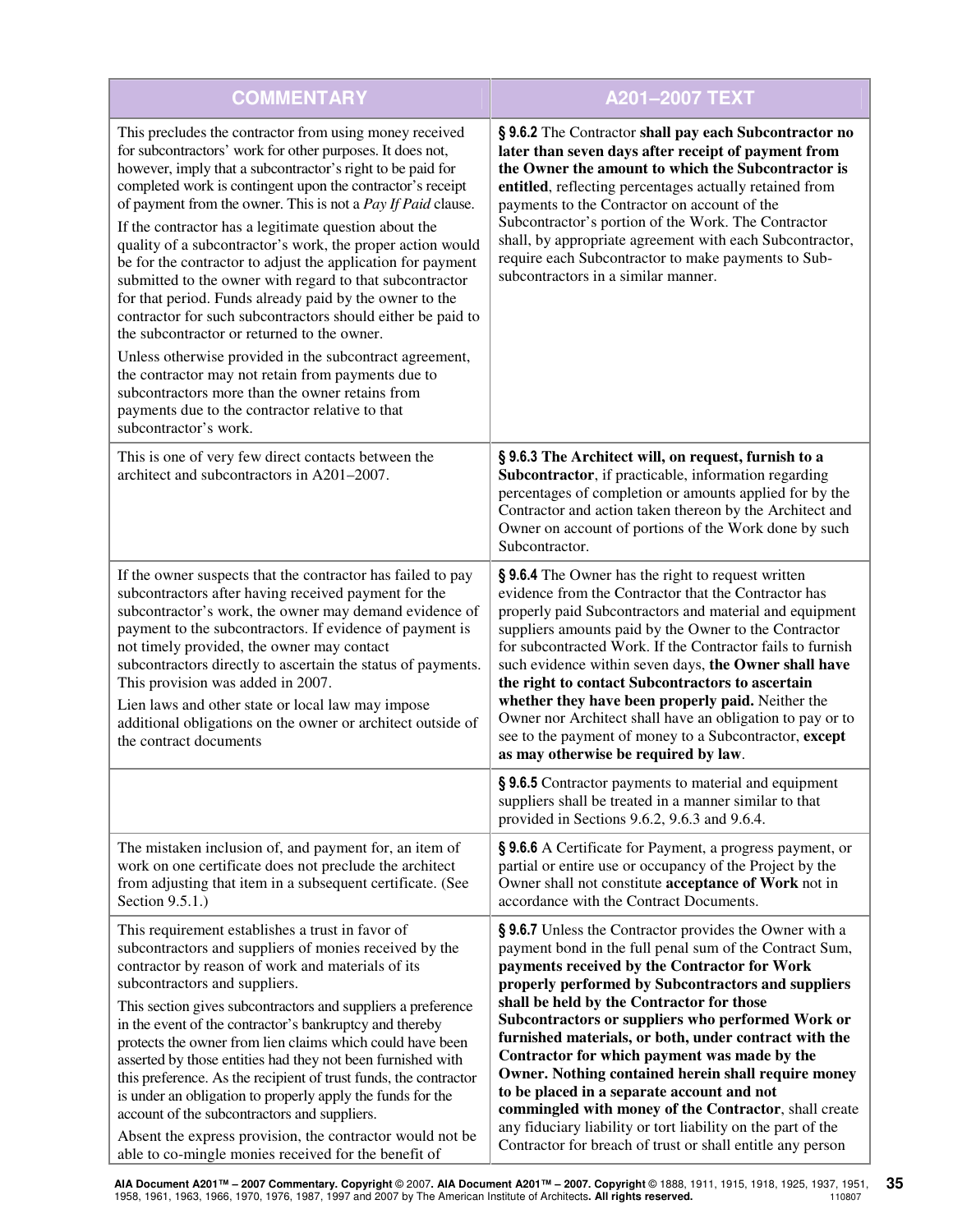| <b>COMMENTARY</b>                                                                                                                                                                                                                                                                                                                                                                                                                                                                                                                                                                                                                                                                                                                                                                                                                                                                                                                                                                                                                                                                                                                                                                                                                                                                                                                                                                                                                                                   | A201-2007 TEXT                                                                                                                                                                                                                                                                                                                                                                                                                                                                                                                                                                                                                                                                                                                                                                                                                                               |
|---------------------------------------------------------------------------------------------------------------------------------------------------------------------------------------------------------------------------------------------------------------------------------------------------------------------------------------------------------------------------------------------------------------------------------------------------------------------------------------------------------------------------------------------------------------------------------------------------------------------------------------------------------------------------------------------------------------------------------------------------------------------------------------------------------------------------------------------------------------------------------------------------------------------------------------------------------------------------------------------------------------------------------------------------------------------------------------------------------------------------------------------------------------------------------------------------------------------------------------------------------------------------------------------------------------------------------------------------------------------------------------------------------------------------------------------------------------------|--------------------------------------------------------------------------------------------------------------------------------------------------------------------------------------------------------------------------------------------------------------------------------------------------------------------------------------------------------------------------------------------------------------------------------------------------------------------------------------------------------------------------------------------------------------------------------------------------------------------------------------------------------------------------------------------------------------------------------------------------------------------------------------------------------------------------------------------------------------|
| subcontractors or suppliers with the contractor's own<br>funds. Such a result would create accounting and<br>bookkeeping complexities unnecessary to the<br>accomplishment of the purpose of this provision.                                                                                                                                                                                                                                                                                                                                                                                                                                                                                                                                                                                                                                                                                                                                                                                                                                                                                                                                                                                                                                                                                                                                                                                                                                                        | or entity to an award of punitive damages against the<br>Contractor for breach of the requirements of this<br>provision.                                                                                                                                                                                                                                                                                                                                                                                                                                                                                                                                                                                                                                                                                                                                     |
| This section sets forth the conditions under which the<br>contractor may stop the work on the project due to non-<br>payment. It also allows the contractor to recover costs<br>associated with shut-down, delay and start-up, in addition<br>to any interest payable pursuant to the terms of the owner-<br>contractor agreement.                                                                                                                                                                                                                                                                                                                                                                                                                                                                                                                                                                                                                                                                                                                                                                                                                                                                                                                                                                                                                                                                                                                                  | § 9.7 FAILURE OF PAYMENT<br>If the Architect does not issue a Certificate for Payment,<br>through no fault of the Contractor, within seven days after<br>receipt of the Contractor's Application for Payment, or if<br>the Owner does not pay the Contractor within seven days<br>after the date established in the Contract Documents the<br>amount certified by the Architect or awarded by binding<br>dispute resolution, then the Contractor may, upon<br>seven additional days' written notice to the Owner<br>and Architect, stop the Work until payment of the<br>amount owing has been received. The Contract Time<br>shall be extended appropriately and the Contract Sum<br>shall be increased by the amount of the Contractor's<br>reasonable costs of shut-down, delay and start-up, plus<br>interest as provided for in the Contract Documents. |
|                                                                                                                                                                                                                                                                                                                                                                                                                                                                                                                                                                                                                                                                                                                                                                                                                                                                                                                                                                                                                                                                                                                                                                                                                                                                                                                                                                                                                                                                     | § 9.8 SUBSTANTIAL COMPLETION                                                                                                                                                                                                                                                                                                                                                                                                                                                                                                                                                                                                                                                                                                                                                                                                                                 |
| The architect determines the date of substantial<br>completion by establishing the point at which the work or<br>a designated portion thereof can be occupied or used as<br>intended. This issue is not affected by the dollar value of<br>the uncompleted work; the absence of a one-dollar part in<br>the only elevator serving a hospital operating room could<br>delay substantial completion.<br>It often happens that an occupancy permit is issued by the<br>appropriate authority at approximately the same time as<br>the date of substantial completion. These times are not<br>interchangeable. The criteria upon which an occupancy<br>permit is issued may vary from jurisdiction to jurisdiction,<br>while the criteria for establishing the date of substantial<br>completion is fixed by contract.<br>Because the contract time is tolled at substantial<br>completion, contractors sometimes tend to see the work as<br>substantially complete sooner than would more objective<br>observers. As an independent adviser, the architect makes<br>the final decision on this matter.<br>Section 9.8.1 contemplates substantial completion of the<br>entire work. Earlier substantial completion of a portion of<br>the work requires the owner's agreement to designate<br>such portion separately from the rest of the work.<br>The supplementary conditions may include other items as<br>prerequisites for achievement of substantial completion. | § 9.8.1 Substantial Completion is the stage in the<br>progress of the Work when the Work or designated<br>portion thereof is sufficiently complete in accordance<br>with the Contract Documents so that the Owner can<br>occupy or utilize the Work for its intended use.                                                                                                                                                                                                                                                                                                                                                                                                                                                                                                                                                                                    |
| Typically, it is the contractor who initially proposes that<br>the work is substantially complete. The contractor does<br>this by submitting to the architect a list of items that must<br>be completed before the work is finally complete. This list<br>is commonly referred to as the <i>punch list</i> . It constitutes an<br>acknowledgment by the contractor that work remains to<br>be done after substantial completion, and is often<br>supplemented by the architect as a result of the architect's<br>inspection. Some of the items may affect substantial<br>completion; others may not.                                                                                                                                                                                                                                                                                                                                                                                                                                                                                                                                                                                                                                                                                                                                                                                                                                                                | §9.8.2 When the Contractor considers that the Work, or a<br>portion thereof which the Owner agrees to accept<br>separately, is substantially complete, the Contractor<br>shall prepare and submit to the Architect a<br>comprehensive list of items to be completed or<br>corrected prior to final payment. Failure to include an<br>item on such list does not alter the responsibility of the<br>Contractor to complete all Work in accordance with the<br><b>Contract Documents.</b>                                                                                                                                                                                                                                                                                                                                                                      |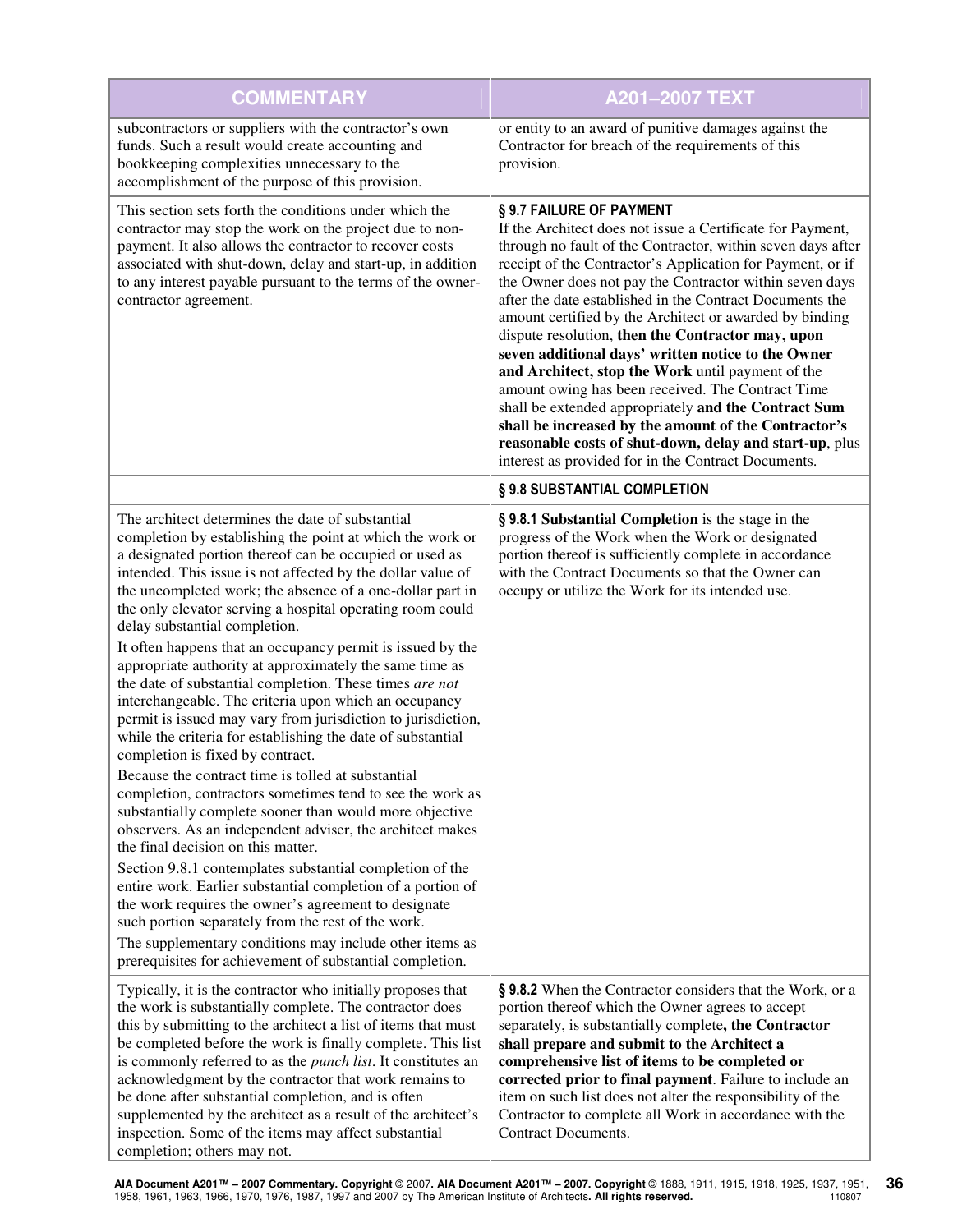| <b>COMMENTARY</b>                                                                                                                                                                                                                                                                                                                                                                                                                                                                                                                                                                                                                                                                           | A201-2007 TEXT                                                                                                                                                                                                                                                                                                                                                                                                                                                                                                                                                                                                                                                                                                                                                                                                                                                                                                                                                                                   |
|---------------------------------------------------------------------------------------------------------------------------------------------------------------------------------------------------------------------------------------------------------------------------------------------------------------------------------------------------------------------------------------------------------------------------------------------------------------------------------------------------------------------------------------------------------------------------------------------------------------------------------------------------------------------------------------------|--------------------------------------------------------------------------------------------------------------------------------------------------------------------------------------------------------------------------------------------------------------------------------------------------------------------------------------------------------------------------------------------------------------------------------------------------------------------------------------------------------------------------------------------------------------------------------------------------------------------------------------------------------------------------------------------------------------------------------------------------------------------------------------------------------------------------------------------------------------------------------------------------------------------------------------------------------------------------------------------------|
| This is one of only two inspections by the architect<br>contemplated under A201-2007. The other inspection<br>takes place prior to final payment.<br>If the architect does not agree with the contractor that the<br>work is substantially complete, the contractor must<br>complete or correct the items noted by the architect and<br>request another inspection. This process, if repeated over<br>and over, may entitle the architect to additional<br>compensation from the owner. In that case, the owner<br>may be justified in filing a claim against the contractor for<br>this additional expense.                                                                                | § 9.8.3 Upon receipt of the Contractor's list, the Architect<br>will make an inspection to determine whether the Work or<br>designated portion thereof is substantially complete. If the<br>Architect's inspection discloses any item, whether or not<br>included on the Contractor's list, which is not sufficiently<br>complete in accordance with the Contract Documents so<br>that the Owner can occupy or utilize the Work or<br>designated portion thereof for its intended use, the<br>Contractor shall, before issuance of the Certificate of<br>Substantial Completion, complete or correct such item<br>upon notification by the Architect. In such case, the<br>Contractor shall then submit a request for another<br>inspection by the Architect to determine Substantial<br>Completion.                                                                                                                                                                                             |
| When the architect determines that the work is<br>substantially complete, the architect prepares a certificate<br>of substantial completion, with the final punch list<br>attached, establishing the date of substantial completion<br>and the other matters described in Section 9.8.<br>Construction workers may still need to work in occupied<br>spaces following substantial completion. It is important<br>that the certificate be clear about the responsibilities of<br>the owner and contractor for the items mentioned. Both<br>the owner and contractor should sign the certificate to<br>indicate their understanding of and agreement with their<br>assigned responsibilities. | § 9.8.4 When the Work or designated portion thereof is<br>substantially complete, the Architect will prepare a<br><b>Certificate of Substantial Completion that shall</b><br>establish the date of Substantial Completion, shall<br>establish responsibilities of the Owner and Contractor<br>for security, maintenance, heat, utilities, damage to<br>the Work and insurance, and shall fix the time within<br>which the Contractor shall finish all items on the list<br>accompanying the Certificate. Warranties required by the<br>Contract Documents shall commence on the date of<br>Substantial Completion of the Work or designated portion<br>thereof unless otherwise provided in the Certificate of<br>Substantial Completion.                                                                                                                                                                                                                                                        |
| This provision contemplates full release of any withheld<br>retainage at substantial completion, excepting only<br>retainage for work that is incomplete or not in accordance<br>with the contract documents and damages due to any<br>delay on the part of the contractor in achieving substantial<br>completion.                                                                                                                                                                                                                                                                                                                                                                          | § 9.8.5 The Certificate of Substantial Completion shall be<br>submitted to the Owner and Contractor for their written<br>acceptance of responsibilities assigned to them in such<br>Certificate. Upon such acceptance and consent of surety,<br>if any, the Owner shall make payment of retainage<br>applying to such Work or designated portion thereof.<br>Such payment shall be adjusted for Work that is<br>incomplete or not in accordance with the requirements of<br>the Contract Documents.                                                                                                                                                                                                                                                                                                                                                                                                                                                                                              |
|                                                                                                                                                                                                                                                                                                                                                                                                                                                                                                                                                                                                                                                                                             | § 9.9 PARTIAL OCCUPANCY OR USE                                                                                                                                                                                                                                                                                                                                                                                                                                                                                                                                                                                                                                                                                                                                                                                                                                                                                                                                                                   |
| The owner may wish to occupy or use part of the work<br>before it is substantially complete. Section 9.9 establishes<br>the ground rules under which this can occur. A separate<br>agreement between the owner and contractor is required,<br>and the property insurer must consent.<br>The list prepared by the contractor and supplemented by<br>the architect makes reference to all items which are not in<br>accordance with the contract documents. Those which do<br>affect substantial completion must be remedied before the<br>architect can issue the certificate of substantial<br>completion; the others are to be corrected or completed<br>before final payment.             | §9.9.1 The Owner may occupy or use any completed<br>or partially completed portion of the Work at any<br>stage when such portion is designated by separate<br>agreement with the Contractor, provided such<br>occupancy or use is consented to by the insurer as<br>required under<br>Section 11.3.1.5 and authorized by public authorities<br>having jurisdiction over the Project. Such partial<br>occupancy or use may commence whether or not the<br>portion is substantially complete, provided the Owner and<br>Contractor have accepted in writing the responsibilities<br>assigned to each of them for payments, retainage, if any,<br>security, maintenance, heat, utilities, damage to the Work<br>and insurance, and have agreed in writing concerning the<br>period for correction of the Work and commencement of<br>warranties required by the Contract Documents. When<br>the Contractor considers a portion substantially<br>complete, the Contractor shall prepare and submit a |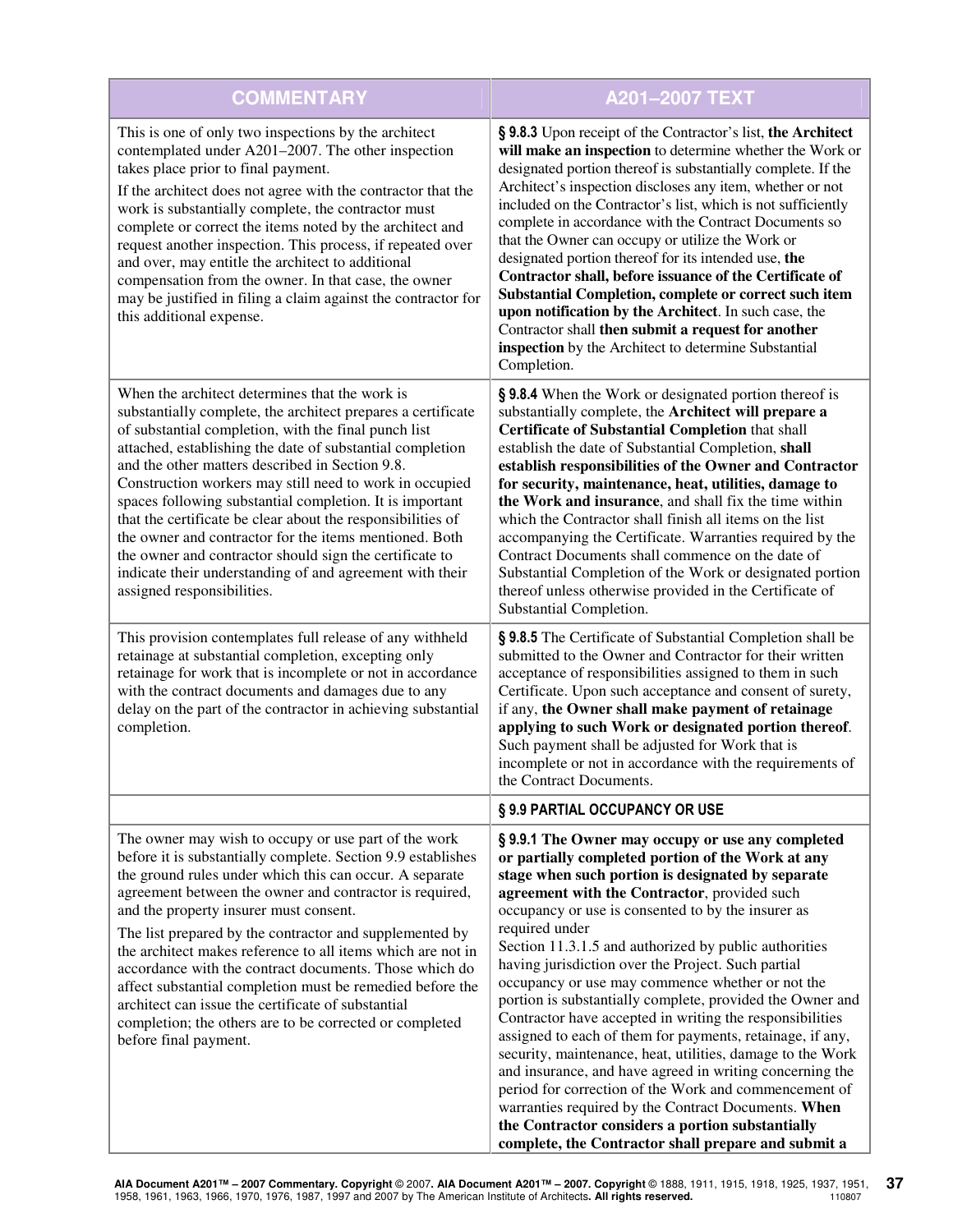| <b>COMMENTARY</b>                                                                                                                                                                                                                                                                                                                                                                                                                                                                                                                                                                                                                                                                                                                                                                                                                                                                             | A201-2007 TEXT                                                                                                                                                                                                                                                                                                                                                                                                                                                                                                                                                                                                                                                                                                                                                                                                                                                                                                                                                                                                                                              |
|-----------------------------------------------------------------------------------------------------------------------------------------------------------------------------------------------------------------------------------------------------------------------------------------------------------------------------------------------------------------------------------------------------------------------------------------------------------------------------------------------------------------------------------------------------------------------------------------------------------------------------------------------------------------------------------------------------------------------------------------------------------------------------------------------------------------------------------------------------------------------------------------------|-------------------------------------------------------------------------------------------------------------------------------------------------------------------------------------------------------------------------------------------------------------------------------------------------------------------------------------------------------------------------------------------------------------------------------------------------------------------------------------------------------------------------------------------------------------------------------------------------------------------------------------------------------------------------------------------------------------------------------------------------------------------------------------------------------------------------------------------------------------------------------------------------------------------------------------------------------------------------------------------------------------------------------------------------------------|
|                                                                                                                                                                                                                                                                                                                                                                                                                                                                                                                                                                                                                                                                                                                                                                                                                                                                                               | list to the Architect as provided under Section 9.8.2.<br>Consent of the Contractor to partial occupancy or use<br>shall not be unreasonably withheld. The stage of the<br>progress of the Work shall be determined by written<br>agreement between the Owner and Contractor or, if no<br>agreement is reached, by decision of the Architect.                                                                                                                                                                                                                                                                                                                                                                                                                                                                                                                                                                                                                                                                                                               |
| Moving into a building frequently causes damage to<br>finished and unfinished work. The parties should document<br>the status of the work before and after move-in by<br>inspection reports, photographs, videotape or other means.<br>This provision is aimed at reducing future disputes by<br>establishing a baseline against which to measure damage<br>to the work that may occur after the owner begins to<br>occupy or use part of the work but prior to final payment.                                                                                                                                                                                                                                                                                                                                                                                                                | § 9.9.2 Immediately prior to such partial occupancy or<br>use, the Owner, Contractor and Architect shall jointly<br>inspect the area to be occupied or portion of the Work<br>to be used in order to determine and record the<br>condition of the Work.                                                                                                                                                                                                                                                                                                                                                                                                                                                                                                                                                                                                                                                                                                                                                                                                     |
|                                                                                                                                                                                                                                                                                                                                                                                                                                                                                                                                                                                                                                                                                                                                                                                                                                                                                               | § 9.9.3 Unless otherwise agreed upon, partial occupancy<br>or use of a portion or portions of the Work shall not<br>constitute acceptance of Work not complying with the<br>requirements of the Contract Documents.                                                                                                                                                                                                                                                                                                                                                                                                                                                                                                                                                                                                                                                                                                                                                                                                                                         |
|                                                                                                                                                                                                                                                                                                                                                                                                                                                                                                                                                                                                                                                                                                                                                                                                                                                                                               | § 9.10 FINAL COMPLETION AND FINAL PAYMENT                                                                                                                                                                                                                                                                                                                                                                                                                                                                                                                                                                                                                                                                                                                                                                                                                                                                                                                                                                                                                   |
| The contractor initially decides that the work is complete<br>and is ready for final inspection by the architect and<br>owner. The final application for payment, along with the<br>appropriate supporting data, must accompany the<br>contractor's request for final inspection. If the stated<br>conditions are met, the architect issues a final application<br>for payment. By signing the certificate, the architect also<br>represents that the conditions listed in Section 9.10.2 have<br>been fulfilled, making it unnecessary to issue a separate<br>certificate for final completion. Because the contractor<br>continues to be obligated to correct defective or<br>nonconforming work and to perform under warranty<br>obligations, no specific certificate of final completion is<br>issued by the architect.                                                                   | § 9.10.1 Upon receipt of the Contractor's written<br>notice that the Work is ready for final inspection and<br>acceptance and upon receipt of a final Application for<br>Payment, the Architect will promptly make such<br>inspection and, when the Architect finds the Work<br>acceptable under the Contract Documents and the<br>Contract fully performed, the Architect will promptly<br>issue a final Certificate for Payment stating that to the<br>best of the Architect's knowledge, information and belief,<br>and on the basis of the Architect's on-site visits and<br>inspections, the Work has been completed in accordance<br>with terms and conditions of the Contract Documents and<br>that the entire balance found to be due the Contractor and<br>noted in the final Certificate is due and payable. The<br>Architect's final Certificate for Payment will<br>constitute a further representation that conditions<br>listed in Section 9.10.2 as precedent to the<br>Contractor's being entitled to final payment have been<br>fulfilled. |
| AIA Documents G706™-1994, Contractor's Affidavit of<br>Payment of Debts and Claims, and G706ATM-1994,<br>Contractor's Affidavit of Release of Liens, may be used<br>for this purpose.<br>Because the surety is entitled to use the retainage to<br>complete the work in the event of a contractor's default,<br>the surety's consent may be advisable so that the surety<br>does not have grounds to avoid obligations it would<br>otherwise have under applicable bonds. AIA Document<br>G707™-1994, Consent of Surety Company to Final<br>Payment, is available for this purpose.<br>All of these items may be requested at the owner's<br>discretion. While the architect may offer comments based on<br>past experience in such matters, the owner and owner's legal<br>counsel should determine what is desired or necessary.<br>Because it may be impossible to obtain lien releases or | § 9.10.2 Neither final payment nor any remaining<br>retained percentage shall become due until the<br>Contractor submits to the Architect (1) an affidavit<br>that payrolls, bills for materials and equipment, and other<br>indebtedness connected with the Work for which the<br>Owner or the Owner's property might be responsible or<br>encumbered (less amounts withheld by Owner) have been<br>paid or otherwise satisfied, $(2)$ a <b>certificate</b> evidencing<br>that insurance required by the Contract Documents to<br>remain in force after final payment is currently in effect<br>and will not be canceled or allowed to expire until at least<br>30 days' prior written notice has been given to the Owner,<br>(3) a written statement that the Contractor knows of<br>no substantial reason that the insurance will not be<br>renewable to cover the period required by the Contract<br>Documents, (4) consent of surety, if any, to final<br>payment and (5), if required by the Owner, other data                                        |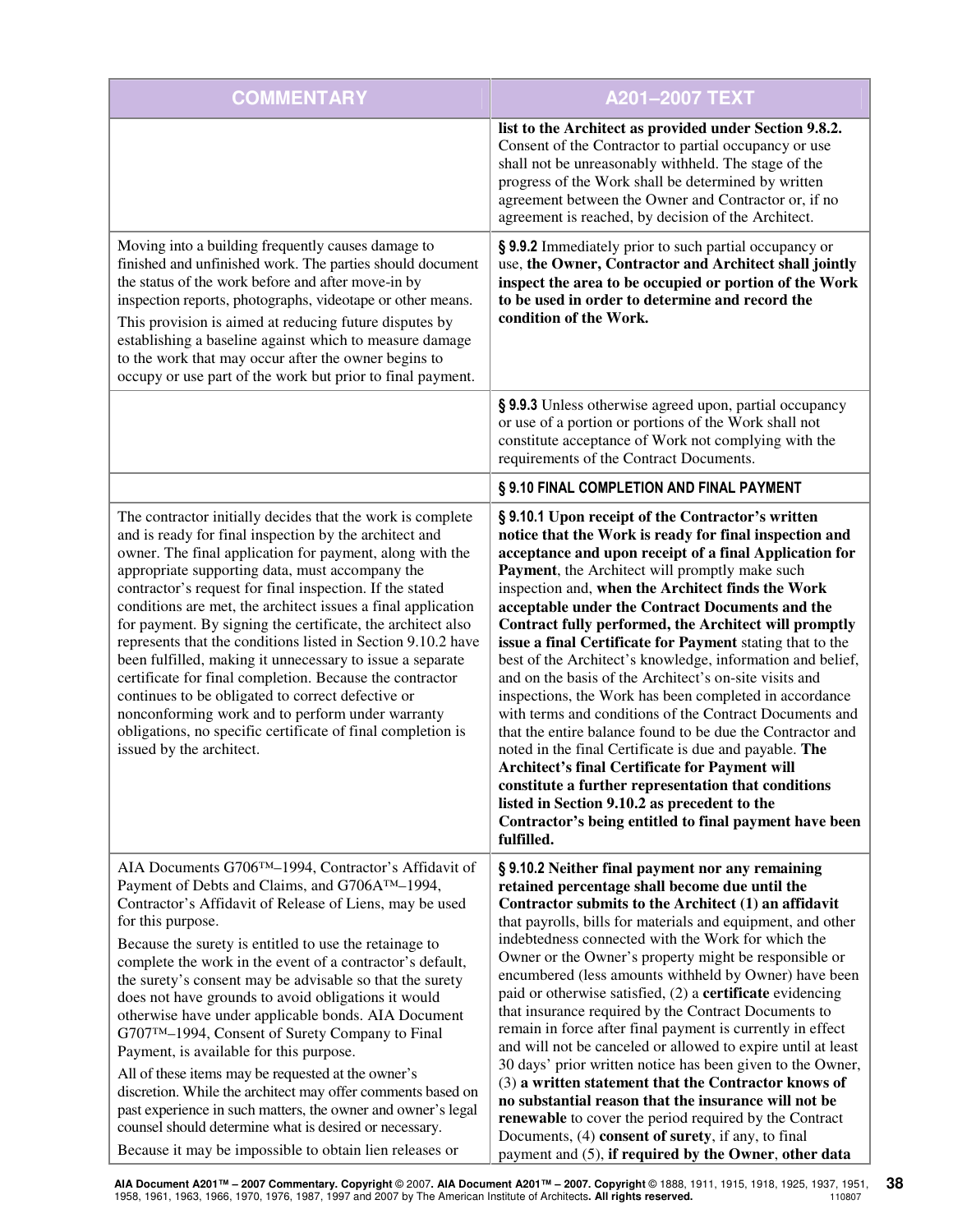| <b>COMMENTARY</b>                                                                                                                                                                                                                                                                                                                                                                                                                                                           | A201-2007 TEXT                                                                                                                                                                                                                                                                                                                                                                                                                                                                                                                                                                                                                                                                                                                                                                                                                                                                                                                                                                                                                                  |
|-----------------------------------------------------------------------------------------------------------------------------------------------------------------------------------------------------------------------------------------------------------------------------------------------------------------------------------------------------------------------------------------------------------------------------------------------------------------------------|-------------------------------------------------------------------------------------------------------------------------------------------------------------------------------------------------------------------------------------------------------------------------------------------------------------------------------------------------------------------------------------------------------------------------------------------------------------------------------------------------------------------------------------------------------------------------------------------------------------------------------------------------------------------------------------------------------------------------------------------------------------------------------------------------------------------------------------------------------------------------------------------------------------------------------------------------------------------------------------------------------------------------------------------------|
| waivers for reasons other than nonpayment, this provision<br>allows the contractor to post a bond against unfulfilled<br>requirements such as unreleased liens, manufacturers'<br>warranties not yet obtained, etc. Thus, the project can be<br>closed out without releasing the contractor from these<br>obligations to the owner.                                                                                                                                         | establishing payment or satisfaction of obligations,<br>such as receipts, releases and waivers of liens, claims,<br>security interests or encumbrances arising out of the<br>Contract, to the extent and in such form as may be<br>designated by the Owner. If a Subcontractor refuses to<br>furnish a release or waiver required by the Owner, the<br>Contractor may furnish a bond satisfactory to the<br>Owner to indemnify the Owner against such lien. If such<br>lien remains unsatisfied after payments are made, the<br>Contractor shall refund to the Owner all money that the<br>Owner may be compelled to pay in discharging such lien,<br>including all costs and reasonable attorneys' fees.                                                                                                                                                                                                                                                                                                                                       |
| In the event final completion is delayed by causes beyond<br>the contractor's control, Section 9.10.3 allows for payment<br>and release of retainage on Work completed and accepted.<br>Consent of surety is required in situations where the<br>surety's interest is affected.                                                                                                                                                                                             | § 9.10.3 If, after Substantial Completion of the Work,<br>final completion thereof is materially delayed through<br>no fault of the Contractor or by issuance of Change<br>Orders affecting final completion, and the Architect so<br>confirms, the Owner shall, upon application by the<br>Contractor and certification by the Architect, and<br>without terminating the Contract, make payment of<br>the balance due for that portion of the Work fully<br>completed and accepted. If the remaining balance for<br>Work not fully completed or corrected is less than<br>retainage stipulated in the Contract Documents, and if<br>bonds have been furnished, the written consent of<br>surety to payment of the balance due for that portion<br>of the Work fully completed and accepted shall be<br>submitted by the Contractor to the Architect prior to<br>certification of such payment. Such payment shall be<br>made under terms and conditions governing final<br>payment, except that it shall not constitute a waiver of<br>claims. |
| The owner waives all except the designated claims by<br>making final payment to the contractor. While final<br>payment is a milestone, it does not terminate certain<br>important rights of the owner. The exceptions preserve<br>these rights.<br>Section 9.10.4 preserves rights of the owner that survive<br>final payment including, in this case, rights under the<br>warranty contained in Section 3.5 and during the<br>correction period described in Section 12.2. | § 9.10.4 The making of final payment shall constitute a<br>waiver of Claims by the Owner except those arising<br>from<br>$\cdot$ 1<br>liens, Claims, security interests or encumbrances<br>arising out of the Contract and unsettled;<br>failure of the Work to comply with the<br>.2<br>requirements of the Contract Documents; or<br>.3<br>terms of special warranties required by the<br><b>Contract Documents.</b>                                                                                                                                                                                                                                                                                                                                                                                                                                                                                                                                                                                                                          |
| This provision requires each payee to restate specifically,<br>in writing, unsettled claims if they are to remain valid.<br>This precludes subsequent presentation of claims that<br>were believed to have been settled, and also new claims<br>relating back to events prior to the date of the final<br>application for payment. This provision has no effect on<br>claims that might arise after final payment.                                                          | § 9.10.5 Acceptance of final payment by the Contractor, a<br>Subcontractor or material supplier shall constitute a<br>waiver of claims by that payee except those previously<br>made in writing and identified by that payee as unsettled<br>at the time of final Application for Payment.                                                                                                                                                                                                                                                                                                                                                                                                                                                                                                                                                                                                                                                                                                                                                      |
| ARTICLE 10 PROTECTION OF PERSONS AND PROPERTY                                                                                                                                                                                                                                                                                                                                                                                                                               |                                                                                                                                                                                                                                                                                                                                                                                                                                                                                                                                                                                                                                                                                                                                                                                                                                                                                                                                                                                                                                                 |
| Construction safety is the responsibility of the contractor.<br>Subcontractors, in turn, are responsible to the contractor<br>for the safe performance of their portions of the work.                                                                                                                                                                                                                                                                                       | § 10.1 SAFETY PRECAUTIONS AND PROGRAMS<br>The Contractor shall be responsible for initiating,<br>maintaining and supervising all safety precautions and<br>programs in connection with the performance of the<br>Contract.                                                                                                                                                                                                                                                                                                                                                                                                                                                                                                                                                                                                                                                                                                                                                                                                                      |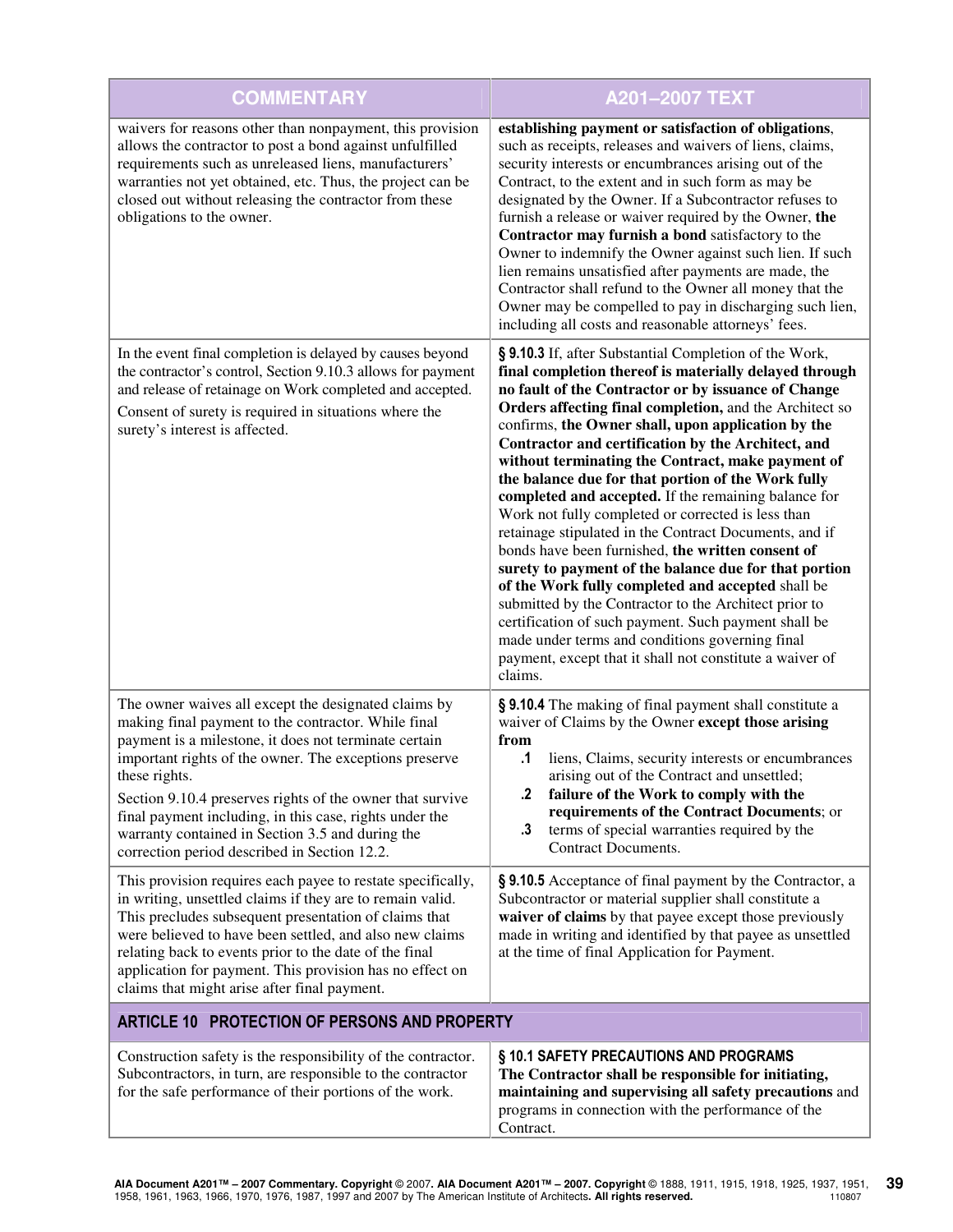| <b>COMMENTARY</b>                                                                                                                                                                                           | A201-2007 TEXT                                                                                                                                                                                                                                                                                                                                                                                                                                                                                                                                                                                                                                                                                                                                                                                                                                                                                                                                |
|-------------------------------------------------------------------------------------------------------------------------------------------------------------------------------------------------------------|-----------------------------------------------------------------------------------------------------------------------------------------------------------------------------------------------------------------------------------------------------------------------------------------------------------------------------------------------------------------------------------------------------------------------------------------------------------------------------------------------------------------------------------------------------------------------------------------------------------------------------------------------------------------------------------------------------------------------------------------------------------------------------------------------------------------------------------------------------------------------------------------------------------------------------------------------|
|                                                                                                                                                                                                             | § 10.2 SAFETY OF PERSONS AND PROPERTY                                                                                                                                                                                                                                                                                                                                                                                                                                                                                                                                                                                                                                                                                                                                                                                                                                                                                                         |
|                                                                                                                                                                                                             | § 10.2.1 The Contractor shall take reasonable precautions<br>for safety of, and shall provide reasonable protection to<br>prevent damage, injury or loss to<br>employees on the Work and other persons who<br>.1<br>may be affected thereby;<br>the Work and materials and equipment to be<br>$\cdot$<br>incorporated therein, whether in storage on or off<br>the site, under care, custody or control of the<br>Contractor or the Contractor's Subcontractors or<br>Sub-subcontractors; and<br>$\cdot$<br>other property at the site or adjacent thereto, such<br>as trees, shrubs, lawns, walks, pavements,<br>roadways, structures and utilities not designated<br>for removal, relocation or replacement in the<br>course of construction.                                                                                                                                                                                               |
| The owner (when performing work with its own forces)<br>and separate contractors have similar responsibilities<br>under laws and regulations related to safety.                                             | § 10.2.2 The Contractor shall comply with and give<br>notices required by applicable laws, statutes, ordinances,<br>codes, rules and regulations, and lawful orders of public<br>authorities bearing on safety of persons or property or<br>their protection from damage, injury or loss.                                                                                                                                                                                                                                                                                                                                                                                                                                                                                                                                                                                                                                                     |
|                                                                                                                                                                                                             | § 10.2.3 The Contractor shall erect and maintain, as<br>required by existing conditions and performance of the<br>Contract, reasonable safeguards for safety and protection,<br>including posting danger signs and other warnings against<br>hazards, promulgating safety regulations and notifying<br>owners and users of adjacent sites and utilities.                                                                                                                                                                                                                                                                                                                                                                                                                                                                                                                                                                                      |
| The contractor and owner may, under some<br>circumstances, be held strictly liable for harm resulting<br>from use or storage of such hazardous materials-that is,<br>liable even if they are not negligent. | § 10.2.4 When use or storage of explosives or other<br>hazardous materials or equipment or unusual methods<br>are necessary for execution of the Work, the Contractor<br>shall exercise utmost care and carry on such activities<br>under supervision of properly qualified personnel.                                                                                                                                                                                                                                                                                                                                                                                                                                                                                                                                                                                                                                                        |
|                                                                                                                                                                                                             | § 10.2.5 The Contractor shall promptly remedy damage and<br>loss (other than damage or loss insured under property<br>insurance required by the Contract Documents) to property<br>referred to in Sections 10.2.1.2 and 10.2.1.3 caused in whole<br>or in part by the Contractor, a Subcontractor, a Sub-<br>subcontractor, or anyone directly or indirectly employed by<br>any of them, or by anyone for whose acts they may be liable<br>and for which the Contractor is responsible under Sections<br>10.2.1.2 and 10.2.1.3, except damage or loss attributable to<br>acts or omissions of the Owner or Architect or anyone<br>directly or indirectly employed by either of them, or by<br>anyone for whose acts either of them may be liable, and not<br>attributable to the fault or negligence of the Contractor. The<br>foregoing obligations of the Contractor are in addition to the<br>Contractor's obligations under Section 3.18. |
| The superintendent is the contractor's principal<br>representative at the site and is responsible for site safety,<br>unless someone else is specifically designated to have this<br>responsibility.        | § 10.2.6 The Contractor shall designate a responsible<br>member of the Contractor's organization at the site whose<br>duty shall be the prevention of accidents. This person<br>shall be the Contractor's superintendent unless<br>otherwise designated by the Contractor in writing to the<br>Owner and Architect.                                                                                                                                                                                                                                                                                                                                                                                                                                                                                                                                                                                                                           |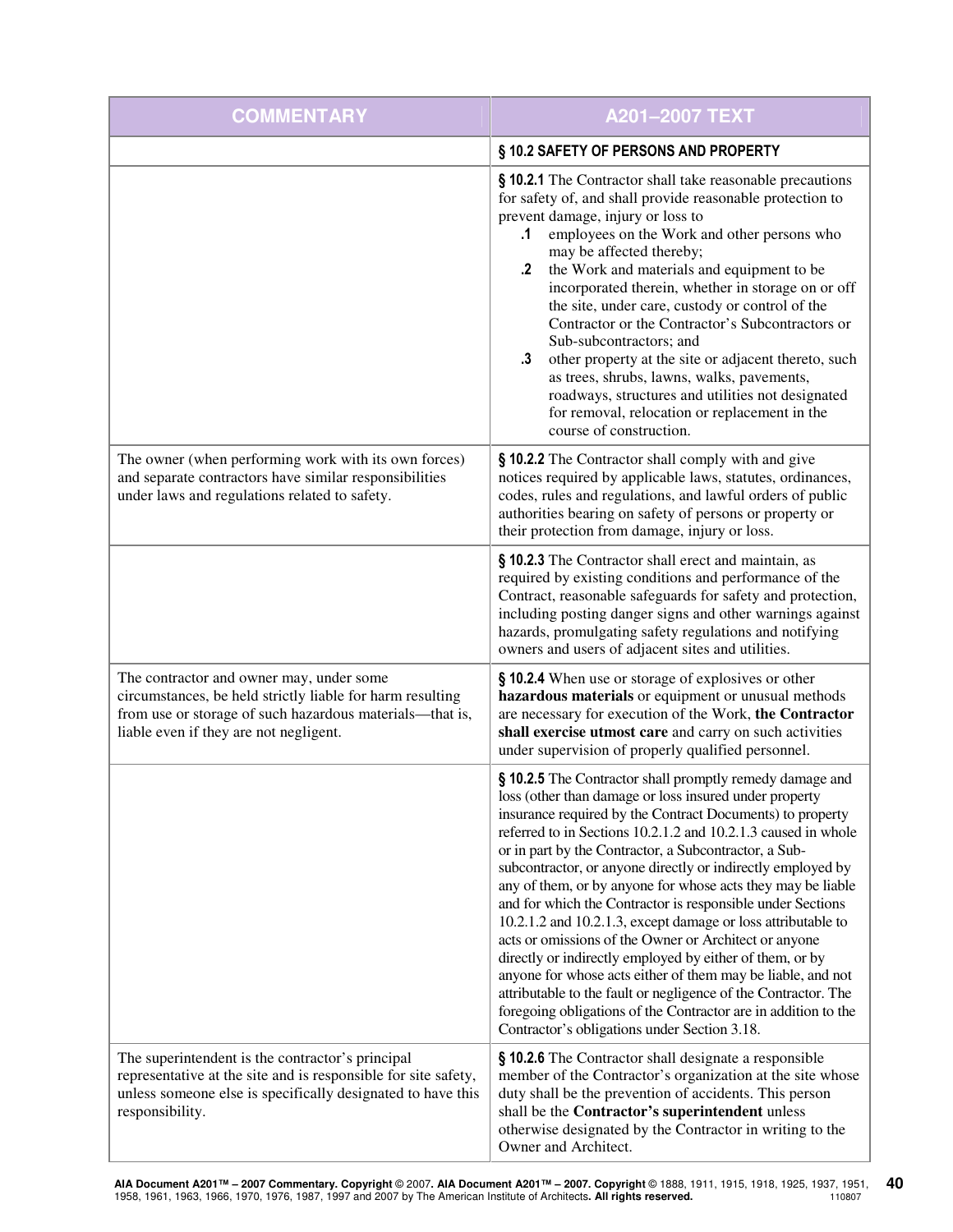| <b>COMMENTARY</b>                                                                                                                                                                                                                                                                                                                                                                                                                                                                                                                                                                                                                                                                                                                                                                                                                                                                                                                                                                                                                                                                            | A201-2007 TEXT                                                                                                                                                                                                                                                                                                                                                                                                                                                                                                                                                                                                                                                                                                                                                                                                                                                                                                                                                                                                                                                                                                                                                                                                                                                                                                                                                                                                                                                                                                                            |
|----------------------------------------------------------------------------------------------------------------------------------------------------------------------------------------------------------------------------------------------------------------------------------------------------------------------------------------------------------------------------------------------------------------------------------------------------------------------------------------------------------------------------------------------------------------------------------------------------------------------------------------------------------------------------------------------------------------------------------------------------------------------------------------------------------------------------------------------------------------------------------------------------------------------------------------------------------------------------------------------------------------------------------------------------------------------------------------------|-------------------------------------------------------------------------------------------------------------------------------------------------------------------------------------------------------------------------------------------------------------------------------------------------------------------------------------------------------------------------------------------------------------------------------------------------------------------------------------------------------------------------------------------------------------------------------------------------------------------------------------------------------------------------------------------------------------------------------------------------------------------------------------------------------------------------------------------------------------------------------------------------------------------------------------------------------------------------------------------------------------------------------------------------------------------------------------------------------------------------------------------------------------------------------------------------------------------------------------------------------------------------------------------------------------------------------------------------------------------------------------------------------------------------------------------------------------------------------------------------------------------------------------------|
| This includes temporary loads required by construction<br>means and methods.                                                                                                                                                                                                                                                                                                                                                                                                                                                                                                                                                                                                                                                                                                                                                                                                                                                                                                                                                                                                                 | § 10.2.7 The Contractor shall not permit any part of the<br>construction or site to be loaded so as to cause damage or<br>create an unsafe condition.                                                                                                                                                                                                                                                                                                                                                                                                                                                                                                                                                                                                                                                                                                                                                                                                                                                                                                                                                                                                                                                                                                                                                                                                                                                                                                                                                                                     |
|                                                                                                                                                                                                                                                                                                                                                                                                                                                                                                                                                                                                                                                                                                                                                                                                                                                                                                                                                                                                                                                                                              | § 10.2.8 INJURY OR DAMAGE TO PERSON OR PROPERTY<br>If either party suffers injury or damage to person or<br>property because of an act or omission of the other party,<br>or of others for whose acts such party is legally<br>responsible, written notice of such injury or damage,<br>whether or not insured, shall be given to the other party<br>within a reasonable time not exceeding 21 days after<br>discovery. The notice shall provide sufficient detail to<br>enable the other party to investigate the matter.                                                                                                                                                                                                                                                                                                                                                                                                                                                                                                                                                                                                                                                                                                                                                                                                                                                                                                                                                                                                                |
|                                                                                                                                                                                                                                                                                                                                                                                                                                                                                                                                                                                                                                                                                                                                                                                                                                                                                                                                                                                                                                                                                              | § 10.3 HAZARDOUS MATERIALS                                                                                                                                                                                                                                                                                                                                                                                                                                                                                                                                                                                                                                                                                                                                                                                                                                                                                                                                                                                                                                                                                                                                                                                                                                                                                                                                                                                                                                                                                                                |
| It is important for the health of those workers and others<br>who may be exposed to hazardous materials that work<br>stop promptly upon their discovery.<br>The contract documents may recognize the existence of a<br>hazardous material. The material may, in fact, be in the<br>scope of the contractor's work to remove or encapsulate.<br>The contractor is not permitted to stop the work if the<br>material is addressed in the contract documents, thereby<br>putting the contractor on notice that the material exists on<br>the site.                                                                                                                                                                                                                                                                                                                                                                                                                                                                                                                                              | § 10.3.1 The Contractor is responsible for compliance with<br>any requirements included in the Contract Documents<br>regarding hazardous materials. If the Contractor encounters<br>a hazardous material or substance not addressed in the<br>Contract Documents and if reasonable precautions will be<br>inadequate to prevent foreseeable bodily injury or death to<br>persons resulting from a material or substance, including<br>but not limited to asbestos or polychlorinated biphenyl<br>(PCB), encountered on the site by the Contractor, the<br>Contractor shall, upon recognizing the condition,<br>immediately stop Work in the affected area and report the<br>condition to the Owner and Architect in writing.                                                                                                                                                                                                                                                                                                                                                                                                                                                                                                                                                                                                                                                                                                                                                                                                              |
| If the contractor has notified the owner in writing that a<br>hazardous material is present, the owner must retain a<br>qualified laboratory to verify whether such material is<br>present. If hazardous materials do exist, the owner must<br>arrange for their removal or remediation. The owner<br>cannot require the contractor to perform this service,<br>though the contractor may agree to do it by change order.<br>The owner and contractor may choose to negotiate an<br>appropriate adjustment in contract price and time,<br>associated with shut-down, delay, and start-up, or the<br>contractor may assert a claim if no negotiated agreement<br>can be reached. Unlike most other claims, claims relating<br>to hazardous materials are not referred to the architect or<br>other designated initial decision maker for initial<br>determination, but proceed directly to mediation and then<br>to binding dispute resolution. (See Section 15.2.)<br>Once it is deemed safe to do so, work may resume<br>according to the written agreement of the owner and<br>contractor. | § 10.3.2 Upon receipt of the Contractor's written notice,<br>the Owner shall obtain the services of a licensed<br>laboratory to verify the presence or absence of the<br>material or substance reported by the Contractor and, in the<br>event such material or substance is found to be present, to<br>cause it to be rendered harmless. Unless otherwise<br>required by the Contract Documents, the Owner shall<br>furnish in writing to the Contractor and Architect the<br>names and qualifications of persons or entities who are to<br>perform tests verifying the presence or absence of such<br>material or substance or who are to perform the task of<br>removal or safe containment of such material or substance.<br>The Contractor and the Architect will promptly reply to the<br>Owner in writing stating whether or not either has<br>reasonable objection to the persons or entities proposed by<br>the Owner. If either the Contractor or Architect has an<br>objection to a person or entity proposed by the Owner, the<br>Owner shall propose another to whom the Contractor and<br>the Architect have no reasonable objection. When the<br>material or substance has been rendered harmless, Work in<br>the affected area shall resume upon written agreement of<br>the Owner and Contractor. By Change Order, the<br>Contract Time shall be extended appropriately and the<br>Contract Sum shall be increased in the amount of the<br>Contractor's reasonable additional costs of shut-down,<br>delay and start-up. |
| This section, like other indemnification provisions, should<br>be reviewed by legal counsel before the agreement is<br>executed. Numerous state statutes affect the enforceability<br>of such provisions.                                                                                                                                                                                                                                                                                                                                                                                                                                                                                                                                                                                                                                                                                                                                                                                                                                                                                    | § 10.3.3 To the fullest extent permitted by law, the Owner<br>shall indemnify and hold harmless the Contractor,<br>Subcontractors, Architect, Architect's consultants and<br>agents and employees of any of them from and against                                                                                                                                                                                                                                                                                                                                                                                                                                                                                                                                                                                                                                                                                                                                                                                                                                                                                                                                                                                                                                                                                                                                                                                                                                                                                                         |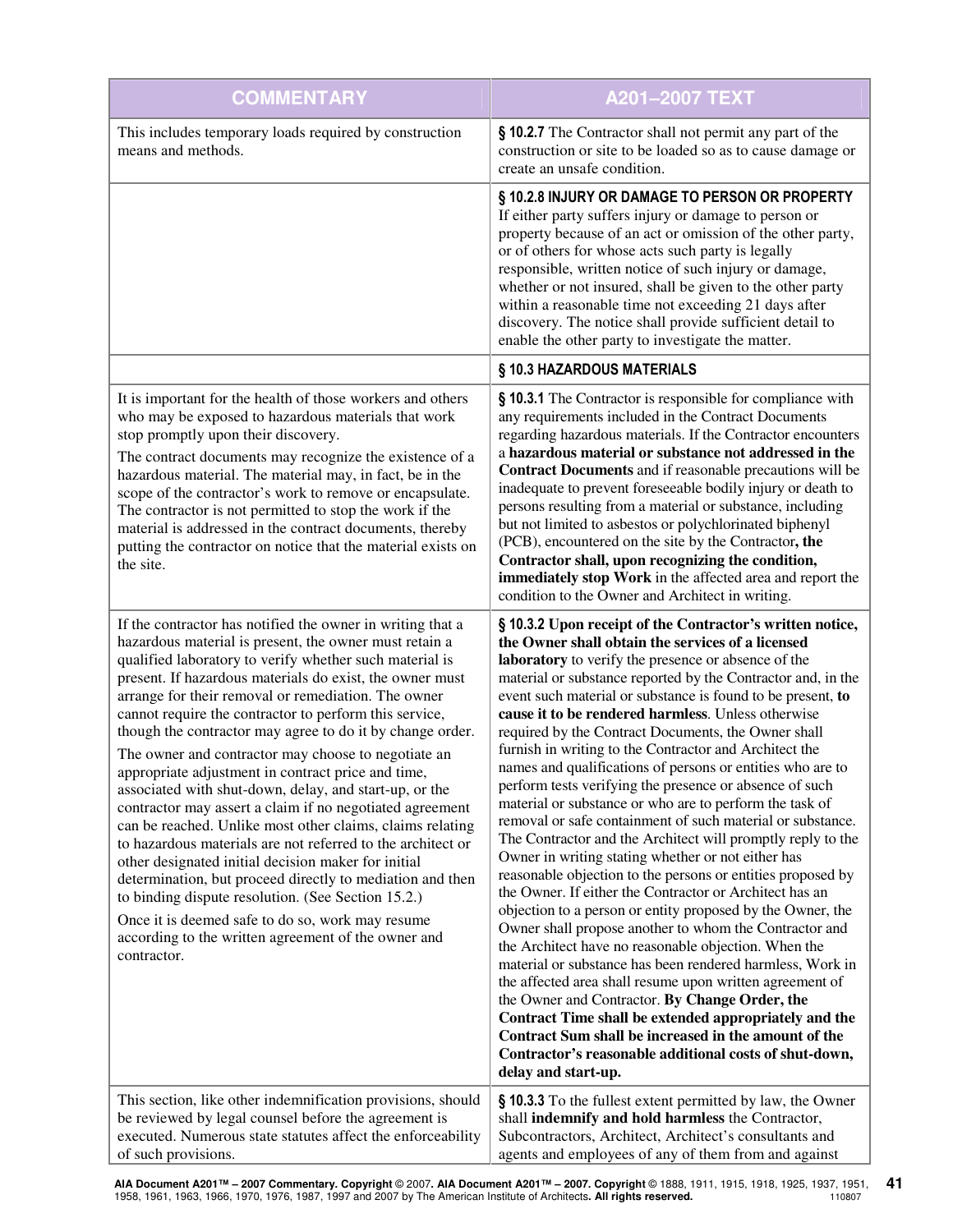| <b>COMMENTARY</b>                                                                                                                                                                                                                                                                                                                                                                                                                                                                                                                                            | A201-2007 TEXT                                                                                                                                                                                                                                                                                                                                                                                                                                                                                                                                                                                                                                                                 |
|--------------------------------------------------------------------------------------------------------------------------------------------------------------------------------------------------------------------------------------------------------------------------------------------------------------------------------------------------------------------------------------------------------------------------------------------------------------------------------------------------------------------------------------------------------------|--------------------------------------------------------------------------------------------------------------------------------------------------------------------------------------------------------------------------------------------------------------------------------------------------------------------------------------------------------------------------------------------------------------------------------------------------------------------------------------------------------------------------------------------------------------------------------------------------------------------------------------------------------------------------------|
|                                                                                                                                                                                                                                                                                                                                                                                                                                                                                                                                                              | claims, damages, losses and expenses, including but not<br>limited to attorneys' fees, arising out of or resulting from<br>performance of the Work in the affected area if in fact the<br>material or substance presents the risk of bodily injury or<br>death as described in Section 10.3.1 and has not been<br>rendered harmless, provided that such claim, damage,<br>loss or expense is attributable to bodily injury, sickness,<br>disease or death, or to injury to or destruction of tangible<br>property (other than the Work itself), except to the extent<br>that such damage, loss or expense is due to the fault or<br>negligence of the party seeking indemnity. |
|                                                                                                                                                                                                                                                                                                                                                                                                                                                                                                                                                              | § 10.3.4 The Owner shall not be responsible under this<br>Section 10.3 for materials or substances the Contractor<br>brings to the site unless such materials or substances are<br>required by the Contract Documents. The Owner shall be<br>responsible for materials or substances required by the<br>Contract Documents, except to the extent of the<br>Contractor's fault or negligence in the use and handling<br>of such materials or substances.                                                                                                                                                                                                                        |
| This section, like other indemnification provisions, should<br>be reviewed by legal counsel before the agreement is<br>executed. Numerous state statutes affect the enforceability<br>of such provisions.                                                                                                                                                                                                                                                                                                                                                    | § 10.3.5 The Contractor shall indemnify the Owner for the<br>cost and expense the Owner incurs (1) for remediation of<br>a material or substance the Contractor brings to the site<br>and negligently handles, or (2) where the Contractor fails<br>to perform its obligations under Section 10.3.1, except to<br>the extent that the cost and expense are due to the<br>Owner's fault or negligence.                                                                                                                                                                                                                                                                          |
| Some federal or state statutes may impose liability on<br>persons who perform work on property which was<br>previously contaminated, even though that person was not<br>responsible for the initial contamination and properly and<br>safely performed the required work. This provision makes<br>the owner financially responsible for costs and expenses<br>incurred by a non-negligent contractor who by law<br>becomes responsible for remediation costs. Like other<br>indemnification provisions, this section should be<br>reviewed by legal counsel. | § 10.3.6 If, without negligence on the part of the Contractor,<br>the Contractor is held liable by a government agency for<br>the cost of remediation of a hazardous material or<br>substance solely by reason of performing Work as required<br>by the Contract Documents, the Owner shall indemnify the<br>Contractor for all cost and expense thereby incurred.                                                                                                                                                                                                                                                                                                             |
| As part of the contractor's responsibility for construction<br>means and methods and for jobsite safety, the contractor<br>has the authority to act without prior authorization in an<br>emergency.                                                                                                                                                                                                                                                                                                                                                          | § 10.4 EMERGENCIES<br>In an emergency affecting safety of persons or<br>property, the Contractor shall act, at the Contractor's<br>discretion, to prevent threatened damage, injury or loss.<br>Additional compensation or extension of time claimed by<br>the Contractor on account of an emergency shall be<br>determined as provided in Article 15 and Article 7.                                                                                                                                                                                                                                                                                                           |
| <b>ARTICLE 11 INSURANCE AND BONDS</b>                                                                                                                                                                                                                                                                                                                                                                                                                                                                                                                        |                                                                                                                                                                                                                                                                                                                                                                                                                                                                                                                                                                                                                                                                                |
|                                                                                                                                                                                                                                                                                                                                                                                                                                                                                                                                                              | § 11.1 CONTRACTOR'S LIABILITY INSURANCE                                                                                                                                                                                                                                                                                                                                                                                                                                                                                                                                                                                                                                        |
| The provisions of this article commonly require<br>expansion. Insurance coverages that the contractor is<br>required to carry should be clearly stated in the contract<br>documents so that the contractor can accurately calculate<br>its costs. The owner's legal counsel and insurance adviser<br>should make appropriate recommendations to the owner<br>on insurance and bonds. The architect should obtain<br>information from the owner on the necessary or desirable                                                                                 | § 11.1.1 The Contractor shall purchase from and<br>maintain in a company or companies lawfully authorized<br>to do business in the jurisdiction in which the Project is<br>located such insurance as will protect the Contractor<br>from claims set forth below which may arise out of or<br>result from the Contractor's operations and completed<br>operations under the Contract and for which the<br>Contractor may be legally liable, whether such operations                                                                                                                                                                                                             |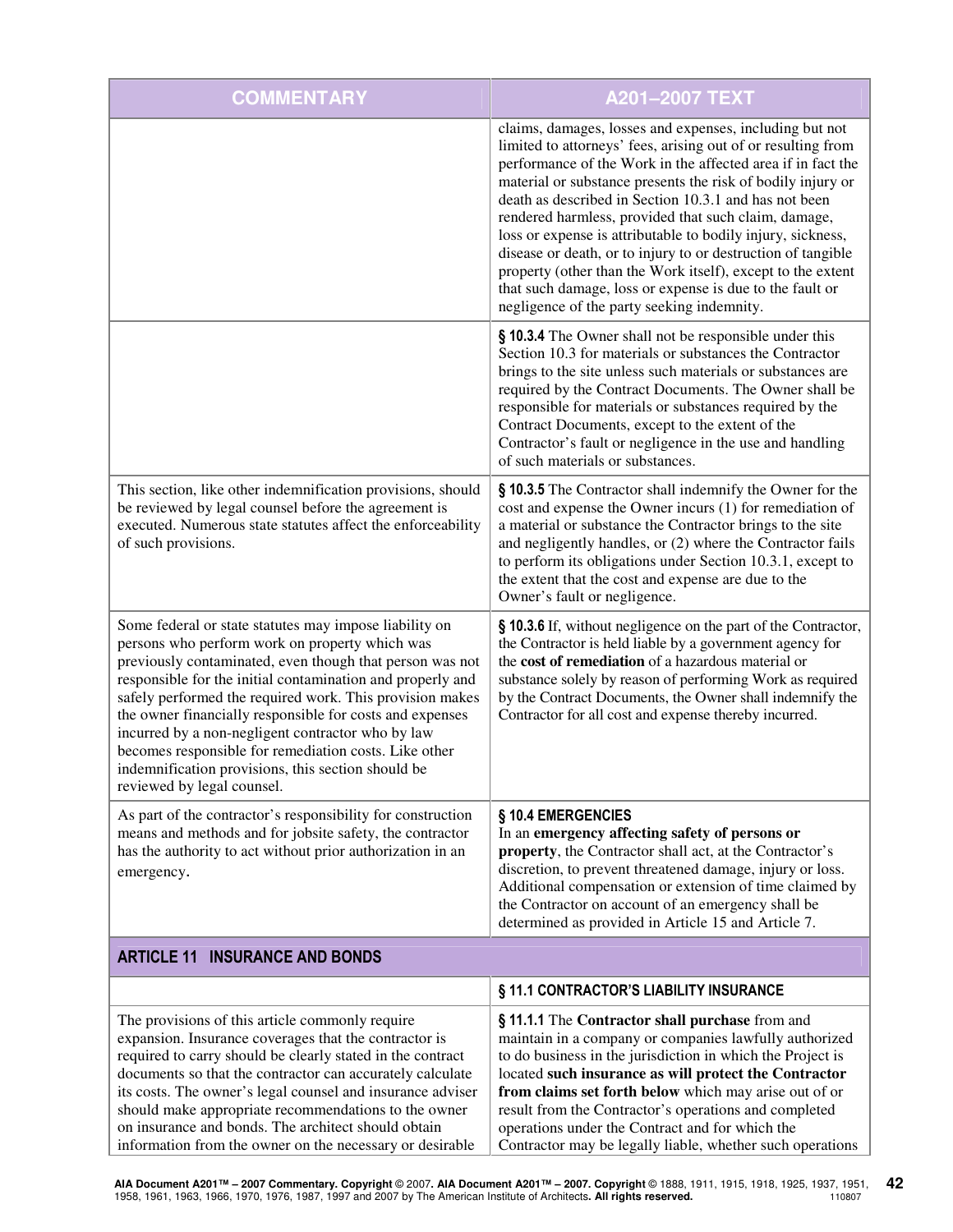| <b>COMMENTARY</b>                                                                                                                                                                                                                                                                                                                                                                                        | A201-2007 TEXT                                                                                                                                                                                                                                                                                                                                                                                                                    |
|----------------------------------------------------------------------------------------------------------------------------------------------------------------------------------------------------------------------------------------------------------------------------------------------------------------------------------------------------------------------------------------------------------|-----------------------------------------------------------------------------------------------------------------------------------------------------------------------------------------------------------------------------------------------------------------------------------------------------------------------------------------------------------------------------------------------------------------------------------|
| limits and coverage; AIA Document G612 <sup>TM</sup> -2001,<br>Owner's Instructions Regarding Insurance and Bonds, has<br>been designed for this purpose.                                                                                                                                                                                                                                                | be by the Contractor or by a Subcontractor or by anyone<br>directly or indirectly employed by any of them, or by<br>anyone for whose acts any of them may be liable:                                                                                                                                                                                                                                                              |
|                                                                                                                                                                                                                                                                                                                                                                                                          | Claims under workers' compensation, disability<br>.1<br>benefit and other similar employee benefit acts<br>that are applicable to the Work to be performed;                                                                                                                                                                                                                                                                       |
|                                                                                                                                                                                                                                                                                                                                                                                                          | Claims for damages because of bodily injury,<br>$\cdot$<br>occupational sickness or disease, or death of the<br>Contractor's employees;                                                                                                                                                                                                                                                                                           |
|                                                                                                                                                                                                                                                                                                                                                                                                          | Claims for damages because of bodily injury,<br>$\cdot$ 3<br>sickness or disease, or death of any person other<br>than the Contractor's employees;                                                                                                                                                                                                                                                                                |
| In an insurance context, personal injury is different from<br>bodily injury. Personal injury includes libel, slander and<br>false arrest. For example, someone detained at the<br>construction site could claim false arrest, or a material<br>supplier could claim that comments made by the<br>contractor or a subcontractor constituted slander. Bodily<br>injury involves physical harm to a person. | Claims for damages insured by usual personal<br>.4<br>injury liability coverage;                                                                                                                                                                                                                                                                                                                                                  |
|                                                                                                                                                                                                                                                                                                                                                                                                          | Claims for damages, other than to the Work itself,<br>.5<br>because of injury to or destruction of tangible<br>property, including loss of use resulting<br>therefrom;                                                                                                                                                                                                                                                            |
|                                                                                                                                                                                                                                                                                                                                                                                                          | Claims for damages because of bodily injury,<br>.6<br>death of a person or property damage arising out<br>of ownership, maintenance or use of a motor<br>vehicle;                                                                                                                                                                                                                                                                 |
| In an insurance context, the term completed operations<br>refers to property damage or bodily injury occurring after<br>the contractor has left the site. For example, drywall<br>might be damaged as a result of a roof leak occurring<br>after final completion.                                                                                                                                       | Claims for bodily injury or property damage<br>.7<br>arising out of completed operations; and                                                                                                                                                                                                                                                                                                                                     |
| The contractor agrees to hold the owner, architect and<br>others harmless under certain circumstances. This<br>provision requires insurance to fulfill that requirement.                                                                                                                                                                                                                                 | Claims involving contractual liability insurance<br>.8<br>applicable to the Contractor's obligations under<br>Section 3.18.                                                                                                                                                                                                                                                                                                       |
| Limits of liability refers to the maximum dollar figure that<br>the insurance company will potentially pay. Required<br>limits of liability are either specified by law or in the<br>contract documents.<br>Section 8.2.2 states that the contractor may not begin                                                                                                                                       | § 11.1.2 The insurance required by Section 11.1.1 shall be<br>written for not less than limits of liability specified in<br>the Contract Documents or required by law,<br>whichever coverage is greater. Coverages, whether<br>written on an occurrence or claims-made basis, shall be                                                                                                                                            |
| work prior to the effective date of the insurance required<br>here. Section 9.10.2 discusses insurance requirements in<br>relation to final payment.                                                                                                                                                                                                                                                     | maintained without interruption from the date of<br>commencement of the Work until the date of final<br>payment and termination of any coverage required to                                                                                                                                                                                                                                                                       |
| The last sentence extents the coverage period for<br>completed operations insurance into the correction of<br>work period. During this time the owner is covered as an<br>additional insured (see Section 11.1.4).                                                                                                                                                                                       | be maintained after final payment, and, with respect to<br>the Contractor's completed operations coverage, until<br>the expiration of the period for correction of Work or<br>for such other period for maintenance of completed<br>operations coverage as specified in the Contract<br>Documents.                                                                                                                                |
| This 30-day period gives the owner an opportunity to<br>purchase replacement coverage or take other actions prior<br>to the date on which the contractor's insurance expires.<br>Insurance companies commonly agree to provide such<br>notice.<br>Many insurance companies have aggregate limits of<br>liability that limit the amount payable by the insurer on all                                     | § 11.1.3 Certificates of insurance acceptable to the Owner<br>shall be filed with the Owner prior to commencement of<br>the Work and thereafter upon renewal or replacement of<br>each required policy of insurance. These certificates and<br>the insurance policies required by this Section 11.1 shall<br>contain a provision that coverages afforded under the<br>policies will not be canceled or allowed to expire until at |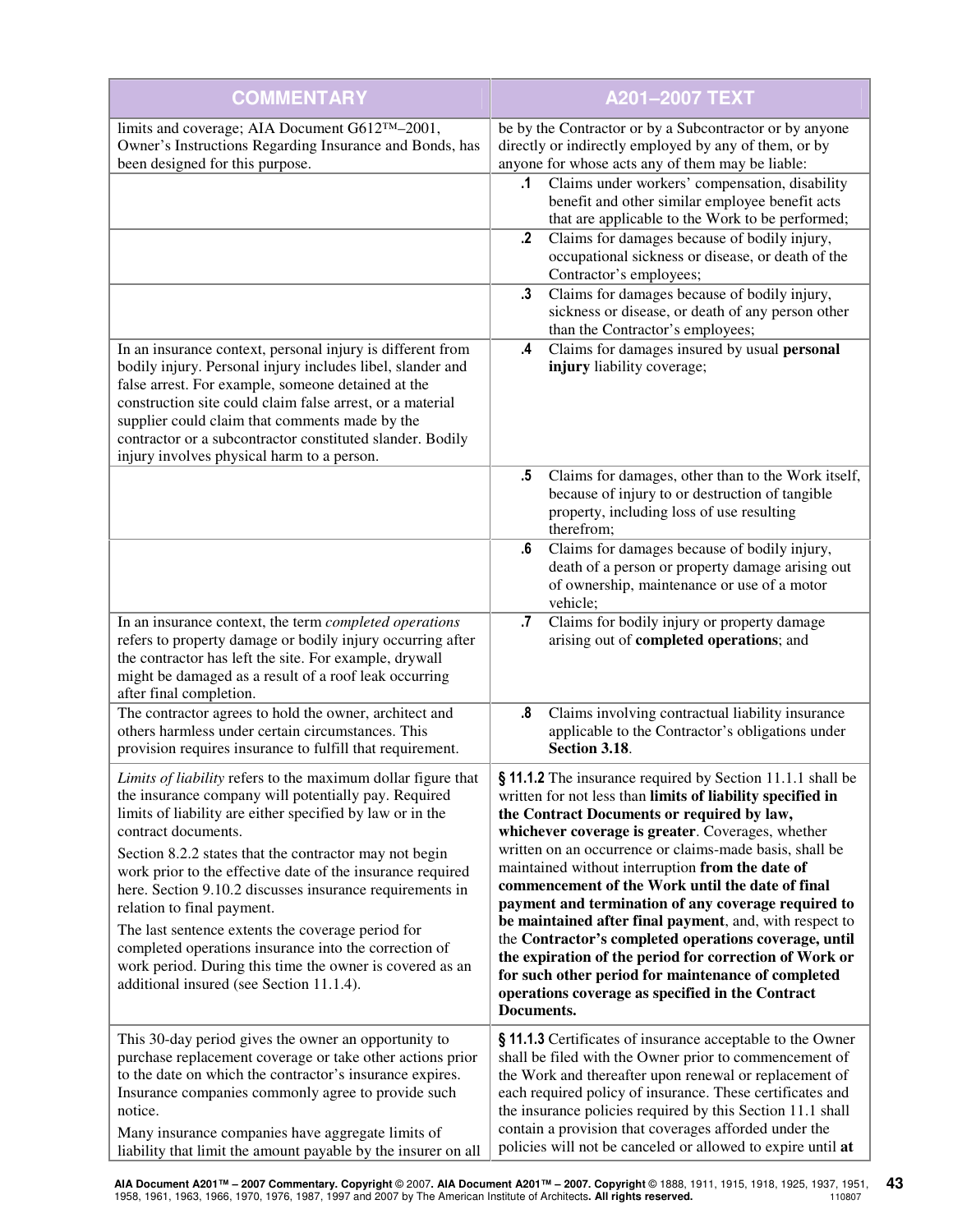| <b>COMMENTARY</b>                                                                                                                                                                                                                                                                                                                                                                                                                                                                                                                                                                     | A201-2007 TEXT                                                                                                                                                                                                                                                                                                                                                                                                                                                                                                                                                                                                                                                                                                                                                                                                                                                                                                                                                                                                                                                                                                                                                          |
|---------------------------------------------------------------------------------------------------------------------------------------------------------------------------------------------------------------------------------------------------------------------------------------------------------------------------------------------------------------------------------------------------------------------------------------------------------------------------------------------------------------------------------------------------------------------------------------|-------------------------------------------------------------------------------------------------------------------------------------------------------------------------------------------------------------------------------------------------------------------------------------------------------------------------------------------------------------------------------------------------------------------------------------------------------------------------------------------------------------------------------------------------------------------------------------------------------------------------------------------------------------------------------------------------------------------------------------------------------------------------------------------------------------------------------------------------------------------------------------------------------------------------------------------------------------------------------------------------------------------------------------------------------------------------------------------------------------------------------------------------------------------------|
| claims against the insured (in this case, the contractor)<br>during the policy period. Aggregate insurance limits<br>required by the contract documents may be reduced or<br>exhausted altogether by claims against the contractor on<br>other projects. If this occurs, the contractor is obligated to<br>promptly notify the owner.                                                                                                                                                                                                                                                 | least 30 days' prior written notice has been given to the<br>Owner. An additional certificate evidencing continuation<br>of liability coverage, including coverage for completed<br>operations, shall be submitted with the final Application<br>for Payment as required by Section 9.10.2 and thereafter<br>upon renewal or replacement of such coverage until the<br>expiration of the time required by Section 11.1.2.<br>Information concerning reduction of coverage on account<br>of revised limits or claims paid under the General<br>Aggregate, or both, shall be furnished by the Contractor<br>with reasonable promptness.                                                                                                                                                                                                                                                                                                                                                                                                                                                                                                                                   |
| It has become common industry practice to require that<br>the contractor name the owner, architect and/or architect's<br>consultants as additional insureds under the contractor's<br>commercial liability insurance. This provision was added<br>to A201-2007, and the former requirement for Project<br>Management Protective Liability insurance was deleted.<br>This practice saves legal expenses for all insured parties<br>named in a third party lawsuit where the contractor was<br>wholly or partly negligent by consolidating defense costs<br>under one insurance policy. | § 11.1.4 The Contractor shall cause the commercial<br>liability coverage required by the Contract Documents to<br>include (1) the Owner, the Architect and the<br>Architect's Consultants as additional insureds for<br>claims caused in whole or in part by the Contractor's<br>negligent acts or omissions during the Contractor's<br>operations; and (2) the Owner as an additional insured<br>for claims caused in whole or in part by the Contractor's<br>negligent acts or omissions during the Contractor's<br>completed operations.                                                                                                                                                                                                                                                                                                                                                                                                                                                                                                                                                                                                                             |
|                                                                                                                                                                                                                                                                                                                                                                                                                                                                                                                                                                                       | § 11.2 OWNER'S LIABILITY INSURANCE<br>The Owner shall be responsible for purchasing and<br>maintaining the Owner's usual liability insurance.                                                                                                                                                                                                                                                                                                                                                                                                                                                                                                                                                                                                                                                                                                                                                                                                                                                                                                                                                                                                                           |
|                                                                                                                                                                                                                                                                                                                                                                                                                                                                                                                                                                                       | § 11.3 PROPERTY INSURANCE                                                                                                                                                                                                                                                                                                                                                                                                                                                                                                                                                                                                                                                                                                                                                                                                                                                                                                                                                                                                                                                                                                                                               |
| If the contractor, rather than the owner, is required to<br>provide property insurance, substantial modification to<br>Section 11.3 will be needed so that proper coverages are<br>obtained to protect the interests of all parties, including<br>those of the owner (who may be doing work with the<br>owner's own forces) and of separate contractors.                                                                                                                                                                                                                              | § 11.3.1 Unless otherwise provided, the Owner shall<br>purchase and maintain, in a company or companies<br>lawfully authorized to do business in the jurisdiction in<br>which the Project is located, property insurance written on<br>a builder's risk "all-risk" or equivalent policy form in the<br>amount of the initial Contract Sum, plus value of<br>subsequent Contract Modifications and cost of materials<br>supplied or installed by others, comprising total value for<br>the entire Project at the site on a replacement cost basis<br>without optional deductibles. Such property insurance shall<br>be maintained, unless otherwise provided in the Contract<br>Documents or otherwise agreed in writing by all persons<br>and entities who are beneficiaries of such insurance, until<br>final payment has been made as provided in Section 9.10<br>or until no person or entity other than the Owner has an<br>insurable interest in the property required by this Section<br>11.3 to be covered, whichever is later. This insurance shall<br>include interests of the Owner, the Contractor,<br>Subcontractors and Sub-subcontractors in the Project. |
| All-risk coverage is usually contrasted with named peril<br>coverage. All-risk coverage includes everything but<br>specifically excluded risks. Named-peril coverage, on the<br>other hand, names those perils that are insured against and<br>excludes all other risks. Both types of policies should be<br>reviewed carefully by the owner's insurance adviser.                                                                                                                                                                                                                     | § 11.3.1.1 Property insurance shall be on an "all-risk" or<br>equivalent policy form and shall include, without<br>limitation, insurance against the perils of fire (with<br>extended coverage) and physical loss or damage<br>including, without duplication of coverage, theft,<br>vandalism, malicious mischief, collapse, earthquake,<br>flood, windstorm, falsework, testing and startup,<br>temporary buildings and debris removal including<br>demolition occasioned by enforcement of any applicable<br>legal requirements, and shall cover reasonable<br>compensation for Architect's and Contractor's services                                                                                                                                                                                                                                                                                                                                                                                                                                                                                                                                                |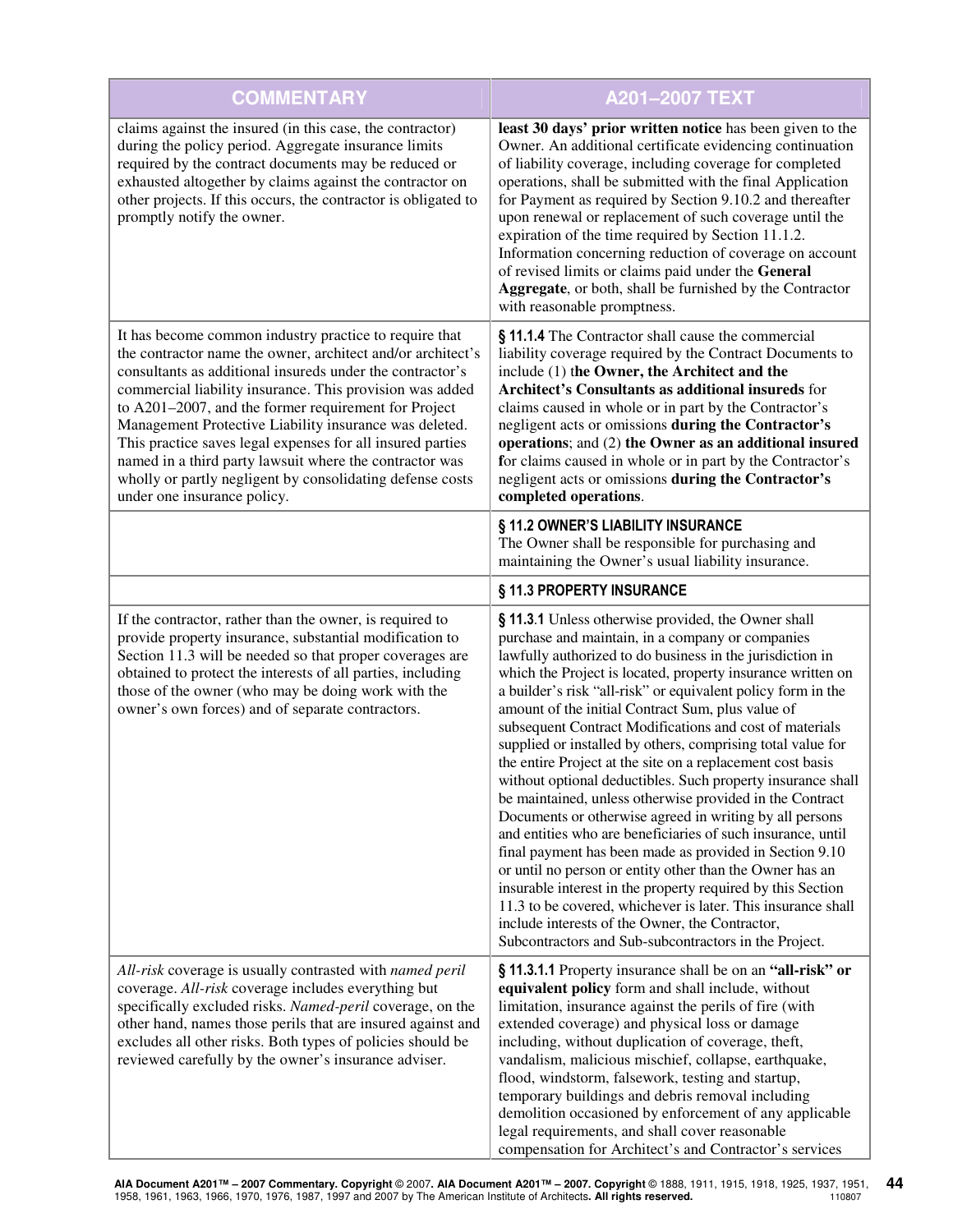| <b>COMMENTARY</b>                                                                                                                                                                                                                                                                                                                                                                                                                                                                                                                                     | A201-2007 TEXT                                                                                                                                                                                                                                                                                                                                                                                                                                                                                                                                                                                                                                                                                                                                                                      |
|-------------------------------------------------------------------------------------------------------------------------------------------------------------------------------------------------------------------------------------------------------------------------------------------------------------------------------------------------------------------------------------------------------------------------------------------------------------------------------------------------------------------------------------------------------|-------------------------------------------------------------------------------------------------------------------------------------------------------------------------------------------------------------------------------------------------------------------------------------------------------------------------------------------------------------------------------------------------------------------------------------------------------------------------------------------------------------------------------------------------------------------------------------------------------------------------------------------------------------------------------------------------------------------------------------------------------------------------------------|
|                                                                                                                                                                                                                                                                                                                                                                                                                                                                                                                                                       | and expenses required as a result of such insured loss.                                                                                                                                                                                                                                                                                                                                                                                                                                                                                                                                                                                                                                                                                                                             |
| The owner must either purchase the insurance required by<br>the general conditions or inform the contractor that it does<br>not intend to do so. The contractor then has the<br>opportunity to purchase equivalent insurance and is<br>entitled to a change order to cover the costs. If the owner<br>neither buys the insurance nor notifies the contractor, the<br>owner effectively becomes the insurer and will be<br>responsible for costs attributable to losses which would<br>have been covered had the required insurance been<br>purchased. | § 11.3.1.2 If the Owner does not intend to purchase<br>such property insurance required by the Contract and<br>with all of the coverages in the amount described above,<br>the Owner shall so inform the Contractor in writing<br>prior to commencement of the Work. The Contractor<br>may then effect insurance that will protect the interests of<br>the Contractor, Subcontractors and Sub-subcontractors in<br>the Work, and by appropriate Change Order the cost<br>thereof shall be charged to the Owner. If the Contractor is<br>damaged by the failure or neglect of the Owner to purchase<br>or maintain insurance as described above, without so<br>notifying the Contractor in writing, then the Owner shall<br>bear all reasonable costs properly attributable thereto. |
| These costs are assigned to the owner, who directly<br>obtains the benefit of the lower premiums associated with<br>the deductibles.                                                                                                                                                                                                                                                                                                                                                                                                                  | § 11.3.1.3 If the property insurance requires deductibles,<br>the Owner shall pay costs not covered because of such<br>deductibles.                                                                                                                                                                                                                                                                                                                                                                                                                                                                                                                                                                                                                                                 |
| The builder's risk policy described in Section 11.3.1<br>normally covers portions of the work stored off site.                                                                                                                                                                                                                                                                                                                                                                                                                                        | § 11.3.1.4 This property insurance shall cover portions of<br>the Work stored off the site, and also portions of the<br>Work in transit.                                                                                                                                                                                                                                                                                                                                                                                                                                                                                                                                                                                                                                            |
|                                                                                                                                                                                                                                                                                                                                                                                                                                                                                                                                                       | § 11.3.1.5 Partial occupancy or use in accordance with<br>Section 9.9 shall not commence until the insurance<br>company or companies providing property insurance have<br>consented to such partial occupancy or use by<br>endorsement or otherwise. The Owner and the Contractor<br>shall take reasonable steps to obtain consent of the<br>insurance company or companies and shall, without<br>mutual written consent, take no action with respect to<br>partial occupancy or use that would cause cancellation,<br>lapse or reduction of insurance.                                                                                                                                                                                                                             |
|                                                                                                                                                                                                                                                                                                                                                                                                                                                                                                                                                       | § 11.3.2 BOILER AND MACHINERY INSURANCE<br>The Owner shall purchase and maintain boiler and<br>machinery insurance required by the Contract Documents<br>or by law, which shall specifically cover such insured<br>objects during installation and until final acceptance by<br>the Owner; this insurance shall include interests of the<br>Owner, Contractor, Subcontractors and Sub-<br>subcontractors in the Work, and the Owner and<br>Contractor shall be named insureds.                                                                                                                                                                                                                                                                                                      |
|                                                                                                                                                                                                                                                                                                                                                                                                                                                                                                                                                       | § 11.3.3 LOSS OF USE INSURANCE<br>The Owner, at the Owner's option, may purchase and<br>maintain such insurance as will insure the Owner against<br>loss of use of the Owner's property due to fire or other<br>hazards, however caused. The Owner waives all rights of<br>action against the Contractor for loss of use of the<br>Owner's property, including consequential losses due to<br>fire or other hazards however caused.                                                                                                                                                                                                                                                                                                                                                 |
| The contractor may wish to have certain coverages in<br>place in addition to those required by the standard<br>provisions. It may be more efficient and cost-effective to<br>have these coverages included under the owner's property<br>insurance policy. Costs associated with the contractor's<br>request must be borne by the contractor and reflected in a                                                                                                                                                                                       | § 11.3.4 If the Contractor requests in writing that<br>insurance for risks other than those described herein or<br>other special causes of loss be included in the property<br>insurance policy, the Owner shall, if possible, include<br>such insurance, and the cost thereof shall be charged to<br>the Contractor by appropriate Change Order.                                                                                                                                                                                                                                                                                                                                                                                                                                   |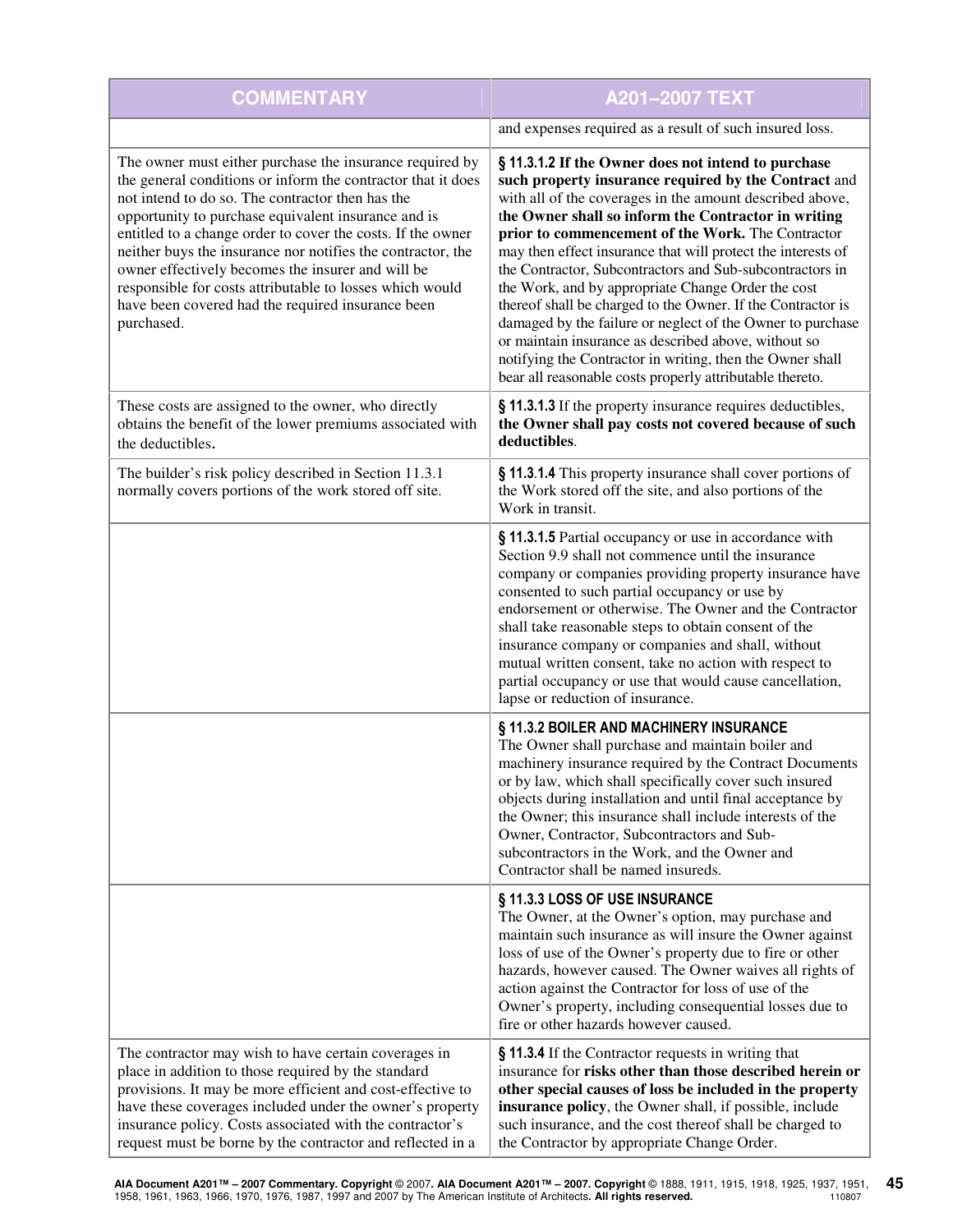| <b>COMMENTARY</b>                                                                                                                                                                                                                                                                                                                                                                                                                                                                                                                                                                                                                                                                                                                                                                                                                                   | A201-2007 TEXT                                                                                                                                                                                                                                                                                                                                                                                                                                                                                                                                                                                                                                                                                                                                                                                                                                                                                                                                                                                                                                                                                                                                                                                                                                                                                                                                                                                                                                                                                                                                                   |
|-----------------------------------------------------------------------------------------------------------------------------------------------------------------------------------------------------------------------------------------------------------------------------------------------------------------------------------------------------------------------------------------------------------------------------------------------------------------------------------------------------------------------------------------------------------------------------------------------------------------------------------------------------------------------------------------------------------------------------------------------------------------------------------------------------------------------------------------------------|------------------------------------------------------------------------------------------------------------------------------------------------------------------------------------------------------------------------------------------------------------------------------------------------------------------------------------------------------------------------------------------------------------------------------------------------------------------------------------------------------------------------------------------------------------------------------------------------------------------------------------------------------------------------------------------------------------------------------------------------------------------------------------------------------------------------------------------------------------------------------------------------------------------------------------------------------------------------------------------------------------------------------------------------------------------------------------------------------------------------------------------------------------------------------------------------------------------------------------------------------------------------------------------------------------------------------------------------------------------------------------------------------------------------------------------------------------------------------------------------------------------------------------------------------------------|
| change order reducing the contract sum.                                                                                                                                                                                                                                                                                                                                                                                                                                                                                                                                                                                                                                                                                                                                                                                                             |                                                                                                                                                                                                                                                                                                                                                                                                                                                                                                                                                                                                                                                                                                                                                                                                                                                                                                                                                                                                                                                                                                                                                                                                                                                                                                                                                                                                                                                                                                                                                                  |
| This section extends the provisions for waiver of<br>subrogation to other property insurance the owner may<br>purchase. Such policies may cover property at or adjacent<br>to the project site, or they may replace the property<br>insurance that was in effect on the work during<br>construction.                                                                                                                                                                                                                                                                                                                                                                                                                                                                                                                                                | § 11.3.5 If during the Project construction period the<br>Owner insures properties, real or personal or both, at or<br>adjacent to the site by property insurance under policies<br>separate from those insuring the Project, or if after final<br>payment property insurance is to be provided on the<br>completed Project through a policy or policies other than<br>those insuring the Project during the construction period,<br>the Owner shall waive all rights in accordance with<br>the terms of Section 11.3.7 for damages caused by fire<br>or other causes of loss covered by this separate<br>property insurance. All separate policies shall provide<br>this waiver of subrogation by endorsement or<br>otherwise.                                                                                                                                                                                                                                                                                                                                                                                                                                                                                                                                                                                                                                                                                                                                                                                                                                  |
| Section 11.1.3 contains very similar requirements<br>regarding the contractor's liability insurance. However,<br>the contractor need only supply the owner with<br>certificates of insurance under that provision. Here the<br>owner must supply the contractor with a copy of each<br>policy, including all conditions, definitions, exclusions<br>and endorsements relating to the project. The actual<br>policies are required because numerous details contained<br>in a property insurance policy would not be reflected in a<br>certificate.                                                                                                                                                                                                                                                                                                  | §11.3.6 Before an exposure to loss may occur, the Owner<br>shall file with the Contractor a copy of each policy that<br>includes insurance coverages required by this Section 11.3.<br>Each policy shall contain all generally applicable<br>conditions, definitions, exclusions and endorsements<br>related to this Project. Each policy shall contain a provision<br>that the policy will not be canceled or allowed to expire,<br>and that its limits will not be reduced, until at least 30 days'<br>prior written notice has been given to the Contractor.                                                                                                                                                                                                                                                                                                                                                                                                                                                                                                                                                                                                                                                                                                                                                                                                                                                                                                                                                                                                  |
| Subrogation is the right to "stand in the shoes" of another<br>and to claim whatever rights the original person or entity<br>had. The purpose of the required property insurance is to<br>transfer the risk of insured losses from the owner and<br>contractor to the insurance company. It would defeat this<br>purpose if the insurance company were allowed to sue<br>either party to recover such losses. In general, it is<br>possible to waive rights of subrogation as long as this is<br>done before any loss occurs. The owner should disclose<br>the waiver of subrogation provision to the insurer before<br>purchasing the property insurance.<br>If the contractor or a subcontractor has rights to insurance<br>proceeds being held by the owner as a fiduciary under<br>Section 11.3.8, such rights are not affected by this waiver. | § 11.3.7 WAIVERS OF SUBROGATION<br>The Owner and Contractor waive all rights against (1)<br>each other and any of their subcontractors, sub-<br>subcontractors, agents and employees, each of the<br>other, and (2) the Architect, Architect's consultants,<br>separate contractors described in Article 6, if any, and<br>any of their subcontractors, sub-subcontractors,<br>agents and employees, for damages caused by fire or<br>other causes of loss to the extent covered by property<br>insurance obtained pursuant to this Section 11.3 or other<br>property insurance applicable to the Work, except such<br>rights as they have to proceeds of such insurance held<br>by the Owner as fiduciary. The Owner or Contractor, as<br>appropriate, shall require of the Architect, Architect's<br>consultants, separate contractors described in Article 6, if<br>any, and the subcontractors, sub-subcontractors, agents<br>and employees of any of them, by appropriate<br>agreements, written where legally required for validity,<br>similar waivers each in favor of other parties enumerated<br>herein. The policies shall provide such waivers of<br>subrogation by endorsement or otherwise. A waiver of<br>subrogation shall be effective as to a person or entity even<br>though that person or entity would otherwise have a duty<br>of indemnification, contractual or otherwise, did not pay<br>the insurance premium directly or indirectly, and whether<br>or not the person or entity had an insurable interest in the<br>property damaged. |
| As a fiduciary, the owner holds the insurance proceeds in<br>trust for those persons who sustained an insured loss. This<br>normally includes the contractor, subcontractors and may<br>include the architect. A mortgagee, such as the                                                                                                                                                                                                                                                                                                                                                                                                                                                                                                                                                                                                             | §11.3.8 A loss insured under the Owner's property<br>insurance shall be adjusted by the Owner as fiduciary<br>and made payable to the Owner as fiduciary for the<br>insureds, as their interests may appear, subject to                                                                                                                                                                                                                                                                                                                                                                                                                                                                                                                                                                                                                                                                                                                                                                                                                                                                                                                                                                                                                                                                                                                                                                                                                                                                                                                                          |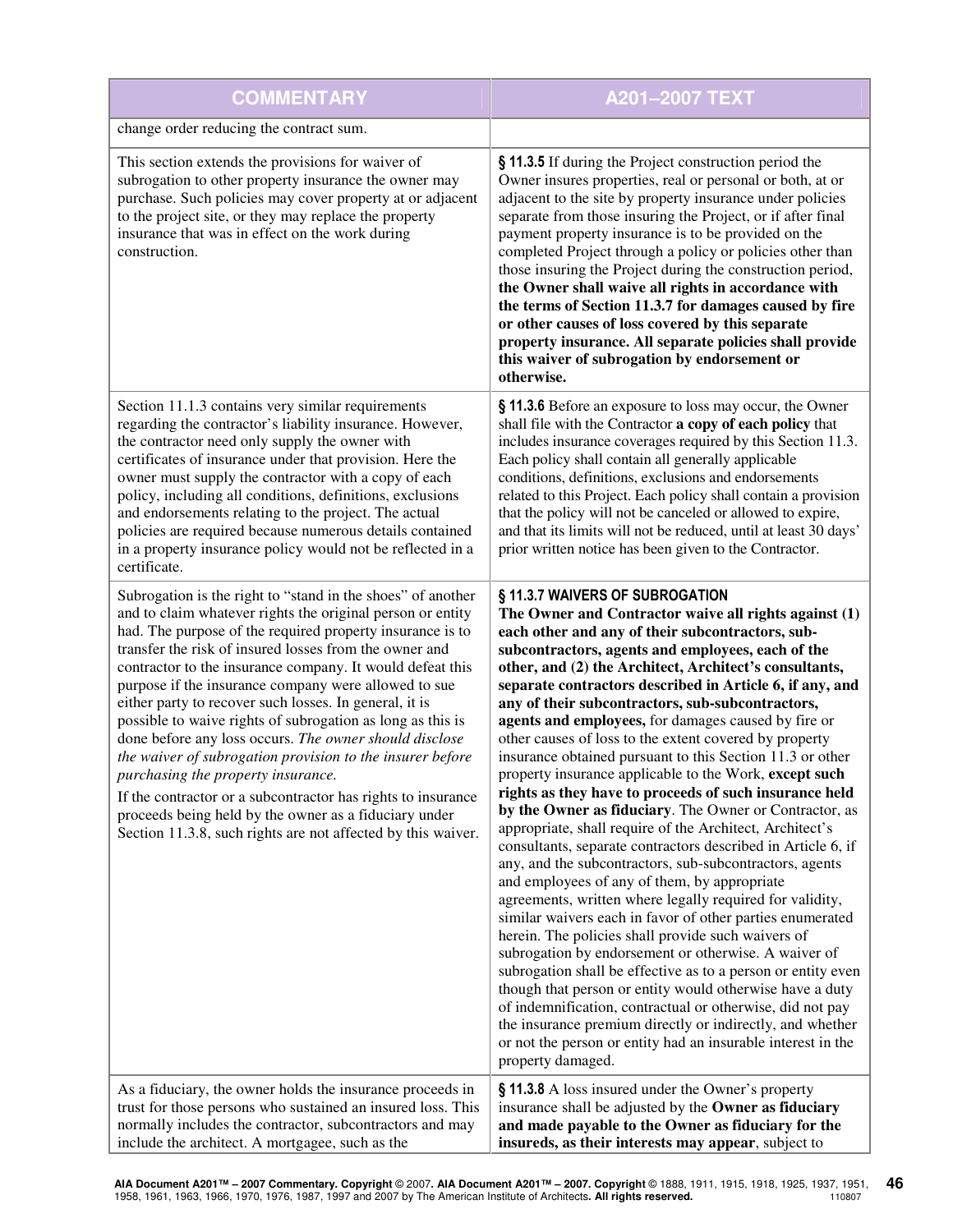| <b>COMMENTARY</b>                                                                                                                                                                                                                                                                                                                                                                                                                                                                                                                                                                                                                                    | A201-2007 TEXT                                                                                                                                                                                                                                                                                                                                                                                                                                                                                                                                                                                                                                                                                                                                                                                                                                                                                             |
|------------------------------------------------------------------------------------------------------------------------------------------------------------------------------------------------------------------------------------------------------------------------------------------------------------------------------------------------------------------------------------------------------------------------------------------------------------------------------------------------------------------------------------------------------------------------------------------------------------------------------------------------------|------------------------------------------------------------------------------------------------------------------------------------------------------------------------------------------------------------------------------------------------------------------------------------------------------------------------------------------------------------------------------------------------------------------------------------------------------------------------------------------------------------------------------------------------------------------------------------------------------------------------------------------------------------------------------------------------------------------------------------------------------------------------------------------------------------------------------------------------------------------------------------------------------------|
| construction lender, may also have rights that appear in<br>the mortgagee clause of the insurance. Once the<br>contractor receives payment, it is required to pay its<br>subcontractors and suppliers their allocable share of the<br>proceeds.                                                                                                                                                                                                                                                                                                                                                                                                      | requirements of any applicable mortgagee clause and of<br>Section 11.3.10. The Contractor shall pay Subcontractors<br>their just shares of insurance proceeds received by the<br>Contractor, and by appropriate agreements, written where<br>legally required for validity, shall require Subcontractors to<br>make payments to their Sub-subcontractors in similar<br>manner.                                                                                                                                                                                                                                                                                                                                                                                                                                                                                                                             |
| After an insured loss, the owner generally has two<br>choices: (1) terminate the contract for convenience and<br>keep the insurance proceeds (less amounts payable to the<br>contractor and others) or (2) issue a change order under<br>which the contractor is compensated for reconstructing<br>damaged or destroyed work. The amount payable to the<br>contractor is not limited to or determined by the insurance<br>proceeds.                                                                                                                                                                                                                  | § 11.3.9 If required in writing by a party in interest, the<br>Owner as fiduciary shall, upon occurrence of an insured<br>loss, give bond for proper performance of the Owner's<br>duties. The cost of required bonds shall be charged<br>against proceeds received as fiduciary. The Owner shall<br>deposit in a separate account proceeds so received, which<br>the Owner shall distribute in accordance with such<br>agreement as the parties in interest may reach, or as<br>determined in accordance with the method of binding<br>dispute resolution selected in the Agreement between the<br>Owner and Contractor. If after such loss no other<br>special agreement is made and unless the Owner<br>terminates the Contract for convenience, replacement<br>of damaged property shall be performed by the<br>Contractor after notification of a Change in the Work<br>in accordance with Article 7. |
|                                                                                                                                                                                                                                                                                                                                                                                                                                                                                                                                                                                                                                                      | § 11.3.10 The Owner as fiduciary shall have power to<br>adjust and settle a loss with insurers unless one of the<br>parties in interest shall object in writing within five days<br>after occurrence of loss to the Owner's exercise of this<br>power; if such objection is made, the dispute shall be<br>resolved in the manner selected by the Owner and<br>Contractor as the method of binding dispute resolution in<br>the Agreement. If the Owner and Contractor have<br>selected arbitration as the method of binding dispute<br>resolution, the Owner as fiduciary shall make settlement<br>with insurers or, in the case of a dispute over distribution of<br>insurance proceeds, in accordance with the directions of the<br>arbitrators.                                                                                                                                                         |
|                                                                                                                                                                                                                                                                                                                                                                                                                                                                                                                                                                                                                                                      | § 11.4 PERFORMANCE BOND AND PAYMENT BOND                                                                                                                                                                                                                                                                                                                                                                                                                                                                                                                                                                                                                                                                                                                                                                                                                                                                   |
| If the owner wants the contractor to provide a<br>performance bond and payment bond, that fact and the<br>appropriate conditions of the bonds must be included in<br>the bidding requirements or in the contract documents<br>prior to the time the contract is signed so that their costs<br>can be considered in determining the contract sum.<br>The owner's legal counsel and insurance adviser should<br>advise on the need for bonds.<br>AIA Document A701™-2001, Instructions to Bidders,<br>addresses the topic of bonds. AIA Document<br>A312™-1984, Performance Bond and Payment Bond, is<br>available for use if such bonds are required. | § 11.4.1 The Owner shall have the right to require the<br>Contractor to furnish bonds covering faithful<br>performance of the Contract and payment of obligations<br>arising thereunder as stipulated in bidding requirements<br>or specifically required in the Contract Documents on the<br>date of execution of the Contract.                                                                                                                                                                                                                                                                                                                                                                                                                                                                                                                                                                           |
| This requirement includes the contractor's obligation to<br>provide its bonding information to its subcontractors and<br>material suppliers of any tier.                                                                                                                                                                                                                                                                                                                                                                                                                                                                                             | § 11.4.2 Upon the request of any person or entity<br>appearing to be a potential beneficiary of bonds covering<br>payment of obligations arising under the Contract, the<br>Contractor shall promptly furnish a copy of the bonds or<br>shall authorize a copy to be furnished.                                                                                                                                                                                                                                                                                                                                                                                                                                                                                                                                                                                                                            |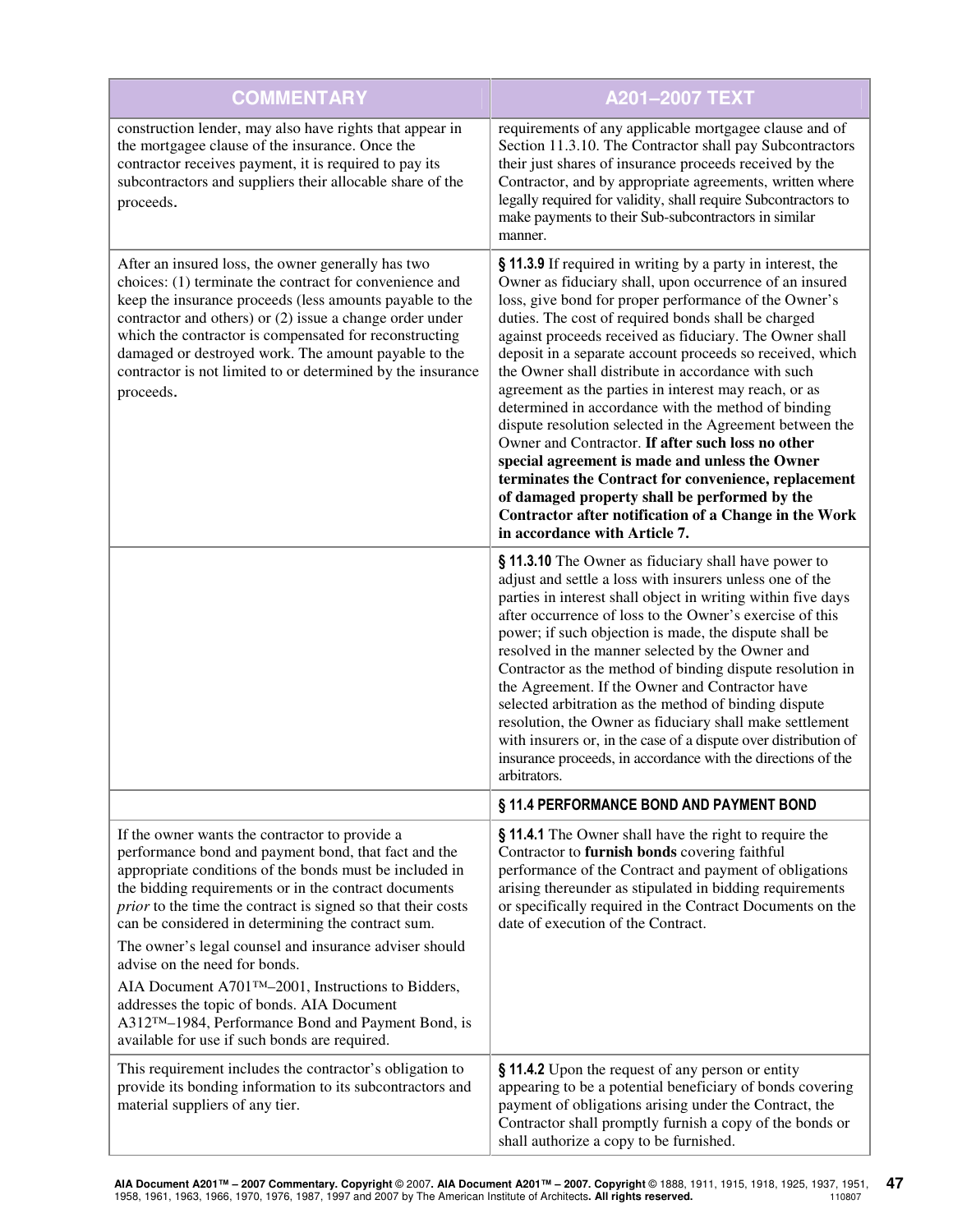| <b>COMMENTARY</b>                                                                                                                                                                                                                                                                                                                                                                                                                                                                                                                                                                                                                                                                                                                                                                                                                                               | A201-2007 TEXT                                                                                                                                                                                                                                                                                                                                                                                                                                                                                                                                                                                                                                                                                                                                                                                                                |
|-----------------------------------------------------------------------------------------------------------------------------------------------------------------------------------------------------------------------------------------------------------------------------------------------------------------------------------------------------------------------------------------------------------------------------------------------------------------------------------------------------------------------------------------------------------------------------------------------------------------------------------------------------------------------------------------------------------------------------------------------------------------------------------------------------------------------------------------------------------------|-------------------------------------------------------------------------------------------------------------------------------------------------------------------------------------------------------------------------------------------------------------------------------------------------------------------------------------------------------------------------------------------------------------------------------------------------------------------------------------------------------------------------------------------------------------------------------------------------------------------------------------------------------------------------------------------------------------------------------------------------------------------------------------------------------------------------------|
| ARTICLE 12 UNCOVERING AND CORRECTION OF WORK                                                                                                                                                                                                                                                                                                                                                                                                                                                                                                                                                                                                                                                                                                                                                                                                                    |                                                                                                                                                                                                                                                                                                                                                                                                                                                                                                                                                                                                                                                                                                                                                                                                                               |
|                                                                                                                                                                                                                                                                                                                                                                                                                                                                                                                                                                                                                                                                                                                                                                                                                                                                 | § 12.1 UNCOVERING OF WORK                                                                                                                                                                                                                                                                                                                                                                                                                                                                                                                                                                                                                                                                                                                                                                                                     |
| The contract documents should list clearly those items the<br>architect expects to examine before they are covered.                                                                                                                                                                                                                                                                                                                                                                                                                                                                                                                                                                                                                                                                                                                                             | § 12.1.1 If a portion of the Work is covered contrary to the<br>Architect's request or to requirements specifically<br>expressed in the Contract Documents, it must, if<br>requested in writing by the Architect, be uncovered for the<br>Architect's examination and be replaced at the Contractor's<br>expense without change in the Contract Time.                                                                                                                                                                                                                                                                                                                                                                                                                                                                         |
| Ultimate responsibility for the cost of uncovering, testing<br>and replacing questioned work under this section depends<br>upon whether the uncovered work complies with the<br>contract documents.                                                                                                                                                                                                                                                                                                                                                                                                                                                                                                                                                                                                                                                             | § 12.1.2 If a portion of the Work has been covered that the<br>Architect has not specifically requested to examine prior<br>to its being covered, the Architect may request to see such<br>Work and it shall be uncovered by the Contractor. If such<br>Work is in accordance with the Contract Documents,<br>costs of uncovering and replacement shall, by<br>appropriate Change Order, be at the Owner's<br>expense. If such Work is not in accordance with the<br>Contract Documents, such costs and the cost of<br>correction shall be at the Contractor's expense unless<br>the condition was caused by the Owner or a separate<br>contractor in which event the Owner shall be responsible<br>for payment of such costs.                                                                                                |
|                                                                                                                                                                                                                                                                                                                                                                                                                                                                                                                                                                                                                                                                                                                                                                                                                                                                 | § 12.2 CORRECTION OF WORK                                                                                                                                                                                                                                                                                                                                                                                                                                                                                                                                                                                                                                                                                                                                                                                                     |
|                                                                                                                                                                                                                                                                                                                                                                                                                                                                                                                                                                                                                                                                                                                                                                                                                                                                 | § 12.2.1 BEFORE OR AFTER SUBSTANTIAL COMPLETION                                                                                                                                                                                                                                                                                                                                                                                                                                                                                                                                                                                                                                                                                                                                                                               |
| Work that does not meet the requirements of the contract<br>documents may be rejected even if it has not yet been<br>installed or is only partially completed. The architect also<br>has the option of advising the contractor that work in<br>process, if continued, will not produce acceptable results.<br>The contractor must correct work that does not conform<br>to the requirements of the contract documents even if<br>such work has not been rejected by the architect.<br>Under Section 12.2.4, such costs include costs of<br>removing, replacing and repairing other work or<br>construction of the owner or separate contractors as<br>needed to correct rejected or nonconforming work.                                                                                                                                                         | § 12.2.1.1 The Contractor shall promptly correct Work<br>rejected by the Architect or failing to conform to the<br>requirements of the Contract Documents, whether<br>discovered before or after Substantial Completion and<br>whether or not fabricated, installed or completed.<br>Costs of correcting such rejected Work, including<br>additional testing and inspections, the cost of uncovering<br>and replacement, and compensation for the Architect's<br>services and expenses made necessary thereby, shall be at<br>the Contractor's expense.                                                                                                                                                                                                                                                                       |
|                                                                                                                                                                                                                                                                                                                                                                                                                                                                                                                                                                                                                                                                                                                                                                                                                                                                 | § 12.2.2 AFTER SUBSTANTIAL COMPLETION                                                                                                                                                                                                                                                                                                                                                                                                                                                                                                                                                                                                                                                                                                                                                                                         |
| The contractor's warranty extends until the expiration of<br>the applicable statute of limitations period. The correction<br>period described in Section 12.2.2 is a separate remedy<br>for nonconforming work. To avoid misunderstandings,<br>the introductory language makes it clear that the one-year<br>correction period is in addition to, and not in lieu of, the<br>contractor's warranty obligations. During the correction<br>period, the owner must give the contractor prompt notice<br>of and the opportunity to correct work discovered not to<br>have been performed in accordance with the contract<br>documents. Thereafter, the owner may have the corrective<br>work performed by anyone selected by the owner.<br>During the one-year correction period, the contractor has<br>the right to be notified about defective work. If the owner | § 12.2.2.1 In addition to the Contractor's obligations<br>under Section 3.5, if, within one year after the date of<br>Substantial Completion of the Work or designated portion<br>thereof or after the date for commencement of warranties<br>established under Section 9.9.1, or by terms of an<br>applicable special warranty required by the Contract<br>Documents, any of the Work is found to be not in<br>accordance with the requirements of the Contract<br>Documents, the Contractor shall correct it promptly after<br>receipt of written notice from the Owner to do so unless<br>the Owner has previously given the Contractor a written<br>acceptance of such condition. The Owner shall give such<br>notice promptly after discovery of the condition.<br>During the one-year period for correction of Work, if |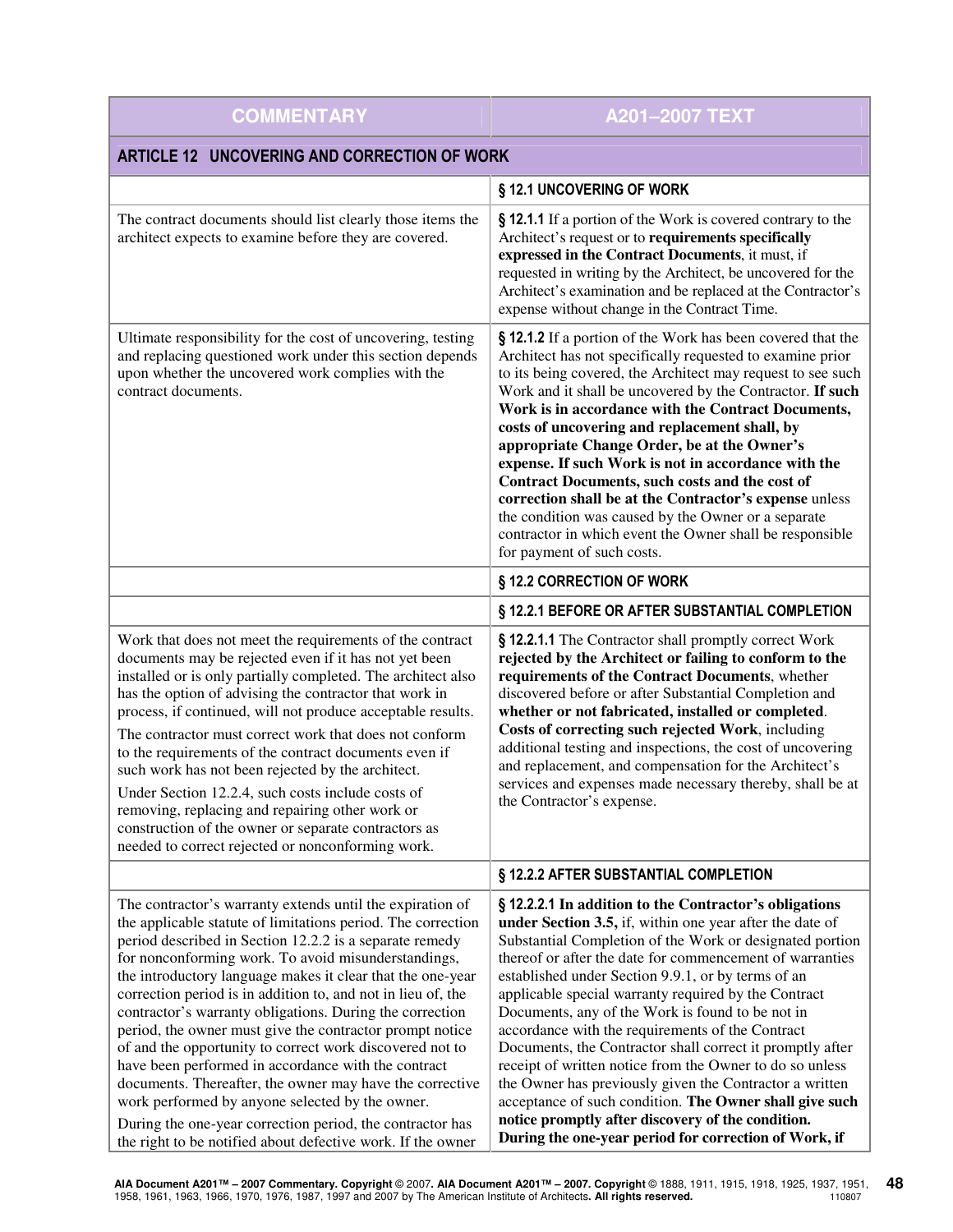| <b>COMMENTARY</b>                                                                                                                                                                                                                                                                                                                                                                                                                                                                                                | A201-2007 TEXT                                                                                                                                                                                                                                                                                                                                                                                                                                                                                                                                                                                                                                                                                                                          |
|------------------------------------------------------------------------------------------------------------------------------------------------------------------------------------------------------------------------------------------------------------------------------------------------------------------------------------------------------------------------------------------------------------------------------------------------------------------------------------------------------------------|-----------------------------------------------------------------------------------------------------------------------------------------------------------------------------------------------------------------------------------------------------------------------------------------------------------------------------------------------------------------------------------------------------------------------------------------------------------------------------------------------------------------------------------------------------------------------------------------------------------------------------------------------------------------------------------------------------------------------------------------|
| discovers nonconforming work and fails to notify the<br>contractor, the owner waives its right against the<br>contractor to require correction of that work and its<br>warranty right with respect to that work.<br>The contractor must act to correct work within a<br>reasonable time.                                                                                                                                                                                                                         | the Owner fails to notify the Contractor and give the<br>Contractor an opportunity to make the correction, the<br>Owner waives the rights to require correction by the<br>Contractor and to make a claim for breach of<br>warranty. If the Contractor fails to correct nonconforming<br>Work within a reasonable time during that period after<br>receipt of notice from the Owner or Architect, the Owner<br>may correct it in accordance with Section 2.4.                                                                                                                                                                                                                                                                            |
| Work first performed after substantial completion is also<br>subject to a one-year correction period, in effect<br>extending the correction period with respect to that work.                                                                                                                                                                                                                                                                                                                                    | § 12.2.2.2 The one-year period for correction of Work<br>shall be extended with respect to portions of Work first<br>performed after Substantial Completion by the period of<br>time between Substantial Completion and the actual<br>completion of that portion of the Work.                                                                                                                                                                                                                                                                                                                                                                                                                                                           |
| When work corrected by the contractor during the<br>correction period needs further correction more than one<br>year after substantial completion, the owner is not<br>obligated to notify the contractor again, but may have the<br>work performed by others. In such an event, the owner<br>may file a proceeding for binding dispute resolution<br>against the contractor if not time-barred under<br>Section 13.7.<br>The contractor's activities in correcting work do not<br>extend the correction period. | § 12.2.2.3 The one-year period for correction of Work<br>shall not be extended by corrective Work performed by<br>the Contractor pursuant to this Section 12.2.                                                                                                                                                                                                                                                                                                                                                                                                                                                                                                                                                                         |
|                                                                                                                                                                                                                                                                                                                                                                                                                                                                                                                  | § 12.2.3 The Contractor shall remove from the site<br>portions of the Work that are not in accordance with the<br>requirements of the Contract Documents and are neither<br>corrected by the Contractor nor accepted by the Owner.                                                                                                                                                                                                                                                                                                                                                                                                                                                                                                      |
|                                                                                                                                                                                                                                                                                                                                                                                                                                                                                                                  | § 12.2.4 The Contractor shall bear the cost of correcting<br>destroyed or damaged construction, whether completed or<br>partially completed, of the Owner or separate contractors<br>caused by the Contractor's correction or removal of Work<br>that is not in accordance with the requirements of the<br><b>Contract Documents.</b>                                                                                                                                                                                                                                                                                                                                                                                                   |
|                                                                                                                                                                                                                                                                                                                                                                                                                                                                                                                  | § 12.2.5 Nothing contained in this Section 12.2 shall be<br>construed to establish a period of limitation with respect<br>to other obligations the Contractor has under the Contract<br>Documents. Establishment of the one-year period for<br>correction of Work as described in Section 12.2.2 relates<br>only to the specific obligation of the Contractor to correct<br>the Work, and has no relationship to the time within<br>which the obligation to comply with the Contract<br>Documents may be sought to be enforced, nor to the time<br>within which proceedings may be commenced to<br>establish the Contractor's liability with respect to the<br>Contractor's obligations other than specifically to correct<br>the Work. |
| Only the owner can accept nonconforming work because<br>such acceptance constitutes a change in the contract. If the<br>contract sum is to be reduced, this must be done by a<br>change order.                                                                                                                                                                                                                                                                                                                   | § 12.3 ACCEPTANCE OF NONCONFORMING WORK<br>If the Owner prefers to accept Work that is not in<br>accordance with the requirements of the Contract<br>Documents, the Owner may do so instead of requiring<br>its removal and correction, in which case the Contract<br>Sum will be reduced as appropriate and equitable. Such<br>adjustment shall be effected whether or not final payment<br>has been made.                                                                                                                                                                                                                                                                                                                             |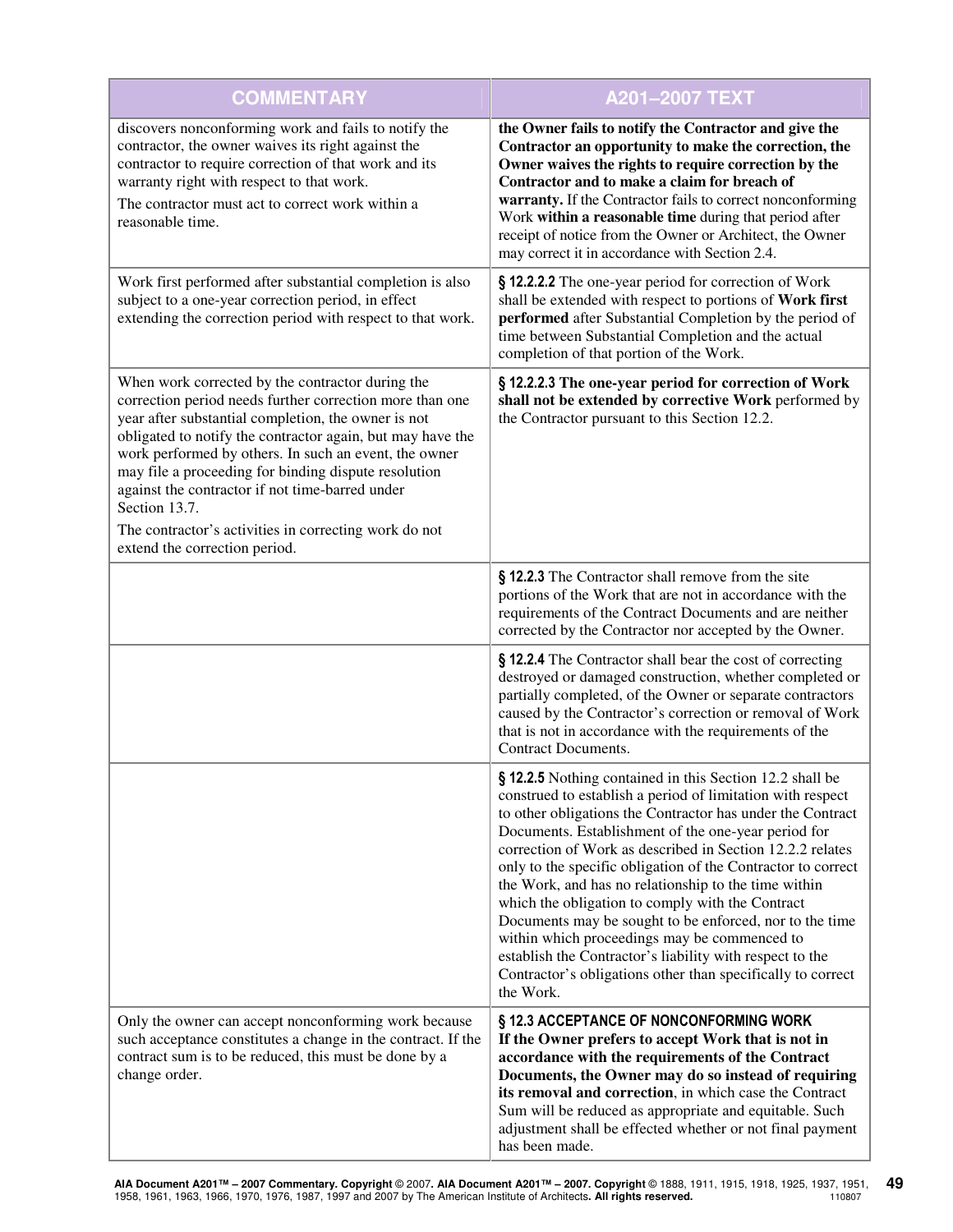| <b>COMMENTARY</b>                                                                                                                                                                                                                                                                                                                                                                                                                                                                                                                                                                                                                      | A201-2007 TEXT                                                                                                                                                                                                                                                                                                                                                                                                                                                                                                                                                   |
|----------------------------------------------------------------------------------------------------------------------------------------------------------------------------------------------------------------------------------------------------------------------------------------------------------------------------------------------------------------------------------------------------------------------------------------------------------------------------------------------------------------------------------------------------------------------------------------------------------------------------------------|------------------------------------------------------------------------------------------------------------------------------------------------------------------------------------------------------------------------------------------------------------------------------------------------------------------------------------------------------------------------------------------------------------------------------------------------------------------------------------------------------------------------------------------------------------------|
| <b>ARTICLE 13 MISCELLANEOUS PROVISIONS</b>                                                                                                                                                                                                                                                                                                                                                                                                                                                                                                                                                                                             |                                                                                                                                                                                                                                                                                                                                                                                                                                                                                                                                                                  |
|                                                                                                                                                                                                                                                                                                                                                                                                                                                                                                                                                                                                                                        | § 13.1 GOVERNING LAW<br>The Contract shall be governed by the law of the place<br>where the Project is located except that, if the parties have<br>selected arbitration as the method of binding dispute<br>resolution, the Federal Arbitration Act shall govern<br>Section 15.4.                                                                                                                                                                                                                                                                                |
|                                                                                                                                                                                                                                                                                                                                                                                                                                                                                                                                                                                                                                        | § 13.2 SUCCESSORS AND ASSIGNS                                                                                                                                                                                                                                                                                                                                                                                                                                                                                                                                    |
| At times, a contractor may want to assign to a major<br>creditor money due or to become due under the contract.<br>This is not prohibited by this provision since it is only an<br>assignment of the right to receive money and not an<br>assignment of the contract as a whole. However, state or<br>federal law may affect a contractor's right to assign<br>money due under a public contract.                                                                                                                                                                                                                                      | § 13.2.1 The Owner and Contractor respectively bind<br>themselves, their partners, successors, assigns and legal<br>representatives to covenants, agreements and obligations<br>contained in the Contract Documents. Except as provided<br>in Section 13.2.2, neither party to the Contract shall<br>assign the Contract as a whole without written consent<br>of the other. If either party attempts to make such an<br>assignment without such consent, that party shall<br>nevertheless remain legally responsible for all obligations<br>under the Contract. |
| This is an exception to prohibition of assignment of the<br>contract as a whole, as discussed in Section 13.2.1.<br>Institutional lenders often require contingent assignment<br>of the contract as a condition of the construction loan.<br>Without this provision, the project might have to be<br>terminated by the owner, who may not be able to finance<br>the project without such an assignment. On the other<br>hand, the lender cannot condition the assignment on any<br>waiver of rights on the part of the contractor, such as the<br>right to be paid by the lender for pre-default sums due and<br>owing the contractor. | § 13.2.2 The Owner may, without consent of the<br>Contractor, assign the Contract to a lender providing<br>construction financing for the Project, if the lender<br>assumes the Owner's rights and obligations under the<br><b>Contract Documents</b> . The Contractor shall execute all<br>consents reasonably required to facilitate such<br>assignment.                                                                                                                                                                                                       |
| If these requirements are met, notice will have been<br>effectively given, whether or not actually received.                                                                                                                                                                                                                                                                                                                                                                                                                                                                                                                           | § 13.3 WRITTEN NOTICE<br>Written notice shall be deemed to have been duly<br>served if delivered in person to the individual, to a<br>member of the firm or entity, or to an officer of the<br>corporation for which it was intended; or if delivered at,<br>or sent by registered or certified mail or by courier<br>service providing proof of delivery to, the last business<br>address known to the party giving notice.                                                                                                                                     |
|                                                                                                                                                                                                                                                                                                                                                                                                                                                                                                                                                                                                                                        | § 13.4 RIGHTS AND REMEDIES                                                                                                                                                                                                                                                                                                                                                                                                                                                                                                                                       |
|                                                                                                                                                                                                                                                                                                                                                                                                                                                                                                                                                                                                                                        | § 13.4.1 Duties and obligations imposed by the Contract<br>Documents and rights and remedies available thereunder<br>shall be in addition to and not a limitation of duties,<br>obligations, rights and remedies otherwise imposed or<br>available by law.                                                                                                                                                                                                                                                                                                       |
| This provision avoids having the contract modified by a<br>party's action or failure to act.                                                                                                                                                                                                                                                                                                                                                                                                                                                                                                                                           | § 13.4.2 No action or failure to act by the Owner, Architect<br>or Contractor shall constitute a waiver of a right or duty<br>afforded them under the Contract, nor shall such action or<br>failure to act constitute approval of or acquiescence in a<br>breach there under, except as may be specifically agreed in<br>writing.                                                                                                                                                                                                                                |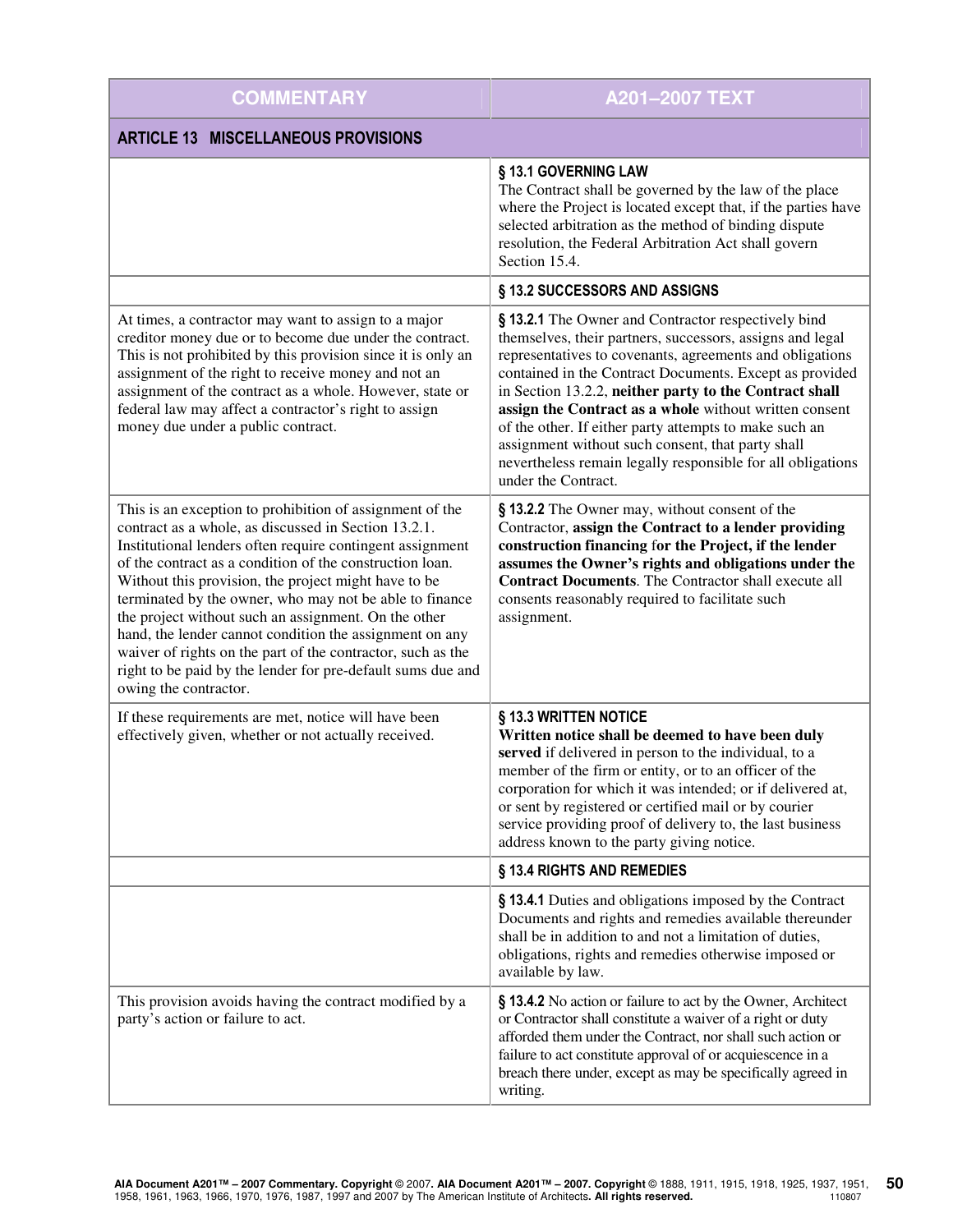| <b>COMMENTARY</b>                                                                                                                                                                                                                                                                                                                                         | A201-2007 TEXT                                                                                                                                                                                                                                                                                                                                                                                                                                                                                                                                                                                                                                                                                                                                                                                                                                                                                                                                                                                                                                                                                                  |
|-----------------------------------------------------------------------------------------------------------------------------------------------------------------------------------------------------------------------------------------------------------------------------------------------------------------------------------------------------------|-----------------------------------------------------------------------------------------------------------------------------------------------------------------------------------------------------------------------------------------------------------------------------------------------------------------------------------------------------------------------------------------------------------------------------------------------------------------------------------------------------------------------------------------------------------------------------------------------------------------------------------------------------------------------------------------------------------------------------------------------------------------------------------------------------------------------------------------------------------------------------------------------------------------------------------------------------------------------------------------------------------------------------------------------------------------------------------------------------------------|
|                                                                                                                                                                                                                                                                                                                                                           | § 13.5 TESTS AND INSPECTIONS                                                                                                                                                                                                                                                                                                                                                                                                                                                                                                                                                                                                                                                                                                                                                                                                                                                                                                                                                                                                                                                                                    |
| Normally, the contractor may not conduct tests and<br>inspections or grant approvals of its own work. In some<br>jurisdictions, the contractor may not even hire the<br>independent testing or inspection agency for this purpose.<br>Additionally, certain building codes proscribe the owner's<br>delegating the costs of some tests to the contractor. | § 13.5.1 Tests, inspections and approvals of portions of<br>the Work shall be made as required by the Contract<br>Documents and by applicable laws, statutes, ordinances,<br>codes, rules and regulations or lawful orders of public<br>authorities. Unless otherwise provided, the Contractor<br>shall make arrangements for such tests, inspections and<br>approvals with an independent testing laboratory or<br>entity acceptable to the Owner, or with the<br>appropriate public authority, and shall bear all related<br>costs of tests, inspections and approvals. The Contractor<br>shall give the Architect timely notice of when and where<br>tests and inspections are to be made so that the Architect<br>may be present for such procedures. The Owner shall<br><b>bear costs of</b> $(1)$ tests, inspections or approvals that do<br>not become requirements until after bids are received or<br>negotiations concluded, and (2) tests, inspections or<br>approvals where building codes or applicable laws or<br>regulations prohibit the Owner from delegating their<br>cost to the Contractor. |
| This section covers special tests, inspections or approvals<br>determined to be necessary due to developments in the<br>course of construction. For example, tests on one part of the<br>work may call into question the integrity of other parts.                                                                                                        | § 13.5.2 If the Architect, Owner or public authorities<br>having jurisdiction determine that portions of the Work<br>require additional testing, inspection or approval not<br>included under Section 13.5.1, the Architect will, upon<br>written authorization from the Owner, instruct the<br>Contractor to make arrangements for such additional<br>testing, inspection or approval by an entity acceptable to<br>the Owner, and the Contractor shall give timely notice to<br>the Architect of when and where tests and inspections are<br>to be made so that the Architect may be present for such<br>procedures. Such costs, except as provided in Section<br>13.5.3, shall be at the Owner's expense.                                                                                                                                                                                                                                                                                                                                                                                                    |
|                                                                                                                                                                                                                                                                                                                                                           | § 13.5.3 If such procedures for testing, inspection or<br>approval under Sections 13.5.1 and 13.5.2 reveal failure<br>of the portions of the Work to comply with requirements<br>established by the Contract Documents, all costs made<br>necessary by such failure including those of repeated<br>procedures and compensation for the Architect's services<br>and expenses shall be at the Contractor's expense.                                                                                                                                                                                                                                                                                                                                                                                                                                                                                                                                                                                                                                                                                               |
|                                                                                                                                                                                                                                                                                                                                                           | § 13.5.4 Required certificates of testing, inspection or<br>approval shall, unless otherwise required by the Contract<br>Documents, be secured by the Contractor and promptly<br>delivered to the Architect.                                                                                                                                                                                                                                                                                                                                                                                                                                                                                                                                                                                                                                                                                                                                                                                                                                                                                                    |
|                                                                                                                                                                                                                                                                                                                                                           | § 13.5.5 If the Architect is to observe tests, inspections or<br>approvals required by the Contract Documents, the<br>Architect will do so promptly and, where practicable, at<br>the normal place of testing.                                                                                                                                                                                                                                                                                                                                                                                                                                                                                                                                                                                                                                                                                                                                                                                                                                                                                                  |
|                                                                                                                                                                                                                                                                                                                                                           | § 13.5.6 Tests or inspections conducted pursuant to the<br>Contract Documents shall be made promptly to avoid<br>unreasonable delay in the Work.                                                                                                                                                                                                                                                                                                                                                                                                                                                                                                                                                                                                                                                                                                                                                                                                                                                                                                                                                                |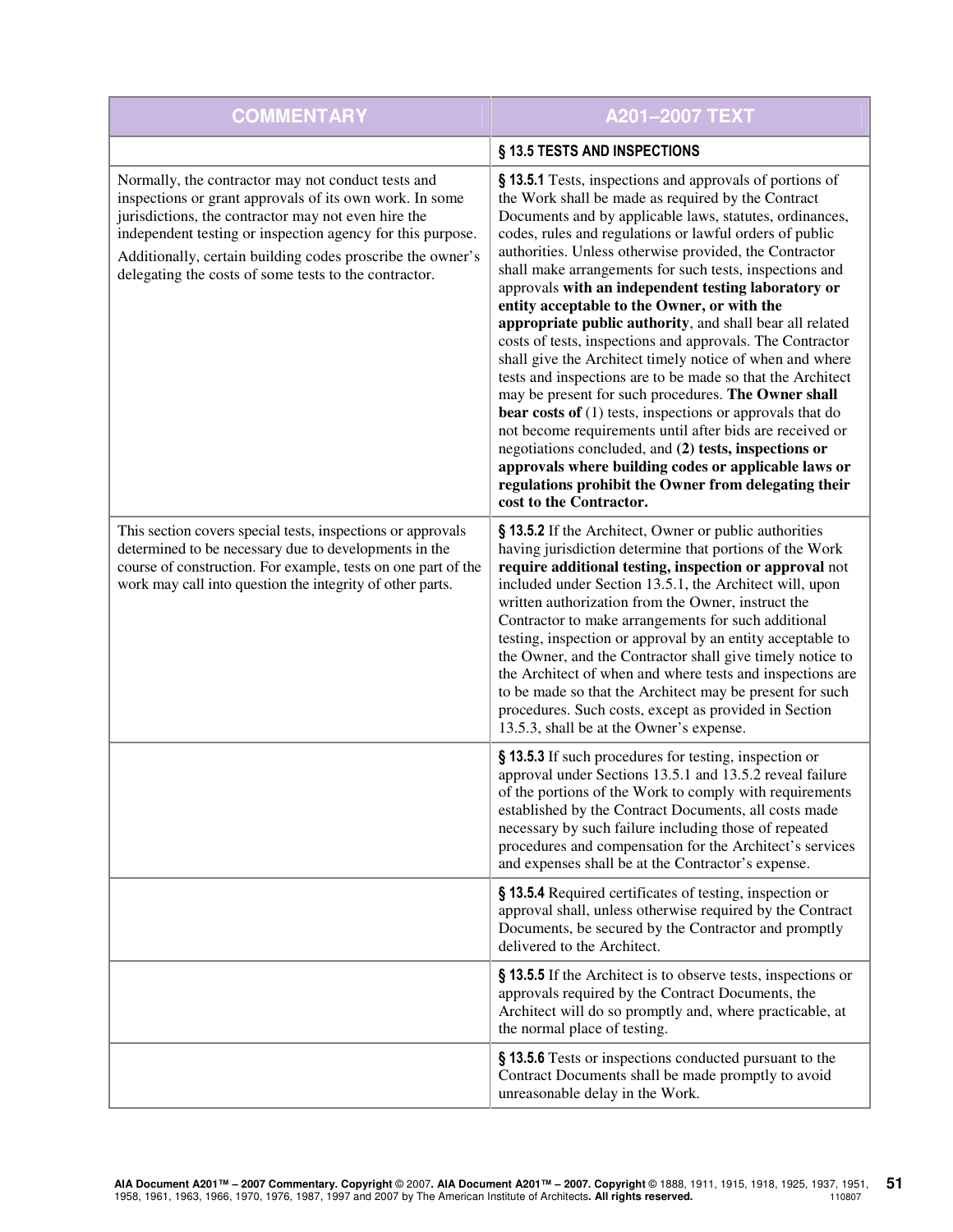| <b>COMMENTARY</b>                                                                                                                                                                                                                                                                                                                                                                                                                                                                                                                                                                                                                                                                                                                                                                                                                                                                                                                                                                      | A201-2007 TEXT                                                                                                                                                                                                                                                                                                                                                                                                                                                                                                                                                                                                                          |
|----------------------------------------------------------------------------------------------------------------------------------------------------------------------------------------------------------------------------------------------------------------------------------------------------------------------------------------------------------------------------------------------------------------------------------------------------------------------------------------------------------------------------------------------------------------------------------------------------------------------------------------------------------------------------------------------------------------------------------------------------------------------------------------------------------------------------------------------------------------------------------------------------------------------------------------------------------------------------------------|-----------------------------------------------------------------------------------------------------------------------------------------------------------------------------------------------------------------------------------------------------------------------------------------------------------------------------------------------------------------------------------------------------------------------------------------------------------------------------------------------------------------------------------------------------------------------------------------------------------------------------------------|
| To avoid confusion as to what the <i>rate prevailing from</i><br>time to time is, an agreed-upon rate of interest may be<br>stated in the agreement. The parties should consult legal<br>counsel regarding usury laws and other federal and state<br>requirements that may apply. AIA Owner-Contractor<br>agreement forms have a specific section where the agreed<br>upon rate of interest may be entered.                                                                                                                                                                                                                                                                                                                                                                                                                                                                                                                                                                            | § 13.6 INTEREST<br>Payments due and unpaid under the Contract Documents<br>shall bear interest from the date payment is due at such<br>rate as the parties may agree upon in writing or, in the<br>absence thereof, at the legal rate prevailing from time<br>to time at the place where the Project is located.                                                                                                                                                                                                                                                                                                                        |
| When an owner seeks to bring a cause of action against a<br>contractor, it must be initiated within the applicable state<br>statute of limitations. In many states, owners have the<br>benefit of the discovery rule, which provides that the time<br>period within which legal proceedings must be initiated<br>begins to run when the alleged injury is discovered or<br>should reasonably have been discovered. A201-2007<br>requires that binding dispute resolution be initiated in<br>accordance with time periods specified in the applicable<br>state law, or within ten years of the date of substantial<br>completion, whichever occurs first. As a result, the owner<br>will have the benefit of the discovery rule in states that<br>follow it, but the contractor will have the benefit of<br>knowing it will not be exposed to potential liability for<br>more than ten years after the date of substantial<br>completion even in states that follow the discovery rule. | § 13.7 TIME LIMITS ON CLAIMS<br>The Owner and Contractor shall commence all claims<br>and causes of action, whether in contract, tort, breach of<br>warranty or otherwise, against the other arising out of or<br>related to the Contract in accordance with the<br>requirements of the final dispute resolution method<br>selected in the Agreement within the time period<br>specified by applicable law, but in any case not more<br>than 10 years after the date of Substantial Completion<br>of the Work. The Owner and Contractor waive all claims<br>and causes of action not commenced in accordance with<br>this Section 13.7. |

#### ARTICLE 14 TERMINATION OR SUSPENSION OF THE CONTRACT

|                                                                                                                                                                                                                                                                                                                                                                                                                                                                                                                                                                                                                            | § 14.1 TERMINATION BY THE CONTRACTOR                                                                                                                                                                                                                                                                                                                                                                                                                                                                                                                                                                                                                                                                                                                                                                                                                                                                                                                                                                                                                                                                                                                                         |
|----------------------------------------------------------------------------------------------------------------------------------------------------------------------------------------------------------------------------------------------------------------------------------------------------------------------------------------------------------------------------------------------------------------------------------------------------------------------------------------------------------------------------------------------------------------------------------------------------------------------------|------------------------------------------------------------------------------------------------------------------------------------------------------------------------------------------------------------------------------------------------------------------------------------------------------------------------------------------------------------------------------------------------------------------------------------------------------------------------------------------------------------------------------------------------------------------------------------------------------------------------------------------------------------------------------------------------------------------------------------------------------------------------------------------------------------------------------------------------------------------------------------------------------------------------------------------------------------------------------------------------------------------------------------------------------------------------------------------------------------------------------------------------------------------------------|
| If the contractor stops work in accordance with Section<br>9.7 due to non-payment, the contractor must wait an<br>additional 30 days before terminating the contract.<br>If the contractor or any of the other entities described here<br>are responsible for the work stoppage, the contractor has<br>no right to terminate the contract under this section. Even<br>when the contractor is blameless, one of the four reasons<br>listed must apply in order to justify termination by the<br>contractor under this section.<br>The local building department and fire marshal are<br>examples of other public authority. | § 14.1.1 The Contractor may terminate the Contract if<br>the Work is stopped for a period of 30 consecutive<br>days through no act or fault of the Contractor or a<br>Subcontractor, Sub-subcontractor or their agents or<br>employees or any other persons or entities performing<br>portions of the Work under direct or indirect contract with<br>the Contractor, for any of the following reasons:<br>Issuance of an order of a court or other public<br>.1<br>authority having jurisdiction that requires all<br>Work to be stopped;<br>An act of government, such as a declaration of<br>$\cdot$<br>national emergency that requires all Work to be<br>stopped;<br>$\cdot$ 3<br>Because the Architect has not issued a Certificate<br>for Payment and has not notified the Contractor<br>of the reason for withholding certification as<br>provided in Section 9.4.1, or because the Owner<br>has not made payment on a Certificate for<br>Payment within the time stated in the Contract<br>Documents; or<br>The Owner has failed to furnish to the Contractor<br>.4<br>promptly, upon the Contractor's request,<br>reasonable evidence as required by Section 2.2.1. |
|                                                                                                                                                                                                                                                                                                                                                                                                                                                                                                                                                                                                                            | § 14.1.2 The Contractor may terminate the Contract if,<br>through no act or fault of the Contractor or a<br>Subcontractor, Sub-subcontractor or their agents or<br>employees or any other persons or entities performing<br>portions of the Work under direct or indirect contract with                                                                                                                                                                                                                                                                                                                                                                                                                                                                                                                                                                                                                                                                                                                                                                                                                                                                                      |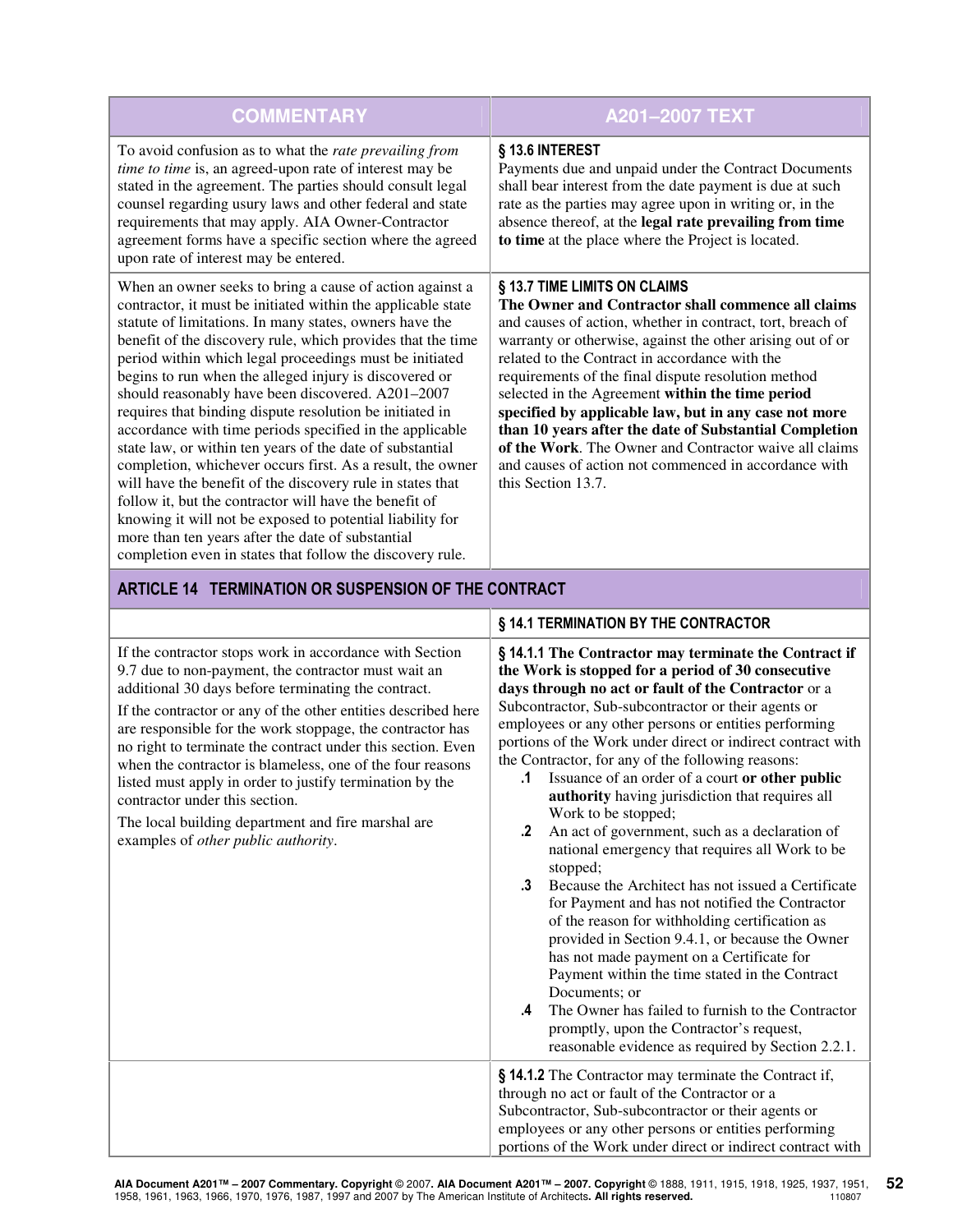| <b>COMMENTARY</b>                                                                                                                                                                                                                                                                                                                                                                                                                                                                                                                                                                                                         | A201-2007 TEXT                                                                                                                                                                                                                                                                                                                                                                                                                                                                                                                                                                                                                                                                                                                                                                                                                                                                                   |
|---------------------------------------------------------------------------------------------------------------------------------------------------------------------------------------------------------------------------------------------------------------------------------------------------------------------------------------------------------------------------------------------------------------------------------------------------------------------------------------------------------------------------------------------------------------------------------------------------------------------------|--------------------------------------------------------------------------------------------------------------------------------------------------------------------------------------------------------------------------------------------------------------------------------------------------------------------------------------------------------------------------------------------------------------------------------------------------------------------------------------------------------------------------------------------------------------------------------------------------------------------------------------------------------------------------------------------------------------------------------------------------------------------------------------------------------------------------------------------------------------------------------------------------|
|                                                                                                                                                                                                                                                                                                                                                                                                                                                                                                                                                                                                                           | the Contractor, repeated suspensions, delays or<br>interruptions of the entire Work by the Owner as<br>described in Section 14.3 constitute in the aggregate more<br>than 100 percent of the total number of days scheduled<br>for completion, or 120 days in any 365-day period,<br>whichever is less.                                                                                                                                                                                                                                                                                                                                                                                                                                                                                                                                                                                          |
| The contractor must give seven days' written notice (in<br>addition to the 30-day period during which the work was<br>stopped) to the owner and architect before terminating the<br>contract.                                                                                                                                                                                                                                                                                                                                                                                                                             | § 14.1.3 If one of the reasons described in Section 14.1.1<br>or 14.1.2 exists, the Contractor may, upon seven days'<br>written notice to the Owner and Architect, terminate<br>the Contract and recover from the Owner payment for<br>Work executed, including reasonable overhead and profit,<br>costs incurred by reason of such termination, and<br>damages.                                                                                                                                                                                                                                                                                                                                                                                                                                                                                                                                 |
| The seven days are in addition to the 60 days during<br>which the Work is stopped.                                                                                                                                                                                                                                                                                                                                                                                                                                                                                                                                        | § 14.1.4 If the Work is stopped for a period of 60<br>consecutive days through no act or fault of the<br>Contractor or a Subcontractor or their agents or<br>employees or any other persons performing portions of<br>the Work under contract with the Contractor because the<br>Owner has repeatedly failed to fulfill the Owner's<br>obligations under the Contract Documents with respect to<br>matters important to the progress of the Work, the<br>Contractor may, upon seven additional days' written<br>notice to the Owner and the Architect, terminate the<br>Contract and recover from the Owner as provided in<br>Section 14.1.3.                                                                                                                                                                                                                                                    |
|                                                                                                                                                                                                                                                                                                                                                                                                                                                                                                                                                                                                                           | § 14.2 TERMINATION BY THE OWNER FOR CAUSE                                                                                                                                                                                                                                                                                                                                                                                                                                                                                                                                                                                                                                                                                                                                                                                                                                                        |
| Isolated instances of insufficient numbers of workers or<br>improper materials will not justify termination under this<br>clause.<br>Such conduct must occur repeatedly. Isolated infractions<br>will not justify termination under this clause.                                                                                                                                                                                                                                                                                                                                                                          | § 14.2.1 The Owner may terminate the Contract if the<br>Contractor<br>$\cdot$ 1<br>repeatedly refuses or fails to supply enough<br>properly skilled workers or proper materials;<br>fails to make payment to Subcontractors for<br>$\cdot$<br>materials or labor in accordance with the<br>respective agreements between the Contractor<br>and the Subcontractors;<br>repeatedly disregards applicable laws, statutes,<br>ordinances, codes, rules and regulations, or<br>lawful orders of a public authority; or<br>otherwise is guilty of substantial breach of a<br>$\cdot$<br>provision of the Contract Documents.                                                                                                                                                                                                                                                                           |
| The initial decision maker must decide if sufficient cause<br>exists to terminate the contract with the contractor. This<br>serves to protect the contractor against unreasonable<br>action by the owner and serves to protect the owner from<br>the consequences of acting prematurely.<br>The payment and performance bonds for the project<br>should be carefully reviewed by the owner's legal counsel<br>so that proper action will be taken to preserve the owner's<br>rights.<br>This accounting affords evidence of the amount to be<br>deducted from the contract sum on account of the<br>contractor's default. | § 14.2.2 When any of the above reasons exist, the Owner,<br>upon certification by the Initial Decision Maker that<br>sufficient cause exists to justify such action, may without<br>prejudice to any other rights or remedies of the Owner and<br>after giving the Contractor and the Contractor's surety, if<br>any, seven days' written notice, terminate employment of the<br>Contractor and may, subject to any prior rights of the surety:<br>Exclude the Contractor from the site and take<br>.1<br>possession of all materials, equipment, tools, and<br>construction equipment and machinery thereon<br>owned by the Contractor;<br>$\cdot$<br>Accept assignment of subcontracts pursuant to<br>Section 5.4; and<br>Finish the Work by whatever reasonable method<br>$.3\phantom{0}$<br>the Owner may deem expedient. Upon written<br>request of the Contractor, the Owner shall furnish |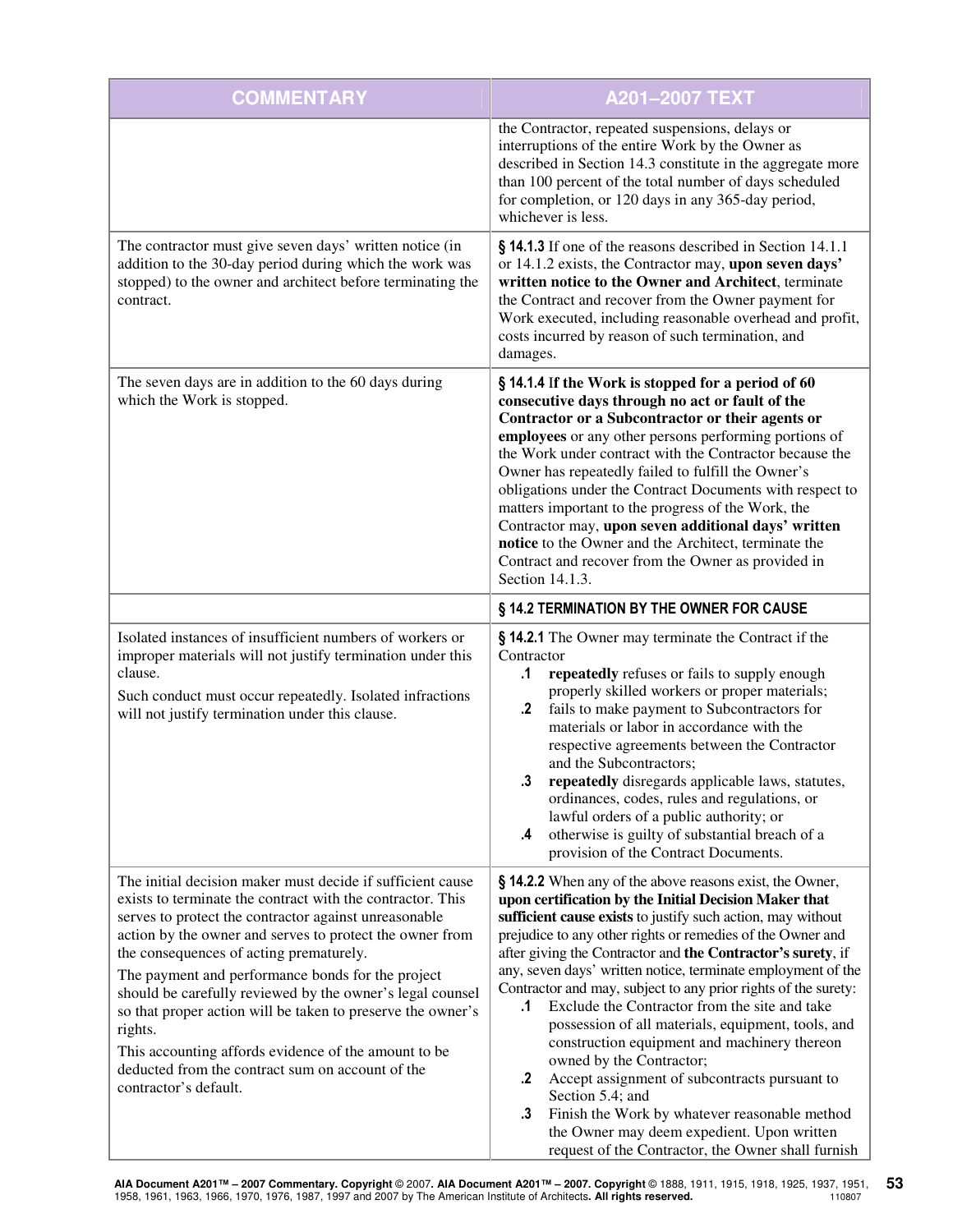| <b>COMMENTARY</b>                                                                                                                                                                                                                           | A201-2007 TEXT                                                                                                                                                                                                                                                                                                                                                                                                                                                                                                                                                                                                                                                   |
|---------------------------------------------------------------------------------------------------------------------------------------------------------------------------------------------------------------------------------------------|------------------------------------------------------------------------------------------------------------------------------------------------------------------------------------------------------------------------------------------------------------------------------------------------------------------------------------------------------------------------------------------------------------------------------------------------------------------------------------------------------------------------------------------------------------------------------------------------------------------------------------------------------------------|
|                                                                                                                                                                                                                                             | to the Contractor a detailed <b>accounting</b> of the<br>costs incurred by the Owner in finishing the<br>Work.                                                                                                                                                                                                                                                                                                                                                                                                                                                                                                                                                   |
| Once the work is completed by others, the architect must<br>certify the costs involved and provide an accounting to<br>determine whether any further payment is required of the<br>owner or whether the contractor owes money to the owner. | § 14.2.3 When the Owner terminates the Contract for one<br>of the reasons stated in Section 14.2.1, the Contractor<br>shall not be entitled to receive further payment until the<br>Work is finished.                                                                                                                                                                                                                                                                                                                                                                                                                                                            |
| The damages mentioned in this section are subject to the<br>mutual waiver of consequential damages contained in<br>Section 15.1.6.                                                                                                          | § 14.2.4 If the unpaid balance of the Contract Sum<br>exceeds costs of finishing the Work, including<br>compensation for the Architect's services and expenses<br>made necessary thereby, and other damages incurred by<br>the Owner and not expressly waived, such excess shall<br>be paid to the Contractor. If such costs and damages<br>exceed the unpaid balance, the Contractor shall pay the<br>difference to the Owner. The amount to be paid to the<br>Contractor or Owner, as the case may be, shall be<br>certified by the Initial Decision Maker, upon application,<br>and this obligation for payment shall survive termination<br>of the Contract. |
|                                                                                                                                                                                                                                             | § 14.3 SUSPENSION BY THE OWNER FOR CONVENIENCE                                                                                                                                                                                                                                                                                                                                                                                                                                                                                                                                                                                                                   |
| Such orders may be given as the owner deems prudent,<br>though they are required to be in writing. Note that<br>repeated suspensions, delays or interruptions may be<br>grounds for termination by the contractor under<br>Section 14.1.2.  | § 14.3.1 The Owner may, without cause, order the<br>Contractor in writing to suspend, delay or interrupt<br>the Work in whole or in part for such period of time as<br>the Owner may determine.                                                                                                                                                                                                                                                                                                                                                                                                                                                                  |
| The contractor is entitled to an adjustment in the contract<br>sum and contract time for increases in the cost and time<br>needed for performance resulting from the owner's order<br>under Section 14.3.1.                                 | § 14.3.2 The Contract Sum and Contract Time shall be<br>adjusted for increases in the cost and time caused by<br>suspension, delay or interruption as described in<br>Section 14.3.1. Adjustment of the Contract Sum shall<br>include profit. No adjustment shall be made to the extent<br>that performance is, was or would have been so<br>.1<br>suspended, delayed or interrupted by another<br>cause for which the Contractor is responsible; or<br>2. that an equitable adjustment is made or denied<br>under another provision of the Contract.                                                                                                            |
|                                                                                                                                                                                                                                             | § 14.4 TERMINATION BY THE OWNER FOR CONVENIENCE                                                                                                                                                                                                                                                                                                                                                                                                                                                                                                                                                                                                                  |
|                                                                                                                                                                                                                                             | § 14.4.1 The Owner may, at any time, terminate the<br>Contract for the Owner's convenience and without cause.                                                                                                                                                                                                                                                                                                                                                                                                                                                                                                                                                    |
|                                                                                                                                                                                                                                             | § 14.4.2 Upon receipt of written notice from the Owner of<br>such termination for the Owner's convenience, the<br>Contractor shall<br>cease operations as directed by the Owner in the<br>$\cdot$ 1<br>notice;<br>$\cdot$ 2<br>take actions necessary, or that the Owner may<br>direct, for the protection and preservation of the<br>Work; and<br>except for Work directed to be performed prior to<br>$\cdot$ 3<br>the effective date of termination stated in the<br>notice, terminate all existing subcontracts and<br>purchase orders and enter into no further<br>subcontracts and purchase orders.                                                        |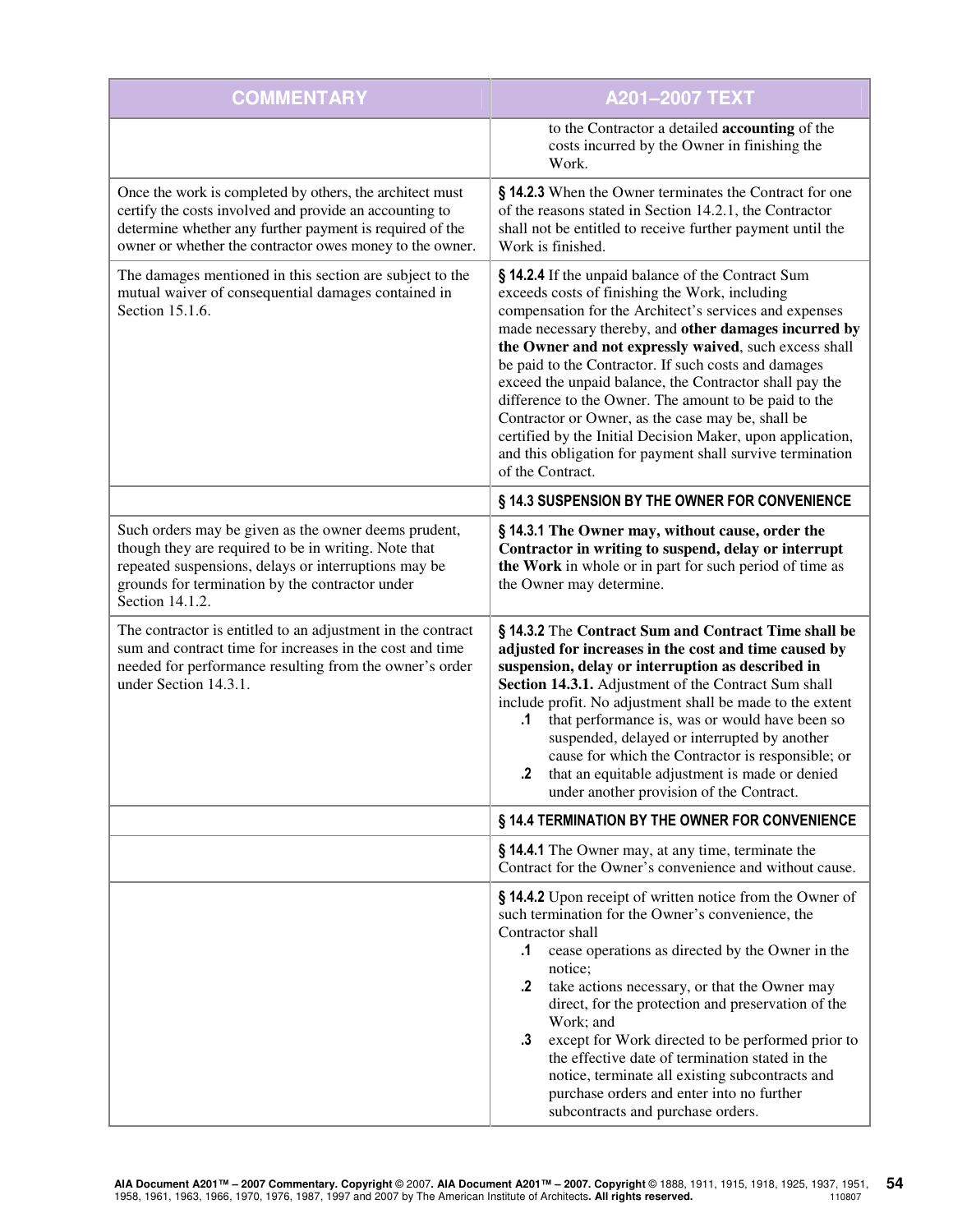| <b>COMMENTARY</b>                                                                                                                                                                                                                                                                                                                                                                  | A201-2007 TEXT                                                                                                                                                                                                                                                                                                                                                                                                                                                                                                             |
|------------------------------------------------------------------------------------------------------------------------------------------------------------------------------------------------------------------------------------------------------------------------------------------------------------------------------------------------------------------------------------|----------------------------------------------------------------------------------------------------------------------------------------------------------------------------------------------------------------------------------------------------------------------------------------------------------------------------------------------------------------------------------------------------------------------------------------------------------------------------------------------------------------------------|
| This is one of the rare occasions when a contractor may<br>be entitled to profit and overhead on work not performed.<br>It is intended to compensate a contractor who is<br>terminated solely for the owner's convenience for the<br>monies to which the contractor would have been entitled<br>(less the actual cost of completing the work) had the<br>termination not occurred. | § 14.4.3 In case of such termination for the Owner's<br>convenience, the Contractor shall be entitled to receive<br>payment for Work executed, and costs incurred by reason<br>of such termination, along with reasonable overhead and<br>profit on the Work not executed.                                                                                                                                                                                                                                                 |
| <b>ARTICLE 15 CLAIMS AND DISPUTES</b>                                                                                                                                                                                                                                                                                                                                              |                                                                                                                                                                                                                                                                                                                                                                                                                                                                                                                            |
|                                                                                                                                                                                                                                                                                                                                                                                    | § 15.1 CLAIMS                                                                                                                                                                                                                                                                                                                                                                                                                                                                                                              |
|                                                                                                                                                                                                                                                                                                                                                                                    | § 15.1.1 DEFINITION<br>A Claim is a demand or assertion by one of the parties<br>seeking, as a matter of right, payment of money, or other<br>relief with respect to the terms of the Contract. The term<br>"Claim" also includes other disputes and matters in<br>question between the Owner and Contractor arising out of<br>or relating to the Contract. The responsibility to<br>substantiate Claims shall rest with the party making the<br>Claim.                                                                    |
| Use of the word <i>initiated</i> underscores the fact that notice<br>of a claim need not contain all the information pertaining<br>to the claim.                                                                                                                                                                                                                                   | § 15.1.2 NOTICE OF CLAIMS<br>Claims by either the Owner or Contractor must be<br>initiated by written notice to the other party and to<br>the Initial Decision Maker with a copy sent to the<br>Architect, if the Architect is not serving as the Initial<br>Decision Maker. Claims by either party must be initiated<br>within 21 days after occurrence of the event giving rise to<br>such Claim or within 21 days after the claimant first<br>recognizes the condition giving rise to the Claim,<br>whichever is later. |
| This provision mitigates damages that might otherwise<br>arise because it avoids the expense of shutting down the<br>project and later restarting it. The exceptions cover<br>situations justifying suspension or termination.                                                                                                                                                     | § 15.1.3 CONTINUING CONTRACT PERFORMANCE<br>Pending final resolution of a Claim, except as otherwise<br>agreed in writing or as provided in Section 9.7 and<br>Article 14, the Contractor shall proceed diligently with<br>performance of the Contract and the Owner shall<br>continue to make payments in accordance with the<br><b>Contract Documents.</b> The Architect will prepare Change<br>Orders and issue Certificates for Payment in accordance<br>with the decisions of the Initial Decision Maker.             |
|                                                                                                                                                                                                                                                                                                                                                                                    | § 15.1.4 CLAIMS FOR ADDITIONAL COST<br>If the Contractor wishes to make a Claim for an increase<br>in the Contract Sum, written notice as provided herein<br>shall be given before proceeding to execute the Work.<br>Prior notice is not required for Claims relating to an<br>emergency endangering life or property arising under<br>Section 10.4.                                                                                                                                                                      |
|                                                                                                                                                                                                                                                                                                                                                                                    | § 15.1.5 CLAIMS FOR ADDITIONAL TIME                                                                                                                                                                                                                                                                                                                                                                                                                                                                                        |
| Only delays affecting the critical path of the Work entitle<br>the Contractor to additional time.<br>Continuing delay means that it is not continuous, but is<br>interrupted from time to time, recurring from the same<br>cause.                                                                                                                                                  | § 15.1.5.1 If the Contractor wishes to make a Claim for an<br>increase in the Contract Time, written notice as<br>provided herein shall be given. The Contractor's Claim<br>shall include an estimate of cost and of probable effect of<br>delay on progress of the Work. In the case of a<br>continuing delay, only one Claim is necessary.                                                                                                                                                                               |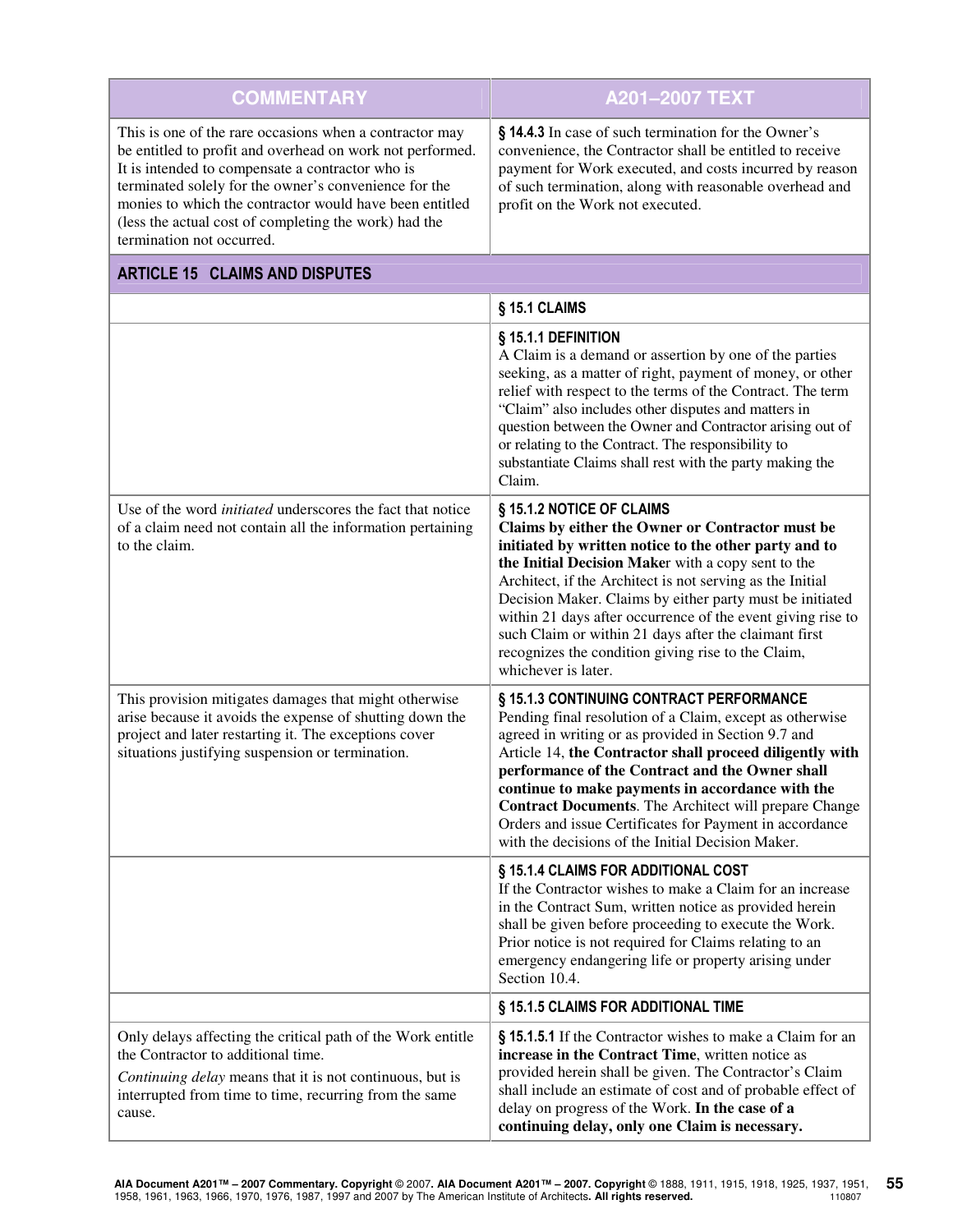| <b>COMMENTARY</b>                                                                                                                                                                                                                                                                                                                                                                                                                                                                                                                                                                                                                                                                                                                                                    | A201-2007 TEXT                                                                                                                                                                                                                                                                                                                                                                                                                                                                                                                                                                                                                                                                                                                                                                                                                               |
|----------------------------------------------------------------------------------------------------------------------------------------------------------------------------------------------------------------------------------------------------------------------------------------------------------------------------------------------------------------------------------------------------------------------------------------------------------------------------------------------------------------------------------------------------------------------------------------------------------------------------------------------------------------------------------------------------------------------------------------------------------------------|----------------------------------------------------------------------------------------------------------------------------------------------------------------------------------------------------------------------------------------------------------------------------------------------------------------------------------------------------------------------------------------------------------------------------------------------------------------------------------------------------------------------------------------------------------------------------------------------------------------------------------------------------------------------------------------------------------------------------------------------------------------------------------------------------------------------------------------------|
| In general, weather conditions may be documented<br>through National Oceanographic and Atmospheric<br>Administration (NOAA) records. Additionally, the claim<br>must be supported by evidence that indicates the weather<br>actually adversely affected the scheduled construction.<br>For example, four days of rain could make the site<br>impassable and unworkable for seven days, or it could be<br>irrelevant if all Work is under cover.                                                                                                                                                                                                                                                                                                                      | § 15.1.5.2 If adverse weather conditions are the basis for<br>a Claim for additional time, such Claim shall be<br>documented by data substantiating that weather<br>conditions were abnormal for the period of time, could<br>not have been reasonably anticipated and had an adverse<br>effect on the scheduled construction.                                                                                                                                                                                                                                                                                                                                                                                                                                                                                                               |
| By waiving claims for consequential damages, the owner<br>and contractor limit themselves to direct damages. This<br>eliminates some of the incentive to escalate claims and<br>may encourage settlement. Other contracts on the project<br>(such as the owner-architect agreement and the<br>subcontracts) should include similar provisions so that<br>other parties are not targeted for receipt of claims waived<br>between the owner and contractor. The items identified as<br>consequential damages in .1 and .2 are not intended to be<br>a complete listing of all such items. State law may include<br>many other items of cost.                                                                                                                           | § 15.1.6 CLAIMS FOR CONSEQUENTIAL DAMAGES<br>The Contractor and Owner waive Claims against each<br>other for consequential damages arising out of or<br>relating to this Contract. This mutual waiver includes<br>damages incurred by the Owner for rental<br>.1<br>expenses, for losses of use, income, profit,<br>financing, business and reputation, and for loss of<br>management or employee productivity or of the<br>services of such persons; and<br>damages incurred by the Contractor for principal<br>$\cdot$<br>office expenses including the compensation of<br>personnel stationed there, for losses of financing,<br>business and reputation, and for loss of profit<br>except anticipated profit arising directly from the<br>Work.                                                                                          |
|                                                                                                                                                                                                                                                                                                                                                                                                                                                                                                                                                                                                                                                                                                                                                                      | This mutual waiver is applicable, without limitation, to all<br>consequential damages due to either party's termination<br>in accordance with Article 14. Nothing contained in this<br>Section 15.1.6 shall be deemed to preclude an award of<br>liquidated damages, when applicable, in accordance with<br>the requirements of the Contract Documents.                                                                                                                                                                                                                                                                                                                                                                                                                                                                                      |
|                                                                                                                                                                                                                                                                                                                                                                                                                                                                                                                                                                                                                                                                                                                                                                      | § 15.2 INITIAL DECISION                                                                                                                                                                                                                                                                                                                                                                                                                                                                                                                                                                                                                                                                                                                                                                                                                      |
| The owner and contractor may decide in the owner-<br>contractor agreement to name a third party Initial<br>Decision Maker. If the owner and contractor do not agree<br>to have a third party serve as the initial decision maker,<br>the architect will serve in that role.<br>Generally, all claims must be referred to the initial<br>decision maker first, prior to engaging in mediation or<br>binding dispute resolution. This is the case regardless of<br>whether the initial decision maker is the architect or a<br>third party. The purpose of the initial decision maker is to<br>provide a mechanism that will allow claims to be resolved<br>without resorting to more formal dispute resolution<br>proceedings that will inevitably delay the project. | § 15.2.1 Claims, excluding those arising under<br>Sections 10.3, 10.4, 11.3.9, and 11.3.10, shall be<br>referred to the Initial Decision Maker for initial<br>decision. The Architect will serve as the Initial<br>Decision Maker, unless otherwise indicated in the<br>Agreement. Except for those Claims excluded by this<br>Section 15.2.1, an initial decision shall be required as a<br>condition precedent to mediation of any Claim arising<br>prior to the date final payment is due, unless 30 days have<br>passed after the Claim has been referred to the Initial<br>Decision Maker with no decision having been rendered.<br>Unless the Initial Decision Maker and all affected parties<br>agree, the Initial Decision Maker will not decide disputes<br>between the Contractor and persons or entities other than<br>the Owner. |
| Depending on the nature and magnitude of a claim against<br>the contractor, it is possible that the surety would be<br>willing and able to step in to help the contractor resolve<br>the problem. This may help to mitigate potential damages<br>to everyone's benefit. No communications to the surety<br>should occur without consultation with the owner's legal<br>counsel.                                                                                                                                                                                                                                                                                                                                                                                      | § 15.2.2 The Initial Decision Maker will review Claims and<br>within ten days of the receipt of a Claim take one or more<br>of the following actions: (1) request additional supporting<br>data from the claimant or a response with supporting data<br>from the other party, $(2)$ reject the Claim in whole or in<br>part, (3) approve the Claim, (4) suggest a compromise, or<br>(5) advise the parties that the Initial Decision Maker is<br>unable to resolve the Claim if the Initial Decision Maker<br>lacks sufficient information to evaluate the merits of the                                                                                                                                                                                                                                                                     |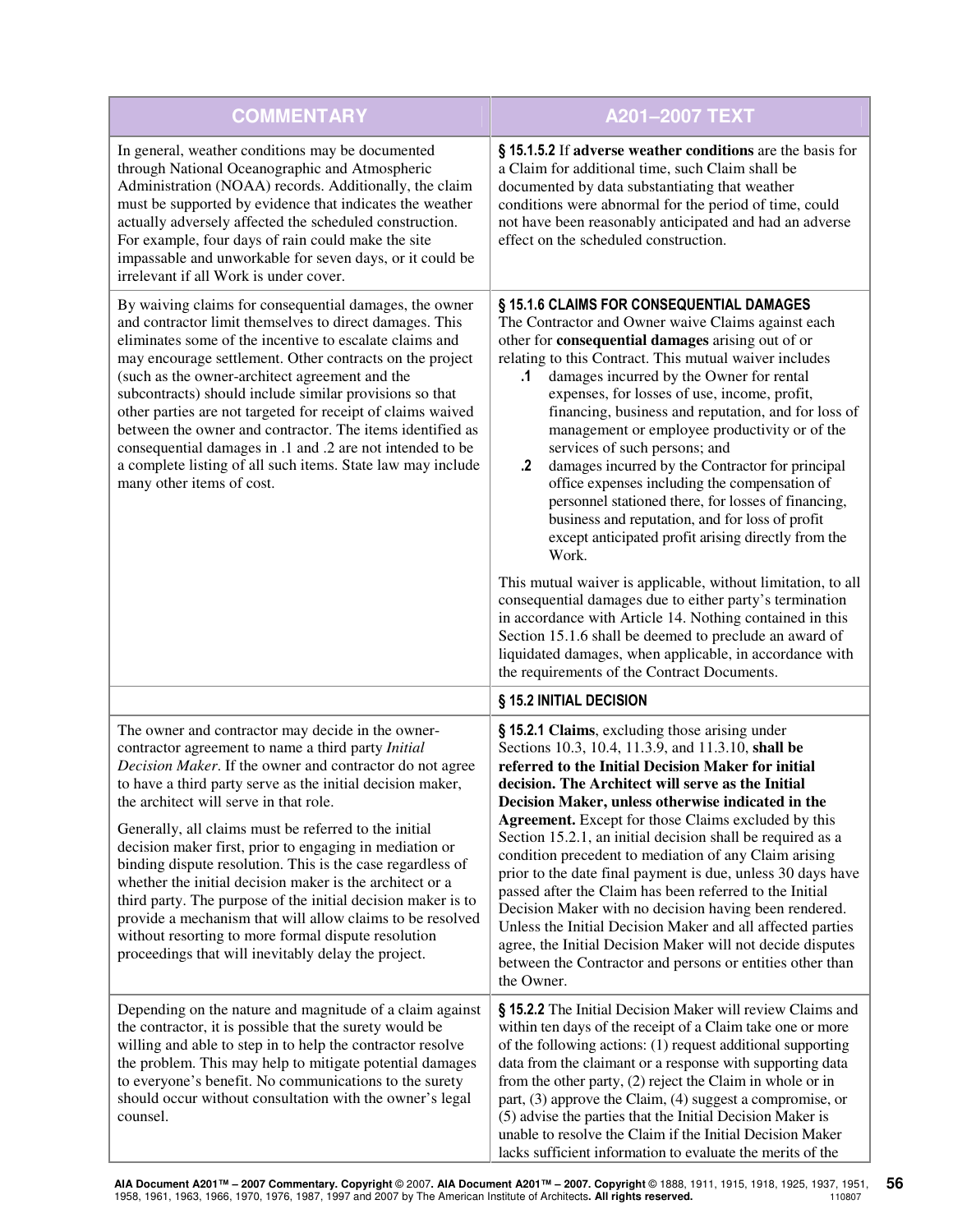| <b>COMMENTARY</b>                                                                                                                                                                                                                                                                                                                                                                                                                                                                                                       | A201-2007 TEXT                                                                                                                                                                                                                                                                                                                                                                                                                                                                                                                                                                                                                                                            |
|-------------------------------------------------------------------------------------------------------------------------------------------------------------------------------------------------------------------------------------------------------------------------------------------------------------------------------------------------------------------------------------------------------------------------------------------------------------------------------------------------------------------------|---------------------------------------------------------------------------------------------------------------------------------------------------------------------------------------------------------------------------------------------------------------------------------------------------------------------------------------------------------------------------------------------------------------------------------------------------------------------------------------------------------------------------------------------------------------------------------------------------------------------------------------------------------------------------|
|                                                                                                                                                                                                                                                                                                                                                                                                                                                                                                                         | Claim or if the Initial Decision Maker concludes that, in the<br>Initial Decision Maker's sole discretion, it would be<br>inappropriate for the Initial Decision Maker to resolve the<br>Claim.                                                                                                                                                                                                                                                                                                                                                                                                                                                                           |
|                                                                                                                                                                                                                                                                                                                                                                                                                                                                                                                         | § 15.2.3 In evaluating Claims, the Initial Decision Maker<br>may, but shall not be obligated to, consult with or seek<br>information from either party or from persons with<br>special knowledge or expertise who may assist the Initial<br>Decision Maker in rendering a decision. The Initial<br>Decision Maker may request the Owner to authorize<br>retention of such persons at the Owner's expense.                                                                                                                                                                                                                                                                 |
|                                                                                                                                                                                                                                                                                                                                                                                                                                                                                                                         | § 15.2.4 If the Initial Decision Maker requests a party to<br>provide a response to a Claim or to furnish additional<br>supporting data, such party shall respond, within ten days<br>after receipt of such request, and shall either (1) provide a<br>response on the requested supporting data, (2) advise the<br>Initial Decision Maker when the response or supporting<br>data will be furnished or (3) advise the Initial Decision<br>Maker that no supporting data will be furnished. Upon<br>receipt of the response or supporting data, if any, the<br>Initial Decision Maker will either reject or approve the<br>Claim in whole or in part.                     |
|                                                                                                                                                                                                                                                                                                                                                                                                                                                                                                                         | § 15.2.5 The Initial Decision Maker will render an initial<br>decision approving or rejecting the Claim, or indicating<br>that the Initial Decision Maker is unable to resolve the<br>Claim. This initial decision shall $(1)$ be in writing; $(2)$<br>state the reasons therefor; and (3) notify the parties and<br>the Architect, if the Architect is not serving as the Initial<br>Decision Maker, of any change in the Contract Sum or<br>Contract Time or both. The initial decision shall be final<br>and binding on the parties but subject to mediation and, if<br>the parties fail to resolve their dispute through mediation,<br>to binding dispute resolution. |
|                                                                                                                                                                                                                                                                                                                                                                                                                                                                                                                         | § 15.2.6 Either party may file for mediation of an<br>initial decision at any time, subject to the terms of<br>Section 15.2.6.1.                                                                                                                                                                                                                                                                                                                                                                                                                                                                                                                                          |
| This clause establishes a mechanism to allow the owner and<br>contractor to limit the time period in which the other may file<br>a demand for mediation following an initial decision.<br>If neither party chooses to utilize this section following an<br>initial decision, the terms of Section 15.2.6 allowing the<br>parties to file for mediation at anytime following an initial<br>decision are unchanged.<br>This section permits the owner and the contractor to<br>pursue finality on potential claim issues. | § 15.2.6.1 Either party may, within 30 days from the date<br>of an initial decision, demand in writing that the other<br>party file for mediation within 60 days of the initial<br>decision. If such a demand is made and the party<br>receiving the demand fails to file for mediation within the<br>time required, then both parties waive their rights to<br>mediate or pursue binding dispute resolution proceedings<br>with respect to the initial decision.                                                                                                                                                                                                         |
|                                                                                                                                                                                                                                                                                                                                                                                                                                                                                                                         | § 15.2.7 In the event of a Claim against the Contractor, the<br>Owner may, but is not obligated to, notify the surety, if<br>any, of the nature and amount of the Claim. If the Claim<br>relates to a possibility of a Contractor's default, the<br>Owner may, but is not obligated to, notify the surety and<br>request the surety's assistance in resolving the<br>controversy.                                                                                                                                                                                                                                                                                         |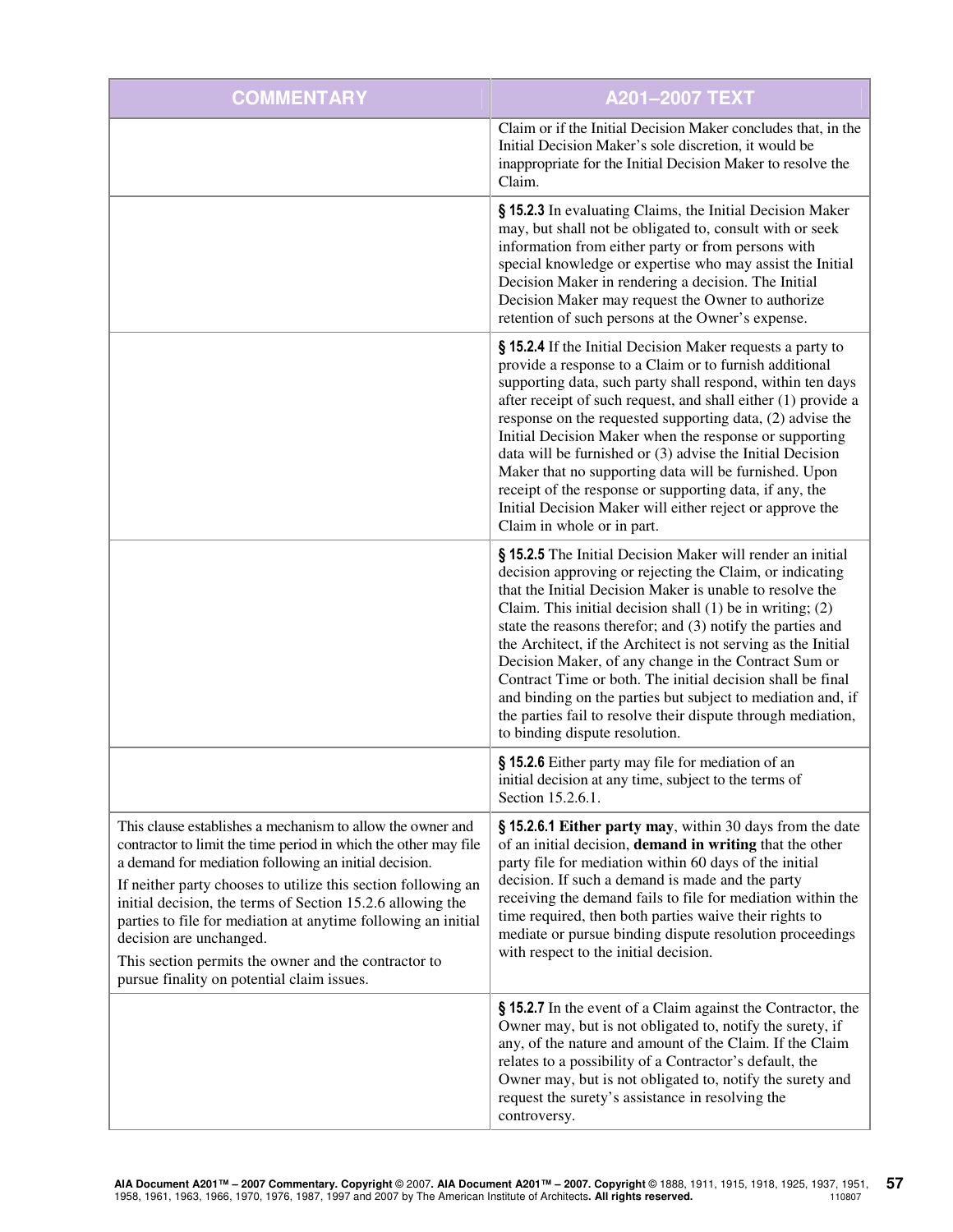| <b>COMMENTARY</b>                                                                                                                                                                                                                                                                                                                                                                                                                                                                                                                                                       | A201-2007 TEXT                                                                                                                                                                                                                                                                                                                                                                                                                                                                                                                                                                                                                                                                                                                                                                                                                                                                                                                                                                                                                                                                                  |
|-------------------------------------------------------------------------------------------------------------------------------------------------------------------------------------------------------------------------------------------------------------------------------------------------------------------------------------------------------------------------------------------------------------------------------------------------------------------------------------------------------------------------------------------------------------------------|-------------------------------------------------------------------------------------------------------------------------------------------------------------------------------------------------------------------------------------------------------------------------------------------------------------------------------------------------------------------------------------------------------------------------------------------------------------------------------------------------------------------------------------------------------------------------------------------------------------------------------------------------------------------------------------------------------------------------------------------------------------------------------------------------------------------------------------------------------------------------------------------------------------------------------------------------------------------------------------------------------------------------------------------------------------------------------------------------|
| Lien notice and filing deadlines may be complied with<br>regardless of the stage in the claim process.                                                                                                                                                                                                                                                                                                                                                                                                                                                                  | § 15.2.8 If a Claim relates to or is the subject of a<br>mechanic's lien, the party asserting such Claim may<br>proceed in accordance with applicable law to comply<br>with the lien notice or filing deadlines.                                                                                                                                                                                                                                                                                                                                                                                                                                                                                                                                                                                                                                                                                                                                                                                                                                                                                |
|                                                                                                                                                                                                                                                                                                                                                                                                                                                                                                                                                                         | § 15.3 MEDIATION                                                                                                                                                                                                                                                                                                                                                                                                                                                                                                                                                                                                                                                                                                                                                                                                                                                                                                                                                                                                                                                                                |
| Mediation may be thought of as assisted negotiation. A<br>neutral mediator endeavors to assist the parties in reaching<br>a settlement, but has no authority to impose a settlement.<br>The initial Decision maker's decision on a claim is<br>immediately subject to mediation. Note, however, that<br>Section 15.2.6.1 may shorten the time period in which a party<br>may file for mediation. If invoked, failure to meet the time<br>period for filing set forth in Section 15.2.6.1 will result in a<br>waiver of mediation and binding dispute resolution rights. | § 15.3.1 Claims, disputes, or other matters in controversy<br>arising out of or related to the Contract except those<br>waived as provided for in Sections 9.10.4, 9.10.5, and<br>15.1.6 shall be subject to mediation as a condition<br>precedent to binding dispute resolution.                                                                                                                                                                                                                                                                                                                                                                                                                                                                                                                                                                                                                                                                                                                                                                                                               |
| Copies of the rules are available from regional offices of<br>the American Arbitration Association or from the national<br>office in New York City. The rules of the American<br>Arbitration Association are also available on line at<br>www.adr.org.                                                                                                                                                                                                                                                                                                                  | § 15.3.2 The parties shall endeavor to resolve their Claims<br>by mediation which, unless the parties mutually agree<br>otherwise, shall be administered by the American<br>Arbitration Association in accordance with its<br><b>Construction Industry Mediation Procedures in effect</b><br>on the date of the Agreement. A request for mediation shall<br>be made in writing, delivered to the other party to the<br>Contract, and filed with the person or entity administering<br>the mediation. The request may be made concurrently with<br>the filing of binding dispute resolution proceedings but, in<br>such event, mediation shall proceed in advance of binding<br>dispute resolution proceedings, which shall be stayed<br>pending mediation for a period of 60 days from the date of<br>filing, unless stayed for a longer period by agreement of the<br>parties or court order. If an arbitration is stayed pursuant to<br>this Section 15.3.2, the parties may nonetheless proceed to<br>the selection of the arbitrator(s) and agree upon a schedule<br>for later proceedings. |
|                                                                                                                                                                                                                                                                                                                                                                                                                                                                                                                                                                         | § 15.3.3 The parties shall share the mediator's fee and any<br>filing fees equally. The mediation shall be held in the<br>place where the Project is located, unless another location<br>is mutually agreed upon. Agreements reached in<br>mediation shall be enforceable as settlement agreements<br>in any court having jurisdiction thereof.                                                                                                                                                                                                                                                                                                                                                                                                                                                                                                                                                                                                                                                                                                                                                 |
|                                                                                                                                                                                                                                                                                                                                                                                                                                                                                                                                                                         | § 15.4 ARBITRATION                                                                                                                                                                                                                                                                                                                                                                                                                                                                                                                                                                                                                                                                                                                                                                                                                                                                                                                                                                                                                                                                              |
| Once the initial decision maker has rendered a decision on<br>a claim and mediation has not resulted in a settlement,<br>that decision is immediately subject to arbitration, if the<br>parties selected arbitration as the means of binding<br>dispute resolution in the owner-contractor agreement.                                                                                                                                                                                                                                                                   | § 15.4.1 If the parties have selected arbitration as the<br>method for binding dispute resolution in the Agreement, any<br>Claim subject to, but not resolved by, mediation shall be<br>subject to arbitration which, unless the parties mutually<br>agree otherwise, shall be administered by the American<br>Arbitration Association in accordance with its Construction<br>Industry Arbitration Rules in effect on the date of the<br>Agreement. A demand for arbitration shall be made in<br>writing, delivered to the other party to the Contract, and filed<br>with the person or entity administering the arbitration. The<br>party filing a notice of demand for arbitration must assert in<br>the demand all Claims then known to that party on which<br>arbitration is permitted to be demanded.                                                                                                                                                                                                                                                                                      |